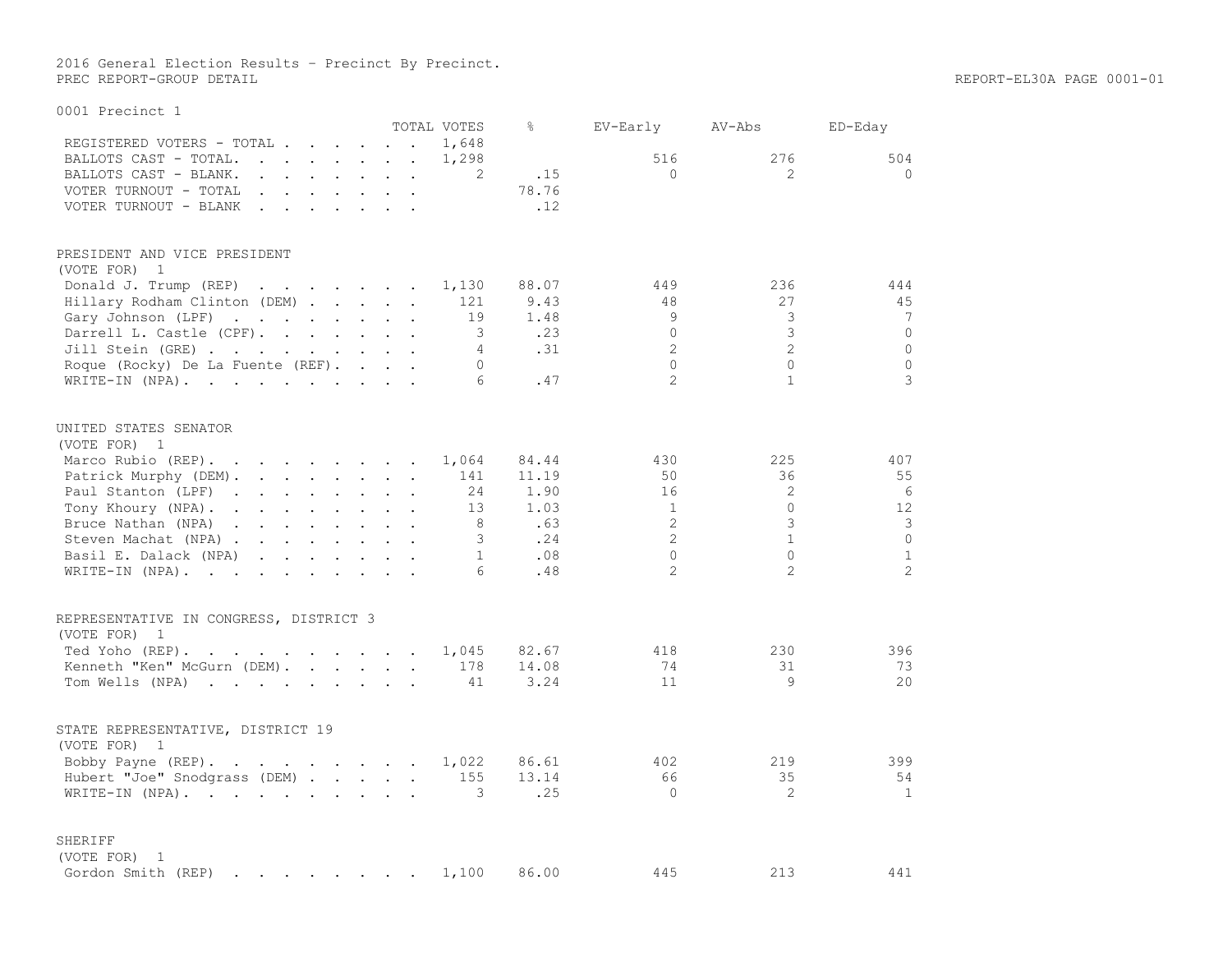| John Hodges (NPA). 179 14.00   |  |  |     |       | 65  | 54  | 59  |
|--------------------------------|--|--|-----|-------|-----|-----|-----|
| TAX COLLECTOR<br>(VOTE FOR) 1  |  |  |     |       |     |     |     |
| Linda Lee (NPA)                |  |  | 376 | 29.82 | 157 | 92  | 126 |
| Teresa Gaskins Phillips (NPA). |  |  | 885 | 70.18 | 346 | 178 | 360 |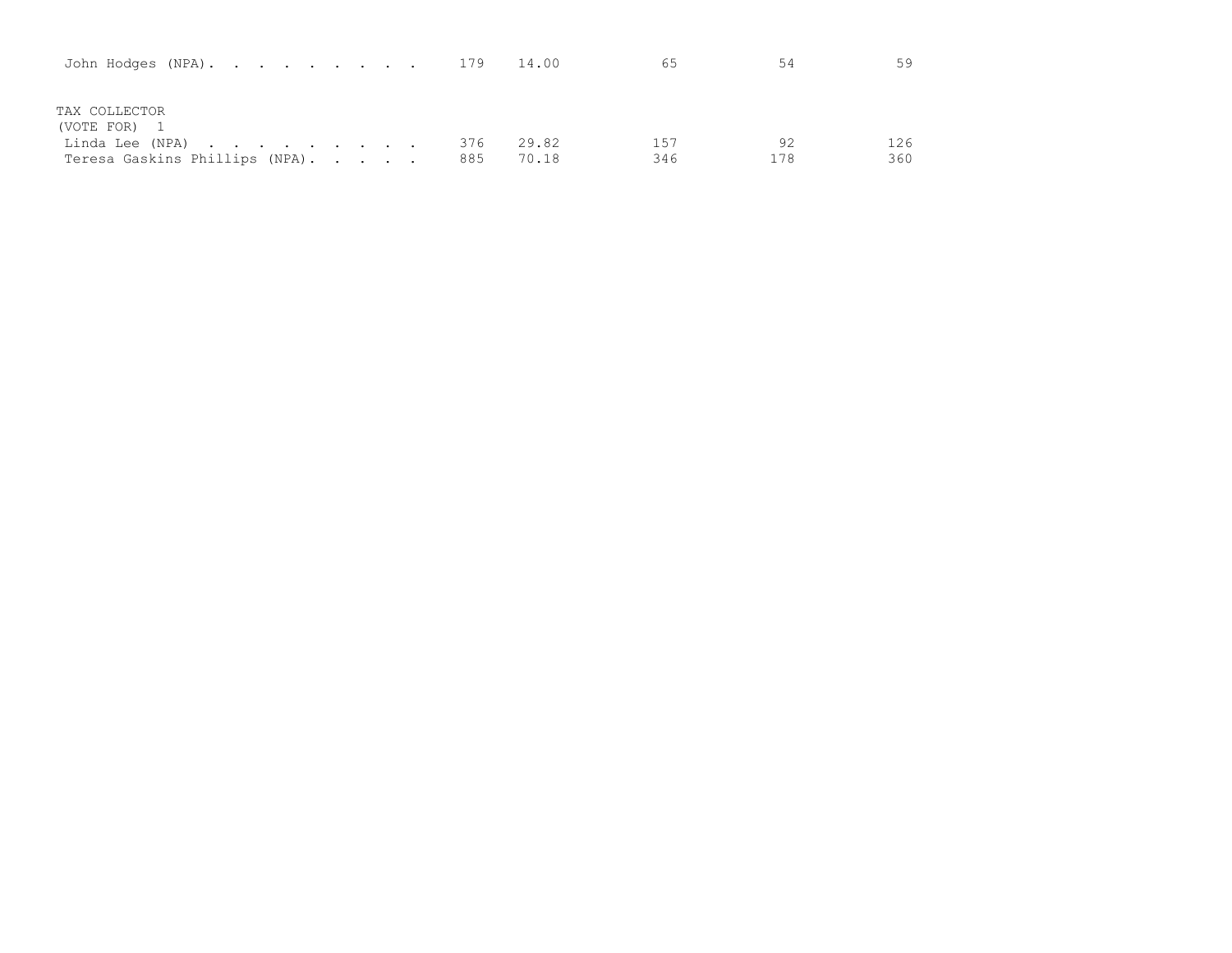| OODT RIECTHCL T                                                                                                                                                                                                                                                                                                 | TOTAL VOTES |                  | $\frac{6}{6}$          | EV-Early         | AV-Abs          | ED-Eday          |
|-----------------------------------------------------------------------------------------------------------------------------------------------------------------------------------------------------------------------------------------------------------------------------------------------------------------|-------------|------------------|------------------------|------------------|-----------------|------------------|
| SUPERINTENDENT OF SCHOOLS<br>(VOTE FOR) 1<br>Stacey Shuford Creighton (REP)<br>Teddy W. Key (DEM)<br>Chad Farnsworth (NPA)                                                                                                                                                                                      |             | 915<br>52<br>303 | 72.05<br>4.09<br>23.86 | 366<br>18<br>123 | 191<br>13<br>65 | 358<br>21<br>113 |
| COUNTY JUDGE<br>(VOTE FOR) 1<br>Tatum Davis (NPA).<br>Dan Sikes (NPA)                                                                                                                                                                                                                                           |             | 895<br>368       | 70.86<br>29.14         | 330<br>177       | 204<br>65       | 360<br>125       |
| SCHOOL BOARD MEMBER DISTRICT 2<br>(VOTE FOR) 1<br>Jim Peronto (NPA).<br>Charnelle Whittemore (NPA).                                                                                                                                                                                                             |             | 612<br>616       | 49.84<br>50.16         | 222<br>271       | 149<br>119      | 240<br>225       |
| RETAIN JUSTICE CHARLES T. CANADY<br>(VOTE FOR)<br>$\overline{1}$<br>YES (NPA)<br>the contract of the contract of the contract of the contract of the contract of the contract of the contract of<br>$NO (NPA)$ , , , , , , , , , , , ,                                                                          |             | 583<br>547       | 51.59<br>48.41         | 252<br>211       | 120<br>120      | 209<br>216       |
| RETAIN JUSTICE JORGE LABARGA<br>(VOTE FOR) 1<br>YES (NPA)<br>the contract of the contract of the contract of the contract of the contract of the contract of the contract of<br>NO (NPA) $\cdots$ $\cdots$ $\cdots$ $\cdots$ $\cdots$                                                                           |             | 503<br>617       | 44.91<br>55.09         | 213<br>246       | 101<br>136      | 187<br>235       |
| RETAIN JUSTICE RICKY L. POLSTON<br>(VOTE FOR)<br>1<br>YES (NPA)<br>and a series of the contract of the series of the series of the series of the series of the series of the series of the series of the series of the series of the series of the series of the series of the series of the seri<br>NO $(NPA)$ |             | 554<br>563       | 49.60<br>50.40         | 235<br>220       | 114<br>125      | 203<br>218       |
| RETAIN JUDGE ROSS BILBREY<br>(VOTE FOR)<br>$\mathbf{1}$<br>YES (NPA)<br>the contract of the contract of the contract of the contract of the contract of the contract of the contract of<br>$NO (NPA)$ .                                                                                                         |             | 554<br>539       | 50.69<br>49.31         | 236<br>208       | 118<br>116      | 198<br>215       |
| RETAIN JUDGE SUSAN KELSEY<br>(VOTE FOR) 1<br>YES (NPA)<br>and a series of the contract of the contract of the contract of the contract of the contract of the contract of                                                                                                                                       |             | 550              | 50.37                  | 235              | 112             | 201              |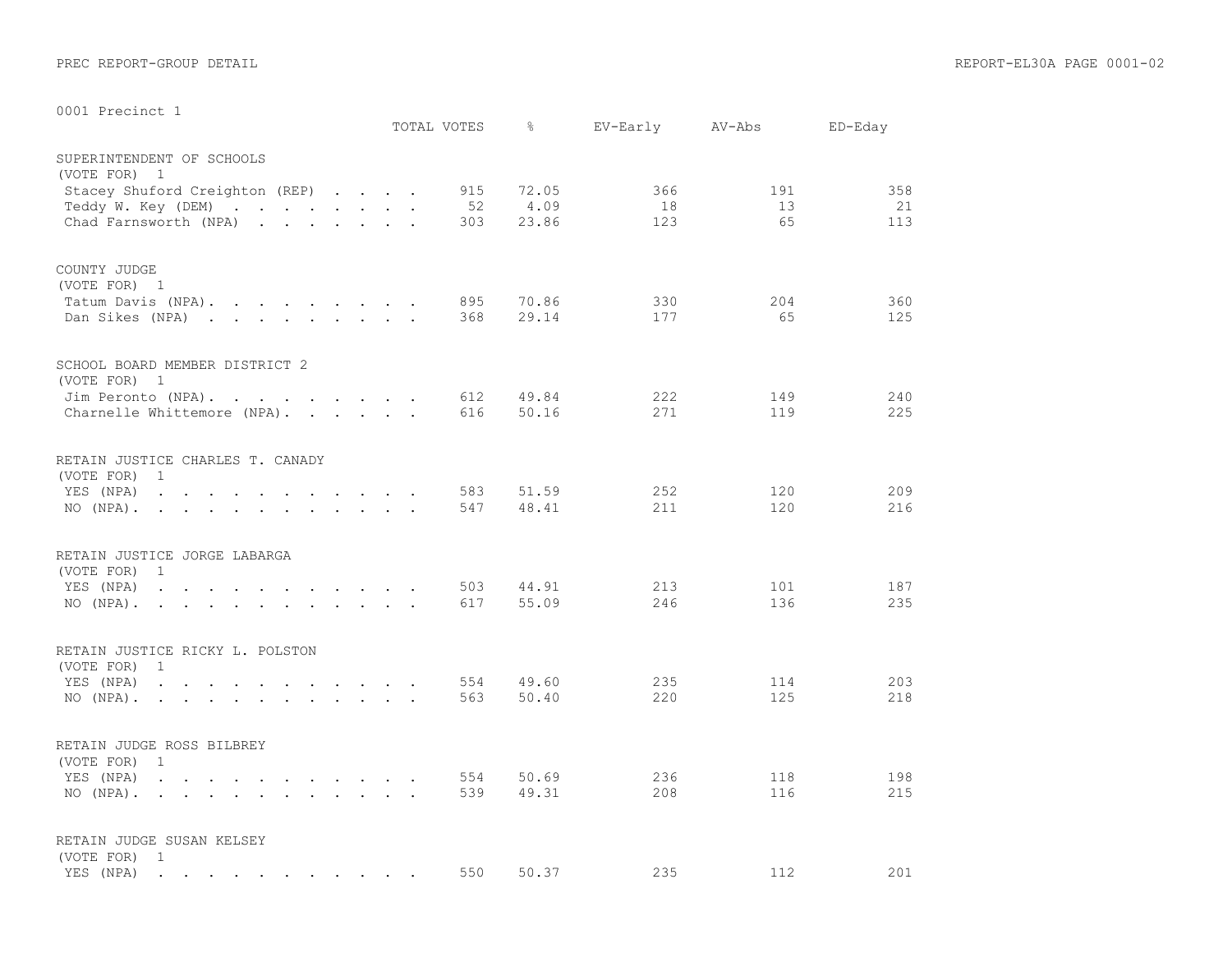| NO (NPA). 542             |  |  |  |  |  |  |     | 49.63 | 207 | 123 | 212 |
|---------------------------|--|--|--|--|--|--|-----|-------|-----|-----|-----|
|                           |  |  |  |  |  |  |     |       |     |     |     |
| RETAIN JUDGE LORI S. ROWE |  |  |  |  |  |  |     |       |     |     |     |
| (VOTE FOR) 1<br>YES (NPA) |  |  |  |  |  |  | 549 | 50.18 | 230 | 115 | 203 |
| $NO (NPA)$ .              |  |  |  |  |  |  | 545 | 49.82 | 216 | 119 | 209 |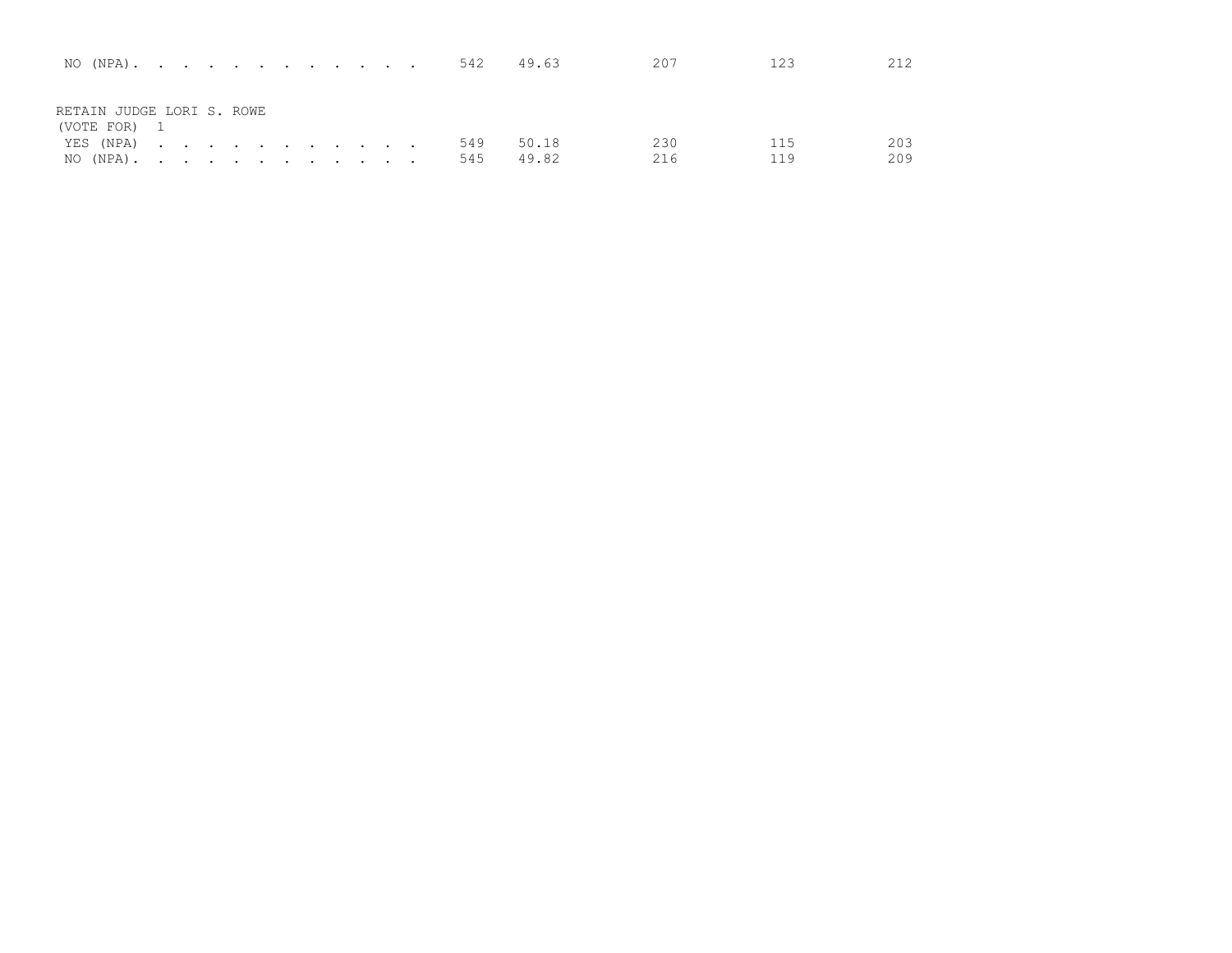|                                                |                                                                                          | TOTAL VOTES | $\approx$ |     | EV-Early AV-Abs ED-Eday |     |
|------------------------------------------------|------------------------------------------------------------------------------------------|-------------|-----------|-----|-------------------------|-----|
| RETAIN JUDGE KENT WETHERELL<br>(VOTE FOR) 1    |                                                                                          |             |           |     |                         |     |
|                                                | YES (NPA)                                                                                | 544         | 50.14     | 235 | 115                     | 192 |
|                                                | $NO (NPA)$ , , , , , , , , , , , ,                                                       | 541         | 49.86     | 207 | 118                     | 216 |
|                                                |                                                                                          |             |           |     |                         |     |
| RETAIN JUDGE BO WINOKUR<br>(VOTE FOR) 1        |                                                                                          |             |           |     |                         |     |
| YES (NPA)                                      | $\mathbf{r}$ , and $\mathbf{r}$ , and $\mathbf{r}$ , and $\mathbf{r}$ , and $\mathbf{r}$ | 541         | 49.59     | 234 | 111                     | 194 |
|                                                | $NO (NPA)$ , , , , , , , , , , , ,                                                       | 550         | 50.41     | 209 | 123                     | 218 |
|                                                |                                                                                          |             |           |     |                         |     |
| RETAIN JUDGE JIM WOLF<br>(VOTE FOR) 1          |                                                                                          |             |           |     |                         |     |
|                                                | YES (NPA)                                                                                |             | 541 49.54 | 237 | 117                     | 186 |
|                                                | NO $(NPA)$ .                                                                             | 551         | 50.46     | 207 | 118                     | 225 |
|                                                |                                                                                          |             |           |     |                         |     |
| NO. 1 CONSTITUTIONAL AMENDMENT<br>(VOTE FOR) 1 |                                                                                          |             |           |     |                         |     |
|                                                | YES (NPA)                                                                                | 698         | 55.71     | 262 | 190                     | 244 |
|                                                | NO (NPA).                                                                                | 555         | 44.29     | 240 | 70                      | 245 |
| NO. 2 CONSTITUTIONAL AMENDMENT                 |                                                                                          |             |           |     |                         |     |
| (VOTE FOR) 1                                   |                                                                                          |             |           |     |                         |     |
| YES (NPA)                                      | $\mathbf{r}$ , and $\mathbf{r}$ , and $\mathbf{r}$ , and $\mathbf{r}$ , and $\mathbf{r}$ | 845         | 66.38     | 341 | 158                     | 344 |
|                                                | $NO (NPA)$ , , , , , , , , , , , ,                                                       | 428         | 33.62     | 169 | 110                     | 149 |
| NO. 3 CONSTITUTIONAL AMENDMENT<br>(VOTE FOR) 1 |                                                                                          |             |           |     |                         |     |
|                                                | YES (NPA) 1,065                                                                          |             | 85.61     | 426 | 234                     | 403 |
|                                                | NO (NPA). 179                                                                            |             | 14.39     | 74  | 28                      | 77  |
|                                                |                                                                                          |             |           |     |                         |     |
| NO. 5 CONSTITUTIONAL AMENDMENT<br>(VOTE FOR) 1 |                                                                                          |             |           |     |                         |     |
|                                                | YES (NPA)                                                                                | 981         | 80.15     | 383 | 220                     | 376 |
|                                                | NO (NPA).                                                                                | 243         | 19.85     | 106 | 43                      | 94  |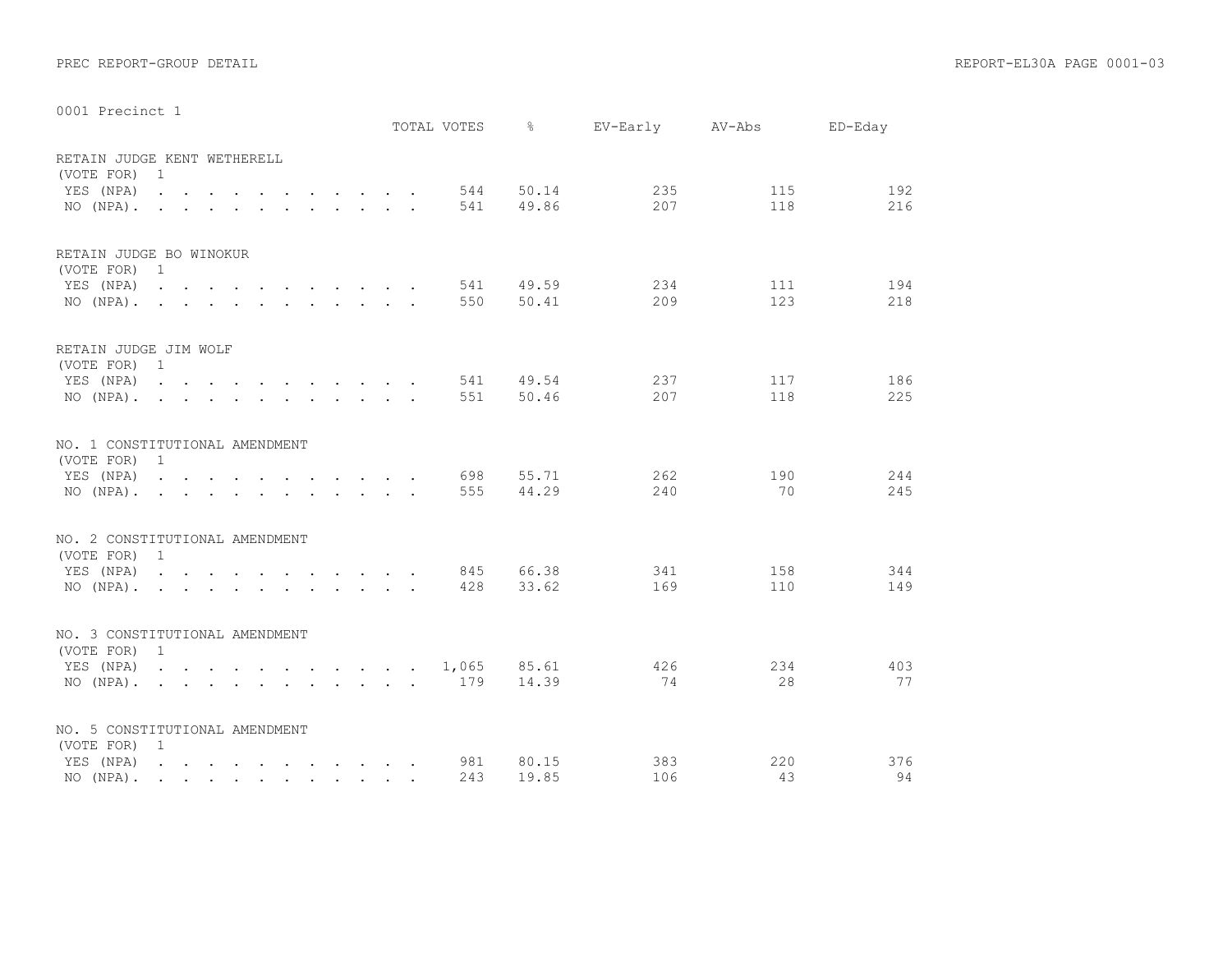|                                                                                                                                                                                                                                                                      |              | TOTAL VOTES    | $\approx$                   | EV-Early       | AV-Abs         | ED-Eday      |
|----------------------------------------------------------------------------------------------------------------------------------------------------------------------------------------------------------------------------------------------------------------------|--------------|----------------|-----------------------------|----------------|----------------|--------------|
| REGISTERED VOTERS - TOTAL                                                                                                                                                                                                                                            |              | 782            |                             |                |                |              |
| BALLOTS CAST - TOTAL.<br>the contract of the contract of the contract of                                                                                                                                                                                             | $\mathbf{r}$ | 586            |                             | 216            | 127            | 242          |
| BALLOTS CAST - BLANK.<br>$\mathbf{r}$ and $\mathbf{r}$ are the set of the set of the set of the set of the set of the set of the set of the set of the set of the set of the set of the set of the set of the set of the set of the set of the set of the set        |              | $\mathbf{0}$   |                             | $\Omega$       | $\Omega$       | $\Omega$     |
| VOTER TURNOUT - TOTAL<br>$\cdot$ $\cdot$ $\cdot$                                                                                                                                                                                                                     |              |                | 74.94                       |                |                |              |
| VOTER TURNOUT - BLANK<br>$\mathbf{r}$ . The set of the set of the set of the set of the set of the set of the set of the set of the set of the set of the set of the set of the set of the set of the set of the set of the set of the set of the set of t<br>$\sim$ |              |                |                             |                |                |              |
| PRESIDENT AND VICE PRESIDENT                                                                                                                                                                                                                                         |              |                |                             |                |                |              |
| (VOTE FOR)<br>$\mathbf{1}$<br>Donald J. Trump (REP)                                                                                                                                                                                                                  |              |                |                             | 110            | 72             | 100          |
| $\mathbf{r}$ , $\mathbf{r}$ , $\mathbf{r}$ , $\mathbf{r}$ , $\mathbf{r}$ , $\mathbf{r}$                                                                                                                                                                              |              | 282<br>283     | 48.12<br>48.29              | 100            | 48             | 134          |
| Hillary Rodham Clinton (DEM)                                                                                                                                                                                                                                         |              | 12             | 2.05                        | 3              | $\overline{4}$ | 5            |
| Gary Johnson (LPF)                                                                                                                                                                                                                                                   |              | 3              | .51                         | $\mathbf{1}$   | $\mathbf{1}$   | $\mathbf{1}$ |
| Darrell L. Castle (CPF).                                                                                                                                                                                                                                             |              |                |                             | $\Omega$       | $\mathbf{1}$   |              |
| Jill Stein (GRE)                                                                                                                                                                                                                                                     |              | 3              | .51                         |                |                | $\mathbf{2}$ |
| Roque (Rocky) De La Fuente (REF).                                                                                                                                                                                                                                    |              | $\circ$        |                             | $\Omega$       | $\Omega$       | $\circ$      |
| WRITE-IN (NPA).                                                                                                                                                                                                                                                      |              | 3              | .51                         | $\overline{2}$ | $\mathbf{1}$   | $\Omega$     |
| UNITED STATES SENATOR                                                                                                                                                                                                                                                |              |                |                             |                |                |              |
| (VOTE FOR) 1                                                                                                                                                                                                                                                         |              |                |                             |                |                |              |
| Marco Rubio (REP).<br>$\mathbf{r}$ , $\mathbf{r}$ , $\mathbf{r}$ , $\mathbf{r}$ , $\mathbf{r}$ , $\mathbf{r}$                                                                                                                                                        |              | 299            | 52.73                       | 117            | 77             | 105          |
| Patrick Murphy (DEM).                                                                                                                                                                                                                                                |              | 252            | 44.44                       | 89             | 42             | 121          |
| Paul Stanton (LPF)<br>$\mathbf{r}$ , and $\mathbf{r}$ , and $\mathbf{r}$ , and $\mathbf{r}$                                                                                                                                                                          |              | $\overline{4}$ | .71                         | $\overline{4}$ | $\Omega$       | $\mathbf{0}$ |
| Tony Khoury (NPA).                                                                                                                                                                                                                                                   |              | 5              | $\boldsymbol{\mathsf{.88}}$ | $\mathbf{1}$   | $\overline{2}$ | 2            |
| Bruce Nathan (NPA)<br>$\mathbf{r}$ . The set of the set of the set of the set of the set of the set of the set of the set of the set of the set of the set of the set of the set of the set of the set of the set of the set of the set of the set of t              |              | 3              | .53                         | $\mathbf{1}$   | $\mathbf{1}$   | $\mathbf{1}$ |
| Steven Machat (NPA)                                                                                                                                                                                                                                                  |              | $\overline{2}$ | .35                         | $\Omega$       | $\Omega$       | $\mathbf{2}$ |
| Basil E. Dalack (NPA)<br>$\mathbf{r}$ , $\mathbf{r}$ , $\mathbf{r}$ , $\mathbf{r}$ , $\mathbf{r}$ , $\mathbf{r}$                                                                                                                                                     |              | $\overline{2}$ | .35                         | $\Omega$       | $\overline{2}$ | $\Omega$     |
| WRITE-IN (NPA).                                                                                                                                                                                                                                                      |              | $\Omega$       |                             | $\Omega$       | $\Omega$       | $\Omega$     |
| REPRESENTATIVE IN CONGRESS, DISTRICT 3                                                                                                                                                                                                                               |              |                |                             |                |                |              |
| (VOTE FOR)<br>$\overline{1}$                                                                                                                                                                                                                                         |              |                |                             |                |                |              |
| $\mathcal{A}$ . The set of the set of the set of the set of the $\mathcal{A}$<br>Ted Yoho (REP).                                                                                                                                                                     |              | 276            | 48.94                       | 102            | 74             | 100          |
| Kenneth "Ken" McGurn (DEM).                                                                                                                                                                                                                                          |              | 260            | 46.10                       | 99             | 43             | 118          |
| Tom Wells (NPA)                                                                                                                                                                                                                                                      |              | 28             | 4.96                        | 9              | 8              | 11           |
|                                                                                                                                                                                                                                                                      |              |                |                             |                |                |              |
| STATE REPRESENTATIVE, DISTRICT 19                                                                                                                                                                                                                                    |              |                |                             |                |                |              |
| (VOTE FOR) 1                                                                                                                                                                                                                                                         |              |                |                             |                |                |              |
| Bobby Payne (REP).                                                                                                                                                                                                                                                   |              | 261            | 48.69                       | 103            | 72             | 86           |
| Hubert "Joe" Snodgrass (DEM)                                                                                                                                                                                                                                         |              | 273            | 50.93                       | 95             | 48             | 130          |
| WRITE-IN (NPA).                                                                                                                                                                                                                                                      |              | 2              | .37                         | $\Omega$       | $\overline{2}$ | $\Omega$     |
| SHERIFF                                                                                                                                                                                                                                                              |              |                |                             |                |                |              |
| (VOTE FOR)<br>1                                                                                                                                                                                                                                                      |              |                |                             |                |                |              |
| Gordon Smith (REP)<br>the contract of the contract of the contract of                                                                                                                                                                                                |              | 470            | 82.17                       | 177            | 99             | 194          |

## PREC REPORT-GROUP DETAIL REPORT-EL30A PAGE 0002-01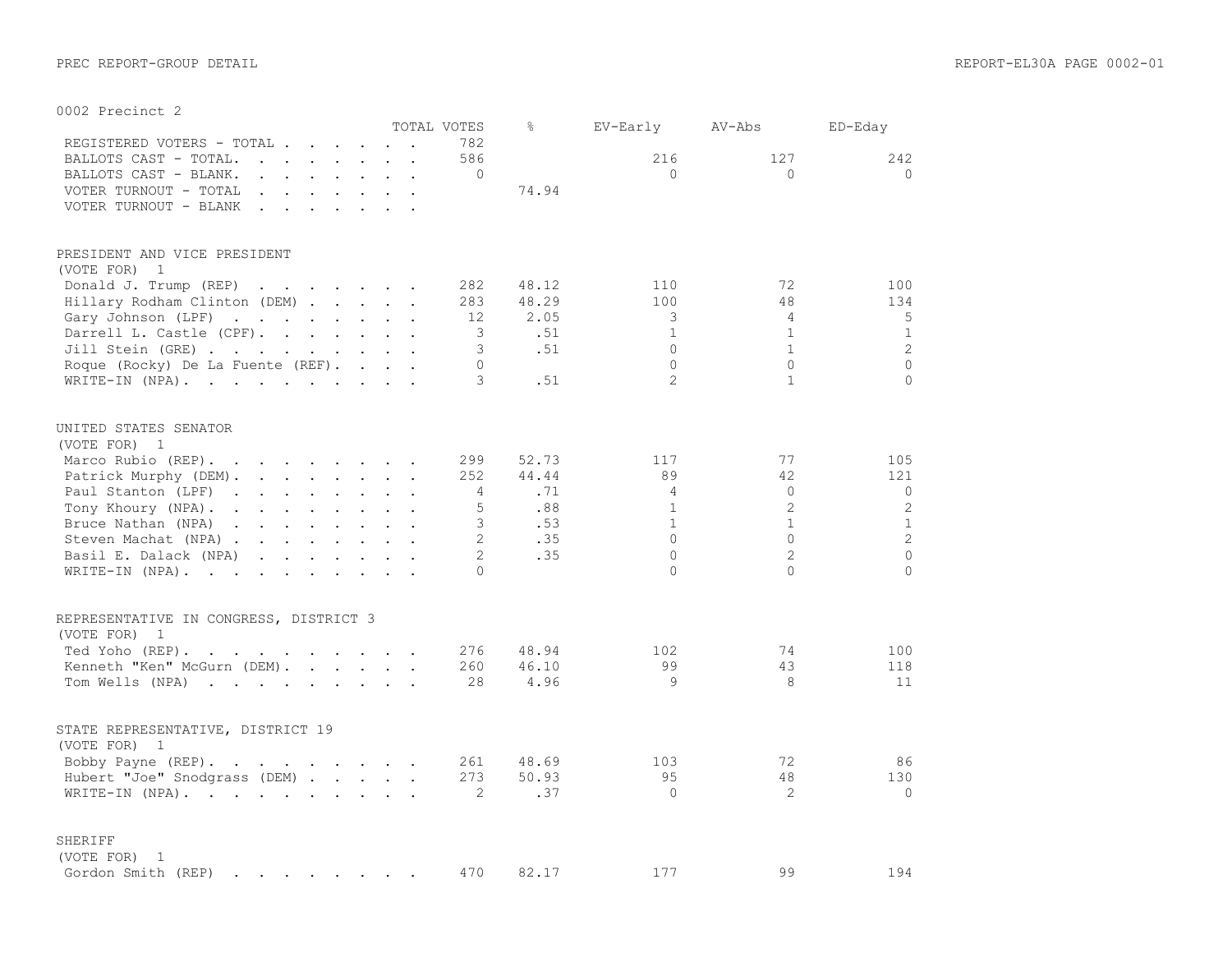| John Hodges (NPA). 102 $\,$                       |       | 17.83 | 38  | 24 | 39  |
|---------------------------------------------------|-------|-------|-----|----|-----|
| TAX COLLECTOR<br>(VOTE FOR)                       | - 196 | 34.81 | 79  | 39 | 78  |
| Linda Lee (NPA)<br>Teresa Gaskins Phillips (NPA). | 367   | 65.19 | 129 | 86 | 152 |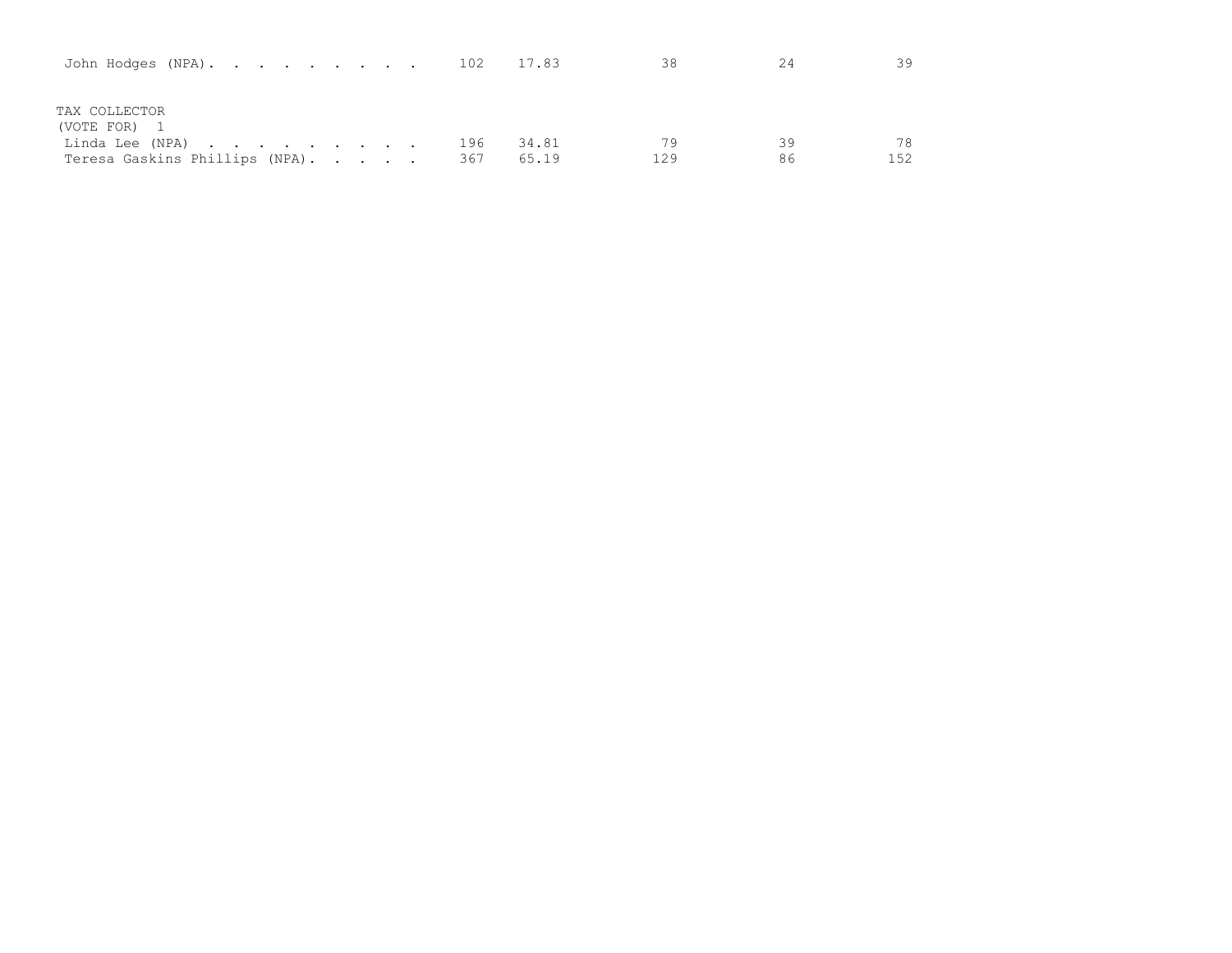|                                                                                                                            |                                                                                                                                                                                                                                   | TOTAL VOTES      | 옹                       | EV-Early       | AV-Abs         | ED-Eday         |
|----------------------------------------------------------------------------------------------------------------------------|-----------------------------------------------------------------------------------------------------------------------------------------------------------------------------------------------------------------------------------|------------------|-------------------------|----------------|----------------|-----------------|
| SUPERINTENDENT OF SCHOOLS<br>(VOTE FOR) 1<br>Stacey Shuford Creighton (REP)<br>Teddy W. Key (DEM)<br>Chad Farnsworth (NPA) |                                                                                                                                                                                                                                   | 265<br>84<br>218 | 46.74<br>14.81<br>38.45 | 90<br>26<br>96 | 72<br>19<br>32 | 103<br>39<br>90 |
| COUNTY JUDGE<br>(VOTE FOR) 1<br>Tatum Davis (NPA).<br>Dan Sikes (NPA)                                                      |                                                                                                                                                                                                                                   | 380<br>183       | 67.50<br>32.50          | 143<br>68      | 93<br>32       | 143<br>83       |
| RETAIN JUSTICE CHARLES T. CANADY<br>(VOTE FOR)<br>$\overline{1}$<br>YES (NPA)<br>$NO (NPA)$ , , , , , , , , , , , ,        | the contract of the contract of the contract of the contract of the contract of the contract of the contract of                                                                                                                   | 293<br>207       | 58.60<br>41.40          | 109<br>78      | 68<br>48       | 116<br>81       |
| RETAIN JUSTICE JORGE LABARGA<br>(VOTE FOR)<br>$\mathbf{1}$<br>YES (NPA)<br>NO (NPA).                                       | $\mathbf{r}$ . The set of the set of the set of the set of the set of the set of the set of the set of the set of the set of the set of the set of the set of the set of the set of the set of the set of the set of the set of t | 289<br>203       | 58.74<br>41.26          | 106<br>77      | 65<br>50       | 118<br>76       |
| RETAIN JUSTICE RICKY L. POLSTON<br>(VOTE FOR)<br>$\overline{1}$<br>YES (NPA)<br>$NO (NPA)$ .                               | the contract of the contract of the contract of the contract of the contract of the contract of the contract of                                                                                                                   | 282<br>208       | 57.55<br>42.45          | 105<br>78      | 64<br>50       | 113<br>80       |
| RETAIN JUDGE ROSS BILBREY<br>(VOTE FOR) 1<br>YES (NPA)<br>$NO (NPA)$ , , , , , , , , , , , ,                               | $\mathbf{r}$ , $\mathbf{r}$ , $\mathbf{r}$ , $\mathbf{r}$ , $\mathbf{r}$ , $\mathbf{r}$ , $\mathbf{r}$ , $\mathbf{r}$                                                                                                             | 288<br>201       | 58.90<br>41.10          | 107<br>76      | 62<br>53       | 119<br>72       |
| RETAIN JUDGE SUSAN KELSEY<br>(VOTE FOR)<br>1<br>YES (NPA)<br>$NO (NPA)$ .                                                  | . 303                                                                                                                                                                                                                             | 184              | 62.22<br>37.78          | 115<br>67      | 66<br>48       | 122<br>69       |
| RETAIN JUDGE LORI S. ROWE<br>(VOTE FOR) 1<br>YES (NPA)                                                                     | the contract of the contract of the contract of the contract of the contract of the contract of the contract of                                                                                                                   | 309              | 63.06                   | 118            | 67             | 124             |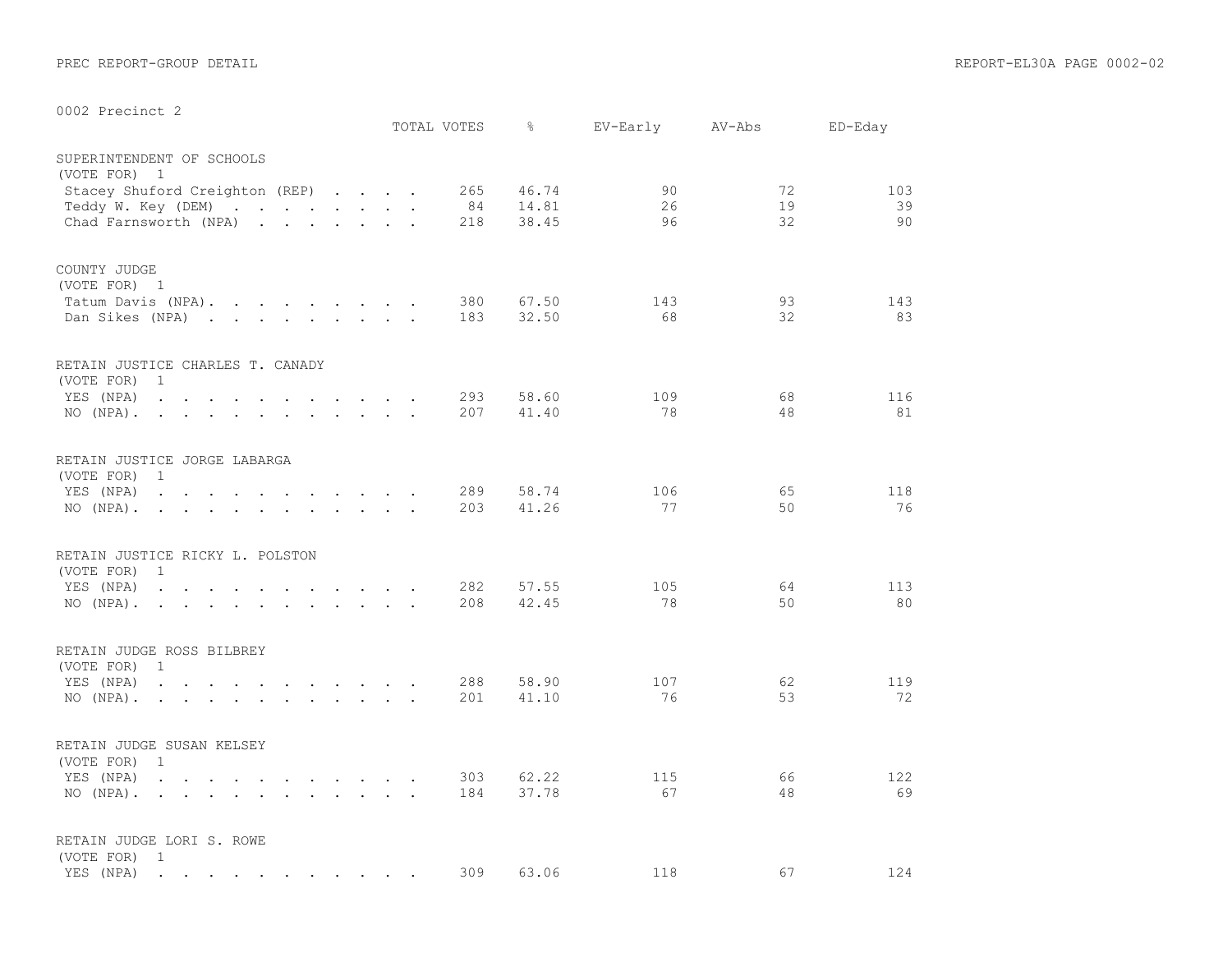| NO (NPA). 181 36.94         |  |  |  |  |  |     |       | 68  | 48 |    |
|-----------------------------|--|--|--|--|--|-----|-------|-----|----|----|
| RETAIN JUDGE KENT WETHERELL |  |  |  |  |  |     |       |     |    |    |
| (VOTE FOR) 1<br>YES (NPA)   |  |  |  |  |  | 290 | 59.79 | 109 | 67 |    |
| NO (NPA). 195               |  |  |  |  |  |     | 40.21 | 73  | 47 | 75 |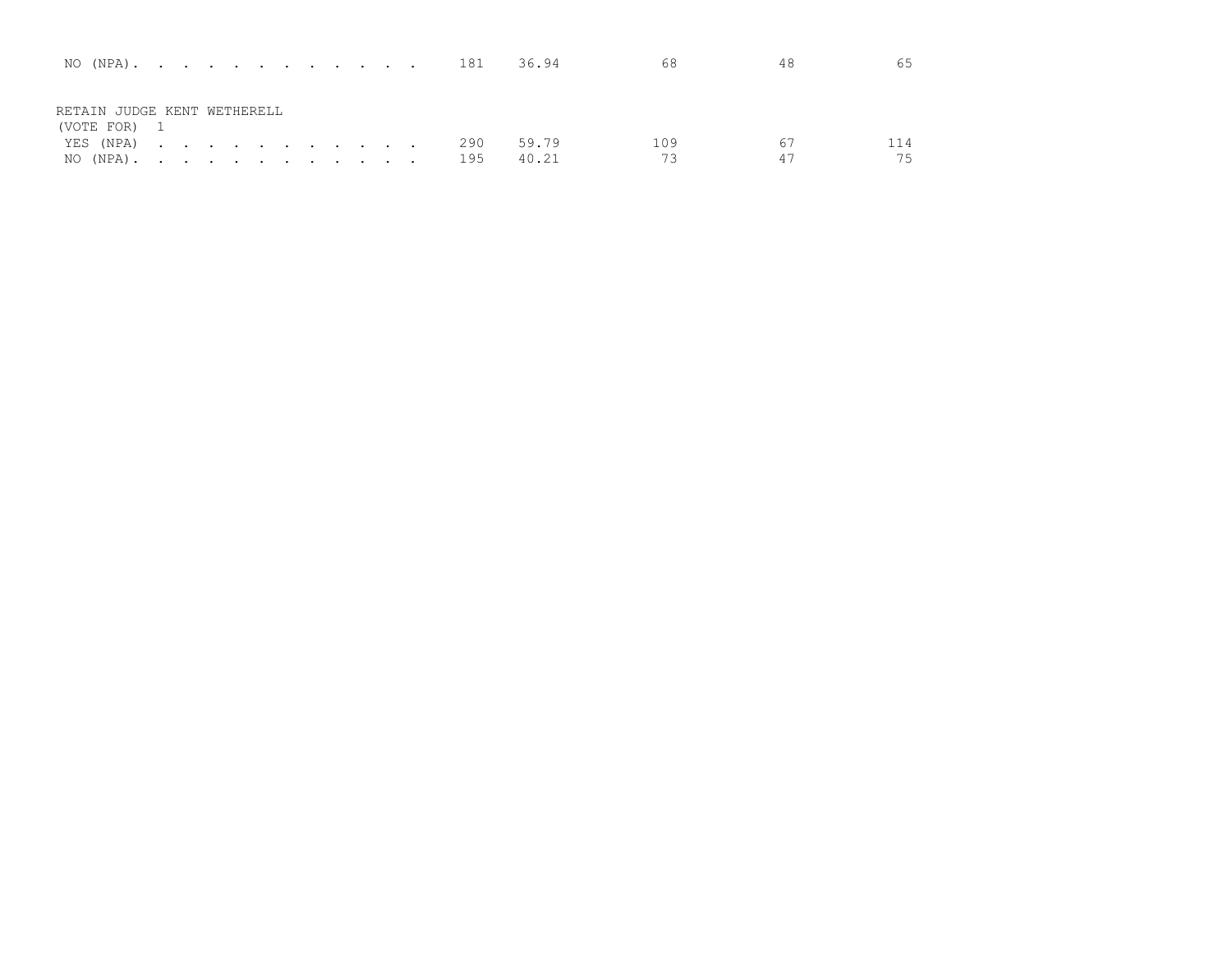|                                                |                |  |  |  |                                                                                                                          |  | TOTAL VOTES | &     | EV-Early | AV-Abs | ED-Eday |
|------------------------------------------------|----------------|--|--|--|--------------------------------------------------------------------------------------------------------------------------|--|-------------|-------|----------|--------|---------|
| RETAIN JUDGE BO WINOKUR<br>(VOTE FOR) 1        |                |  |  |  |                                                                                                                          |  |             |       |          |        |         |
| YES (NPA)                                      |                |  |  |  |                                                                                                                          |  | 283         | 58.96 | 103      | 62     | 118     |
| $NO (NPA)$ , , , , , , , , , , , ,             |                |  |  |  |                                                                                                                          |  | 197         | 41.04 | 77       | 52     | 68      |
| RETAIN JUDGE JIM WOLF<br>(VOTE FOR) 1          |                |  |  |  |                                                                                                                          |  |             |       |          |        |         |
| YES (NPA)                                      |                |  |  |  |                                                                                                                          |  | 297         | 61.11 | 112      | 68     | 117     |
| $NO (NPA)$ , , , , , , , , , , , ,             |                |  |  |  |                                                                                                                          |  | 189         | 38.89 | 69       | 46     | 74      |
| NO. 1 CONSTITUTIONAL AMENDMENT                 |                |  |  |  |                                                                                                                          |  |             |       |          |        |         |
| (VOTE FOR)<br>YES (NPA)                        | $\mathbf{1}$   |  |  |  |                                                                                                                          |  | 353         | 63.38 | 125      | 98     | 130     |
| $NO (NPA)$ , , , , , , , , , , , ,             |                |  |  |  |                                                                                                                          |  | 204         | 36.62 | 79       | 27     | 98      |
| NO. 2 CONSTITUTIONAL AMENDMENT<br>(VOTE FOR) 1 |                |  |  |  |                                                                                                                          |  |             |       |          |        |         |
| YES (NPA)                                      |                |  |  |  |                                                                                                                          |  | 391         | 68.48 | 140      | 70     | 181     |
| NO (NPA). .                                    |                |  |  |  | $\mathbf{r} = \mathbf{r} - \mathbf{r}$ , $\mathbf{r} = \mathbf{r} - \mathbf{r}$ , $\mathbf{r} = \mathbf{r} - \mathbf{r}$ |  | 180         | 31.52 | 70       | 54     | 56      |
| NO. 3 CONSTITUTIONAL AMENDMENT<br>(VOTE FOR) 1 |                |  |  |  |                                                                                                                          |  |             |       |          |        |         |
| YES (NPA)                                      |                |  |  |  |                                                                                                                          |  | 493         | 88.99 | 181      | 115    | 196     |
| $NO (NPA)$ , , , , , , , , , , , ,             |                |  |  |  |                                                                                                                          |  | 61          | 11.01 | 23       | 10     | 28      |
| NO. 5 CONSTITUTIONAL AMENDMENT                 |                |  |  |  |                                                                                                                          |  |             |       |          |        |         |
| (VOTE FOR)<br>YES (NPA)                        | $\overline{1}$ |  |  |  |                                                                                                                          |  | 464         | 84.36 | 170      | 108    | 186     |
| NO (NPA).                                      |                |  |  |  |                                                                                                                          |  | 86          | 15.64 | 35       | 17     | 34      |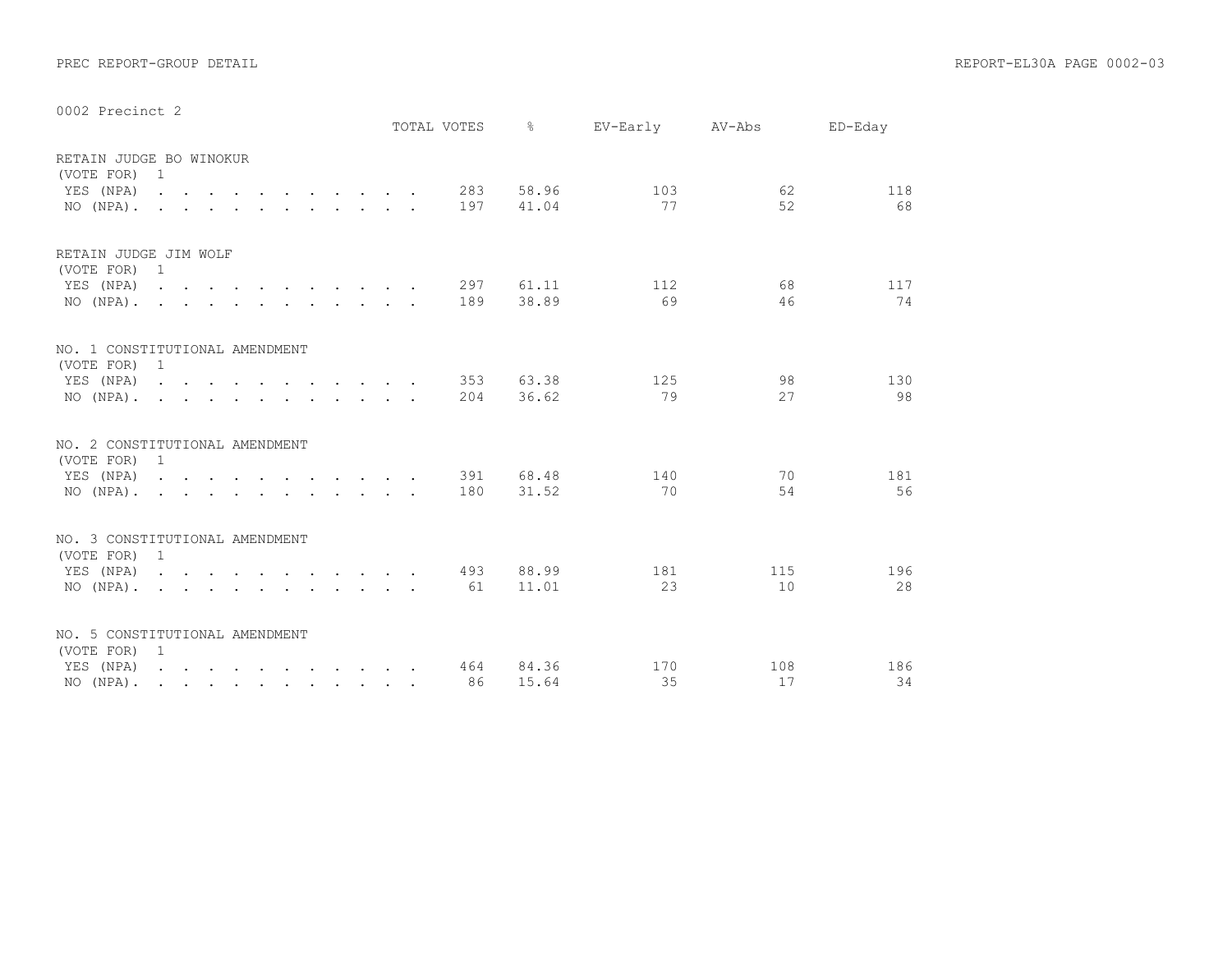|                                                                                                                                                                                                                                                            |                      | TOTAL VOTES    | ⊱     | EV-Early     | AV-Abs          | ED-Eday        |
|------------------------------------------------------------------------------------------------------------------------------------------------------------------------------------------------------------------------------------------------------------|----------------------|----------------|-------|--------------|-----------------|----------------|
| REGISTERED VOTERS - TOTAL                                                                                                                                                                                                                                  |                      | 660            |       |              |                 |                |
| BALLOTS CAST - TOTAL.<br>$\mathbf{r}$ . The set of the set of the set of the set of the set of the set of the set of the set of the set of the set of the set of the set of the set of the set of the set of the set of the set of the set of the set of t | $\ddot{\phantom{a}}$ | 491            |       | 225          | 89              | 177            |
| BALLOTS CAST - BLANK.<br>and the contract of the contract of the contract of the contract of the contract of the contract of the contract of the contract of the contract of the contract of the contract of the contract of the contract of the contra    |                      | $\bigcap$      |       | $\Omega$     | $\Omega$        | $\Omega$       |
| VOTER TURNOUT - TOTAL<br>the contract of the contract of the contract of the contract of the contract of the contract of the contract of                                                                                                                   |                      |                | 74.39 |              |                 |                |
| VOTER TURNOUT - BLANK<br>$\mathbf{r}$ . The set of the set of the set of $\mathbf{r}$<br>$\sim$                                                                                                                                                            |                      |                |       |              |                 |                |
|                                                                                                                                                                                                                                                            |                      |                |       |              |                 |                |
| PRESIDENT AND VICE PRESIDENT                                                                                                                                                                                                                               |                      |                |       |              |                 |                |
| (VOTE FOR)<br>1                                                                                                                                                                                                                                            |                      |                |       |              |                 |                |
| Donald J. Trump (REP)                                                                                                                                                                                                                                      |                      | 418            | 85.48 | 193          | 73              | 152            |
| Hillary Rodham Clinton (DEM)                                                                                                                                                                                                                               |                      | 59             | 12.07 | 26           | 12              | 21             |
| Gary Johnson (LPF)                                                                                                                                                                                                                                         |                      | 7              | 1.43  | 3            | 3               | $\mathbf{1}$   |
| Darrell L. Castle (CPF).                                                                                                                                                                                                                                   |                      | $\mathbf{1}$   | .20   | $\mathbf{1}$ | $\Omega$        | $\Omega$       |
| Jill Stein (GRE)                                                                                                                                                                                                                                           |                      | $\overline{2}$ | .41   | $\Omega$     | $\Omega$        | $\overline{2}$ |
| Roque (Rocky) De La Fuente (REF).                                                                                                                                                                                                                          |                      | $\Omega$       |       | $\Omega$     | $\Omega$        | $\Omega$       |
| WRITE-IN (NPA).                                                                                                                                                                                                                                            |                      | $\overline{2}$ | .41   | $\mathbf{1}$ | $\mathbf{1}$    | $\Omega$       |
| UNITED STATES SENATOR                                                                                                                                                                                                                                      |                      |                |       |              |                 |                |
| (VOTE FOR) 1                                                                                                                                                                                                                                               |                      |                |       |              |                 |                |
| Marco Rubio (REP).                                                                                                                                                                                                                                         |                      | 393            | 82.74 | 189          | 73              | 131            |
| Patrick Murphy (DEM).                                                                                                                                                                                                                                      |                      | 58             | 12.21 | 2.4          | 7               | 27             |
| Paul Stanton (LPF)<br>the contract of the contract of the contract of the contract of the contract of                                                                                                                                                      |                      | 12             | 2.53  | 3            | 3               | 6              |
| Tony Khoury (NPA).                                                                                                                                                                                                                                         |                      | 2              | .42   | $\Omega$     | $\mathbf{1}$    | $\mathbf{1}$   |
| Bruce Nathan (NPA)<br>$\mathbf{r}$ , and $\mathbf{r}$ , and $\mathbf{r}$ , and $\mathbf{r}$                                                                                                                                                                |                      | 5              | 1.05  | 3            | $\mathbf{1}$    | $\mathbf{1}$   |
|                                                                                                                                                                                                                                                            |                      | 3              |       | $\mathbf{1}$ | $\mathbf{1}$    | $\mathbf{1}$   |
| Steven Machat (NPA)                                                                                                                                                                                                                                        |                      |                | .63   |              |                 |                |
| Basil E. Dalack (NPA)<br>$\mathbf{r}$ , and $\mathbf{r}$ , and $\mathbf{r}$ , and $\mathbf{r}$                                                                                                                                                             |                      | $\mathbf{1}$   | .21   | $\Omega$     | $\Omega$        | $\mathbf{1}$   |
| WRITE-IN (NPA), , , , , , , , , ,                                                                                                                                                                                                                          |                      | $\mathbf{1}$   | .21   | $\mathbf{1}$ | $\Omega$        | $\cap$         |
| REPRESENTATIVE IN CONGRESS, DISTRICT 3                                                                                                                                                                                                                     |                      |                |       |              |                 |                |
| (VOTE FOR)<br>1                                                                                                                                                                                                                                            |                      |                |       |              |                 |                |
| Ted Yoho (REP).<br>$\mathcal{A}$ . The set of the set of the set of the set of $\mathcal{A}$                                                                                                                                                               |                      | 377            | 79.54 | 181          | 68              | 128            |
| Kenneth "Ken" McGurn (DEM).                                                                                                                                                                                                                                |                      | 82             | 17.30 | 34           | 13              | 35             |
| Tom Wells (NPA)                                                                                                                                                                                                                                            |                      | 15             | 3.16  | 5            | $6\overline{6}$ | $\overline{4}$ |
|                                                                                                                                                                                                                                                            |                      |                |       |              |                 |                |
| STATE REPRESENTATIVE, DISTRICT 19                                                                                                                                                                                                                          |                      |                |       |              |                 |                |
| (VOTE FOR) 1                                                                                                                                                                                                                                               |                      |                |       |              |                 |                |
| Bobby Payne (REP).                                                                                                                                                                                                                                         |                      | 359            | 82.34 | 164          | 69              | 126            |
| Hubert "Joe" Snodgrass (DEM)                                                                                                                                                                                                                               |                      | 75             | 17.20 | 37           | 14              | 24             |
| WRITE-IN (NPA).                                                                                                                                                                                                                                            |                      | 2              | .46   | $\mathbf{1}$ | $\Omega$        | $\mathbf{1}$   |
| <b>SHERIFF</b>                                                                                                                                                                                                                                             |                      |                |       |              |                 |                |
| (VOTE FOR)<br>1                                                                                                                                                                                                                                            |                      |                |       |              |                 |                |
| Gordon Smith (REP)<br>the contract of the contract of the contract of the contract of the contract of                                                                                                                                                      |                      | 429            | 89.19 | 196          | 78              | 155            |
|                                                                                                                                                                                                                                                            |                      |                |       |              |                 |                |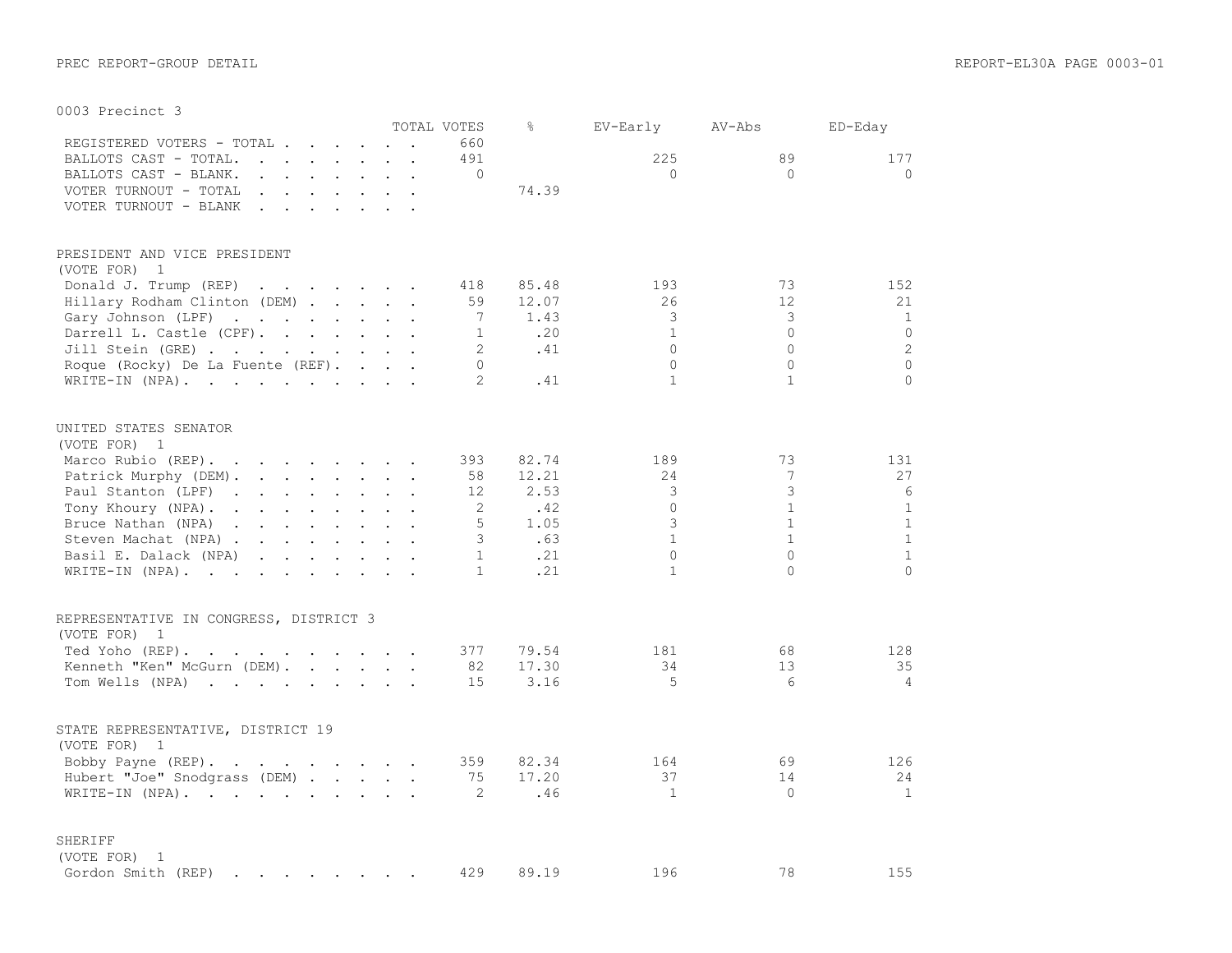| John Hodges (NPA). 52                                |  |  |     | 10.81          | 25        |           |          |
|------------------------------------------------------|--|--|-----|----------------|-----------|-----------|----------|
| TAX COLLECTOR<br>(VOTE FOR) 1                        |  |  |     |                |           |           |          |
| Linda Lee (NPA)<br>Teresa Gaskins Phillips (NPA) 270 |  |  | 202 | 42.80<br>57.20 | 92<br>124 | 35<br>.51 | 75<br>95 |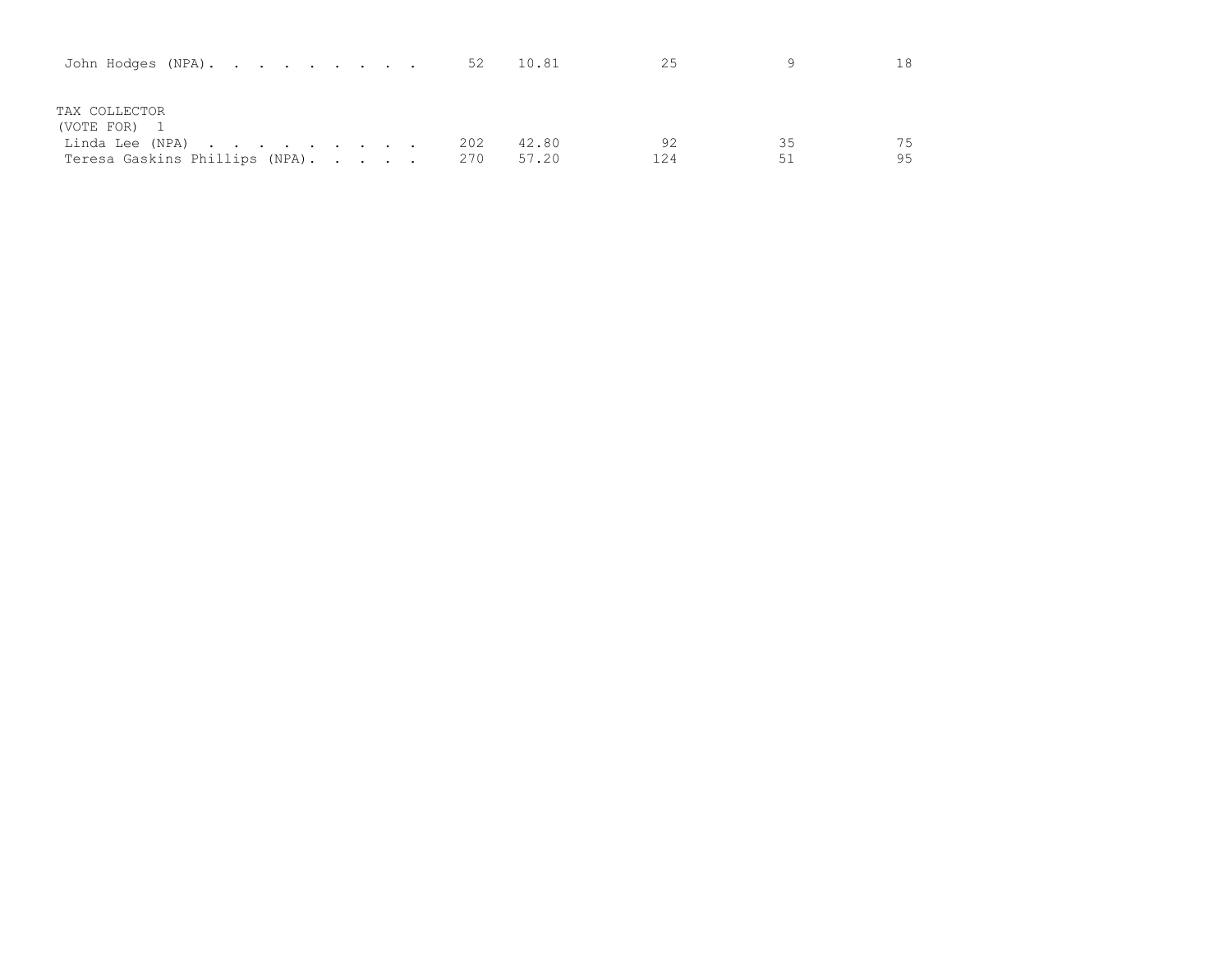|                                                                                                                                                                                                                                                                                                                            |  | TOTAL VOTES      | g.                     | EV-Early        | AV-Abs        | ED-Eday        |
|----------------------------------------------------------------------------------------------------------------------------------------------------------------------------------------------------------------------------------------------------------------------------------------------------------------------------|--|------------------|------------------------|-----------------|---------------|----------------|
| SUPERINTENDENT OF SCHOOLS<br>(VOTE FOR) 1<br>Stacey Shuford Creighton (REP)<br>Teddy W. Key (DEM)<br>Chad Farnsworth (NPA)                                                                                                                                                                                                 |  | 275<br>24<br>180 | 57.41<br>5.01<br>37.58 | 111<br>14<br>96 | 56<br>5<br>26 | 108<br>5<br>58 |
| COUNTY JUDGE<br>(VOTE FOR) 1<br>Tatum Davis (NPA).<br>Dan Sikes (NPA)                                                                                                                                                                                                                                                      |  | 331<br>148       | 69.10<br>30.90         | 151<br>70       | 63<br>23      | 117<br>55      |
| SCHOOL BOARD MEMBER DISTRICT 2<br>(VOTE FOR) 1<br>Jim Peronto (NPA).<br>Charnelle Whittemore (NPA).                                                                                                                                                                                                                        |  | 151<br>317       | 32.26<br>67.74         | 80<br>137       | 30<br>56      | 41<br>124      |
| RETAIN JUSTICE CHARLES T. CANADY<br>(VOTE FOR)<br>$\mathbf{1}$<br>and the contract of the contract of the contract of the contract of the contract of the contract of the contract of the contract of the contract of the contract of the contract of the contract of the contract of the contra<br>YES (NPA)<br>NO (NPA). |  | 196<br>229       | 46.12<br>53.88         | 88<br>108       | 40<br>37      | 68<br>84       |
| RETAIN JUSTICE JORGE LABARGA<br>(VOTE FOR)<br><sup>1</sup><br>YES (NPA)<br>$NO (NPA)$ .                                                                                                                                                                                                                                    |  | 176<br>247       | 41.61<br>58.39         | 83<br>112       | 32<br>44      | 61<br>91       |
| RETAIN JUSTICE RICKY L. POLSTON<br>(VOTE FOR)<br>$\overline{1}$<br>YES (NPA)<br>$\mathbf{r}$ , and $\mathbf{r}$ , and $\mathbf{r}$ , and $\mathbf{r}$ , and $\mathbf{r}$<br>$NO (NPA)$ , , , , , , , , , , , ,                                                                                                             |  | 194<br>228       | 45.97<br>54.03         | 87<br>108       | 36<br>40      | 71<br>80       |
| RETAIN JUDGE ROSS BILBREY<br>(VOTE FOR)<br>1<br>YES (NPA)<br>$\mathbf{r}$ , and $\mathbf{r}$ , and $\mathbf{r}$ , and $\mathbf{r}$ , and $\mathbf{r}$<br>NO $(NPA)$                                                                                                                                                        |  | 198<br>222       | 47.14<br>52.86         | 86<br>107       | 42<br>35      | 70<br>80       |
| RETAIN JUDGE SUSAN KELSEY<br>(VOTE FOR) 1<br>YES (NPA)<br>the contract of the contract of the contract of the contract of the contract of the contract of the contract of                                                                                                                                                  |  | 184              | 44.02                  | 86              | 36            | 62             |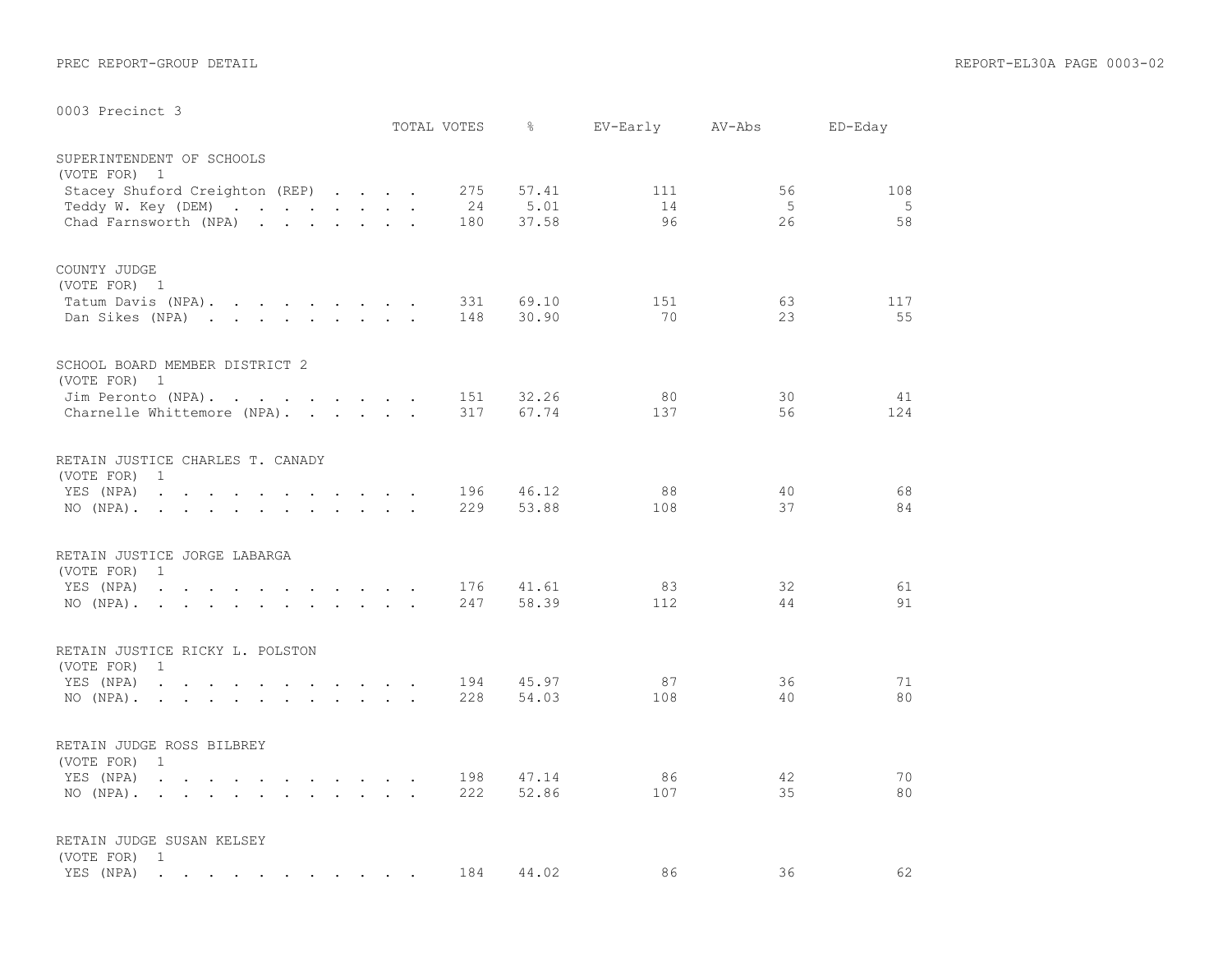|                           |  |  |  |  |  |     | NO (NPA). 234 55.98 | 107 | 41 |    |
|---------------------------|--|--|--|--|--|-----|---------------------|-----|----|----|
|                           |  |  |  |  |  |     |                     |     |    |    |
| RETAIN JUDGE LORI S. ROWE |  |  |  |  |  |     |                     |     |    |    |
| (VOTE FOR) 1              |  |  |  |  |  |     |                     |     |    |    |
| YES (NPA)                 |  |  |  |  |  | 183 | 44.10               | 81  | 39 |    |
| NO (NPA). 232             |  |  |  |  |  |     | 55.90               | 109 | 38 | 85 |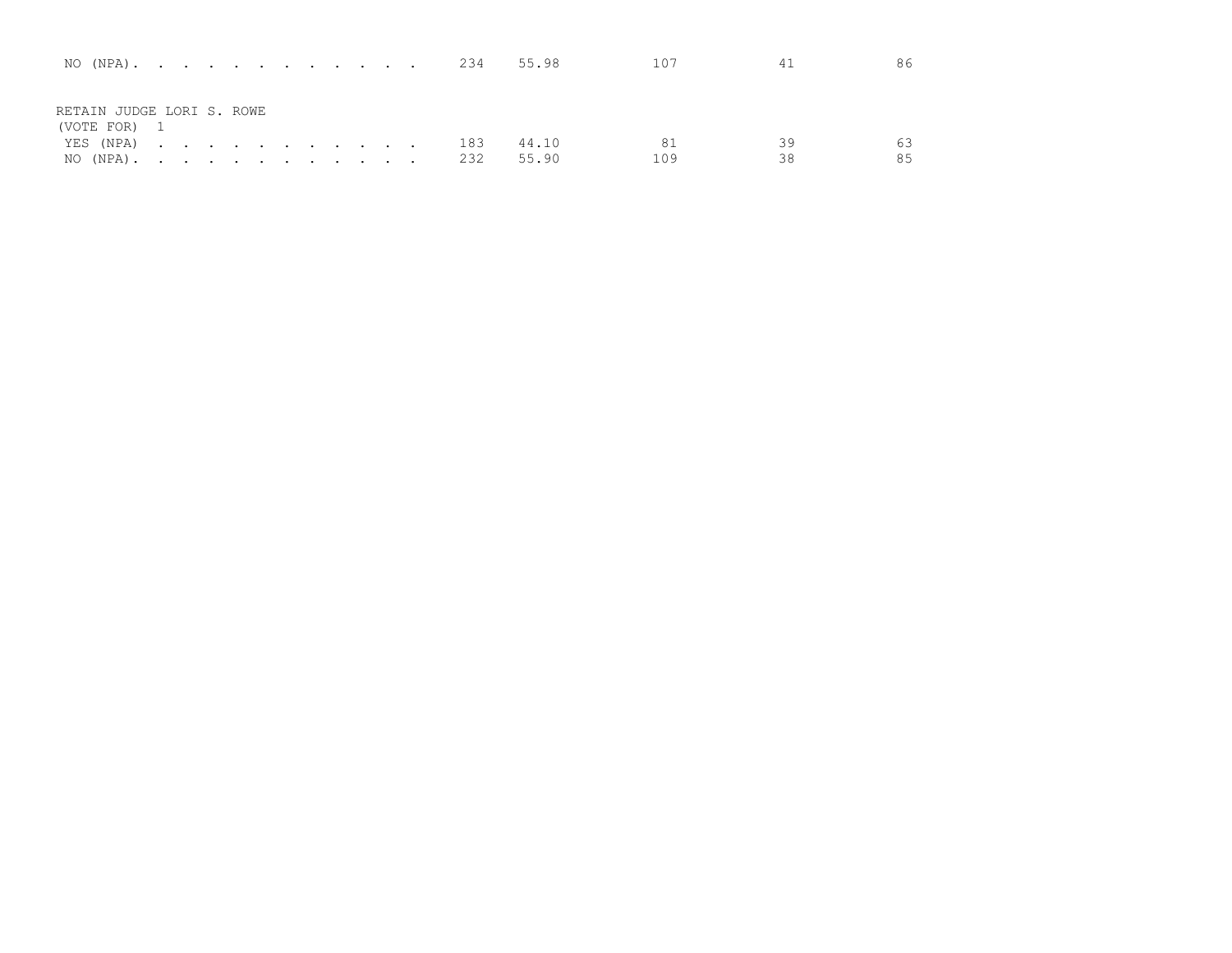|                                                |                                                                                                                 |  |  |  |  |  | TOTAL VOTES | $\approx$ | EV-Early | AV-Abs | ED-Eday |
|------------------------------------------------|-----------------------------------------------------------------------------------------------------------------|--|--|--|--|--|-------------|-----------|----------|--------|---------|
| RETAIN JUDGE KENT WETHERELL<br>(VOTE FOR)      | $\overline{1}$                                                                                                  |  |  |  |  |  |             |           |          |        |         |
| YES (NPA)                                      |                                                                                                                 |  |  |  |  |  | 180         | 43.48     | 82       | 35     | 63      |
| $NO (NPA)$ .                                   |                                                                                                                 |  |  |  |  |  | 234         | 56.52     | 108      | 42     | 84      |
| RETAIN JUDGE BO WINOKUR<br>(VOTE FOR) 1        |                                                                                                                 |  |  |  |  |  |             |           |          |        |         |
| YES (NPA)                                      | $\mathbf{r}$ , and $\mathbf{r}$ , and $\mathbf{r}$ , and $\mathbf{r}$ , and $\mathbf{r}$                        |  |  |  |  |  | 183         | 44.20     | 79       | 37     | 67      |
| $NO (NPA)$ , , , , , , , , , , , ,             |                                                                                                                 |  |  |  |  |  | 231         | 55.80     | 111      | 40     | 80      |
| RETAIN JUDGE JIM WOLF<br>(VOTE FOR) 1          |                                                                                                                 |  |  |  |  |  |             |           |          |        |         |
| YES (NPA)                                      |                                                                                                                 |  |  |  |  |  | 192         | 46.38     | 88       | 39     | 65      |
| NO $(NPA)$ .                                   |                                                                                                                 |  |  |  |  |  | 222         | 53.62     | 102      | 38     | 82      |
| NO. 1 CONSTITUTIONAL AMENDMENT<br>(VOTE FOR)   | $\overline{1}$                                                                                                  |  |  |  |  |  |             |           |          |        |         |
| YES (NPA)                                      |                                                                                                                 |  |  |  |  |  | 283         | 59.70     | 116      | 70     | 97      |
| $NO (NPA)$ , , , , , , , , , , , ,             |                                                                                                                 |  |  |  |  |  | 191         | 40.30     | 103      | 17     | 71      |
| NO. 2 CONSTITUTIONAL AMENDMENT<br>(VOTE FOR) 1 |                                                                                                                 |  |  |  |  |  |             |           |          |        |         |
| YES (NPA)                                      | $\mathbf{r}$ , and $\mathbf{r}$ , and $\mathbf{r}$ , and $\mathbf{r}$ , and $\mathbf{r}$                        |  |  |  |  |  | 302         | 62.79     | 142      | 49     | 111     |
| $NO (NPA)$ .                                   |                                                                                                                 |  |  |  |  |  | 179         | 37.21     | 82       | 37     | 60      |
| NO. 3 CONSTITUTIONAL AMENDMENT<br>(VOTE FOR) 1 |                                                                                                                 |  |  |  |  |  |             |           |          |        |         |
| YES (NPA)                                      |                                                                                                                 |  |  |  |  |  | 401         | 85.32     | 188      | 71     | 142     |
| $NO (NPA)$ , , , , , , , , , , , ,             |                                                                                                                 |  |  |  |  |  | 69          | 14.68     | 30       | 14     | 25      |
| NO. 5 CONSTITUTIONAL AMENDMENT<br>(VOTE FOR)   | 1                                                                                                               |  |  |  |  |  |             |           |          |        |         |
| YES (NPA)                                      | the contract of the contract of the contract of the contract of the contract of the contract of the contract of |  |  |  |  |  | 378         | 82.00     | 182      | 72     | 124     |
| NO $(NPA)$ .                                   |                                                                                                                 |  |  |  |  |  | 83          | 18.00     | 35       | 12     | 36      |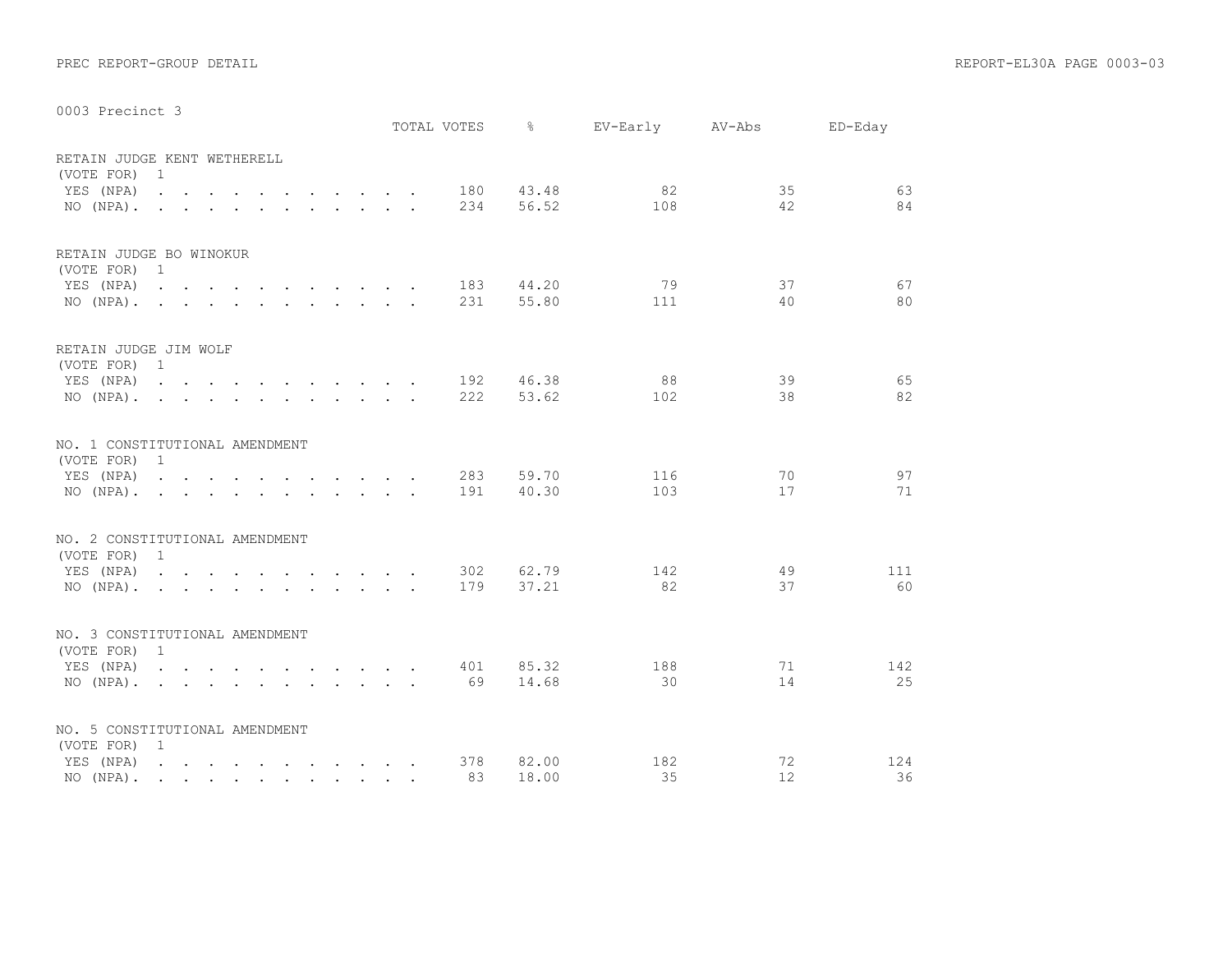|                                                                                                                                                                                                                                                            | TOTAL VOTES  | ⊱     | EV-Early       | AV-Abs         | ED-Eday        |
|------------------------------------------------------------------------------------------------------------------------------------------------------------------------------------------------------------------------------------------------------------|--------------|-------|----------------|----------------|----------------|
| REGISTERED VOTERS - TOTAL                                                                                                                                                                                                                                  | 1,263        |       |                |                |                |
| BALLOTS CAST - TOTAL.<br>$\mathbf{r}$ . The contract of the contract of the contract of the contract of the contract of the contract of the contract of the contract of the contract of the contract of the contract of the contract of the contract of th | 999          |       | 464            | 138            | 395            |
| BALLOTS CAST - BLANK.<br>$\begin{array}{cccccccccccccc} . & . & . & . & . & . & . & . & . & . \end{array}$                                                                                                                                                 | $\Omega$     |       | $\Omega$       | $\Omega$       | $\Omega$       |
| VOTER TURNOUT - TOTAL<br>$\sim$ $\sim$ $\sim$ $\sim$ $\sim$<br>$\mathbf{r} = \mathbf{r}$ and $\mathbf{r} = \mathbf{r}$                                                                                                                                     |              | 79.10 |                |                |                |
| VOTER TURNOUT - BLANK<br>$\sim$ $\sim$ $\sim$ $\sim$ $\sim$ $\sim$ $\sim$ $\sim$<br>$\ddot{\phantom{0}}$                                                                                                                                                   |              |       |                |                |                |
|                                                                                                                                                                                                                                                            |              |       |                |                |                |
| PRESIDENT AND VICE PRESIDENT<br>(VOTE FOR)<br>1                                                                                                                                                                                                            |              |       |                |                |                |
|                                                                                                                                                                                                                                                            | 817          | 82.36 | 376            | 115            | 324            |
| Donald J. Trump (REP)                                                                                                                                                                                                                                      |              | 15.73 | 79             | 20             | 57             |
| Hillary Rodham Clinton (DEM)                                                                                                                                                                                                                               | 156          |       |                |                |                |
| Gary Johnson (LPF)                                                                                                                                                                                                                                         | 9            | .91   | $\overline{c}$ | $\overline{c}$ | 5              |
| Darrell L. Castle (CPF).                                                                                                                                                                                                                                   | $\mathbf{1}$ | .10   | $\mathbf{1}$   | $\Omega$       | $\circ$        |
| Jill Stein (GRE)                                                                                                                                                                                                                                           | 3            | .30   | $\overline{2}$ | $\Omega$       | $\mathbf{1}$   |
| Roque (Rocky) De La Fuente (REF).                                                                                                                                                                                                                          | $\Omega$     |       | $\Omega$       | $\Omega$       | $\Omega$       |
| WRITE-IN (NPA).                                                                                                                                                                                                                                            | 6            | .60   | $\overline{2}$ | $\Omega$       | $\overline{4}$ |
| UNITED STATES SENATOR                                                                                                                                                                                                                                      |              |       |                |                |                |
| (VOTE FOR) 1                                                                                                                                                                                                                                               |              |       |                |                |                |
| Marco Rubio (REP).                                                                                                                                                                                                                                         | 786          | 81.37 | 364            | 111            | 309            |
| Patrick Murphy (DEM).                                                                                                                                                                                                                                      | 147          | 15.22 | 71             | 17             | 59             |
| Paul Stanton (LPF)<br>and the contract of the contract of the                                                                                                                                                                                              | 14           | 1.45  | 5              | 5              | $\overline{4}$ |
| Tony Khoury (NPA).                                                                                                                                                                                                                                         | 7            | .72   | 5              | $\mathbf{1}$   | $\mathbf{1}$   |
| Bruce Nathan (NPA)<br>$\mathbf{r}$ , and $\mathbf{r}$ , and $\mathbf{r}$ , and $\mathbf{r}$                                                                                                                                                                | 10           | 1.04  | $\overline{2}$ | 3              | 5              |
| Steven Machat (NPA)                                                                                                                                                                                                                                        | 2            | .21   | $\overline{2}$ | $\Omega$       | $\Omega$       |
| Basil E. Dalack (NPA)                                                                                                                                                                                                                                      | $\Omega$     |       | $\Omega$       | $\overline{0}$ | $\mathbf 0$    |
| WRITE-IN $(NPA)$ .                                                                                                                                                                                                                                         | $\Omega$     |       | $\Omega$       | $\Omega$       | $\Omega$       |
|                                                                                                                                                                                                                                                            |              |       |                |                |                |
| REPRESENTATIVE IN CONGRESS, DISTRICT 3                                                                                                                                                                                                                     |              |       |                |                |                |
| (VOTE FOR)<br>$\overline{1}$                                                                                                                                                                                                                               |              |       |                |                |                |
| Ted Yoho (REP).<br>$\mathcal{A}$ . The set of the set of the set of the set of $\mathcal{A}$                                                                                                                                                               | 763          | 79.40 | 357            | 112            | 292            |
| Kenneth "Ken" McGurn (DEM).                                                                                                                                                                                                                                | 170          | 17.69 | 82             | 20             | 68             |
| Tom Wells (NPA)                                                                                                                                                                                                                                            | 28           | 2.91  | 11             | 3              | 14             |
| STATE REPRESENTATIVE, DISTRICT 19                                                                                                                                                                                                                          |              |       |                |                |                |
| (VOTE FOR) 1                                                                                                                                                                                                                                               |              |       |                |                |                |
| Bobby Payne (REP).                                                                                                                                                                                                                                         | 735          | 81.04 | 345            | 110            | 278            |
| Hubert "Joe" Snodgrass (DEM)                                                                                                                                                                                                                               | 171          | 18.85 | 88             | 17             | 66             |
| WRITE-IN (NPA).                                                                                                                                                                                                                                            | $\mathbf{1}$ | .11   | $\Omega$       | $\Omega$       | $\mathbf{1}$   |
|                                                                                                                                                                                                                                                            |              |       |                |                |                |
| <b>SHERIFF</b>                                                                                                                                                                                                                                             |              |       |                |                |                |
| (VOTE FOR)<br>1                                                                                                                                                                                                                                            |              |       |                |                |                |
| Gordon Smith (REP)                                                                                                                                                                                                                                         | 870          | 88.41 | 420            | 122            | 327            |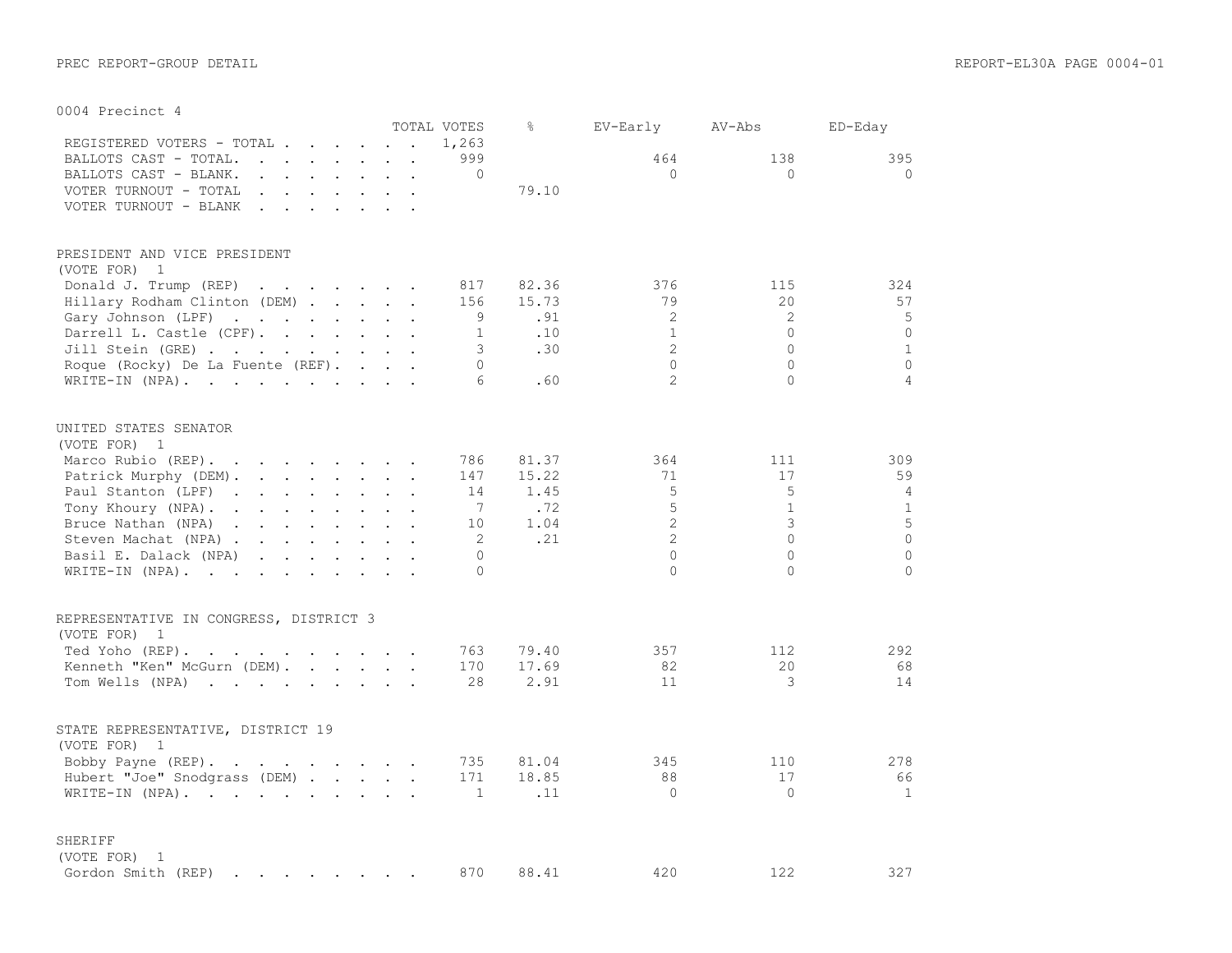| John Hodges (NPA). 114 11.59                                                       |  |  |            |                | 39         |          | 61         |
|------------------------------------------------------------------------------------|--|--|------------|----------------|------------|----------|------------|
| TAX COLLECTOR<br>(VOTE FOR) 1<br>Linda Lee (NPA)<br>Teresa Gaskins Phillips (NPA). |  |  | 423<br>547 | 43.61<br>56.39 | 187<br>259 | 62<br>73 | 173<br>214 |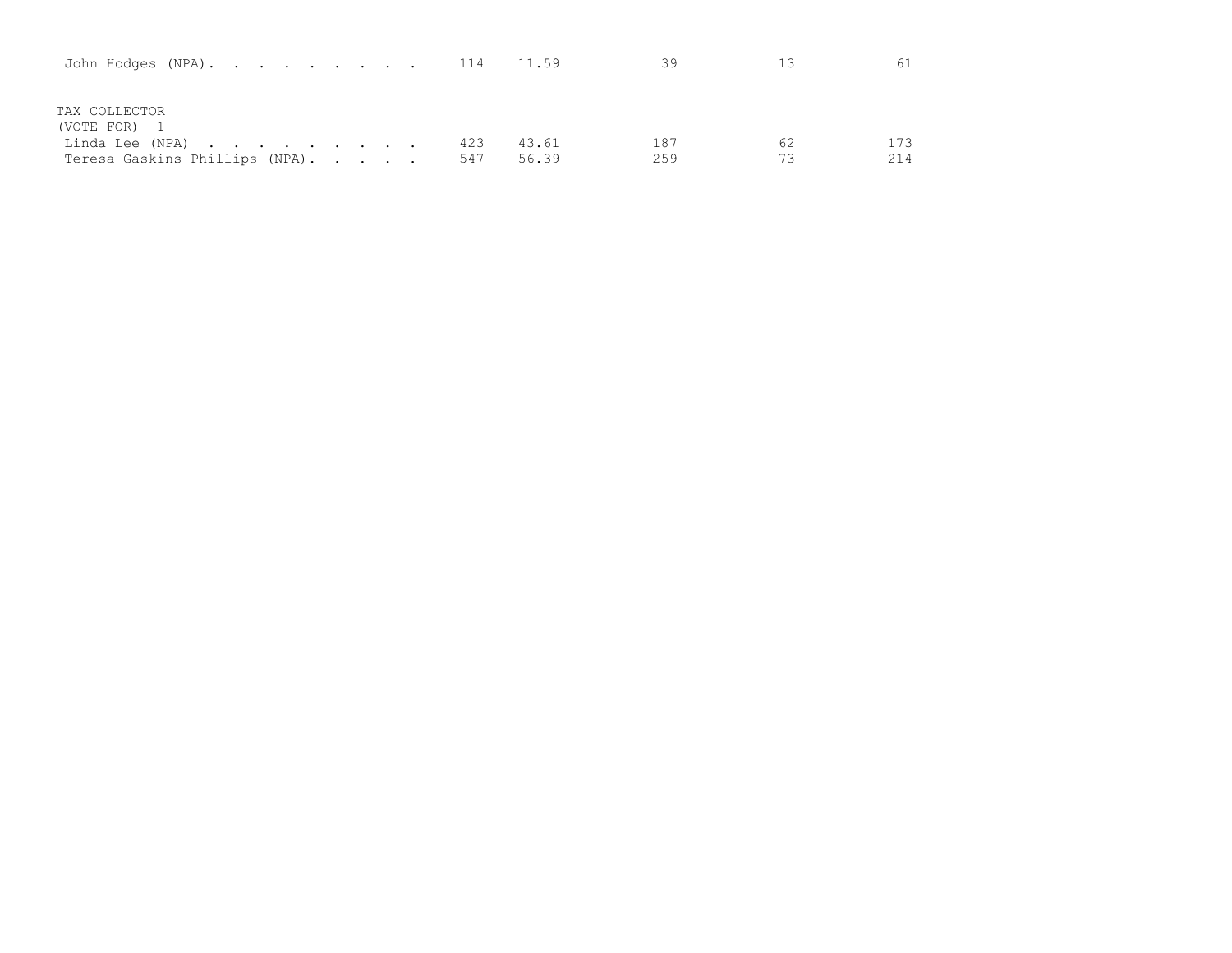|                                                                                                                                                                                                                                                                                          | TOTAL VOTES      | 옹                      | EV-Early         | AV-Abs         | ED-Eday          |
|------------------------------------------------------------------------------------------------------------------------------------------------------------------------------------------------------------------------------------------------------------------------------------------|------------------|------------------------|------------------|----------------|------------------|
| SUPERINTENDENT OF SCHOOLS<br>(VOTE FOR) 1<br>Stacey Shuford Creighton (REP)<br>Teddy W. Key (DEM)<br>Chad Farnsworth (NPA)                                                                                                                                                               | 565<br>58<br>355 | 57.77<br>5.93<br>36.30 | 258<br>21<br>175 | 85<br>13<br>39 | 220<br>24<br>141 |
| COUNTY JUDGE<br>(VOTE FOR) 1<br>Tatum Davis (NPA).<br>Dan Sikes (NPA)                                                                                                                                                                                                                    | 614<br>346       | 63.96<br>36.04         | 271<br>175       | 85<br>51       | 257<br>119       |
| SCHOOL BOARD MEMBER DISTRICT 2<br>(VOTE FOR) 1<br>Jim Peronto (NPA).<br>Charnelle Whittemore (NPA).                                                                                                                                                                                      | 344<br>574       | 37.47<br>62.53         | 161<br>270       | 54<br>75       | 128<br>228       |
| RETAIN JUSTICE CHARLES T. CANADY<br>(VOTE FOR)<br>$\mathbf{1}$<br>YES (NPA)<br>the contract of the contract of the contract of the contract of the contract of the contract of the contract of<br>NO (NPA).                                                                              | 409<br>437       | 48.35<br>51.65         | 185<br>205       | 57<br>63       | 166<br>168       |
| RETAIN JUSTICE JORGE LABARGA<br>(VOTE FOR)<br><sup>1</sup><br>YES (NPA)<br>the contract of the contract of the contract of the contract of the contract of the contract of the contract of<br>$NO (NPA)$ .                                                                               | 360<br>473       | 43.22<br>56.78         | 164<br>221       | 48<br>70       | 147<br>181       |
| RETAIN JUSTICE RICKY L. POLSTON<br>(VOTE FOR)<br>$\mathbf{1}$<br>YES (NPA)<br>$\mathbf{r}$ , and $\mathbf{r}$ , and $\mathbf{r}$ , and $\mathbf{r}$ , and $\mathbf{r}$ , and $\mathbf{r}$<br>$NO (NPA)$ , , , , , , , , , , , ,                                                          | 389<br>443       | 46.75<br>53.25         | 178<br>206       | 54<br>65       | 157<br>171       |
| RETAIN JUDGE ROSS BILBREY<br>(VOTE FOR)<br>$\mathbf{1}$<br>$\mathbf{r}$ , $\mathbf{r}$ , $\mathbf{r}$ , $\mathbf{r}$ , $\mathbf{r}$ , $\mathbf{r}$ , $\mathbf{r}$ , $\mathbf{r}$<br>YES (NPA)<br>$NO (NPA)$ .                                                                            | 392<br>415       | 48.57<br>51.43         | 183<br>190       | 56<br>62       | 152<br>162       |
| RETAIN JUDGE SUSAN KELSEY<br>(VOTE FOR) 1<br>YES (NPA)<br>the contract of the contract of the contract of the contract of the contract of the contract of the contract of the contract of the contract of the contract of the contract of the contract of the contract of the contract o | 386              | 47.60                  | 177              | 56             | 152              |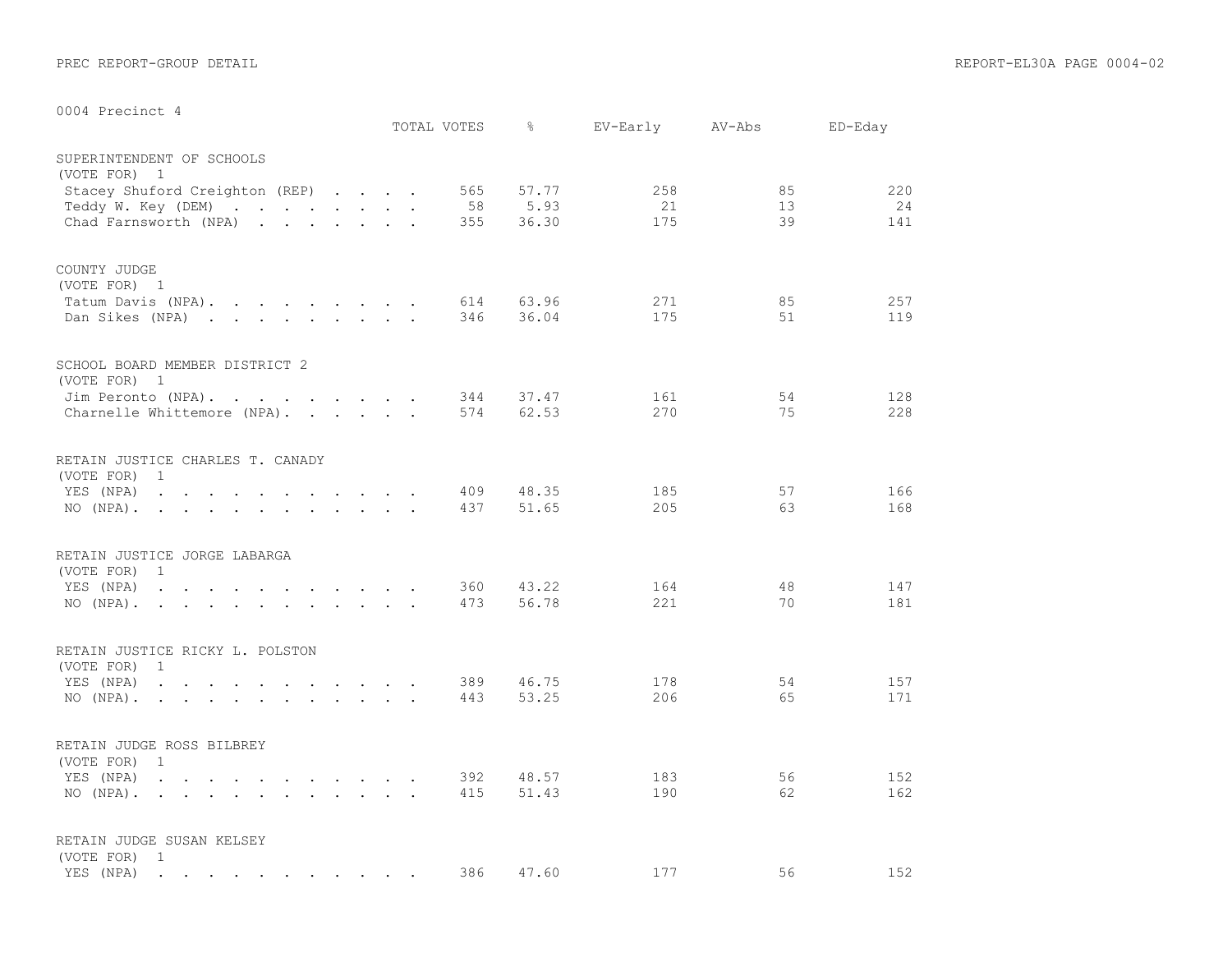|                           |  |  |  |  |  |               | NO (NPA). 425 52.40 | 201 | 61 | 162 |
|---------------------------|--|--|--|--|--|---------------|---------------------|-----|----|-----|
|                           |  |  |  |  |  |               |                     |     |    |     |
|                           |  |  |  |  |  |               |                     |     |    |     |
| RETAIN JUDGE LORI S. ROWE |  |  |  |  |  |               |                     |     |    |     |
| (VOTE FOR) 1              |  |  |  |  |  |               |                     |     |    |     |
| YES (NPA)                 |  |  |  |  |  | 389           | 47.79               | 182 | 54 | 152 |
|                           |  |  |  |  |  | NO (NPA). 425 | 52.21               | 196 | 64 | 164 |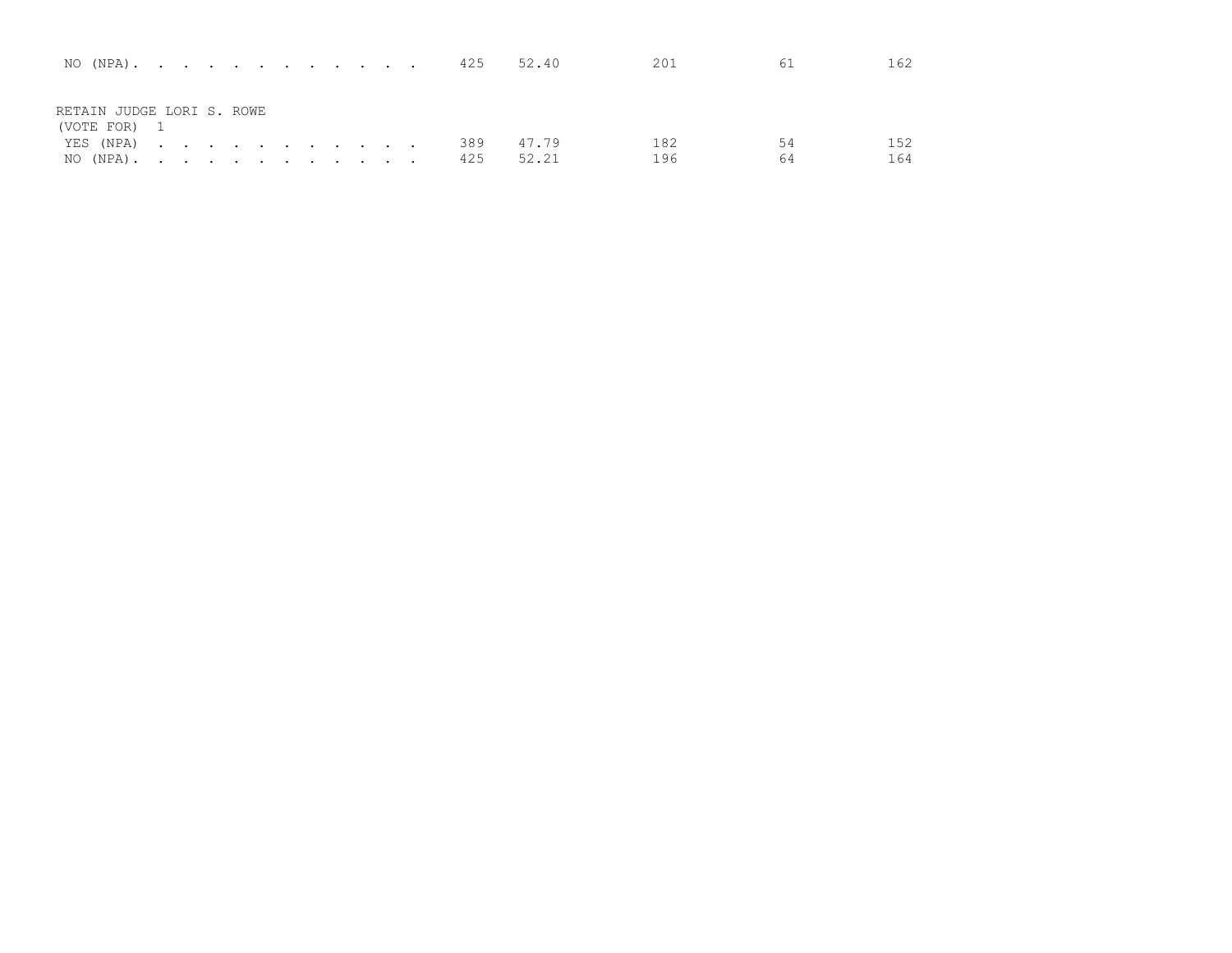|                                                |                                       |  |  |  |  |  | TOTAL VOTES | $\approx$ | EV-Early AV-Abs |     | ED-Eday |
|------------------------------------------------|---------------------------------------|--|--|--|--|--|-------------|-----------|-----------------|-----|---------|
| RETAIN JUDGE KENT WETHERELL<br>(VOTE FOR)      | $\mathbf{1}$                          |  |  |  |  |  |             |           |                 |     |         |
| YES (NPA)                                      |                                       |  |  |  |  |  | 370         | 45.85     | 171             | 55  | 143     |
| NO $(NPA)$ , , , , , , , , , , , ,             |                                       |  |  |  |  |  | 437         | 54.15     | 203             | 63  | 170     |
| RETAIN JUDGE BO WINOKUR<br>(VOTE FOR)          | $\overline{1}$                        |  |  |  |  |  |             |           |                 |     |         |
| YES (NPA)                                      |                                       |  |  |  |  |  | 384         | 47.58     | 179             | 56  | 148     |
| $NO (NPA)$ .                                   |                                       |  |  |  |  |  | 423         | 52.42     | 197             | 62  | 163     |
| RETAIN JUDGE JIM WOLF<br>(VOTE FOR) 1          |                                       |  |  |  |  |  |             |           |                 |     |         |
| YES (NPA)                                      |                                       |  |  |  |  |  | 379         | 46.50     | 171             | 57  | 150     |
| NO $(NPA)$ .                                   |                                       |  |  |  |  |  | 436         | 53.50     | 208             | 63  | 164     |
| NO. 1 CONSTITUTIONAL AMENDMENT<br>(VOTE FOR)   | 1                                     |  |  |  |  |  |             |           |                 |     |         |
| YES (NPA)                                      |                                       |  |  |  |  |  | 554         | 58.13     | 261             | 100 | 192     |
| NO (NPA)                                       |                                       |  |  |  |  |  | 399         | 41.87     | 182             | 34  | 182     |
| NO. 2 CONSTITUTIONAL AMENDMENT<br>(VOTE FOR) 1 |                                       |  |  |  |  |  |             |           |                 |     |         |
| YES (NPA)                                      | <u>na kama sa sana sa sa sa sa sa</u> |  |  |  |  |  | 608         | 62.30     | 289             | 64  | 255     |
| $NO (NPA)$ .                                   |                                       |  |  |  |  |  | 368         | 37.70     | 166             | 70  | 130     |
| NO. 3 CONSTITUTIONAL AMENDMENT<br>(VOTE FOR) 1 |                                       |  |  |  |  |  |             |           |                 |     |         |
| YES (NPA)                                      |                                       |  |  |  |  |  | 788         | 81.83     | 355             | 120 | 312     |
| $NO (NPA)$ , , , , , , , , , , , ,             |                                       |  |  |  |  |  | 175         | 18.17     | 91              | 18  | 65      |
| NO. 5 CONSTITUTIONAL AMENDMENT                 |                                       |  |  |  |  |  |             |           |                 |     |         |
| (VOTE FOR)<br>YES (NPA)                        | $\overline{1}$                        |  |  |  |  |  | 721         | 75.97     | 322             | 107 | 292     |
| $NO (NPA)$ .                                   |                                       |  |  |  |  |  | 228         | 24.03     | 119             | 29  | 79      |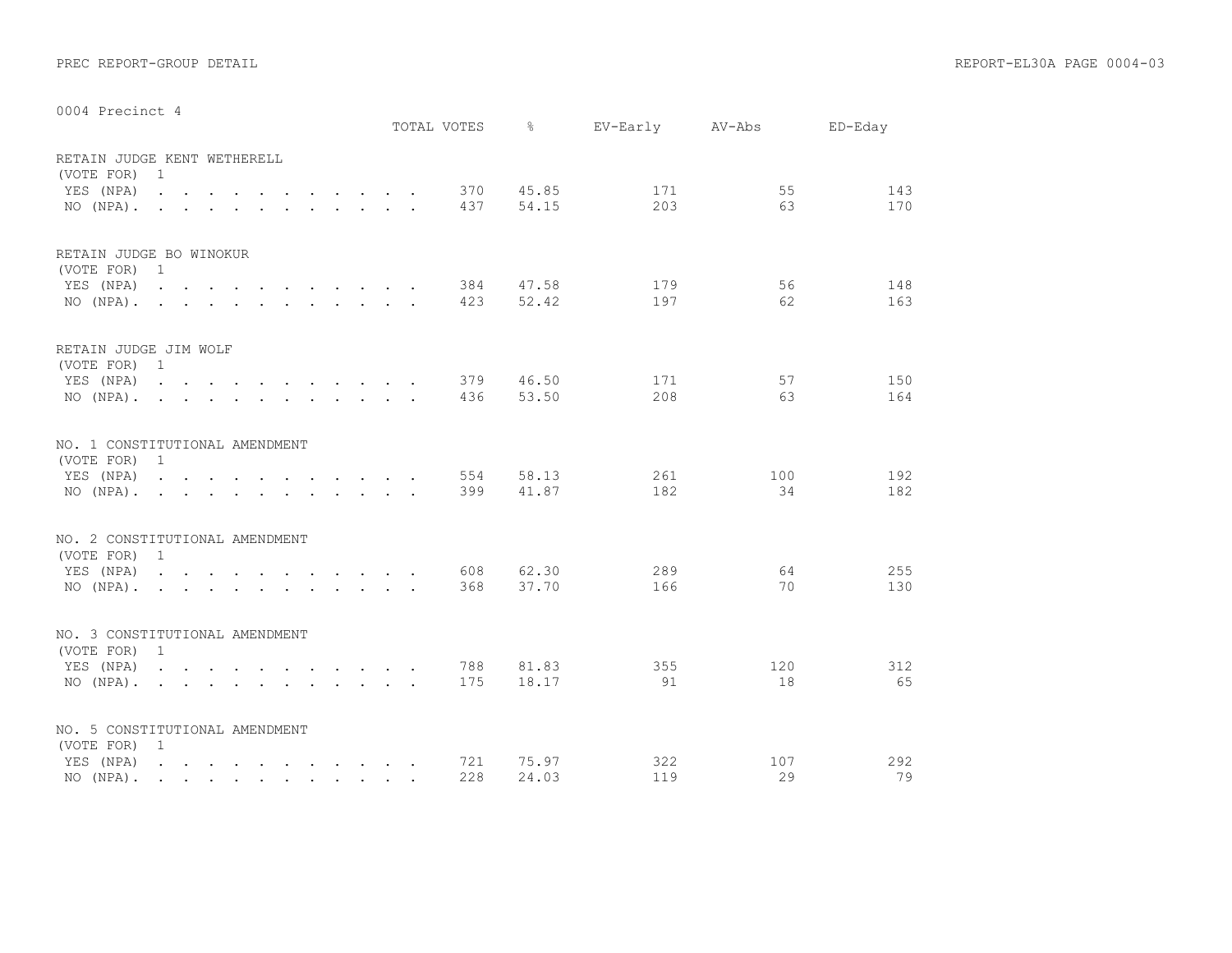|                                                                                                                                                                                                                                                                                 | TOTAL VOTES    | $\approx$ | EV-Early       | AV-Abs         | ED-Eday      |
|---------------------------------------------------------------------------------------------------------------------------------------------------------------------------------------------------------------------------------------------------------------------------------|----------------|-----------|----------------|----------------|--------------|
| REGISTERED VOTERS - TOTAL .<br>$\mathbf{r}$ . The set of the set of the set of the set of the set of the set of the set of the set of the set of the set of the set of the set of the set of the set of the set of the set of the set of the set of the set of t                | 1,649          |           |                |                |              |
| BALLOTS CAST - TOTAL.<br>$\mathbf{r}$ , $\mathbf{r}$ , $\mathbf{r}$ , $\mathbf{r}$ , $\mathbf{r}$ , $\mathbf{r}$                                                                                                                                                                | 1,252          |           | 596            | 240            | 415          |
| BALLOTS CAST - BLANK.<br>$\mathbf{r}$ , $\mathbf{r}$ , $\mathbf{r}$ , $\mathbf{r}$ , $\mathbf{r}$ , $\mathbf{r}$<br>$\sim$                                                                                                                                                      | $\Omega$       |           | $\Omega$       | $\bigcap$      | $\Omega$     |
| VOTER TURNOUT - TOTAL                                                                                                                                                                                                                                                           |                | 75.92     |                |                |              |
| VOTER TURNOUT - BLANK<br>$\mathbf{r}$ , $\mathbf{r}$ , $\mathbf{r}$ , $\mathbf{r}$ , $\mathbf{r}$<br>$\ddot{\phantom{a}}$                                                                                                                                                       |                |           |                |                |              |
|                                                                                                                                                                                                                                                                                 |                |           |                |                |              |
| PRESIDENT AND VICE PRESIDENT<br>(VOTE FOR)<br>1                                                                                                                                                                                                                                 |                |           |                |                |              |
| Donald J. Trump (REP)<br>the contract of the contract of the contract of the contract of the contract of the contract of the contract of                                                                                                                                        | 780            | 62.90     | 373            | 150            | 257          |
| Hillary Rodham Clinton (DEM)                                                                                                                                                                                                                                                    | 415            | 33.47     | 199            | 75             | 140          |
| Gary Johnson (LPF)<br>$\mathcal{L}(\mathcal{A})$ . The contribution of the contribution of $\mathcal{A}$                                                                                                                                                                        | 22             | 1.77      | 8              | 5              | 9            |
| Darrell L. Castle (CPF).                                                                                                                                                                                                                                                        | 3              | .24       | $\mathbf{1}$   | $\overline{2}$ | $\circ$      |
|                                                                                                                                                                                                                                                                                 | 11             | .89       | $\overline{4}$ | $\overline{4}$ | 3            |
| Jill Stein (GRE)                                                                                                                                                                                                                                                                |                |           | $\Omega$       | $\mathbf{1}$   | $\Omega$     |
| Roque (Rocky) De La Fuente (REF).                                                                                                                                                                                                                                               | $\mathbf{1}$   | .08       | 3              | $\cap$         | 5            |
| WRITE-IN (NPA).                                                                                                                                                                                                                                                                 | 8              | .65       |                |                |              |
| UNITED STATES SENATOR<br>(VOTE FOR) 1                                                                                                                                                                                                                                           |                |           |                |                |              |
| Marco Rubio (REP).<br>$\mathbf{r}$ . The contract of the contract of the contract of the contract of the contract of the contract of the contract of the contract of the contract of the contract of the contract of the contract of the contract of th                         | 808            | 65.96     | 382            | 171            | 255          |
| Patrick Murphy (DEM).<br>$\mathbf{r}$ , $\mathbf{r}$ , $\mathbf{r}$ , $\mathbf{r}$ , $\mathbf{r}$ , $\mathbf{r}$                                                                                                                                                                | 360            | 29.39     | 179            | 51             | 129          |
| Paul Stanton (LPF)<br>$\mathbf{r} = \mathbf{r} + \mathbf{r} + \mathbf{r} + \mathbf{r} + \mathbf{r} + \mathbf{r} + \mathbf{r}$<br>$\sim$                                                                                                                                         | 26             | 2.12      | 9              | 6              | 11           |
| Tony Khoury (NPA).<br>$\mathbf{r}$ , $\mathbf{r}$ , $\mathbf{r}$ , $\mathbf{r}$ , $\mathbf{r}$ , $\mathbf{r}$ , $\mathbf{r}$                                                                                                                                                    | 7              | .57       | $\overline{2}$ | $\Omega$       | 5            |
| Bruce Nathan (NPA)<br>$\mathbf{r}$ . The contract of the contract of the contract of the contract of the contract of the contract of the contract of the contract of the contract of the contract of the contract of the contract of the contract of th<br>$\ddot{\phantom{a}}$ | 14             | 1.14      | 7              | $\overline{4}$ | 3            |
| Steven Machat (NPA) .<br>$\mathbf{r}$ . The contract of the contract of the contract of the contract of the contract of the contract of the contract of the contract of the contract of the contract of the contract of the contract of the contract of th                      | $\overline{4}$ | .33       | $\mathbf{1}$   | $\Omega$       | 3            |
| Basil E. Dalack (NPA)<br>and the contract of the contract of the contract of the contract of the contract of the contract of the contract of the contract of the contract of the contract of the contract of the contract of the contract of the contra                         | $\overline{4}$ | .33       | $\mathbf{1}$   | $\overline{2}$ | $\mathbf{1}$ |
| WRITE-IN (NPA).                                                                                                                                                                                                                                                                 | $\overline{2}$ | .16       | $\mathbf{1}$   | $\mathbf{1}$   | $\Omega$     |
| REPRESENTATIVE IN CONGRESS, DISTRICT 3<br>(VOTE FOR)<br>$\mathbf{1}$                                                                                                                                                                                                            |                |           |                |                |              |
| Ted Yoho (REP).<br>the contract of the contract of the contract of                                                                                                                                                                                                              | 757            | 62.25     | 357            | 150            | 250          |
| Kenneth "Ken" McGurn (DEM).                                                                                                                                                                                                                                                     | 420            | 34.54     | 203            | 73             | 143          |
| Tom Wells (NPA)                                                                                                                                                                                                                                                                 | 39             | 3.21      | 14             | 9              | 16           |
|                                                                                                                                                                                                                                                                                 |                |           |                |                |              |
| STATE REPRESENTATIVE, DISTRICT 19<br>(VOTE FOR)<br>$\mathbf{1}$                                                                                                                                                                                                                 |                |           |                |                |              |
| Bobby Payne (REP).                                                                                                                                                                                                                                                              | 773            | 66.12     | 368            | 151            | 254          |
| Hubert "Joe" Snodgrass (DEM)                                                                                                                                                                                                                                                    | 395            | 33.79     | 179            | 70             | 145          |
| WRITE-IN (NPA).                                                                                                                                                                                                                                                                 | $\mathbf{1}$   | .09       | $\circ$        | $\mathbf{1}$   | $\Omega$     |
| SHERIFF                                                                                                                                                                                                                                                                         |                |           |                |                |              |
| (VOTE FOR)<br>1                                                                                                                                                                                                                                                                 |                |           |                |                |              |
| Gordon Smith (REP)                                                                                                                                                                                                                                                              | 1,070          | 87.28     | 511            | 205            | 354          |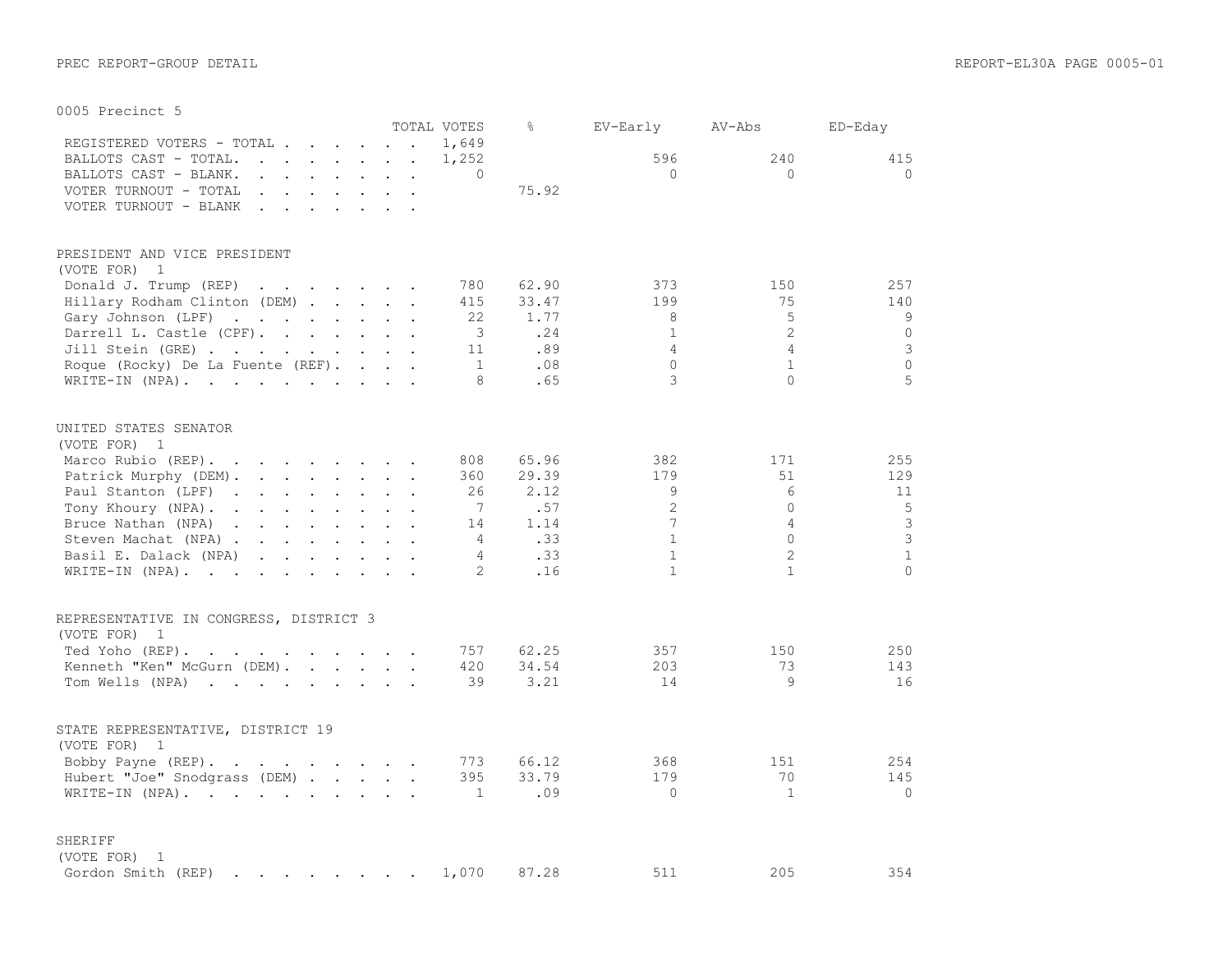| John Hodges (NPA). 156                               |  |  |     | 12.72 | 66  |     | 58  |
|------------------------------------------------------|--|--|-----|-------|-----|-----|-----|
| TAX COLLECTOR<br>(VOTE FOR) 1                        |  |  | 488 | 40.43 | 226 | 100 | 162 |
| Linda Lee (NPA)<br>Teresa Gaskins Phillips (NPA) 719 |  |  |     | 59.57 | 344 | 136 | 238 |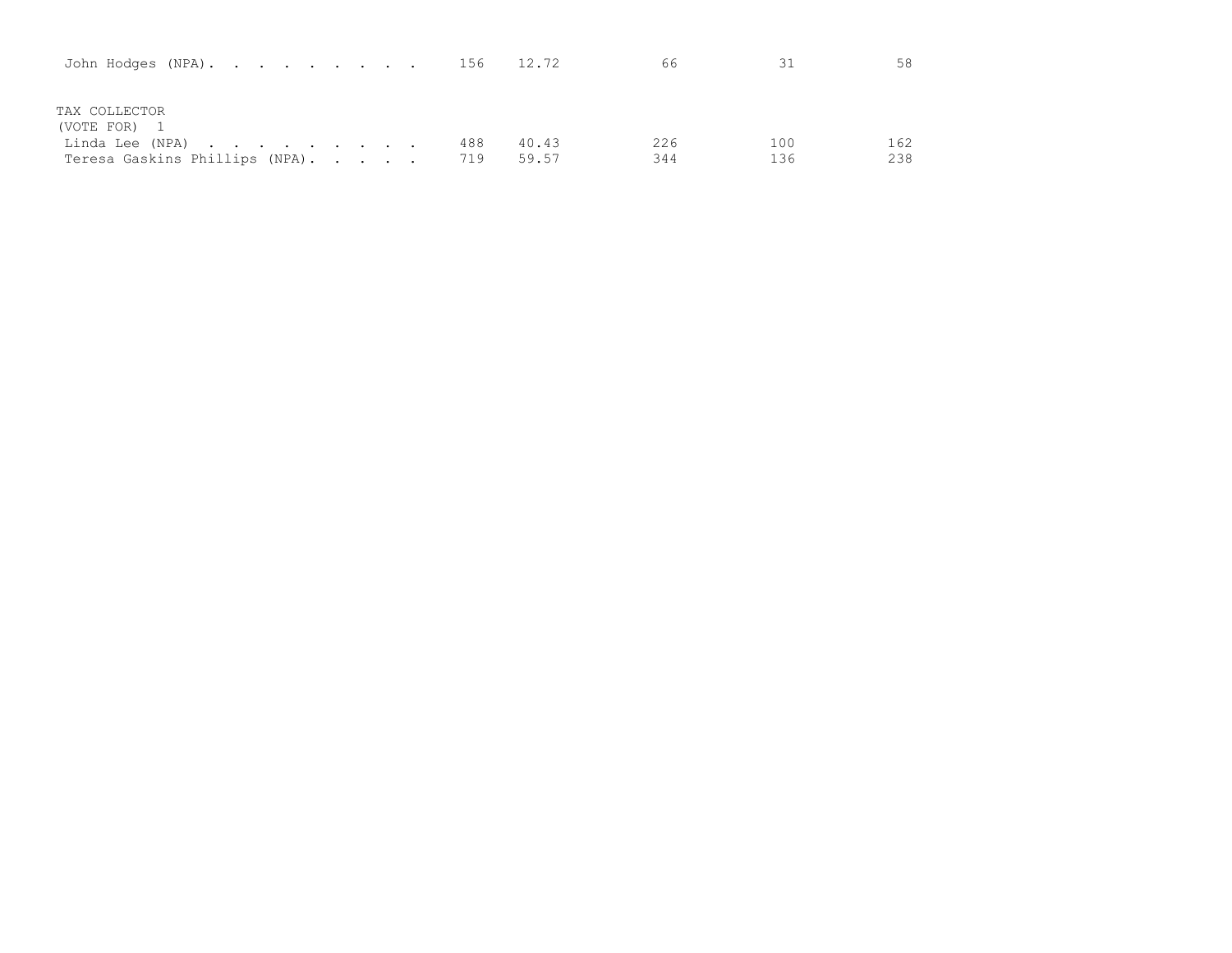| OODS RIECTHEL S                                                                                                                                                                                                                                                                                                                                                                                                                                                         | TOTAL VOTES |     | $\frac{6}{6}$ | EV-Early | AV-Abs | ED-Eday |
|-------------------------------------------------------------------------------------------------------------------------------------------------------------------------------------------------------------------------------------------------------------------------------------------------------------------------------------------------------------------------------------------------------------------------------------------------------------------------|-------------|-----|---------------|----------|--------|---------|
| SUPERINTENDENT OF SCHOOLS<br>(VOTE FOR) 1                                                                                                                                                                                                                                                                                                                                                                                                                               |             |     |               |          |        |         |
| Stacey Shuford Creighton (REP)                                                                                                                                                                                                                                                                                                                                                                                                                                          |             | 525 | 42.75         | 254      | 111    | 160     |
| Teddy W. Key (DEM)                                                                                                                                                                                                                                                                                                                                                                                                                                                      |             | 102 | 8.31          | 41       | 25     | 36      |
| Chad Farnsworth (NPA)                                                                                                                                                                                                                                                                                                                                                                                                                                                   |             | 601 | 48.94         | 285      | 101    | 214     |
| COUNTY COMMISSIONER DISTRICT 3<br>(VOTE FOR) 1                                                                                                                                                                                                                                                                                                                                                                                                                          |             |     |               |          |        |         |
| Chris Dougherty (REP)                                                                                                                                                                                                                                                                                                                                                                                                                                                   |             | 621 | 51.58         | 284      | 130    | 207     |
| Lila Sellars (DEM)                                                                                                                                                                                                                                                                                                                                                                                                                                                      |             | 583 | 48.42         | 282      | 105    | 195     |
| COUNTY JUDGE<br>(VOTE FOR) 1                                                                                                                                                                                                                                                                                                                                                                                                                                            |             |     |               |          |        |         |
| Tatum Davis (NPA).                                                                                                                                                                                                                                                                                                                                                                                                                                                      |             | 696 | 57.86         | 325      | 121    | 249     |
| Dan Sikes (NPA)                                                                                                                                                                                                                                                                                                                                                                                                                                                         |             | 507 | 42.14         | 240      | 112    | 155     |
| RETAIN JUSTICE CHARLES T. CANADY<br>(VOTE FOR)<br>$\overline{1}$                                                                                                                                                                                                                                                                                                                                                                                                        |             |     |               |          |        |         |
| YES (NPA)<br>the contract of the contract of the contract of the contract of the contract of the contract of the contract of                                                                                                                                                                                                                                                                                                                                            |             | 640 | 58.55         | 289      | 123    | 228     |
| $\mathbf{r}$ . The state of the state of the state $\mathbf{r}$<br>NO (NPA).                                                                                                                                                                                                                                                                                                                                                                                            |             | 453 | 41.45         | 224      | 84     | 144     |
| RETAIN JUSTICE JORGE LABARGA<br>(VOTE FOR)<br>$\overline{1}$                                                                                                                                                                                                                                                                                                                                                                                                            |             |     |               |          |        |         |
| YES (NPA)<br>$\mathbf{r}$ , $\mathbf{r}$ , $\mathbf{r}$ , $\mathbf{r}$<br>$\sim$<br>$\sim$                                                                                                                                                                                                                                                                                                                                                                              |             | 561 | 52.14         | 255      | 103    | 203     |
| $NO (NPA)$ .<br>$\mathcal{L}^{\text{max}}$ , and $\mathcal{L}^{\text{max}}$ , and $\mathcal{L}^{\text{max}}$<br>$\sim$<br>$\sim$ $\sim$ $\sim$                                                                                                                                                                                                                                                                                                                          |             | 515 | 47.86         | 245      | 103    | 166     |
| RETAIN JUSTICE RICKY L. POLSTON                                                                                                                                                                                                                                                                                                                                                                                                                                         |             |     |               |          |        |         |
| (VOTE FOR)<br>$\mathbf{1}$<br>YES (NPA)<br>and a series of the contract of the series of the series of the series of the series of the series of the series of the series of the series of the series of the series of the series of the series of the series of the seri                                                                                                                                                                                               |             | 597 | 55.38         | 259      | 115    | 223     |
| NO (NPA).<br>the contract of the contract of the contract of the contract of the contract of the contract of the contract of                                                                                                                                                                                                                                                                                                                                            |             | 481 | 44.62         | 240      | 92     | 148     |
| RETAIN JUDGE ROSS BILBREY<br>(VOTE FOR)<br>$\mathbf{1}$                                                                                                                                                                                                                                                                                                                                                                                                                 |             |     |               |          |        |         |
| YES (NPA)<br>$\mathbf{1} \qquad \mathbf{1} \qquad \mathbf{1} \qquad \mathbf{1} \qquad \mathbf{1} \qquad \mathbf{1} \qquad \mathbf{1} \qquad \mathbf{1} \qquad \mathbf{1} \qquad \mathbf{1} \qquad \mathbf{1} \qquad \mathbf{1} \qquad \mathbf{1} \qquad \mathbf{1} \qquad \mathbf{1} \qquad \mathbf{1} \qquad \mathbf{1} \qquad \mathbf{1} \qquad \mathbf{1} \qquad \mathbf{1} \qquad \mathbf{1} \qquad \mathbf{1} \qquad \mathbf{1} \qquad \mathbf{1} \qquad \mathbf{$ |             | 595 | 55.92         | 257      | 116    | 222     |
| and the contract of the contract of the contract of the contract of the contract of the contract of the contract of the contract of the contract of the contract of the contract of the contract of the contract of the contra<br>NO (NPA).                                                                                                                                                                                                                             |             | 469 | 44.08         | 234      | 86     | 148     |
| RETAIN JUDGE SUSAN KELSEY<br>(VOTE FOR)<br>$\overline{1}$                                                                                                                                                                                                                                                                                                                                                                                                               |             |     |               |          |        |         |
| YES (NPA)<br>and a series of the series of the series of the series of the series of the series of the series of the series of the series of the series of the series of the series of the series of the series of the series of the series                                                                                                                                                                                                                             |             | 612 | 57.79         | 270      | 114    | 227     |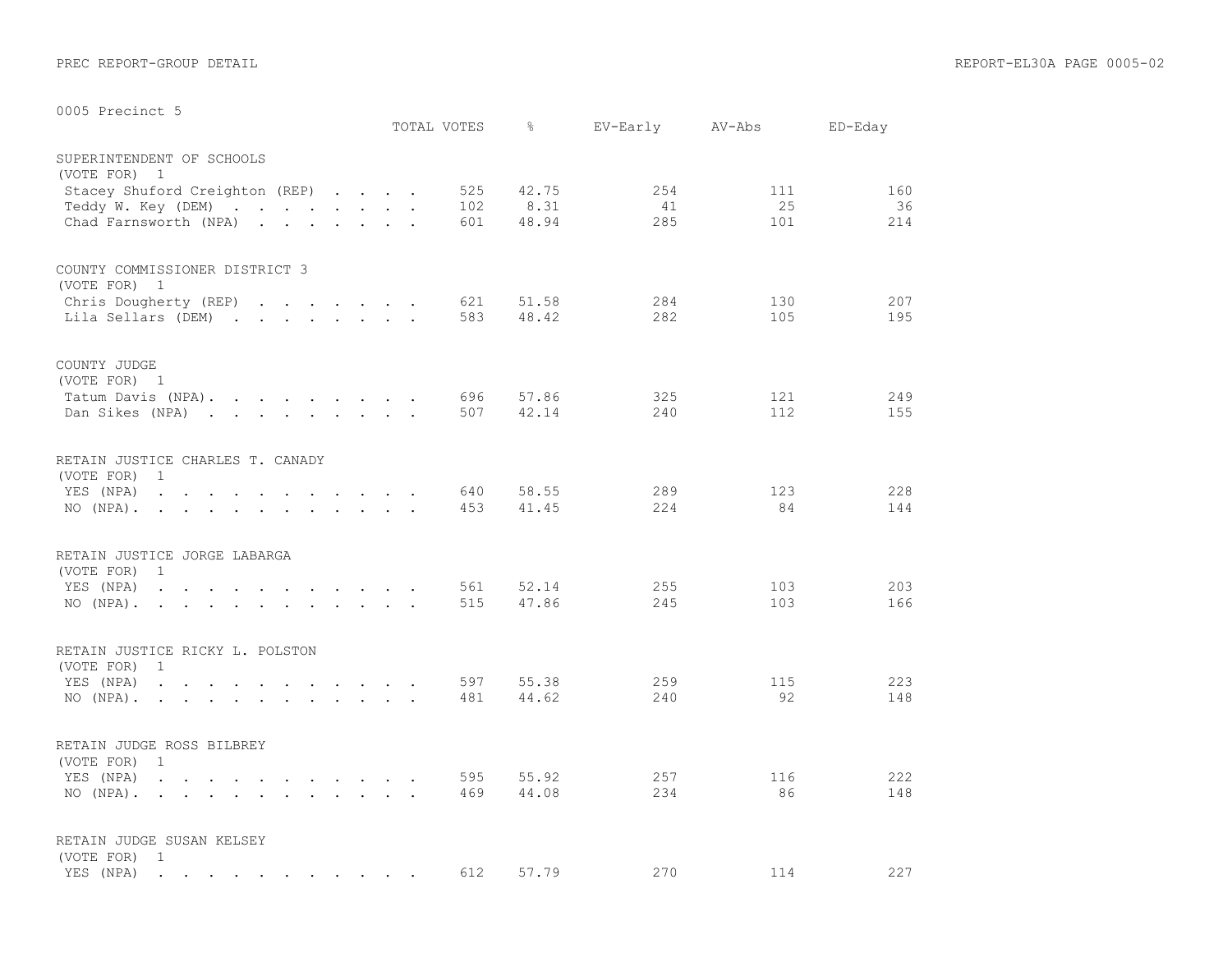| NO (NPA). 447             |  |  |  |  |  |     | 42.21 | 217 | 89  | 141 |
|---------------------------|--|--|--|--|--|-----|-------|-----|-----|-----|
|                           |  |  |  |  |  |     |       |     |     |     |
| RETAIN JUDGE LORI S. ROWE |  |  |  |  |  |     |       |     |     |     |
| (VOTE FOR) 1              |  |  |  |  |  |     |       |     |     |     |
| YES (NPA)                 |  |  |  |  |  | 592 | 56.17 | 269 | 108 | 215 |
| NO (NPA).                 |  |  |  |  |  | 462 | 43.83 | 217 | 94  | 150 |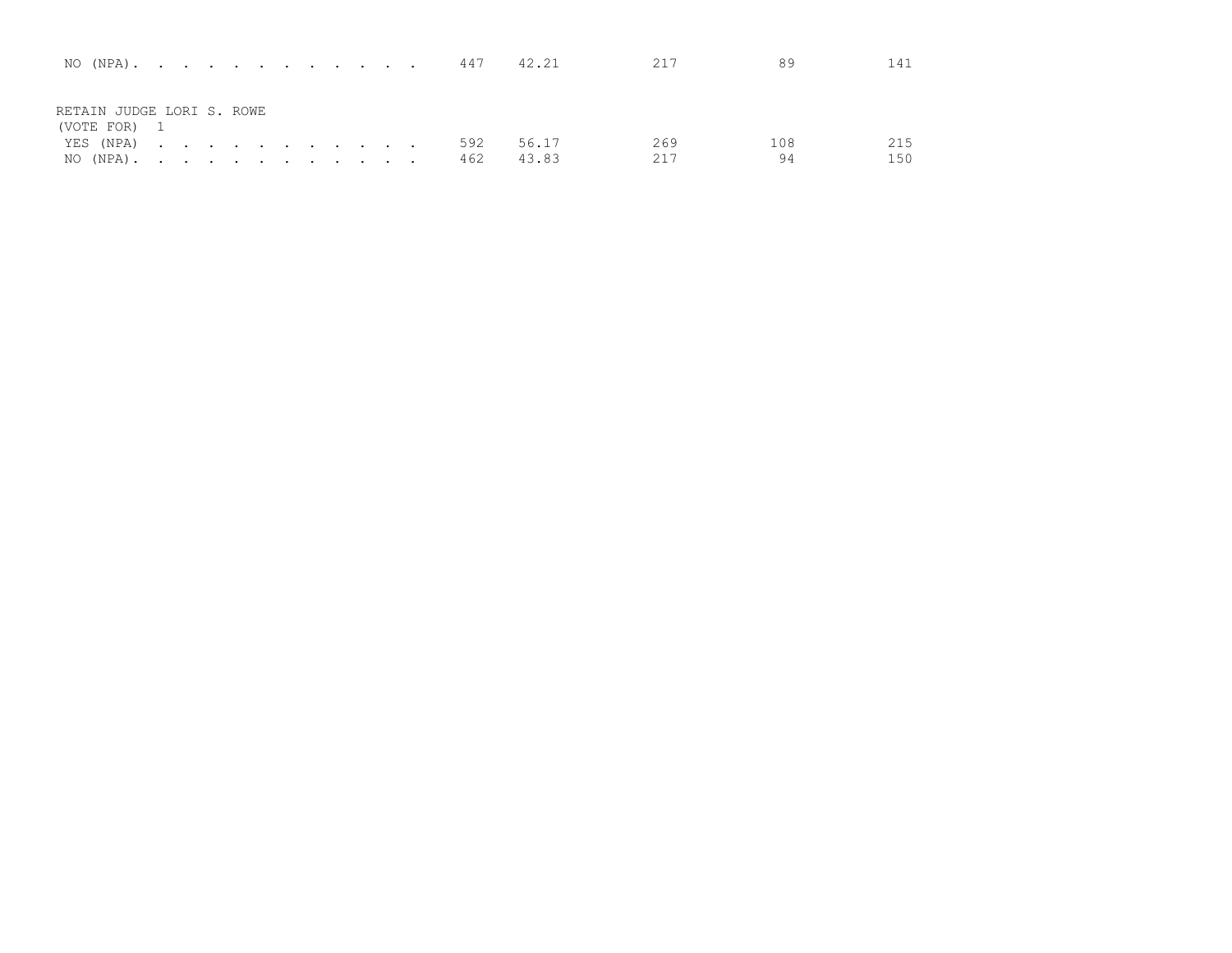|                                                |                                                                                          |  |  |  |  |  | TOTAL VOTES | $\approx$ |     | EV-Early AV-Abs | ED-Eday |
|------------------------------------------------|------------------------------------------------------------------------------------------|--|--|--|--|--|-------------|-----------|-----|-----------------|---------|
| RETAIN JUDGE KENT WETHERELL<br>(VOTE FOR)      | $\overline{1}$                                                                           |  |  |  |  |  |             |           |     |                 |         |
| YES (NPA)                                      |                                                                                          |  |  |  |  |  | 584         | 55.51     | 260 | 113             | 211     |
| NO (NPA), , , , , , , , , , , , ,              |                                                                                          |  |  |  |  |  | 468         | 44.49     | 224 | 89              | 154     |
| RETAIN JUDGE BO WINOKUR<br>(VOTE FOR) 1        |                                                                                          |  |  |  |  |  |             |           |     |                 |         |
| YES (NPA)                                      | $\mathbf{r}$ , and $\mathbf{r}$ , and $\mathbf{r}$ , and $\mathbf{r}$ , and $\mathbf{r}$ |  |  |  |  |  | 576         | 54.44     | 251 | 115             | 210     |
| $NO (NPA)$ , , , , , , , , , , , ,             |                                                                                          |  |  |  |  |  | 482         | 45.56     | 238 | 87              | 156     |
| RETAIN JUDGE JIM WOLF<br>(VOTE FOR) 1          |                                                                                          |  |  |  |  |  |             |           |     |                 |         |
| YES (NPA)                                      |                                                                                          |  |  |  |  |  | 605         | 57.08     | 260 | 121             | 224     |
| $NO (NPA)$ , , , , , , , , , , , ,             |                                                                                          |  |  |  |  |  | 455         | 42.92     | 230 | 81              | 143     |
| NO. 1 CONSTITUTIONAL AMENDMENT<br>(VOTE FOR)   | 1                                                                                        |  |  |  |  |  |             |           |     |                 |         |
| YES (NPA)                                      |                                                                                          |  |  |  |  |  | 748         | 62.23     | 359 | 163             | 225     |
| $NO (NPA)$ , , , , , , , , , , , ,             |                                                                                          |  |  |  |  |  | 454         | 37.77     | 213 | 62              | 179     |
| NO. 2 CONSTITUTIONAL AMENDMENT<br>(VOTE FOR) 1 |                                                                                          |  |  |  |  |  |             |           |     |                 |         |
| YES (NPA)                                      |                                                                                          |  |  |  |  |  | 833         | 68.17     | 388 | 155             | 290     |
| NO $(NPA)$ , , , , , , , , , , , ,             |                                                                                          |  |  |  |  |  | 389         | 31.83     | 188 | 82              | 118     |
| NO. 3 CONSTITUTIONAL AMENDMENT<br>(VOTE FOR) 1 |                                                                                          |  |  |  |  |  |             |           |     |                 |         |
| YES (NPA) 1,049                                |                                                                                          |  |  |  |  |  |             | 87.49     | 491 | 209             | 349     |
| NO (NPA). 150                                  |                                                                                          |  |  |  |  |  |             | 12.51     | 75  | 23              | 51      |
| NO. 5 CONSTITUTIONAL AMENDMENT                 |                                                                                          |  |  |  |  |  |             |           |     |                 |         |
| (VOTE FOR) 1<br>YES (NPA)                      |                                                                                          |  |  |  |  |  | 978         | 82.18     | 459 | 190             | 329     |
| $NO (NPA)$ .                                   |                                                                                          |  |  |  |  |  | 212         | 17.82     | 97  | 40              | 74      |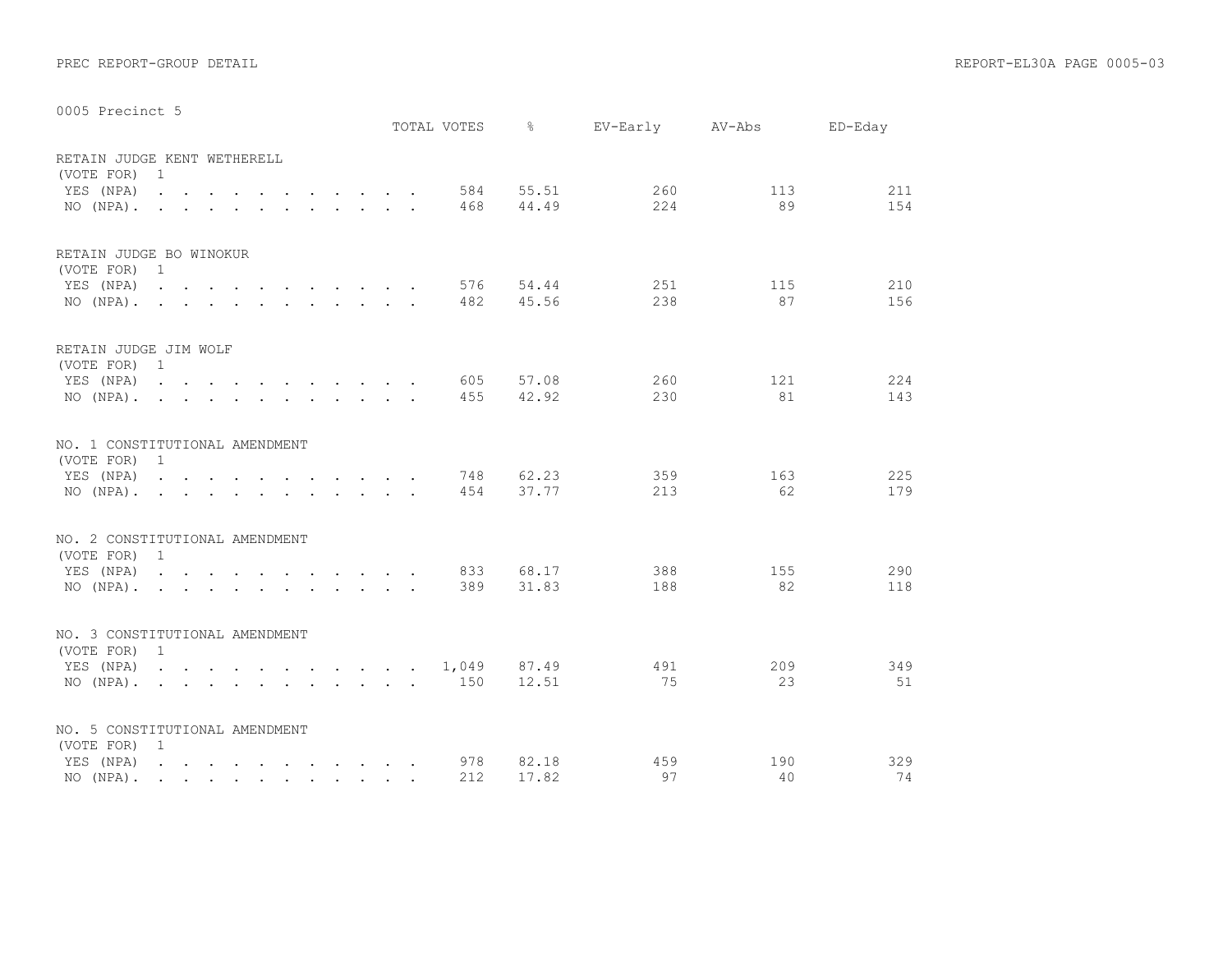|                                                                                                                                                                                                                                                         |  |                      | TOTAL VOTES    | 옹     | EV-Early     | AV-Abs       | ED-Eday        |
|---------------------------------------------------------------------------------------------------------------------------------------------------------------------------------------------------------------------------------------------------------|--|----------------------|----------------|-------|--------------|--------------|----------------|
| REGISTERED VOTERS - TOTAL                                                                                                                                                                                                                               |  |                      | 778            |       |              |              |                |
| BALLOTS CAST - TOTAL.<br>and the contract of the state of the state of                                                                                                                                                                                  |  | $\ddot{\phantom{a}}$ | 599            |       | 260          | 126          | 213            |
| BALLOTS CAST - BLANK.<br>and the contract of the contract of the contract of the contract of the contract of the contract of the contract of the contract of the contract of the contract of the contract of the contract of the contract of the contra |  |                      | $\Omega$       |       | $\Omega$     | $\Omega$     | $\Omega$       |
| VOTER TURNOUT - TOTAL                                                                                                                                                                                                                                   |  |                      |                | 76.99 |              |              |                |
| $\mathbf{r}$ . The contract of the contract of the contract of the contract of the contract of the contract of the contract of the contract of the contract of the contract of the contract of the contract of the contract of th                       |  |                      |                |       |              |              |                |
| VOTER TURNOUT - BLANK.                                                                                                                                                                                                                                  |  |                      |                |       |              |              |                |
| PRESIDENT AND VICE PRESIDENT<br>(VOTE FOR)<br>1                                                                                                                                                                                                         |  |                      |                |       |              |              |                |
| Donald J. Trump (REP)                                                                                                                                                                                                                                   |  |                      | 517            | 86.74 | 236          | 98           | 183            |
| Hillary Rodham Clinton (DEM)                                                                                                                                                                                                                            |  |                      | 64             | 10.74 | 22           | 19           | 23             |
|                                                                                                                                                                                                                                                         |  |                      |                | 2.18  | $\mathbf{1}$ | 8            | 4              |
| Gary Johnson (LPF)                                                                                                                                                                                                                                      |  |                      | 13             |       |              |              |                |
| Darrell L. Castle (CPF).                                                                                                                                                                                                                                |  |                      | 0              |       | $\Omega$     | $\Omega$     | $\circ$        |
| Jill Stein (GRE)                                                                                                                                                                                                                                        |  |                      | $\mathbf{1}$   | .17   | $\Omega$     | $\mathbf{1}$ | $\Omega$       |
| Roque (Rocky) De La Fuente (REF).                                                                                                                                                                                                                       |  |                      | $\Omega$       |       | $\Omega$     | $\Omega$     | $\circ$        |
| WRITE-IN (NPA).                                                                                                                                                                                                                                         |  |                      | $\mathbf{1}$   | .17   | $\Omega$     | $\Omega$     | $\mathbf{1}$   |
| UNITED STATES SENATOR                                                                                                                                                                                                                                   |  |                      |                |       |              |              |                |
| (VOTE FOR) 1                                                                                                                                                                                                                                            |  |                      |                |       |              |              |                |
| Marco Rubio (REP).                                                                                                                                                                                                                                      |  |                      | 505            | 85.74 | 229          | 101          | 175            |
| Patrick Murphy (DEM).                                                                                                                                                                                                                                   |  |                      | 65             | 11.04 | 27           | 17           | 21             |
| Paul Stanton (LPF)                                                                                                                                                                                                                                      |  |                      | 13             | 2.21  | $\Omega$     | 7            | 6              |
| Tony Khoury (NPA).                                                                                                                                                                                                                                      |  |                      | $\overline{4}$ | .68   | 3            | $\mathbf{1}$ | $\circ$        |
| Bruce Nathan (NPA)<br>$\mathbf{r}$ , $\mathbf{r}$ , $\mathbf{r}$ , $\mathbf{r}$ , $\mathbf{r}$ , $\mathbf{r}$                                                                                                                                           |  |                      | $\mathbf{1}$   | .17   | $\Omega$     | $\Omega$     | $\mathbf{1}$   |
| Steven Machat (NPA)                                                                                                                                                                                                                                     |  |                      | $\mathbf{1}$   | .17   | $\Omega$     | $\Omega$     | $\mathbf{1}$   |
|                                                                                                                                                                                                                                                         |  |                      | $\Omega$       |       | $\Omega$     | $\Omega$     | $\overline{0}$ |
| Basil E. Dalack (NPA)                                                                                                                                                                                                                                   |  |                      |                |       |              |              |                |
| WRITE-IN $(NPA)$ .                                                                                                                                                                                                                                      |  |                      | $\Omega$       |       | $\Omega$     | $\Omega$     | $\Omega$       |
| REPRESENTATIVE IN CONGRESS, DISTRICT 3                                                                                                                                                                                                                  |  |                      |                |       |              |              |                |
| (VOTE FOR) 1                                                                                                                                                                                                                                            |  |                      |                |       |              |              |                |
| Ted Yoho (REP).<br>the contract of the contract of the                                                                                                                                                                                                  |  |                      | 489            | 82.88 | 226          | 96           | 167            |
| Kenneth "Ken" McGurn (DEM).                                                                                                                                                                                                                             |  |                      | 82             | 13.90 | 26           | 23           | 33             |
| Tom Wells (NPA)                                                                                                                                                                                                                                         |  |                      | 19             | 3.22  | 5            | 7            | 7              |
|                                                                                                                                                                                                                                                         |  |                      |                |       |              |              |                |
| STATE REPRESENTATIVE, DISTRICT 19                                                                                                                                                                                                                       |  |                      |                |       |              |              |                |
| (VOTE FOR) 1                                                                                                                                                                                                                                            |  |                      |                |       |              |              |                |
| Bobby Payne (REP).                                                                                                                                                                                                                                      |  |                      | 478            | 84.60 | 219          | 98           | 161            |
| Hubert "Joe" Snodgrass (DEM)                                                                                                                                                                                                                            |  |                      | 86             | 15.22 | 32           | 24           | 30             |
| WRITE-IN (NPA).                                                                                                                                                                                                                                         |  |                      | 1              | .18   | $\Omega$     | $\mathbf{1}$ | $\Omega$       |
| <b>SHERIFF</b>                                                                                                                                                                                                                                          |  |                      |                |       |              |              |                |
| (VOTE FOR)<br>1                                                                                                                                                                                                                                         |  |                      |                |       |              |              |                |
| Gordon Smith (REP)<br>the contract of the contract of the contract of the contract of the contract of the contract of the contract of                                                                                                                   |  |                      | 537            | 90.86 | 228          | 115          | 194            |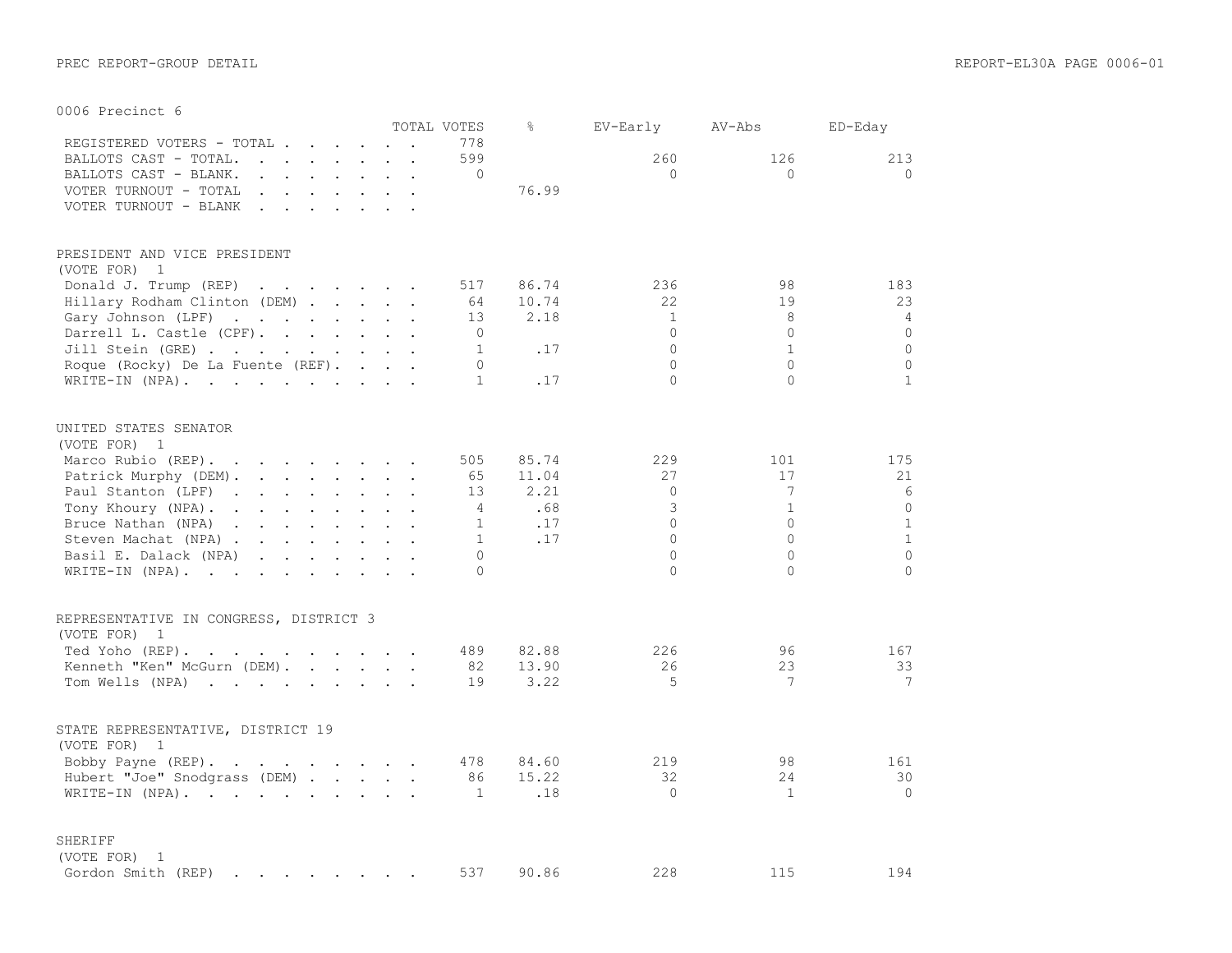| John Hodges (NPA).             |  |  | -54 | 9.14  | 30  | 7  |     |
|--------------------------------|--|--|-----|-------|-----|----|-----|
| TAX COLLECTOR                  |  |  |     |       |     |    |     |
| (VOTE FOR) 1                   |  |  |     |       |     |    |     |
| Linda Lee (NPA)                |  |  | 208 | 36.36 | 99  | 40 | 69  |
| Teresa Gaskins Phillips (NPA). |  |  | 364 | 63.64 | 148 | 83 | 133 |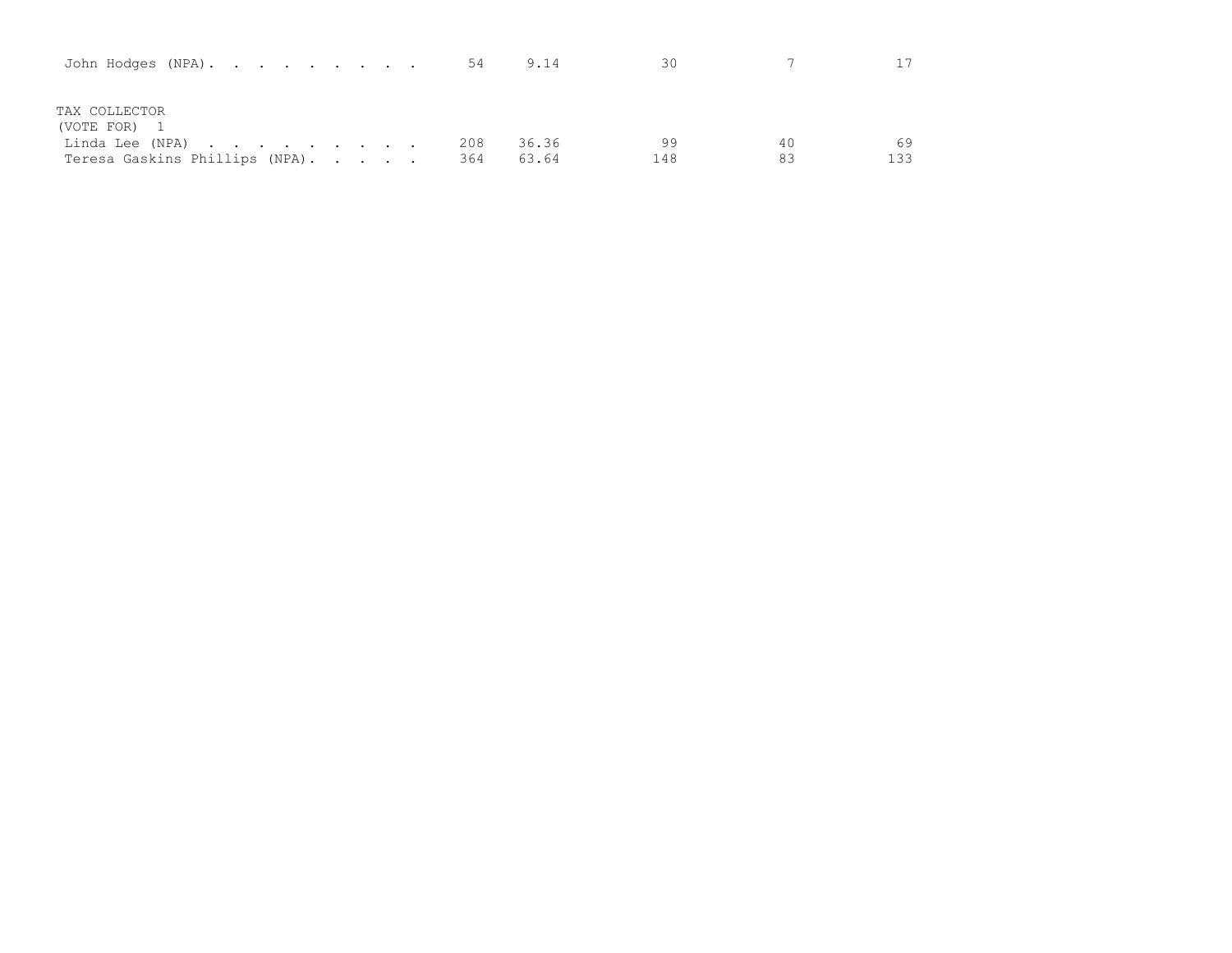| UUU6 Precinct 6                                                                                                                                                                                                                                                                                                                                                                                                                                              | TOTAL VOTES | $\frac{6}{6}$  | EV-Early   | AV-Abs   | ED-Eday   |
|--------------------------------------------------------------------------------------------------------------------------------------------------------------------------------------------------------------------------------------------------------------------------------------------------------------------------------------------------------------------------------------------------------------------------------------------------------------|-------------|----------------|------------|----------|-----------|
| SUPERINTENDENT OF SCHOOLS<br>(VOTE FOR) 1<br>Stacey Shuford Creighton (REP)<br>Teddy W. Key (DEM)                                                                                                                                                                                                                                                                                                                                                            | 359<br>29   | 61.37<br>4.96  | 159<br>14  | 72<br>7  | 128<br>8  |
| Chad Farnsworth (NPA)                                                                                                                                                                                                                                                                                                                                                                                                                                        | 197         | 33.68          | 81         | 45       | 71        |
| COUNTY COMMISSIONER DISTRICT 5<br>(VOTE FOR) 1                                                                                                                                                                                                                                                                                                                                                                                                               |             |                |            |          |           |
| Frank Durrance (REP).<br>$\mathbf{r}$ , $\mathbf{r}$ , $\mathbf{r}$ , $\mathbf{r}$ , $\mathbf{r}$ , $\mathbf{r}$<br>Eddie J. Lewis (DEM).                                                                                                                                                                                                                                                                                                                    | 340<br>239  | 58.72<br>41.28 | 136<br>115 | 82<br>42 | 122<br>82 |
| COUNTY JUDGE<br>(VOTE FOR) 1                                                                                                                                                                                                                                                                                                                                                                                                                                 |             |                |            |          |           |
| Tatum Davis (NPA).<br>Dan Sikes (NPA)                                                                                                                                                                                                                                                                                                                                                                                                                        | 386<br>193  | 66.67<br>33.33 | 173<br>77  | 72<br>53 | 141<br>63 |
| RETAIN JUSTICE CHARLES T. CANADY<br>(VOTE FOR)<br>1                                                                                                                                                                                                                                                                                                                                                                                                          |             |                |            |          |           |
| YES (NPA)<br>the contract of the contract of the contract of<br>NO (NPA).                                                                                                                                                                                                                                                                                                                                                                                    | 244<br>278  | 46.74<br>53.26 | 98<br>126  | 55<br>57 | 91<br>95  |
| RETAIN JUSTICE JORGE LABARGA<br>(VOTE FOR)<br>1                                                                                                                                                                                                                                                                                                                                                                                                              |             |                |            |          |           |
| YES (NPA)<br>$\mathbf{r} = \mathbf{r} \times \mathbf{r}$ . The set of $\mathbf{r}$<br>$\mathbf{r}$ . The contract of the contract of the contract of the contract of the contract of the contract of the contract of the contract of the contract of the contract of the contract of the contract of the contract of th<br>$\ddot{\phantom{a}}$<br>$NO (NPA)$ .<br>the contract of the contract of the contract of the contract of the contract of<br>$\sim$ | 217<br>296  | 42.30<br>57.70 | 92<br>128  | 52<br>62 | 73<br>106 |
| RETAIN JUSTICE RICKY L. POLSTON<br>(VOTE FOR)<br>1                                                                                                                                                                                                                                                                                                                                                                                                           |             |                |            |          |           |
| YES (NPA)<br>and a series of the contract of the series of the series of the series of the series of the series of the series of the series of the series of the series of the series of the series of the series of the series of the seri<br>$NO (NPA)$ .                                                                                                                                                                                                  | 232<br>286  | 44.79<br>55.21 | 95<br>127  | 52<br>61 | 85<br>98  |
| RETAIN JUDGE ROSS BILBREY<br>(VOTE FOR)<br>$\mathbf{1}$                                                                                                                                                                                                                                                                                                                                                                                                      |             |                |            |          |           |
| YES (NPA)<br>the contract of the contract of the contract of<br>NO (NPA).                                                                                                                                                                                                                                                                                                                                                                                    | 247<br>266  | 48.15<br>51.85 | 104<br>118 | 56<br>55 | 87<br>93  |
| RETAIN JUDGE SUSAN KELSEY<br>(VOTE FOR)<br>$\overline{1}$                                                                                                                                                                                                                                                                                                                                                                                                    |             |                |            |          |           |
| YES (NPA)<br>a construction of the construction of the construction of the construction of the construction of the construction of the construction of the construction of the construction of the construction of the construction of the                                                                                                                                                                                                                   | 240         | 46.97          | 94         | 57       | 89        |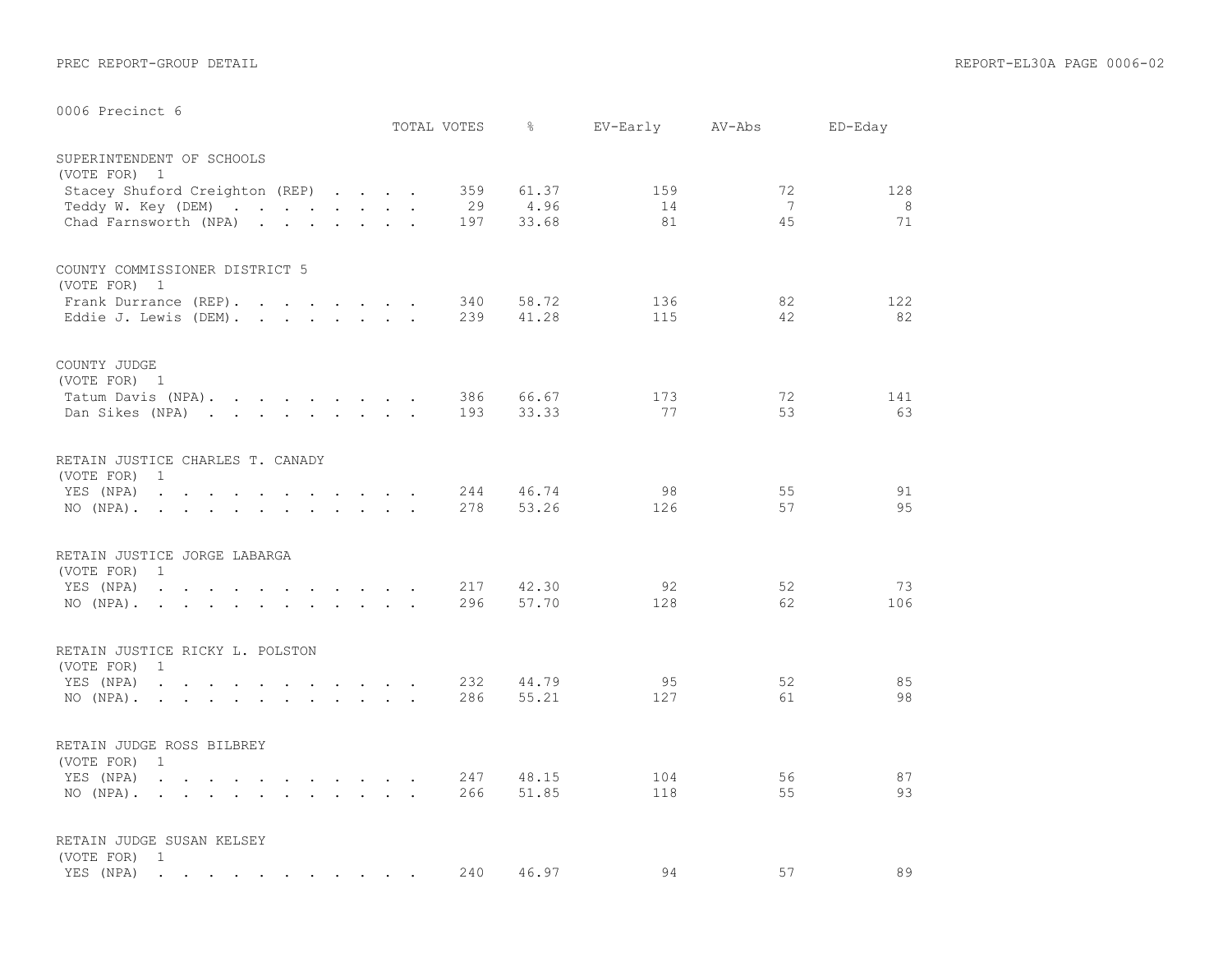|                               |  |  |  |  |  |  | NO (NPA). 271 53.03 | 124 |    |    |
|-------------------------------|--|--|--|--|--|--|---------------------|-----|----|----|
| RETAIN JUDGE LORI S. ROWE     |  |  |  |  |  |  |                     |     |    |    |
| (VOTE FOR) 1<br>YES (NPA) 231 |  |  |  |  |  |  | 45.83               | 94  |    |    |
| NO (NPA). 273                 |  |  |  |  |  |  | 54.17               | 121 | 58 | 94 |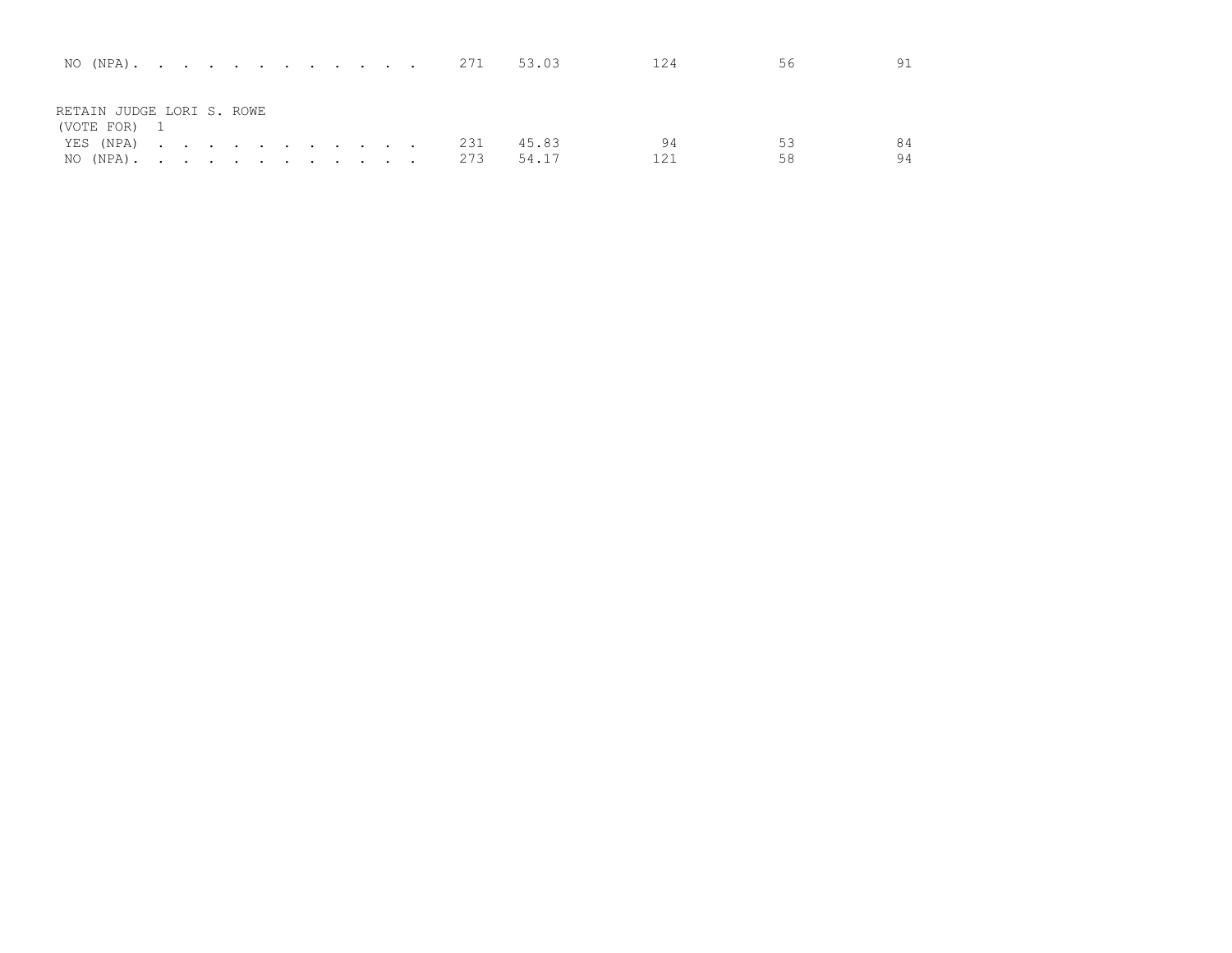|                                                             | TOTAL VOTES | $\approx$                    |            | EV-Early AV-Abs ED-Eday |
|-------------------------------------------------------------|-------------|------------------------------|------------|-------------------------|
| RETAIN JUDGE KENT WETHERELL<br>(VOTE FOR)<br>$\overline{1}$ |             |                              |            |                         |
| YES (NPA)<br>$NO (NPA)$ , , , , , , , , , , , ,             |             | 45.71<br>229<br>54.29<br>272 | 91<br>123  | 54<br>84<br>92<br>57    |
|                                                             |             |                              |            |                         |
| RETAIN JUDGE BO WINOKUR<br>(VOTE FOR) 1                     |             |                              |            |                         |
| YES (NPA)                                                   |             | 45.91<br>230<br>54.09<br>271 | 94<br>119  | 53<br>83<br>58<br>94    |
|                                                             |             |                              |            |                         |
| RETAIN JUDGE JIM WOLF<br>(VOTE FOR) 1                       |             |                              |            |                         |
| YES (NPA)                                                   |             | 233 46.41<br>53.59<br>269    | 96<br>119  | 55<br>82<br>56<br>94    |
|                                                             |             |                              |            |                         |
| NO. 1 CONSTITUTIONAL AMENDMENT<br>(VOTE FOR) 1              |             |                              |            |                         |
| YES (NPA)                                                   |             | 342<br>59.27<br>235<br>40.73 | 138<br>111 | 94<br>110<br>29<br>95   |
|                                                             |             |                              |            |                         |
| NO. 2 CONSTITUTIONAL AMENDMENT<br>(VOTE FOR) 1              |             |                              |            |                         |
| YES (NPA)<br>$NO (NPA)$ .                                   |             | 59.93<br>353<br>40.07<br>236 | 154<br>102 | 77<br>122<br>48<br>86   |
|                                                             |             |                              |            |                         |
| NO. 3 CONSTITUTIONAL AMENDMENT<br>(VOTE FOR) 1              |             |                              |            |                         |
| YES (NPA)                                                   | 459         | 79.83<br>20.17<br>116        | 198<br>48  | 104<br>157<br>20<br>48  |
|                                                             |             |                              |            |                         |
| NO. 5 CONSTITUTIONAL AMENDMENT<br>(VOTE FOR) 1              |             |                              |            |                         |
| YES (NPA) 438<br>NO (NPA).                                  |             | 76.57<br>134<br>23.43        | 183<br>61  | 104<br>151<br>20<br>53  |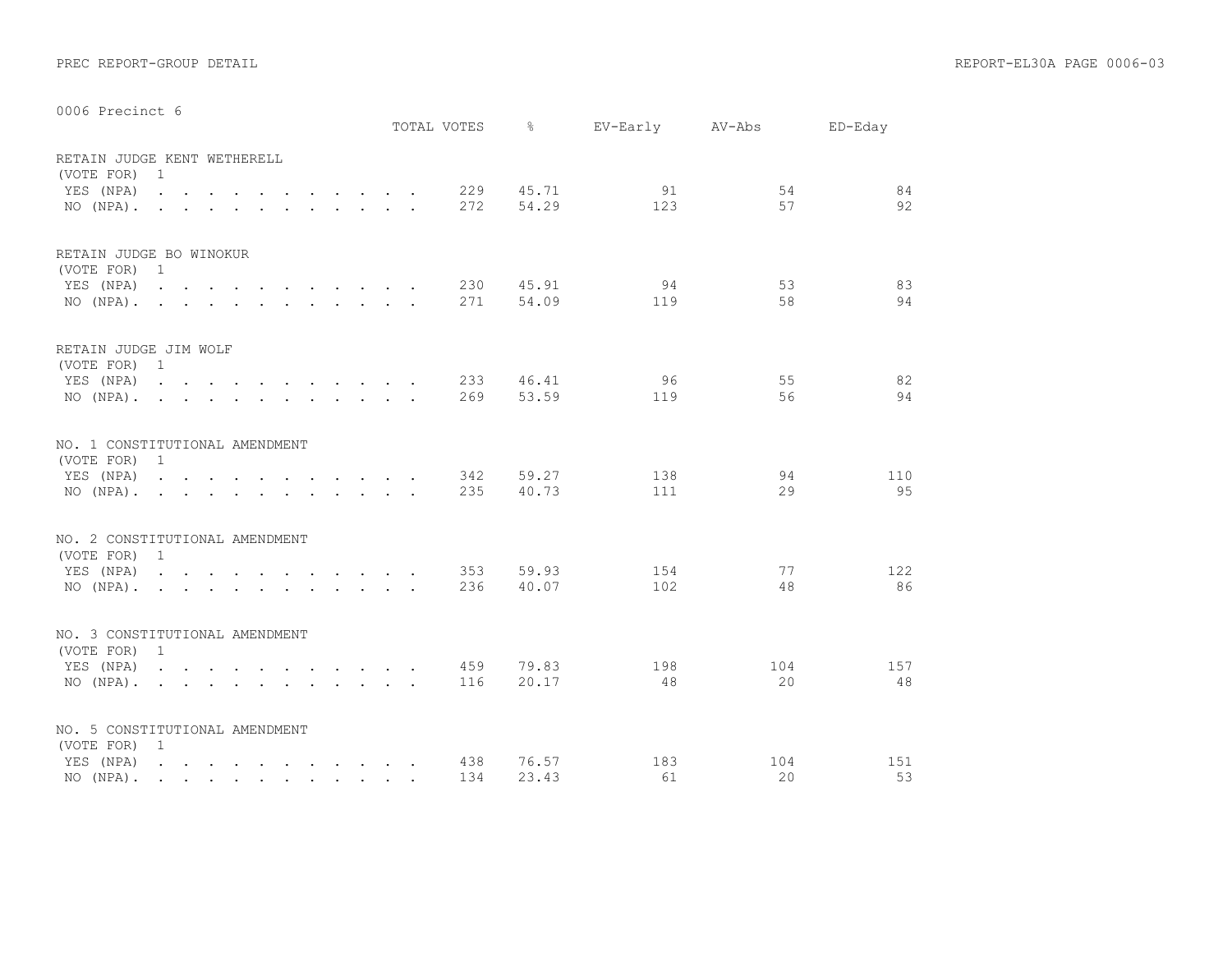|                                                                                                                                                                                                                                                       | TOTAL VOTES |                 | $\approx$ | EV-Early       | AV-Abs       | ED-Eday      |
|-------------------------------------------------------------------------------------------------------------------------------------------------------------------------------------------------------------------------------------------------------|-------------|-----------------|-----------|----------------|--------------|--------------|
| REGISTERED VOTERS - TOTAL .<br>$\mathbf{r}$ , $\mathbf{r}$ , $\mathbf{r}$ , $\mathbf{r}$ , $\mathbf{r}$                                                                                                                                               |             | 1,175           |           |                |              |              |
| BALLOTS CAST - TOTAL.<br>and the contract of the contract of the                                                                                                                                                                                      |             | 816             |           | 305            | 148          | 363          |
| BALLOTS CAST - BLANK.<br>$\mathbf{r}$ and $\mathbf{r}$ and $\mathbf{r}$ and $\mathbf{r}$ and $\mathbf{r}$                                                                                                                                             |             | $\circ$         |           | $\Omega$       | $\Omega$     | $\Omega$     |
| VOTER TURNOUT - TOTAL<br>$\mathbf{r}$ . The set of $\mathbf{r}$<br>$\ddot{\phantom{a}}$                                                                                                                                                               |             |                 | 69.45     |                |              |              |
| VOTER TURNOUT - BLANK<br>$\sim$ $\sim$ $\sim$ $\sim$ $\sim$ $\sim$<br>$\sim$<br>$\sim$                                                                                                                                                                |             |                 |           |                |              |              |
|                                                                                                                                                                                                                                                       |             |                 |           |                |              |              |
| PRESIDENT AND VICE PRESIDENT<br>(VOTE FOR)<br>1                                                                                                                                                                                                       |             |                 |           |                |              |              |
|                                                                                                                                                                                                                                                       |             | 321             | 39.48     | 149            | 59           | 113          |
| Donald J. Trump (REP)<br>Hillary Rodham Clinton (DEM)                                                                                                                                                                                                 |             | 478             | 58.79     | 150            | 83           | 245          |
|                                                                                                                                                                                                                                                       |             | 7               |           | 4              | 3            | $\circ$      |
| Gary Johnson (LPF)                                                                                                                                                                                                                                    |             |                 | .86       | $\Omega$       | $\Omega$     | 2            |
| Darrell L. Castle (CPF).                                                                                                                                                                                                                              |             | 2               | .25       |                |              | $\Omega$     |
| Jill Stein (GRE)                                                                                                                                                                                                                                      |             | 2               | .25       | $\mathbf{1}$   | $\mathbf{1}$ |              |
| Roque (Rocky) De La Fuente (REF).                                                                                                                                                                                                                     |             | 1               | .12       | $\bigcap$      | $\bigcap$    | $\mathbf{1}$ |
| WRITE-IN (NPA).                                                                                                                                                                                                                                       |             | $\mathcal{L}$   | .25       | $\mathbf{1}$   | $\Omega$     | $\mathbf{1}$ |
| UNITED STATES SENATOR                                                                                                                                                                                                                                 |             |                 |           |                |              |              |
| (VOTE FOR) 1                                                                                                                                                                                                                                          |             |                 |           |                |              |              |
| Marco Rubio (REP).                                                                                                                                                                                                                                    |             | 361             | 45.29     | 163            | 73           | 125          |
| Patrick Murphy (DEM).                                                                                                                                                                                                                                 |             | 412             | 51.69     | 128            | 69           | 215          |
| Paul Stanton (LPF)<br>the contract of the contract of the contract of                                                                                                                                                                                 |             | 9               | 1.13      | 5              | $\mathbf{1}$ | 3            |
| Tony Khoury (NPA).                                                                                                                                                                                                                                    |             | $7\phantom{.0}$ | .88       | $\mathbf{1}$   | $\mathbf{1}$ | 5            |
| Bruce Nathan (NPA)<br>$\mathbf{r}$ , and $\mathbf{r}$ , and $\mathbf{r}$ , and $\mathbf{r}$                                                                                                                                                           |             | 8               | 1.00      | $\overline{2}$ | $\mathbf{1}$ | 5            |
| Steven Machat (NPA)                                                                                                                                                                                                                                   |             | $\Omega$        |           | $\Omega$       | $\Omega$     | $\Omega$     |
| Basil E. Dalack (NPA)                                                                                                                                                                                                                                 |             | $\Omega$        |           | $\Omega$       | $\Omega$     | $\Omega$     |
| WRITE-IN (NPA).                                                                                                                                                                                                                                       |             | $\Omega$        |           | $\cap$         | $\Omega$     | $\cap$       |
|                                                                                                                                                                                                                                                       |             |                 |           |                |              |              |
| REPRESENTATIVE IN CONGRESS, DISTRICT 3                                                                                                                                                                                                                |             |                 |           |                |              |              |
| (VOTE FOR)<br>1                                                                                                                                                                                                                                       |             |                 |           |                |              |              |
| $\mathcal{A}$ . The set of the set of the set of the set of the set of the set of the set of the set of the set of the set of the set of the set of the set of the set of the set of the set of the set of the set of the set of t<br>Ted Yoho (REP). |             | 319             | 40.33     | 139            | 64           | 116          |
| Kenneth "Ken" McGurn (DEM).                                                                                                                                                                                                                           |             | 448             | 56.64     | 149            | 77           | 222          |
| Tom Wells (NPA)                                                                                                                                                                                                                                       |             | 24              | 3.03      | 8              | 3            | 13           |
|                                                                                                                                                                                                                                                       |             |                 |           |                |              |              |
| STATE REPRESENTATIVE, DISTRICT 19                                                                                                                                                                                                                     |             |                 |           |                |              |              |
| (VOTE FOR) 1                                                                                                                                                                                                                                          |             |                 |           |                |              |              |
| Bobby Payne (REP).                                                                                                                                                                                                                                    |             | 302             | 39.27     | 136            | 59           | 107          |
| Hubert "Joe" Snodgrass (DEM)                                                                                                                                                                                                                          |             | 465             | 60.47     | 151            | 82           | 232          |
| WRITE-IN (NPA).                                                                                                                                                                                                                                       |             | 2               | .26       | $\Omega$       | $\mathbf{1}$ | $\mathbf{1}$ |
| <b>SHERIFF</b>                                                                                                                                                                                                                                        |             |                 |           |                |              |              |
| (VOTE FOR)<br>1                                                                                                                                                                                                                                       |             |                 |           |                |              |              |
| Gordon Smith (REP)<br>the contract of the contract of the contract of the contract of the contract of the contract of the contract of                                                                                                                 |             | 619             | 78.65     | 238            | 114          | 267          |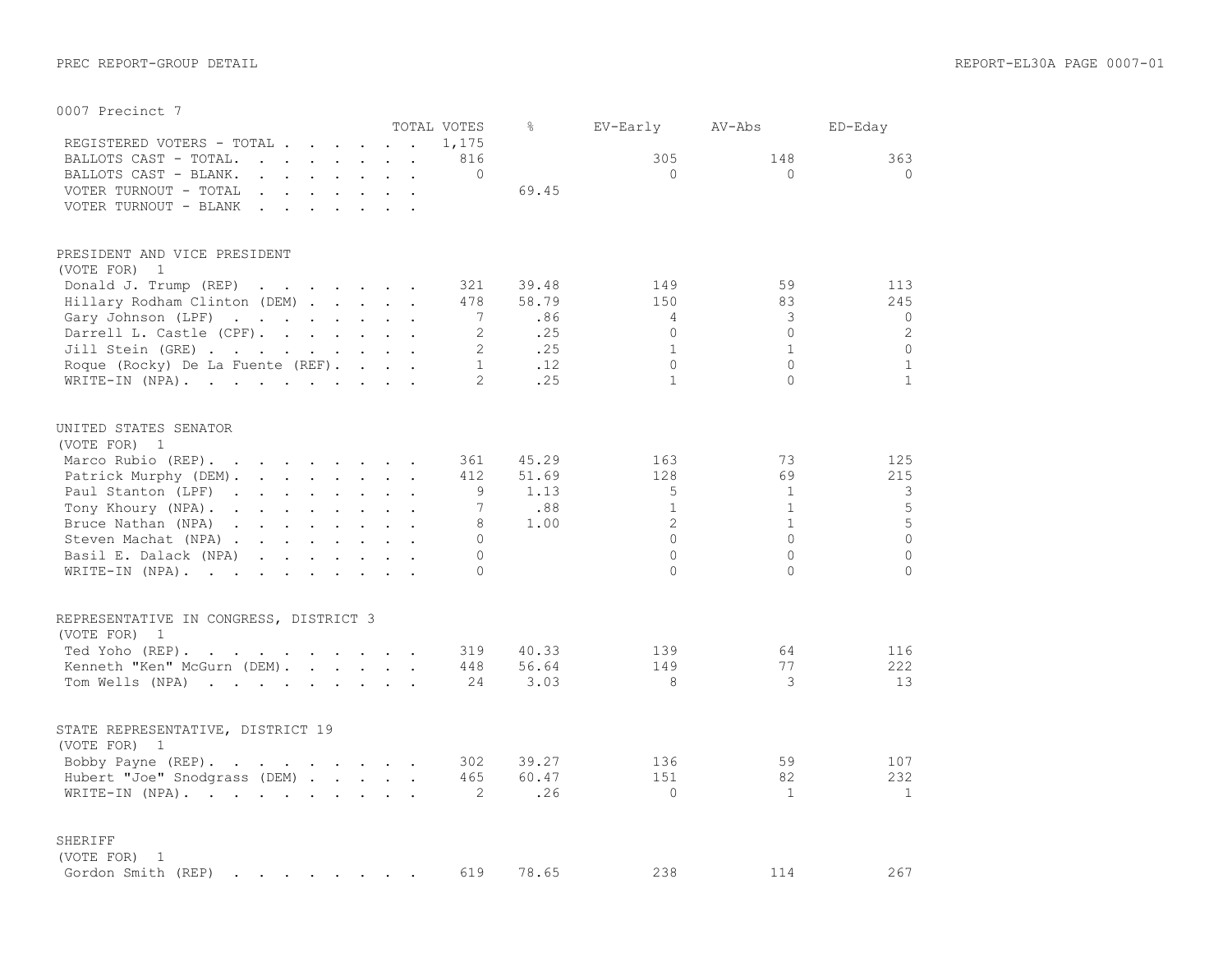| John Hodges (NPA). 168                           |  |  |     | 21.35 | 56  | 29 |     |
|--------------------------------------------------|--|--|-----|-------|-----|----|-----|
| TAX COLLECTOR<br>(VOTE FOR) 1<br>Linda Lee (NPA) |  |  | 327 | 41.08 | 118 | 58 | 151 |
| Teresa Gaskins Phillips (NPA).                   |  |  | 469 | 58.92 |     | 88 | 204 |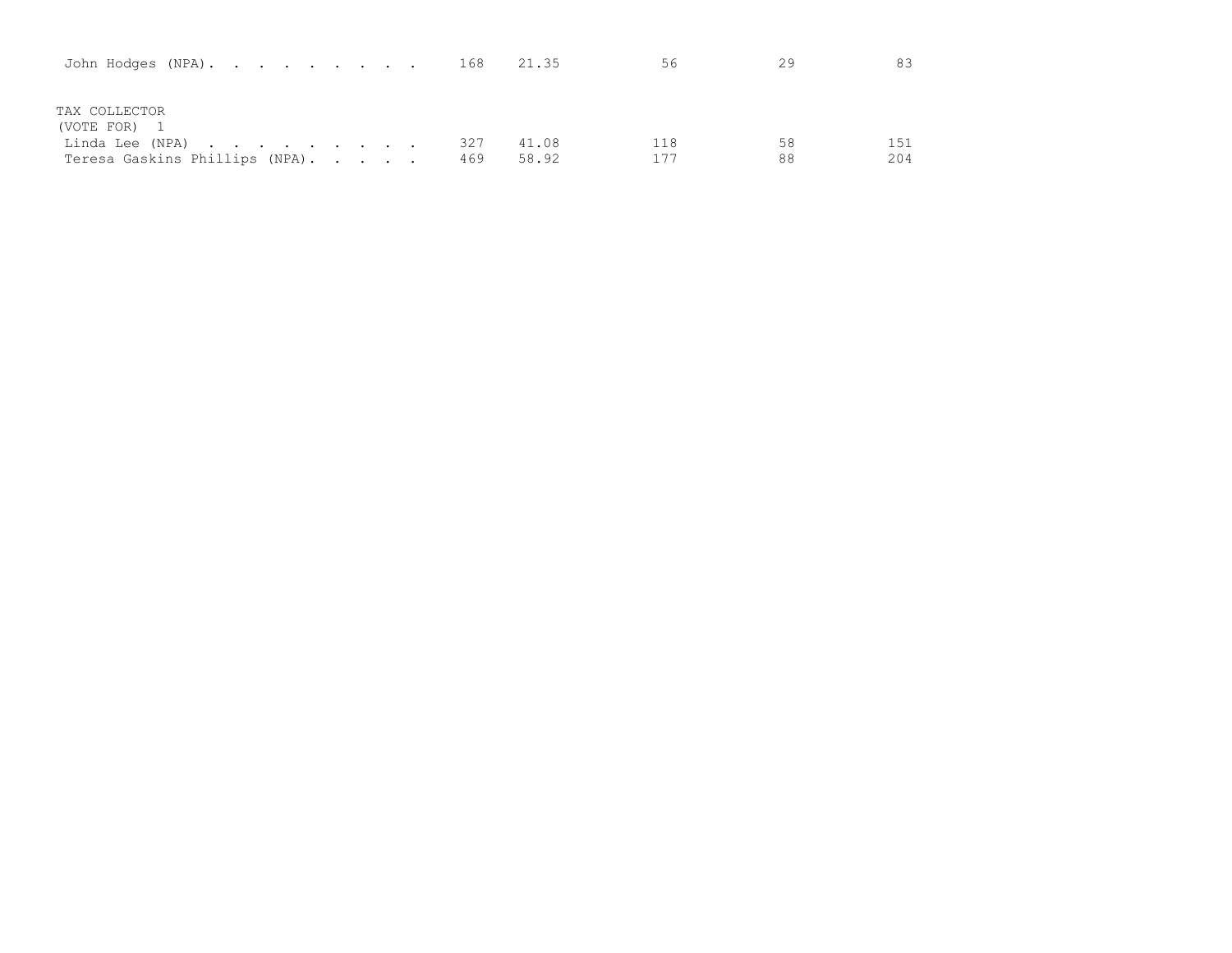| VVV/ PLECINCL /                                                                                                                                                                                                                                                                                                                                                                                                                                                                                                                                                                      | TOTAL VOTES | $\frac{6}{6}$                | EV-Early   | AV-Abs   | ED-Eday    |
|--------------------------------------------------------------------------------------------------------------------------------------------------------------------------------------------------------------------------------------------------------------------------------------------------------------------------------------------------------------------------------------------------------------------------------------------------------------------------------------------------------------------------------------------------------------------------------------|-------------|------------------------------|------------|----------|------------|
| SUPERINTENDENT OF SCHOOLS                                                                                                                                                                                                                                                                                                                                                                                                                                                                                                                                                            |             |                              |            |          |            |
| (VOTE FOR) 1<br>Stacey Shuford Creighton (REP)<br>Teddy W. Key (DEM)                                                                                                                                                                                                                                                                                                                                                                                                                                                                                                                 |             | 270<br>33.54<br>20.37<br>164 | 119<br>45  | 50<br>31 | 101<br>88  |
| Chad Farnsworth (NPA)                                                                                                                                                                                                                                                                                                                                                                                                                                                                                                                                                                |             | 46.09<br>371                 | 139        | 64       | 168        |
| COUNTY JUDGE<br>(VOTE FOR) 1                                                                                                                                                                                                                                                                                                                                                                                                                                                                                                                                                         |             |                              |            |          |            |
| Tatum Davis (NPA).<br>Dan Sikes (NPA)                                                                                                                                                                                                                                                                                                                                                                                                                                                                                                                                                |             | 447<br>56.87<br>339<br>43.13 | 161<br>135 | 77<br>67 | 209<br>137 |
| RETAIN JUSTICE CHARLES T. CANADY<br>(VOTE FOR)<br>$\mathbf{1}$                                                                                                                                                                                                                                                                                                                                                                                                                                                                                                                       |             |                              |            |          |            |
| YES (NPA)<br>$\mathbf{r} = \mathbf{r} - \mathbf{r}$ , and $\mathbf{r} = \mathbf{r} - \mathbf{r}$ , and $\mathbf{r} = \mathbf{r} - \mathbf{r}$<br>NO $(NPA)$ .                                                                                                                                                                                                                                                                                                                                                                                                                        |             | 453<br>60.00<br>40.00<br>302 | 151<br>127 | 83<br>58 | 219<br>117 |
| RETAIN JUSTICE JORGE LABARGA                                                                                                                                                                                                                                                                                                                                                                                                                                                                                                                                                         |             |                              |            |          |            |
| (VOTE FOR)<br>$\overline{1}$<br>YES (NPA)<br>. The contract of the contract of the contract of the contract of the contract of the contract of the contract of the contract of the contract of the contract of the contract of the contract of the contract of the contrac                                                                                                                                                                                                                                                                                                           |             | 58.04<br>433                 | 146        | 86       | 201        |
| the contract of the contract of the contract of<br>NO (NPA).                                                                                                                                                                                                                                                                                                                                                                                                                                                                                                                         |             | 41.96<br>313                 | 128        | 54       | 131        |
| RETAIN JUSTICE RICKY L. POLSTON<br>(VOTE FOR)<br>$\overline{1}$                                                                                                                                                                                                                                                                                                                                                                                                                                                                                                                      |             |                              |            |          |            |
| YES (NPA)<br>$\mathbf{r}$ , $\mathbf{r}$ , $\mathbf{r}$ , $\mathbf{r}$<br>$\mathbf{r}$ , and $\mathbf{r}$ , and $\mathbf{r}$ , and $\mathbf{r}$<br>$\sim$<br>NO (NPA).                                                                                                                                                                                                                                                                                                                                                                                                               |             | 58.21<br>429<br>41.79<br>308 | 143<br>126 | 83<br>55 | 203<br>127 |
| RETAIN JUDGE ROSS BILBREY                                                                                                                                                                                                                                                                                                                                                                                                                                                                                                                                                            |             |                              |            |          |            |
| (VOTE FOR)<br>1<br>YES (NPA)<br>$\begin{array}{cccccccccccccc} \bullet & \bullet & \bullet & \bullet & \bullet & \bullet & \bullet & \bullet & \bullet \end{array}$<br>$\mathbf{r}$ . The contract of the contract of the contract of the contract of the contract of the contract of the contract of the contract of the contract of the contract of the contract of the contract of the contract of th<br>NO (NPA).<br>the contract of the contract of the contract of the contract of the contract of the contract of the contract of                                             |             | 59.67<br>438<br>40.33<br>296 | 156<br>109 | 79<br>57 | 203<br>130 |
|                                                                                                                                                                                                                                                                                                                                                                                                                                                                                                                                                                                      |             |                              |            |          |            |
| RETAIN JUDGE SUSAN KELSEY<br>(VOTE FOR)<br>$\mathbf{1}$<br>YES (NPA)<br>$\mathbf{r} = \mathbf{r} \times \mathbf{r} \times \mathbf{r} \times \mathbf{r} \times \mathbf{r} \times \mathbf{r} \times \mathbf{r} \times \mathbf{r} \times \mathbf{r} \times \mathbf{r} \times \mathbf{r} \times \mathbf{r} \times \mathbf{r} \times \mathbf{r} \times \mathbf{r} \times \mathbf{r} \times \mathbf{r} \times \mathbf{r} \times \mathbf{r} \times \mathbf{r} \times \mathbf{r} \times \mathbf{r} \times \mathbf{r} \times \mathbf{r} \times \mathbf{r} \times \mathbf{r} \times \mathbf{r$ |             | 63.45<br>467                 | 157        | 84       | 226        |
| and the contract of the contract of the contract of the contract of the contract of the contract of the contract of the contract of the contract of the contract of the contract of the contract of the contract of the contra<br>NO (NPA).                                                                                                                                                                                                                                                                                                                                          |             | 36.55<br>269                 | 111        | 53       | 105        |
| RETAIN JUDGE LORI S. ROWE<br>(VOTE FOR)<br>$\mathbf{1}$                                                                                                                                                                                                                                                                                                                                                                                                                                                                                                                              |             |                              |            |          |            |
| YES (NPA)<br>and a series of the series of the series of the series of the series of the series of the series of the series                                                                                                                                                                                                                                                                                                                                                                                                                                                          |             | 468<br>63.41                 | 159        | 88       | 221        |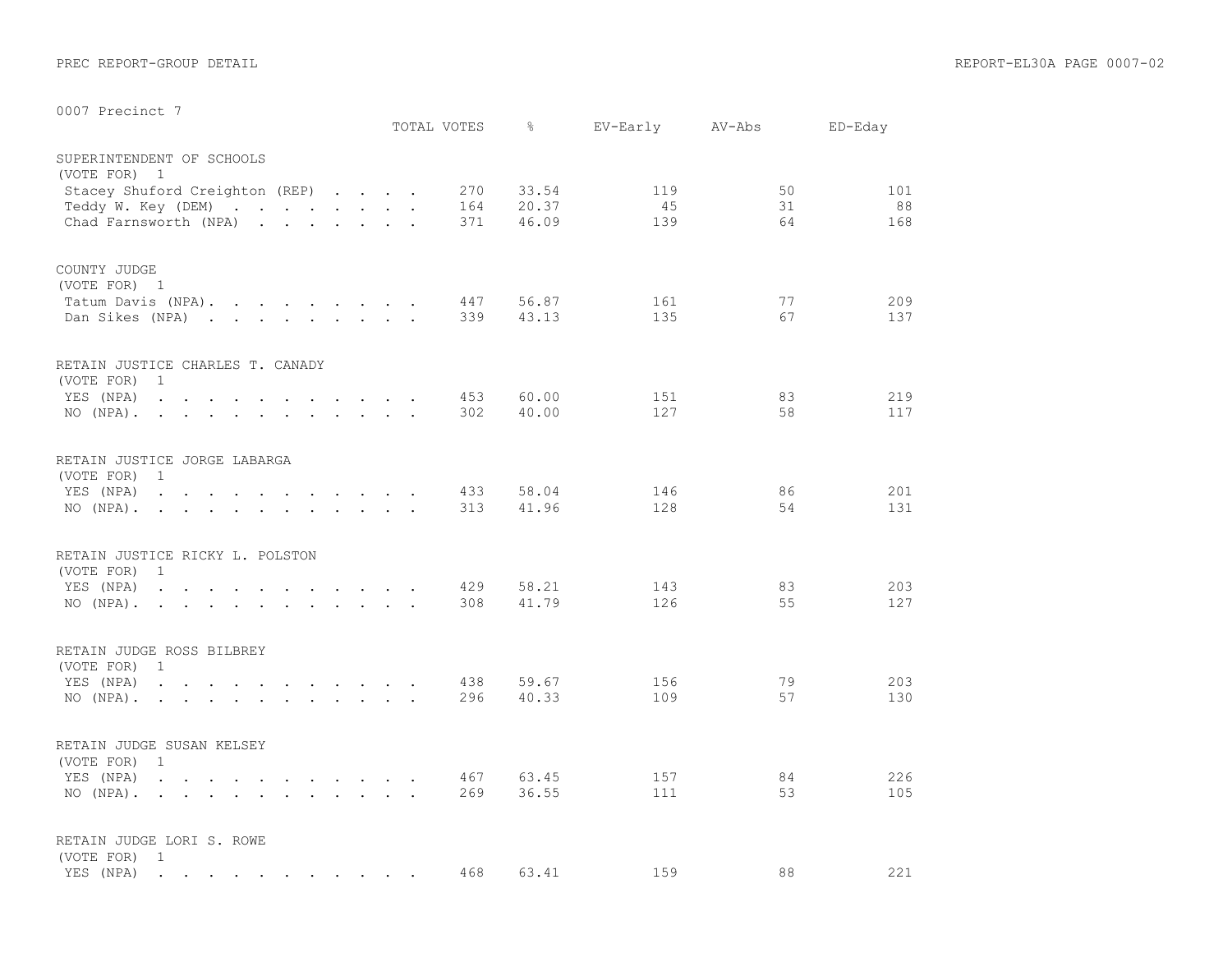| NO (NPA) 270 36.59               |  |  |  |  |  |     |       | 108 | 48 | 114 |
|----------------------------------|--|--|--|--|--|-----|-------|-----|----|-----|
| RETAIN JUDGE KENT WETHERELL      |  |  |  |  |  |     |       |     |    |     |
| (VOTE FOR) 1                     |  |  |  |  |  | 442 | 60.30 | 155 | 85 | 202 |
| YES (NPA)<br>NO (NPA). 291 39.70 |  |  |  |  |  |     |       | 112 | 52 | 127 |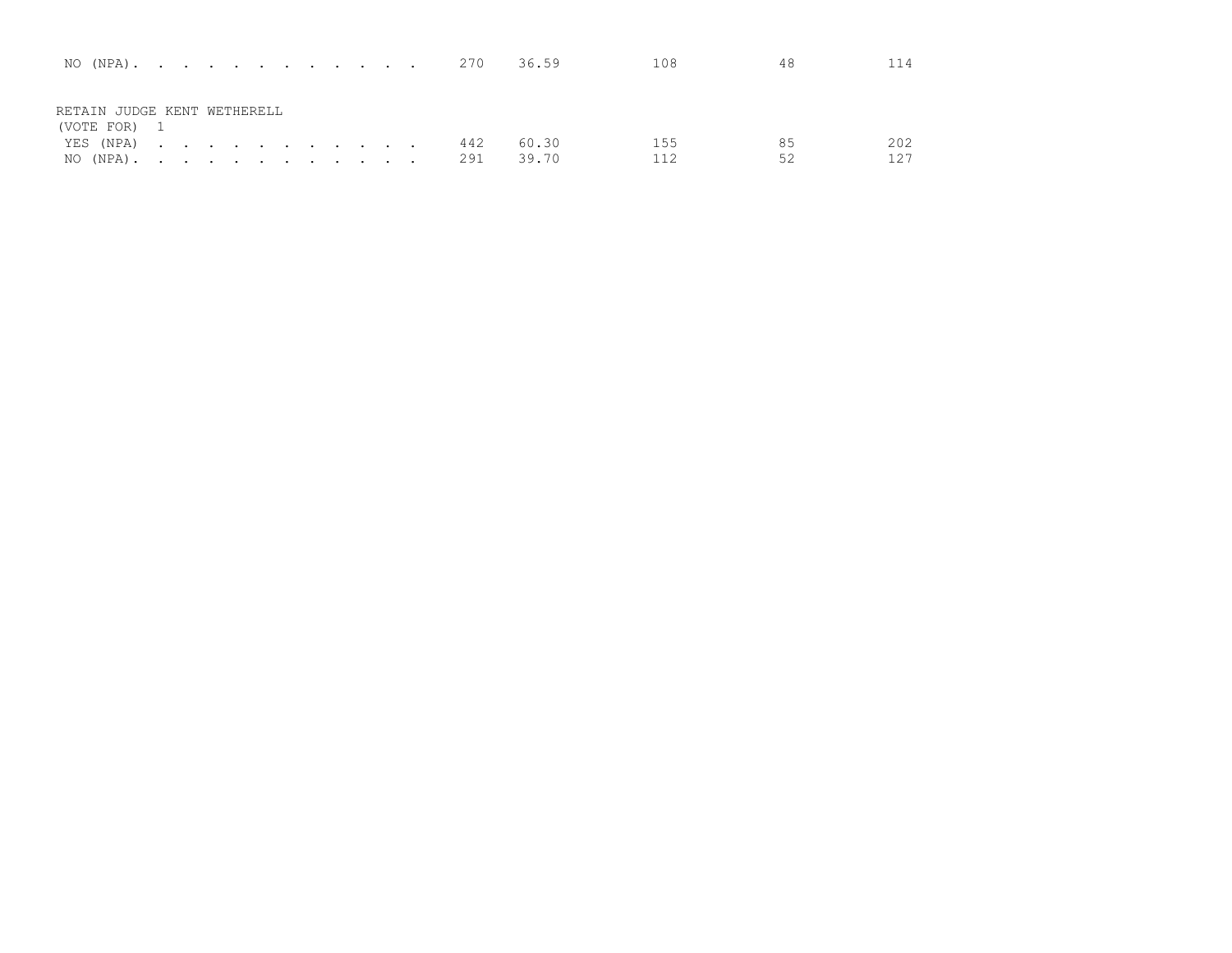|                                                 |  |                                                                                          |  |  |  | TOTAL VOTES | $\frac{6}{6}$  | EV-Early AV-Abs |           | $ED$ –Eday |
|-------------------------------------------------|--|------------------------------------------------------------------------------------------|--|--|--|-------------|----------------|-----------------|-----------|------------|
| RETAIN JUDGE BO WINOKUR<br>(VOTE FOR) 1         |  |                                                                                          |  |  |  |             |                |                 |           |            |
| YES (NPA)                                       |  |                                                                                          |  |  |  | 429         | 58.37          | 147             | 82        | 200        |
| $NO (NPA)$ , , , , , , , , , , , ,              |  |                                                                                          |  |  |  | 306         | 41.63          | 121             | 54        | 131        |
| RETAIN JUDGE JIM WOLF<br>(VOTE FOR) 1           |  |                                                                                          |  |  |  |             |                |                 |           |            |
| YES (NPA)                                       |  |                                                                                          |  |  |  | 448         | 61.12          | 145             | 90        | 213        |
| $NO (NPA)$ , , , , , , , , , , , ,              |  |                                                                                          |  |  |  | 285         | 38.88          | 119             | 47        | 119        |
| NO. 1 CONSTITUTIONAL AMENDMENT<br>(VOTE FOR) 1  |  |                                                                                          |  |  |  |             |                |                 |           |            |
| YES (NPA)                                       |  |                                                                                          |  |  |  | 543         | 69.70          | 201             | 108       | 234        |
| $NO (NPA)$ , , , , , , , , , , , ,              |  |                                                                                          |  |  |  | 236         | 30.30          | 93              | 29        | 114        |
| NO. 2 CONSTITUTIONAL AMENDMENT                  |  |                                                                                          |  |  |  |             |                |                 |           |            |
| (VOTE FOR) 1<br>YES (NPA)                       |  |                                                                                          |  |  |  | 576         | 72.64          | 202             | 96        | 278        |
| NO (NPA). .                                     |  | $\mathbf{r}$ , and $\mathbf{r}$ , and $\mathbf{r}$ , and $\mathbf{r}$ , and $\mathbf{r}$ |  |  |  | 217         | 27.36          | 96              | 45        | 76         |
| NO. 3 CONSTITUTIONAL AMENDMENT                  |  |                                                                                          |  |  |  |             |                |                 |           |            |
| (VOTE FOR) 1                                    |  |                                                                                          |  |  |  |             |                |                 |           |            |
| YES (NPA)<br>$NO (NPA)$ , , , , , , , , , , , , |  |                                                                                          |  |  |  | 690<br>93   | 88.12<br>11.88 | 259<br>34       | 122<br>17 | 309<br>42  |
|                                                 |  |                                                                                          |  |  |  |             |                |                 |           |            |
| NO. 5 CONSTITUTIONAL AMENDMENT<br>(VOTE FOR) 1  |  |                                                                                          |  |  |  |             |                |                 |           |            |
| YES (NPA)                                       |  |                                                                                          |  |  |  | 681         | 86.86          | 254             | 115       | 312        |
| NO (NPA).                                       |  |                                                                                          |  |  |  | 103         | 13.14          | 37              | 26        | 40         |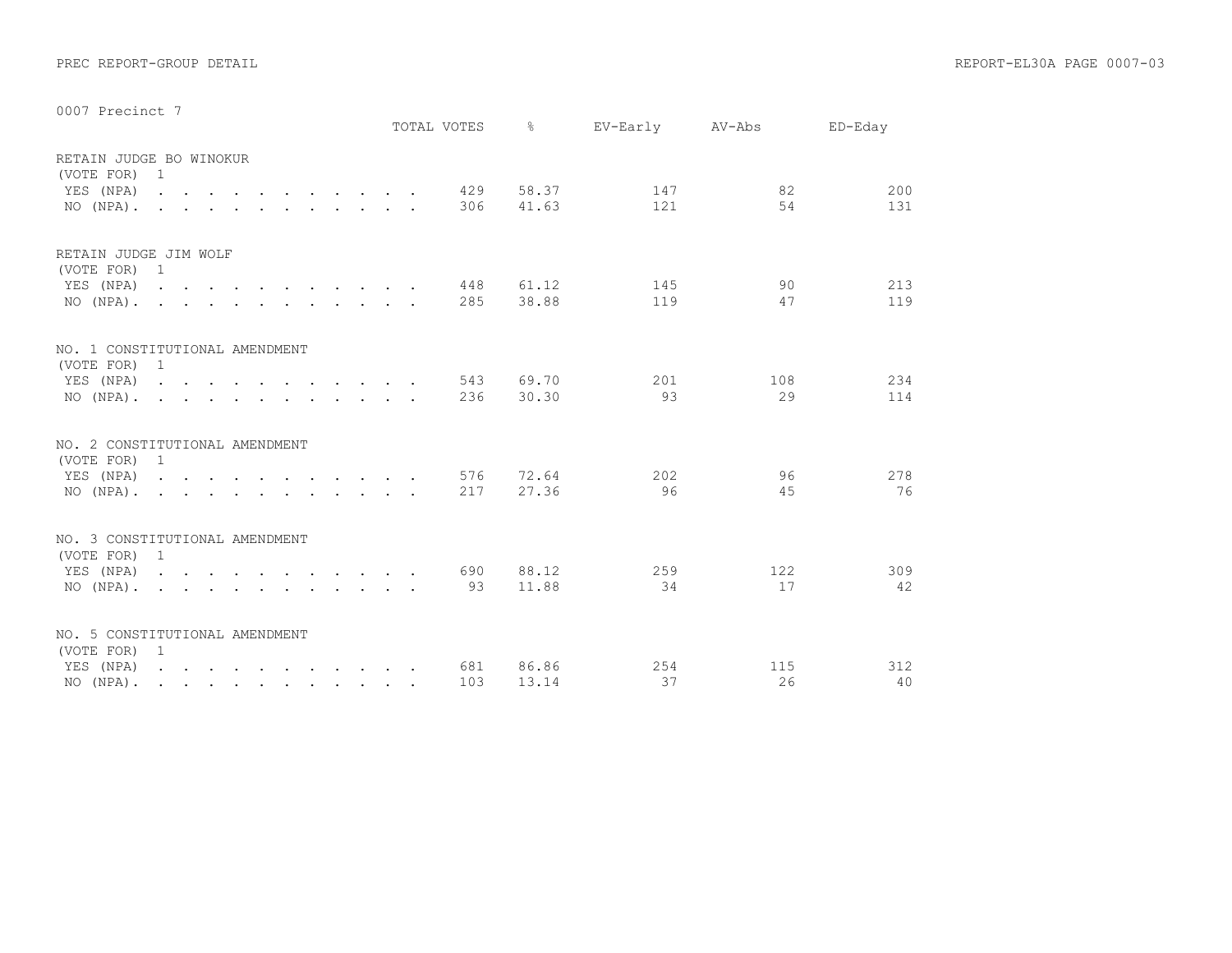| UUU8 Precinct 8                                                                                                                                                                                                                                            |                         |                      | TOTAL VOTES    | $\frac{6}{10}$ | EV-Early        | AV-Abs         | ED-Eday        |
|------------------------------------------------------------------------------------------------------------------------------------------------------------------------------------------------------------------------------------------------------------|-------------------------|----------------------|----------------|----------------|-----------------|----------------|----------------|
| REGISTERED VOTERS - TOTAL                                                                                                                                                                                                                                  |                         |                      | 1,687          |                |                 |                |                |
| BALLOTS CAST - TOTAL.<br>$\mathbf{r}$ . The set of the set of the set of the set of the set of the set of the set of the set of the set of the set of the set of the set of the set of the set of the set of the set of the set of the set of the set of t |                         |                      | 1,277          |                | 576             | 258            | 443            |
|                                                                                                                                                                                                                                                            |                         |                      |                |                |                 |                |                |
| BALLOTS CAST - BLANK.<br>and the contract of the contract of the contract of the contract of the contract of the contract of the contract of the contract of the contract of the contract of the contract of the contract of the contract of the contra    |                         |                      | $\Omega$       |                | $\Omega$        | $\Omega$       | $\Omega$       |
| VOTER TURNOUT - TOTAL<br>$\mathbf{r}$ , $\mathbf{r}$ , $\mathbf{r}$ , $\mathbf{r}$ , $\mathbf{r}$ , $\mathbf{r}$                                                                                                                                           |                         | $\ddot{\phantom{a}}$ |                | 75.70          |                 |                |                |
| VOTER TURNOUT - BLANK<br>$\mathbf{r}$ , $\mathbf{r}$ , $\mathbf{r}$ , $\mathbf{r}$ , $\mathbf{r}$                                                                                                                                                          | $\cdot$ $\cdot$ $\cdot$ | $\ddot{\phantom{a}}$ |                |                |                 |                |                |
| PRESIDENT AND VICE PRESIDENT<br>(VOTE FOR)<br>$\mathbf{1}$                                                                                                                                                                                                 |                         |                      |                |                |                 |                |                |
| Donald J. Trump (REP)<br>$\mathbf{r}$ . The set of the set of the set of the set of the set of the set of the set of the set of the set of the set of the set of the set of the set of the set of the set of the set of the set of the set of the set of t |                         |                      | 970            | 76.20          | 440             | 185            | 345            |
| Hillary Rodham Clinton (DEM)                                                                                                                                                                                                                               |                         |                      | 267            | 20.97          | 125             | 62             | 80             |
| Gary Johnson (LPF)                                                                                                                                                                                                                                         |                         |                      | 17             | 1.34           | 5               | 3              | 9              |
| Darrell L. Castle (CPF).                                                                                                                                                                                                                                   |                         |                      | 3              | .24            | $\Omega$        | $\mathbf{1}$   | 2              |
|                                                                                                                                                                                                                                                            |                         |                      |                |                |                 | $\Omega$       | 2              |
| Jill Stein (GRE)                                                                                                                                                                                                                                           |                         |                      | 2              | .16            | $\circ$         |                |                |
| Roque (Rocky) De La Fuente (REF).                                                                                                                                                                                                                          |                         |                      | $\Omega$       |                | $\Omega$        | $\Omega$       | $\Omega$       |
| WRITE-IN (NPA).                                                                                                                                                                                                                                            |                         |                      | 14             | 1.10           | 5               | 5              | $\overline{4}$ |
| UNITED STATES SENATOR<br>(VOTE FOR)<br>$\overline{1}$                                                                                                                                                                                                      |                         |                      |                |                |                 |                |                |
| Marco Rubio (REP).                                                                                                                                                                                                                                         |                         |                      | 978            | 77.87          | 459             | 185            | 334            |
|                                                                                                                                                                                                                                                            |                         |                      |                |                |                 |                |                |
| Patrick Murphy (DEM).<br>the contract of the contract of the                                                                                                                                                                                               |                         |                      | 237            | 18.87          | 98              | 55             | 84             |
| Paul Stanton (LPF)<br>and the contract of the contract of the contract of the contract of the contract of the contract of the contract of the contract of the contract of the contract of the contract of the contract of the contract of the contra       |                         |                      | 27             | 2.15           | $7\phantom{.0}$ | 11             | 9              |
| Tony Khoury (NPA).<br>$\mathbf{r}$ , $\mathbf{r}$ , $\mathbf{r}$ , $\mathbf{r}$ , $\mathbf{r}$ , $\mathbf{r}$                                                                                                                                              |                         |                      | $\overline{4}$ | .32            | $\Omega$        | $\mathbf{1}$   | $\mathfrak{Z}$ |
| Bruce Nathan (NPA)<br>$\mathbf{r}$ , $\mathbf{r}$ , $\mathbf{r}$ , $\mathbf{r}$ , $\mathbf{r}$ , $\mathbf{r}$<br>$\ddot{\phantom{a}}$                                                                                                                      |                         |                      | 6              | .48            | $\mathbf{1}$    | 3              | $\mathbf{2}$   |
| Steven Machat (NPA) .<br>and the contract of the contract of the contract of the contract of the contract of                                                                                                                                               |                         |                      | $\mathbf{1}$   | .08            | $\mathbf{1}$    | $\Omega$       | $\Omega$       |
| Basil E. Dalack (NPA)<br>the contract of the contract of the contract of the contract of the contract of the contract of the contract of                                                                                                                   |                         |                      | 3              | .24            | $\overline{c}$  | $\circ$        | $\mathbf{1}$   |
| WRITE-IN (NPA).                                                                                                                                                                                                                                            |                         |                      | $\cap$         |                | $\Omega$        | $\Omega$       | $\Omega$       |
| REPRESENTATIVE IN CONGRESS, DISTRICT 3                                                                                                                                                                                                                     |                         |                      |                |                |                 |                |                |
| (VOTE FOR)<br>1                                                                                                                                                                                                                                            |                         |                      |                |                |                 |                |                |
| Ted Yoho (REP).                                                                                                                                                                                                                                            |                         |                      | 954            | 76.20          | 436             | 181            | 337            |
| Kenneth "Ken" McGurn (DEM).                                                                                                                                                                                                                                |                         |                      | 269            | 21.49          | 123             | 63             | 83             |
| Tom Wells (NPA)                                                                                                                                                                                                                                            |                         |                      | 29             | 2.32           | 11              | $\overline{4}$ | 14             |
| STATE REPRESENTATIVE, DISTRICT 19<br>(VOTE FOR)<br>$\overline{1}$                                                                                                                                                                                          |                         |                      |                |                |                 |                |                |
| Bobby Payne (REP).                                                                                                                                                                                                                                         |                         |                      | 933            | 78.14          | 423             | 181            | 329            |
| Hubert "Joe" Snodgrass (DEM)                                                                                                                                                                                                                               |                         |                      | 259            | 21.69          | 121             | 58             | 80             |
| WRITE-IN (NPA).                                                                                                                                                                                                                                            |                         |                      | $\overline{2}$ | .17            | $\mathbf{1}$    | 1              | $\Omega$       |
| SHERIFF<br>(VOTE FOR)<br>1                                                                                                                                                                                                                                 |                         |                      |                |                |                 |                |                |
| Gordon Smith (REP)                                                                                                                                                                                                                                         |                         |                      | 1,114          | 88.48          | 507             | 215            | 392            |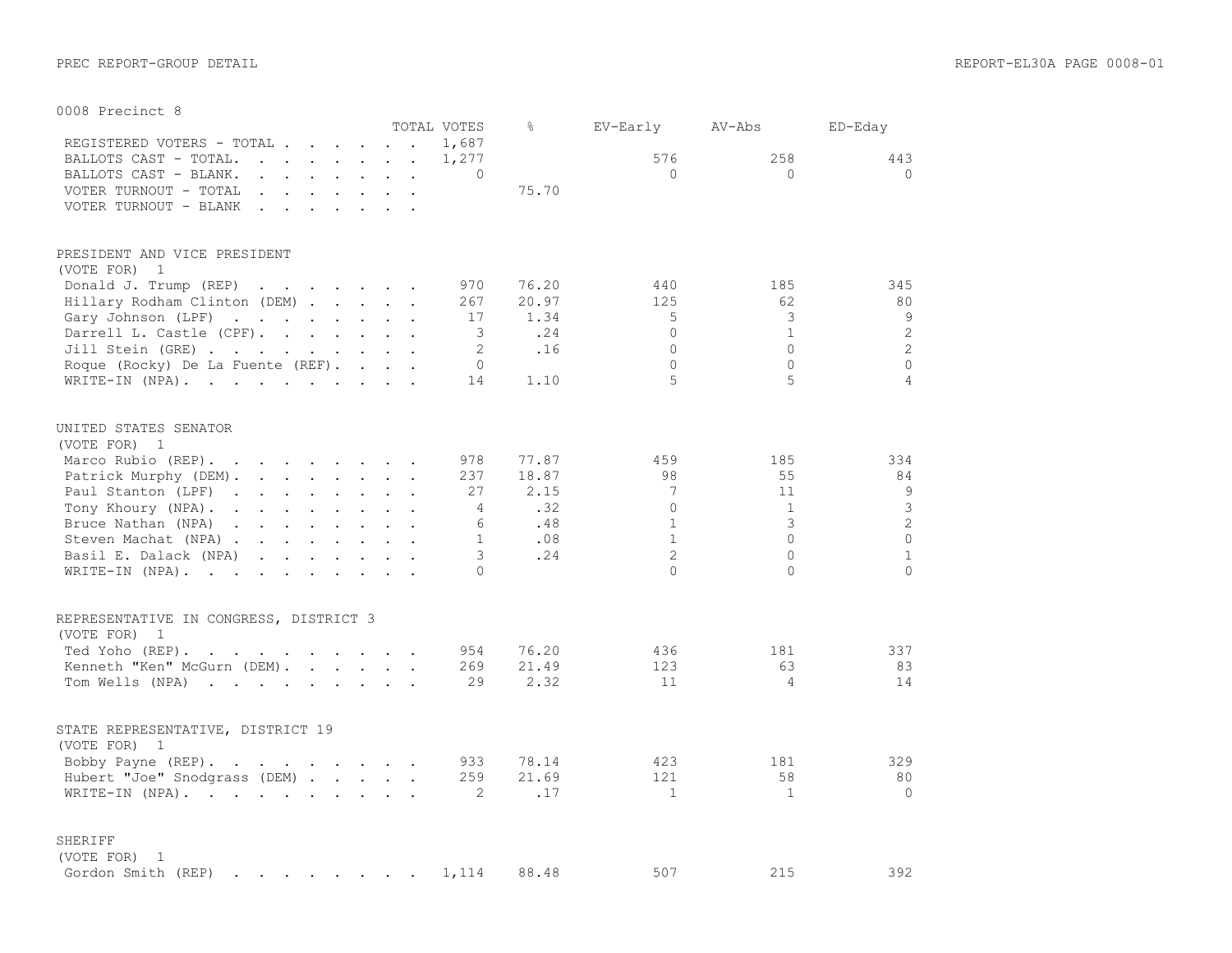| John Hodges (NPA). 145 11.52                      |  |  |            |                | 63         | ヌフ         | 45         |
|---------------------------------------------------|--|--|------------|----------------|------------|------------|------------|
| TAX COLLECTOR<br>(VOTE FOR) 1                     |  |  |            |                |            |            |            |
| Linda Lee (NPA)<br>Teresa Gaskins Phillips (NPA). |  |  | 472<br>761 | 38.28<br>61.72 | 195<br>364 | 107<br>140 | 170<br>257 |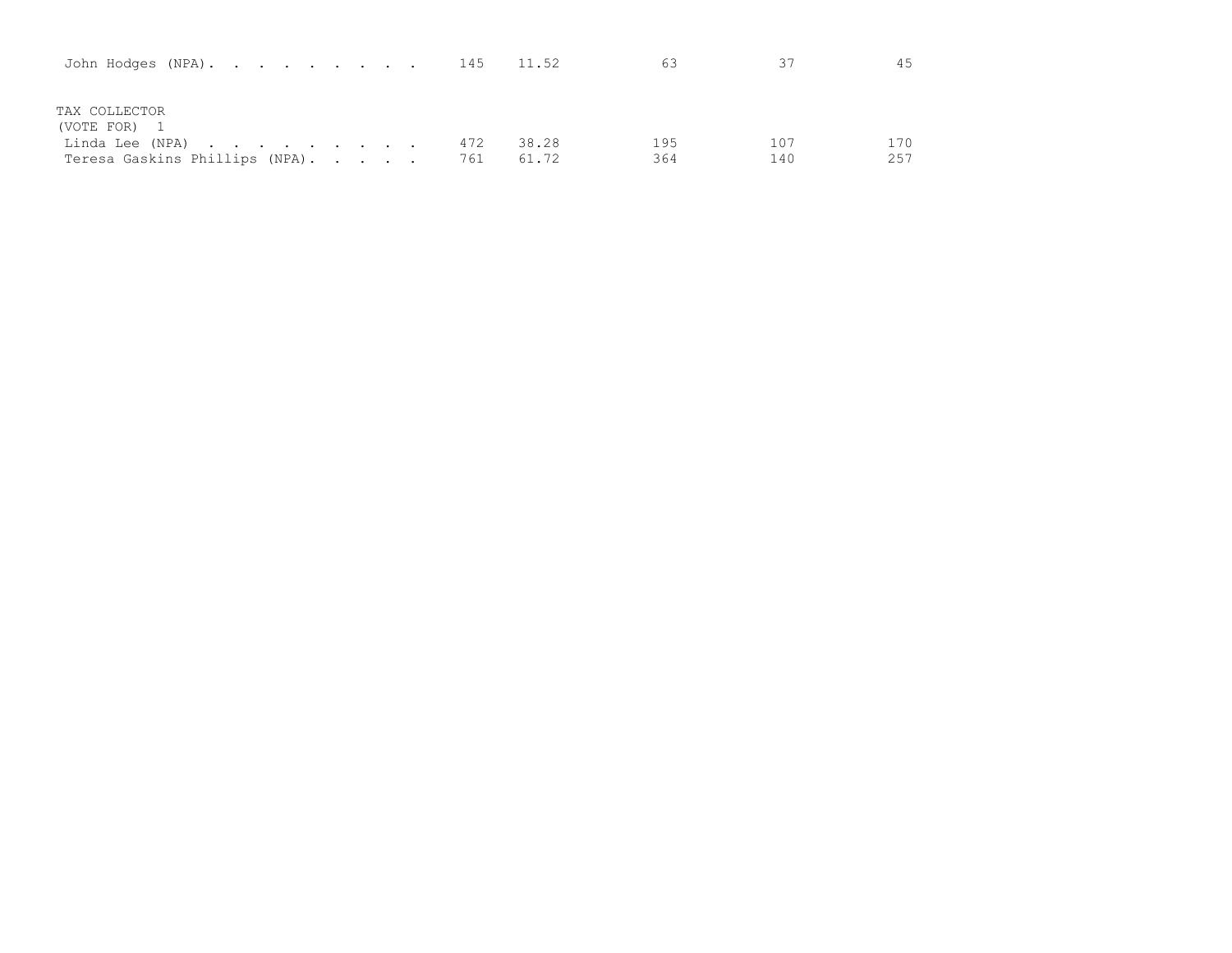|                                                                                                                                                                                                                                  | TOTAL VOTES |                  | &                      | EV-Early         | AV-Abs           | ED-Eday          |
|----------------------------------------------------------------------------------------------------------------------------------------------------------------------------------------------------------------------------------|-------------|------------------|------------------------|------------------|------------------|------------------|
| SUPERINTENDENT OF SCHOOLS<br>(VOTE FOR) 1<br>Stacey Shuford Creighton (REP)<br>Teddy W. Key (DEM)<br>Chad Farnsworth (NPA)                                                                                                       |             | 555<br>86<br>615 | 44.19<br>6.85<br>48.96 | 258<br>36<br>277 | 118<br>18<br>116 | 179<br>32<br>222 |
| COUNTY COMMISSIONER DISTRICT 3<br>(VOTE FOR) 1<br>Chris Dougherty (REP)<br>Lila Sellars (DEM)                                                                                                                                    |             | 760<br>465       | 62.04<br>37.96         | 340<br>218       | 151<br>91        | 269<br>156       |
| COUNTY JUDGE<br>(VOTE FOR) 1<br>Tatum Davis (NPA).<br>Dan Sikes (NPA)                                                                                                                                                            |             | 666<br>564       | 54.15<br>45.85         | 320<br>240       | 129<br>117       | 217<br>207       |
| RETAIN JUSTICE CHARLES T. CANADY<br>(VOTE FOR)<br>$\mathbf{1}$<br>YES (NPA)<br>the contract of the contract of the contract of the contract of the contract of the contract of the contract of<br>NO (NPA).                      |             | 628<br>483       | 56.53<br>43.47         | 277<br>227       | 147<br>86        | 204<br>170       |
| RETAIN JUSTICE JORGE LABARGA<br>(VOTE FOR)<br>$\mathbf{1}$<br>YES (NPA)<br>the contract of the contract of the contract of the contract of the contract of the contract of the contract of<br>$NO (NPA)$ , , , , , , , , , , , , |             | 555<br>544       | 50.50<br>49.50         | 254<br>246       | 121<br>107       | 180<br>191       |
| RETAIN JUSTICE RICKY L. POLSTON<br>(VOTE FOR)<br>$\overline{1}$<br>YES (NPA)<br>the contract of the contract of the contract of the contract of the contract of the contract of the contract of<br>NO $(NPA)$ .                  |             | 618<br>485       | 56.03<br>43.97         | 273<br>230       | 143<br>87        | 202<br>168       |
| RETAIN JUDGE ROSS BILBREY<br>(VOTE FOR)<br>$\mathbf{1}$<br>YES (NPA)<br>$\mathbf{r}$ , $\mathbf{r}$ , $\mathbf{r}$ , $\mathbf{r}$ , $\mathbf{r}$ , $\mathbf{r}$ , $\mathbf{r}$ , $\mathbf{r}$<br>NO $(NPA)$                      |             | 607<br>479       | 55.89<br>44.11         | 281<br>218       | 132<br>91        | 194<br>170       |
| RETAIN JUDGE SUSAN KELSEY<br>(VOTE FOR) 1<br>YES (NPA)<br>the contract of the contract of the contract of the contract of the contract of the contract of the contract of                                                        |             | 613              | 56.60                  | 287              | 131              | 195              |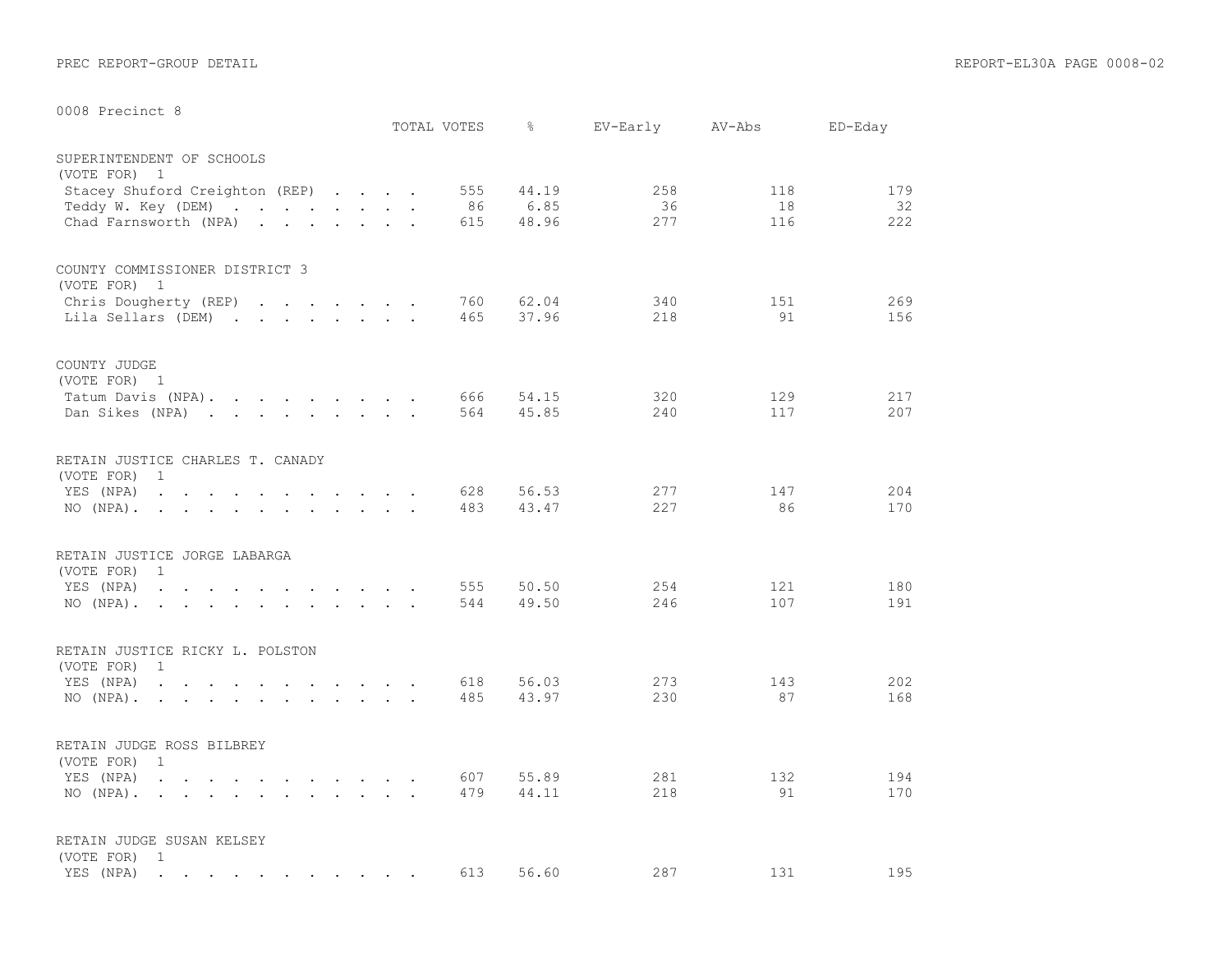| NO (NPA). 470 43.40       |  |  |  |  |  |     |       | 209 |     | 169 |
|---------------------------|--|--|--|--|--|-----|-------|-----|-----|-----|
|                           |  |  |  |  |  |     |       |     |     |     |
| RETAIN JUDGE LORI S. ROWE |  |  |  |  |  |     |       |     |     |     |
| (VOTE FOR) 1<br>YES (NPA) |  |  |  |  |  | 604 | 56.03 | 282 | 123 | 199 |
|                           |  |  |  |  |  | 474 | 43.97 | 212 | 98  | 164 |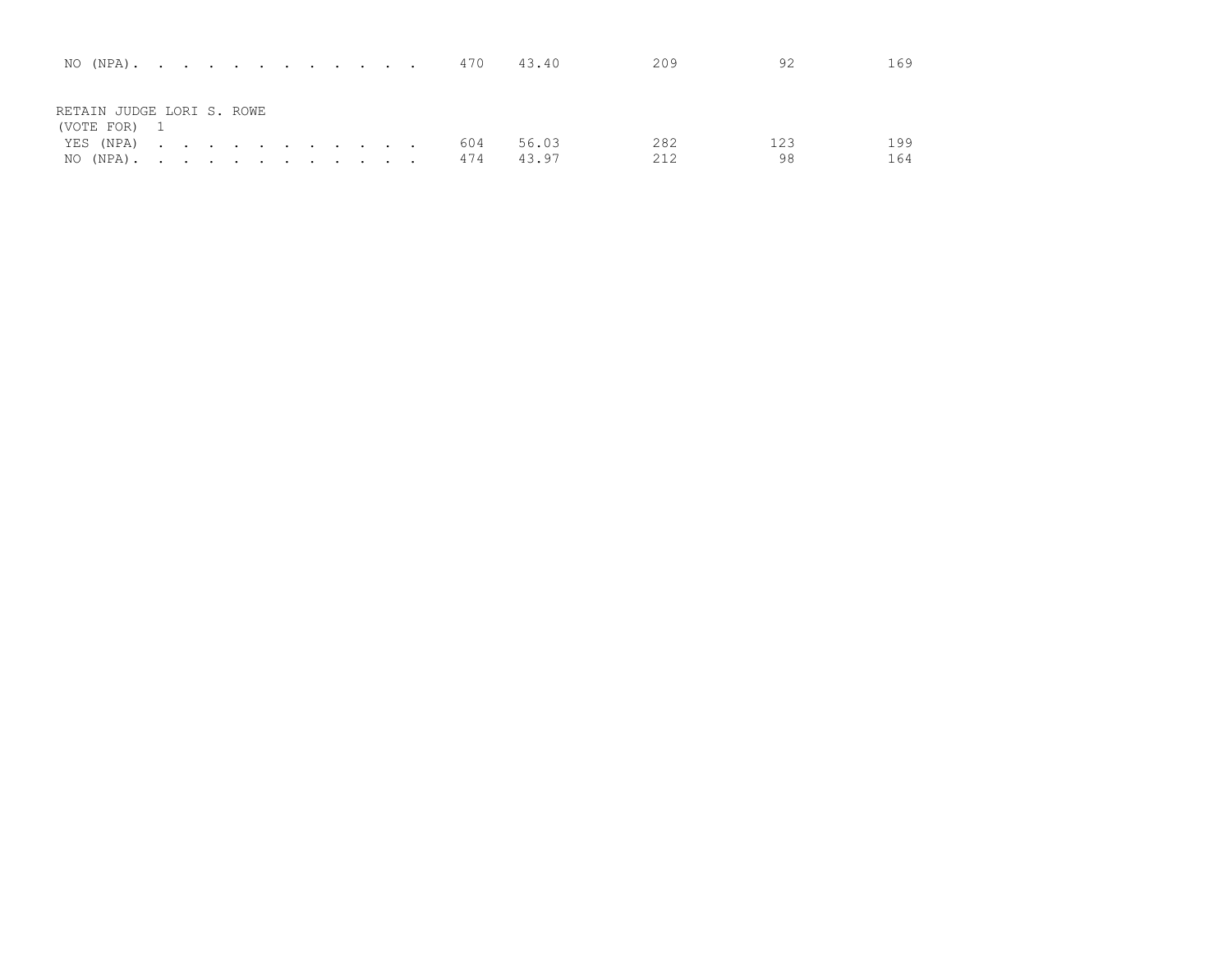|                                                                       |                                       |  |  |  |  |  | TOTAL VOTES | $\approx$      | EV-Early AV-Abs |           | ED-Eday    |
|-----------------------------------------------------------------------|---------------------------------------|--|--|--|--|--|-------------|----------------|-----------------|-----------|------------|
| RETAIN JUDGE KENT WETHERELL<br>(VOTE FOR)                             | $\mathbf{1}$                          |  |  |  |  |  |             |                |                 |           |            |
| YES (NPA)                                                             |                                       |  |  |  |  |  | 578         | 53.72          | 272             | 117       | 189        |
| NO $(NPA)$ , , , , , , , , , , , ,                                    |                                       |  |  |  |  |  | 498         | 46.28          | 218             | 107       | 173        |
|                                                                       |                                       |  |  |  |  |  |             |                |                 |           |            |
| RETAIN JUDGE BO WINOKUR<br>(VOTE FOR)                                 | $\overline{1}$                        |  |  |  |  |  |             |                |                 |           |            |
| YES (NPA)                                                             |                                       |  |  |  |  |  | 588         | 54.55          | 268             | 124       | 196        |
| $NO (NPA)$ .                                                          |                                       |  |  |  |  |  | 490         | 45.45          | 225             | 98        | 167        |
|                                                                       |                                       |  |  |  |  |  |             |                |                 |           |            |
| RETAIN JUDGE JIM WOLF<br>(VOTE FOR) 1                                 |                                       |  |  |  |  |  |             |                |                 |           |            |
| YES (NPA)                                                             |                                       |  |  |  |  |  | 595         | 55.04          | 274             | 132       | 189        |
| $NO (NPA)$ , , , , , , , , , , , ,                                    |                                       |  |  |  |  |  | 486         | 44.96          | 221             | 91        | 174        |
| NO. 1 CONSTITUTIONAL AMENDMENT<br>(VOTE FOR)<br>YES (NPA)<br>NO (NPA) | 1                                     |  |  |  |  |  | 713<br>518  | 57.92<br>42.08 | 301<br>257      | 187<br>62 | 225<br>199 |
| NO. 2 CONSTITUTIONAL AMENDMENT                                        |                                       |  |  |  |  |  |             |                |                 |           |            |
| (VOTE FOR) 1                                                          |                                       |  |  |  |  |  |             |                |                 |           |            |
| YES (NPA)                                                             | <u>na kama sa sana sa sa sa sa sa</u> |  |  |  |  |  | 814         | 64.86          | 378             | 142       | 294        |
| $NO (NPA)$ , , , , , , , , , , , ,                                    |                                       |  |  |  |  |  | 441         | 35.14          | 190             | 111       | 140        |
| NO. 3 CONSTITUTIONAL AMENDMENT<br>(VOTE FOR) 1                        |                                       |  |  |  |  |  |             |                |                 |           |            |
| YES (NPA) 1,074                                                       |                                       |  |  |  |  |  |             | 87.60          | 481             | 220       | 373        |
| NO (NPA). 152                                                         |                                       |  |  |  |  |  |             | 12.40          | 73              | 30        | 49         |
| NO. 5 CONSTITUTIONAL AMENDMENT                                        |                                       |  |  |  |  |  |             |                |                 |           |            |
| (VOTE FOR) 1                                                          |                                       |  |  |  |  |  |             |                |                 |           |            |
| YES (NPA)                                                             |                                       |  |  |  |  |  | 941         | 77.77          | 414             | 188       | 339        |
| $NO (NPA)$ .                                                          |                                       |  |  |  |  |  | 269         | 22.23          | 134             | 59        | 76         |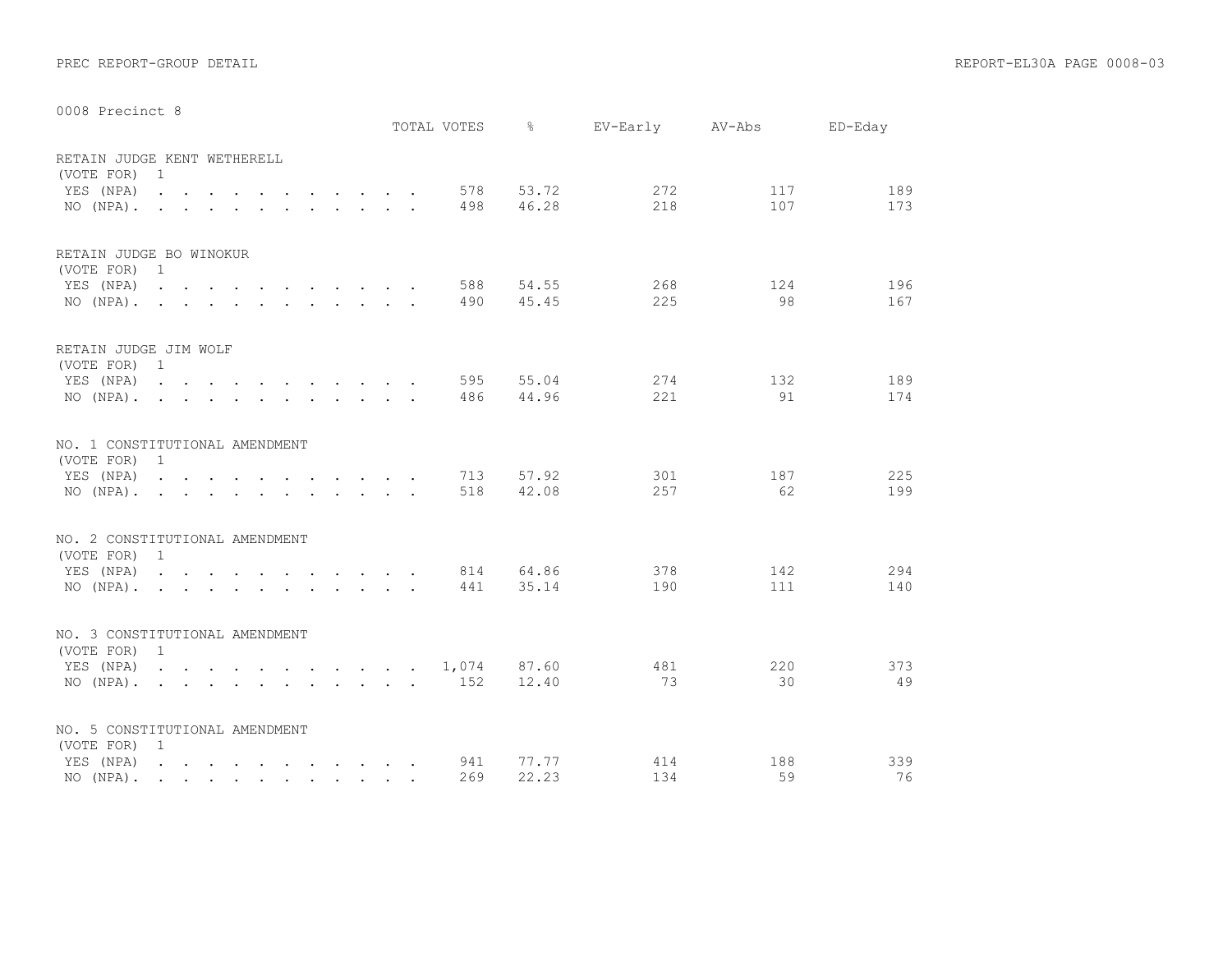|                                                                                                                                                                                                                                                            |                      | TOTAL VOTES           | $\approx$    | EV-Early       | AV-Abs         | ED-Eday         |
|------------------------------------------------------------------------------------------------------------------------------------------------------------------------------------------------------------------------------------------------------------|----------------------|-----------------------|--------------|----------------|----------------|-----------------|
| REGISTERED VOTERS - TOTAL                                                                                                                                                                                                                                  |                      | 1,317                 |              |                |                |                 |
| BALLOTS CAST - TOTAL.<br>$\mathbf{r}$ . The set of the set of the set of the set of the set of the set of the set of the set of the set of the set of the set of the set of the set of the set of the set of the set of the set of the set of the set of t | $\ddot{\phantom{a}}$ | 941                   |              | 409            | 205            | 326             |
| BALLOTS CAST - BLANK.<br>$\mathbf{r}$ , and $\mathbf{r}$ , and $\mathbf{r}$ , and $\mathbf{r}$                                                                                                                                                             | $\ddot{\phantom{a}}$ | $\circ$               |              | $\Omega$       | $\Omega$       | $\Omega$        |
| VOTER TURNOUT - TOTAL<br>$\cdot$ $\cdot$ $\cdot$                                                                                                                                                                                                           |                      |                       | 71.45        |                |                |                 |
| VOTER TURNOUT - BLANK<br>$\mathbf{r}$<br>$\sim$                                                                                                                                                                                                            |                      |                       |              |                |                |                 |
| PRESIDENT AND VICE PRESIDENT<br>(VOTE FOR)                                                                                                                                                                                                                 |                      |                       |              |                |                |                 |
| 1                                                                                                                                                                                                                                                          |                      |                       | 65.56        | 277            | 134            | 199             |
| Donald J. Trump (REP)<br>and the contract of the contract of the contract of the contract of the contract of the contract of the contract of the contract of the contract of the contract of the contract of the contract of the contract of the contra    |                      | 611<br>303            |              | 125            | 63             | 115             |
| Hillary Rodham Clinton (DEM)                                                                                                                                                                                                                               |                      | 8                     | 32.51<br>.86 | $\mathbf{1}$   | $\overline{4}$ | 3               |
| Gary Johnson (LPF)                                                                                                                                                                                                                                         |                      | $\mathbf{1}$          | .11          | $\Omega$       | $\Omega$       | $\mathbf{1}$    |
| Darrell L. Castle (CPF).                                                                                                                                                                                                                                   |                      |                       |              | $\Omega$       | $\cap$         |                 |
| Jill Stein (GRE)                                                                                                                                                                                                                                           |                      | $\mathbf{2}^{\prime}$ | .21          |                |                | $\overline{c}$  |
| Roque (Rocky) De La Fuente (REF).                                                                                                                                                                                                                          |                      | $\overline{2}$        | .21          | $\Omega$       | $\circ$        | $\overline{c}$  |
| WRITE-IN (NPA).                                                                                                                                                                                                                                            |                      | 5                     | .54          | $\overline{2}$ | $\mathbf{1}$   | $\overline{2}$  |
| UNITED STATES SENATOR                                                                                                                                                                                                                                      |                      |                       |              |                |                |                 |
| (VOTE FOR) 1                                                                                                                                                                                                                                               |                      |                       |              |                |                |                 |
| Marco Rubio (REP).                                                                                                                                                                                                                                         |                      | 595                   | 66.26        | 267            | 137            | 191             |
| Patrick Murphy (DEM).<br>$\mathbf{r}$ , $\mathbf{r}$ , $\mathbf{r}$ , $\mathbf{r}$ , $\mathbf{r}$ , $\mathbf{r}$                                                                                                                                           |                      | 274                   | 30.51        | 119            | 53             | 102             |
| Paul Stanton (LPF)<br>$\mathbf{r}$ , and $\mathbf{r}$ , and $\mathbf{r}$ , and $\mathbf{r}$                                                                                                                                                                |                      | 15                    | 1.67         | 2              | 2              | 11              |
| Tony Khoury (NPA).                                                                                                                                                                                                                                         |                      | 3                     | .33          | $\Omega$       | $\overline{2}$ | $\mathbf{1}$    |
| Bruce Nathan (NPA)<br>$\mathbf{r}$ , $\mathbf{r}$ , $\mathbf{r}$ , $\mathbf{r}$ , $\mathbf{r}$ , $\mathbf{r}$                                                                                                                                              |                      | $7\phantom{.0}$       | .78          | $\overline{c}$ | 3              | 2               |
| Steven Machat (NPA)                                                                                                                                                                                                                                        |                      | $\overline{2}$        | .22          | $\mathbf{1}$   | $\cap$         | $1\,$           |
| Basil E. Dalack (NPA)<br>$\mathbf{r}$ , $\mathbf{r}$ , $\mathbf{r}$ , $\mathbf{r}$ , $\mathbf{r}$ , $\mathbf{r}$                                                                                                                                           |                      | $\mathbf{1}$          | .11          | $\mathbf{1}$   | $\Omega$       | $\circ$         |
| WRITE-IN (NPA).                                                                                                                                                                                                                                            |                      | $\mathbf{1}$          | .11          | $\mathbf{1}$   | $\Omega$       | $\Omega$        |
| REPRESENTATIVE IN CONGRESS, DISTRICT 3                                                                                                                                                                                                                     |                      |                       |              |                |                |                 |
| (VOTE FOR)<br>$\overline{1}$                                                                                                                                                                                                                               |                      |                       |              |                |                |                 |
| Ted Yoho (REP).<br>$\mathcal{A}$ . The second contribution of the second contribution $\mathcal{A}$                                                                                                                                                        |                      | 579                   | 64.55        | 251            | 134            | 193             |
| Kenneth "Ken" McGurn (DEM).                                                                                                                                                                                                                                |                      | 298                   | 33.22        | 132            | 60             | 106             |
| Tom Wells (NPA)                                                                                                                                                                                                                                            |                      | 20                    | 2.23         | 10             | 3              | $7\phantom{.0}$ |
|                                                                                                                                                                                                                                                            |                      |                       |              |                |                |                 |
| STATE REPRESENTATIVE, DISTRICT 19<br>(VOTE FOR) 1                                                                                                                                                                                                          |                      |                       |              |                |                |                 |
| Bobby Payne (REP).                                                                                                                                                                                                                                         |                      | 560                   | 65.27        | 251            | 131            | 178             |
| Hubert "Joe" Snodgrass (DEM)                                                                                                                                                                                                                               |                      | 294                   | 34.27        | 131            | 61             | 102             |
| WRITE-IN (NPA).                                                                                                                                                                                                                                            |                      | 4                     | .47          | $\mathfrak{D}$ | 2              | $\Omega$        |
| SHERIFF                                                                                                                                                                                                                                                    |                      |                       |              |                |                |                 |
| (VOTE FOR)<br>1                                                                                                                                                                                                                                            |                      |                       |              |                |                |                 |
| Gordon Smith (REP)                                                                                                                                                                                                                                         |                      | 779                   | 84.77        | 345            | 171            | 262             |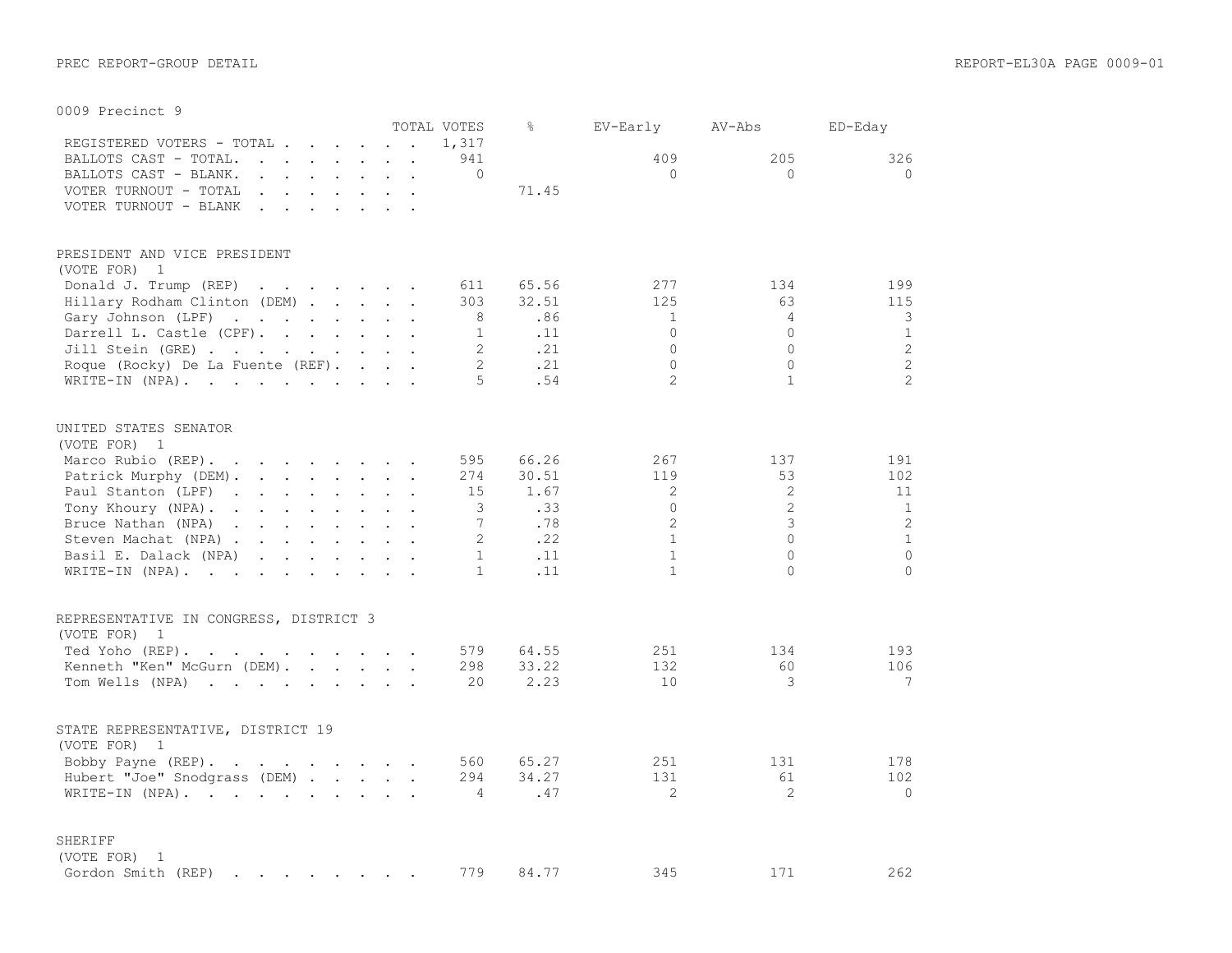| John Hodges (NPA). 140         |  |  |     | 15.23 | 56  | 29  | 55  |
|--------------------------------|--|--|-----|-------|-----|-----|-----|
| TAX COLLECTOR<br>(VOTE FOR) 1  |  |  |     |       |     |     |     |
| Linda Lee (NPA)                |  |  | 364 | 40.53 | 157 |     | 130 |
| Teresa Gaskins Phillips (NPA). |  |  | 534 | 59.47 | 238 | 121 | 174 |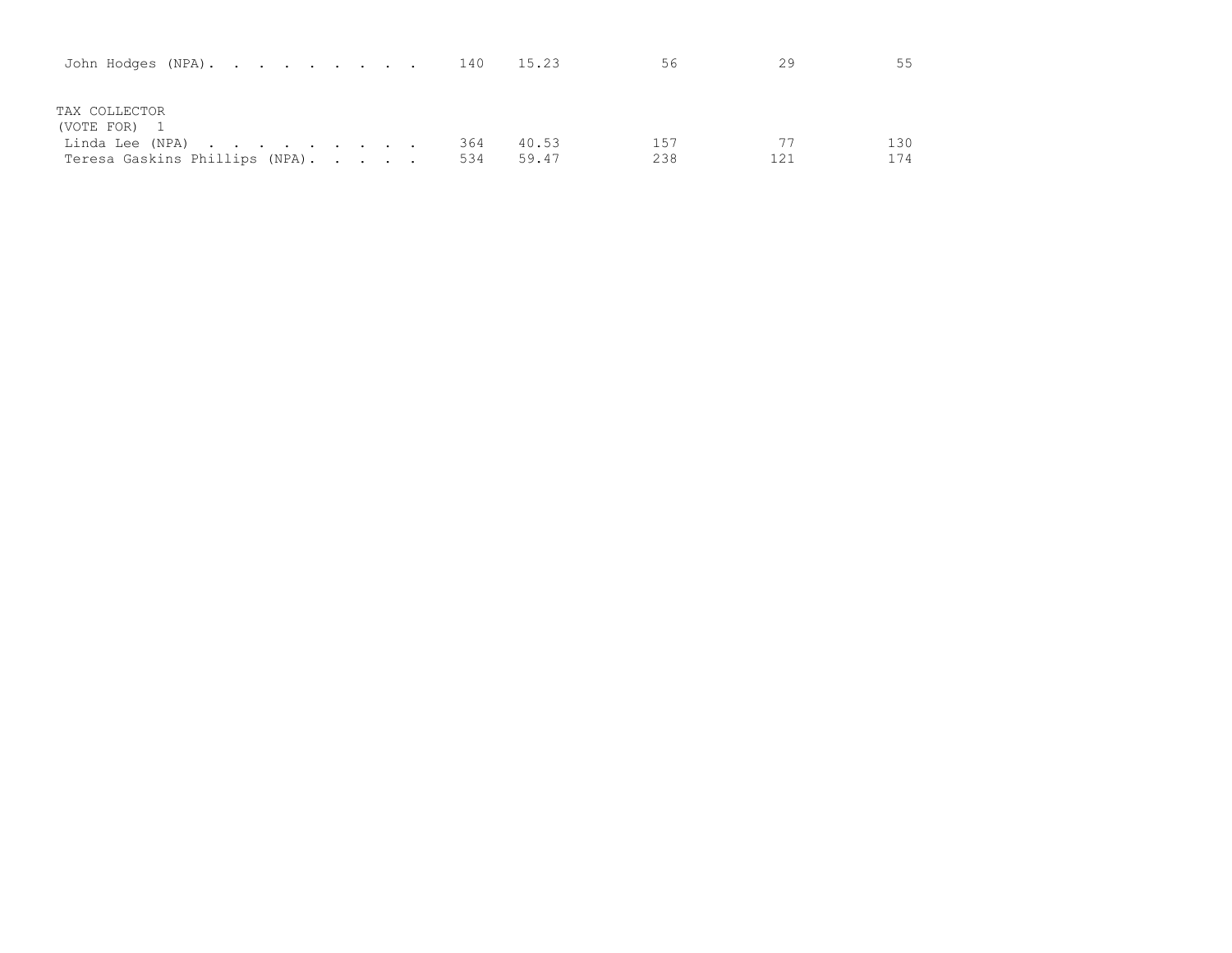|                                                                                                                                                                                                                                                                                                                               | TOTAL VOTES       | ိင                      | EV-Early         | AV-Abs          | ED-Eday          |
|-------------------------------------------------------------------------------------------------------------------------------------------------------------------------------------------------------------------------------------------------------------------------------------------------------------------------------|-------------------|-------------------------|------------------|-----------------|------------------|
| SUPERINTENDENT OF SCHOOLS<br>(VOTE FOR) 1<br>Stacey Shuford Creighton (REP)<br>Teddy W. Key (DEM)<br>Chad Farnsworth (NPA)                                                                                                                                                                                                    | 452<br>104<br>355 | 49.62<br>11.42<br>38.97 | 202<br>52<br>144 | 112<br>20<br>67 | 137<br>32<br>144 |
| COUNTY COMMISSIONER DISTRICT 5<br>(VOTE FOR) 1<br>Frank Durrance (REP).<br>Eddie J. Lewis (DEM).                                                                                                                                                                                                                              | 489<br>409        | 54.45<br>45.55          | 220<br>175       | 114<br>84       | 155<br>149       |
| COUNTY JUDGE<br>(VOTE FOR) 1<br>Tatum Davis (NPA).<br>Dan Sikes (NPA)                                                                                                                                                                                                                                                         | 502<br>390        | 56.28<br>43.72          | 226<br>165       | 105<br>90       | 170<br>135       |
| RETAIN JUSTICE CHARLES T. CANADY<br>(VOTE FOR)<br>$\mathbf{1}$<br>YES (NPA)<br>NO (NPA).                                                                                                                                                                                                                                      | 451<br>323        | 58.27<br>41.73          | 206<br>139       | 100<br>77       | 145<br>107       |
| RETAIN JUSTICE JORGE LABARGA<br>(VOTE FOR) 1<br>YES (NPA)<br>the contract of the contract of the contract of the contract of the contract of the contract of the contract of<br>$NO (NPA)$ , , , , , , , , , , , ,                                                                                                            | 394<br>361        | 52.19<br>47.81          | 179<br>154       | 86<br>90        | 129<br>117       |
| RETAIN JUSTICE RICKY L. POLSTON<br>(VOTE FOR)<br>$\overline{1}$<br>YES (NPA)<br>the contract of the contract of the contract of the contract of the contract of the contract of the contract of<br>NO (NPA).<br>the contract of the contract of the contract of                                                               | 423<br>332        | 56.03<br>43.97          | 196<br>141       | 89<br>86        | 138<br>105       |
| RETAIN JUDGE ROSS BILBREY<br>(VOTE FOR)<br>$\mathbf{1}$<br>YES (NPA)<br>$\mathbf{r}$ , $\mathbf{r}$ , $\mathbf{r}$ , $\mathbf{r}$ , $\mathbf{r}$ , $\mathbf{r}$ , $\mathbf{r}$ , $\mathbf{r}$<br>NO (NPA).<br>the contract of the contract of the contract of the contract of the contract of the contract of the contract of | 427<br>322        | 57.01<br>42.99          | 195<br>137       | 96<br>78        | 136<br>107       |
| RETAIN JUDGE SUSAN KELSEY<br>(VOTE FOR)<br>1<br>YES (NPA)<br>$\bullet$<br>. The contribution of the contribution of the contribution of the contribution of the $\mathcal{A}$                                                                                                                                                 | 445               | 58.86                   | 204              | 99              | 142              |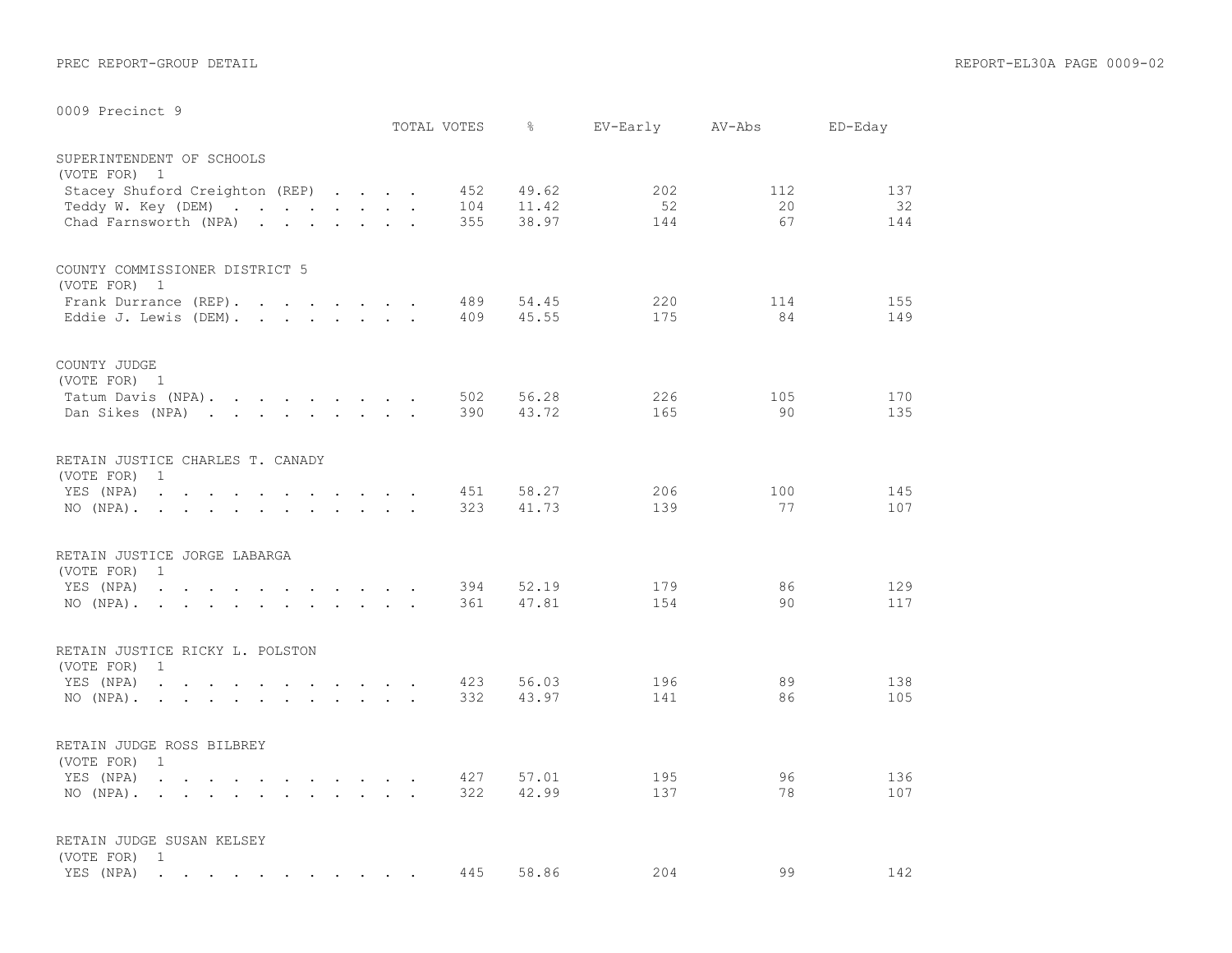| NO (NPA). 311 41.14                            |  |  |  |                | 131        |          | 103        |
|------------------------------------------------|--|--|--|----------------|------------|----------|------------|
| RETAIN JUDGE LORI S. ROWE                      |  |  |  |                |            |          |            |
| (VOTE FOR) 1<br>YES (NPA) 438<br>NO (NPA). 314 |  |  |  | 58.24<br>41.76 | 203<br>131 | 94<br>80 | 141<br>103 |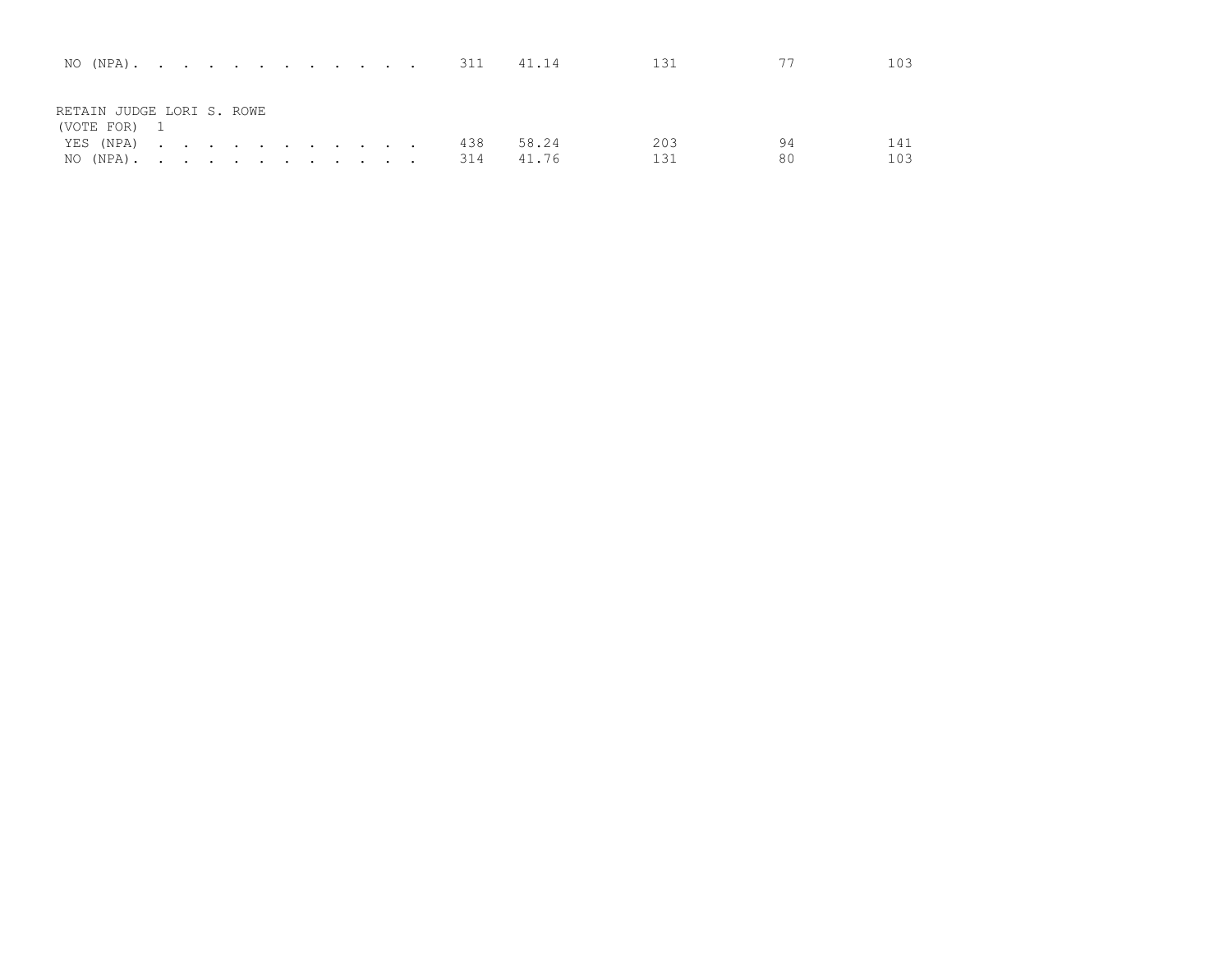|                                                 |                                                                                                                 |  |  |  |  |  | TOTAL VOTES | $\approx$      | EV-Early   | AV-Abs    | ED-Eday    |
|-------------------------------------------------|-----------------------------------------------------------------------------------------------------------------|--|--|--|--|--|-------------|----------------|------------|-----------|------------|
| RETAIN JUDGE KENT WETHERELL<br>(VOTE FOR)       | $\overline{1}$                                                                                                  |  |  |  |  |  |             |                |            |           |            |
| YES (NPA)<br>NO $(NPA)$ , , , , , , , , , , , , |                                                                                                                 |  |  |  |  |  | 425<br>319  | 57.12<br>42.88 | 200<br>131 | 93<br>77  | 132<br>111 |
| RETAIN JUDGE BO WINOKUR<br>(VOTE FOR)           | $\overline{1}$                                                                                                  |  |  |  |  |  |             |                |            |           |            |
| YES (NPA)<br>$NO (NPA)$ .                       |                                                                                                                 |  |  |  |  |  | 420<br>325  | 56.38<br>43.62 | 188<br>141 | 97<br>77  | 135<br>107 |
| RETAIN JUDGE JIM WOLF<br>(VOTE FOR) 1           |                                                                                                                 |  |  |  |  |  |             |                |            |           |            |
| YES (NPA)<br>NO $(NPA)$ .                       |                                                                                                                 |  |  |  |  |  | 431<br>318  | 57.54<br>42.46 | 198<br>133 | 94<br>80  | 139<br>105 |
| NO. 1 CONSTITUTIONAL AMENDMENT<br>(VOTE FOR)    | $\overline{1}$                                                                                                  |  |  |  |  |  |             |                |            |           |            |
| YES (NPA)<br>NO (NPA).                          |                                                                                                                 |  |  |  |  |  | 551<br>334  | 62.26<br>37.74 | 229<br>156 | 149<br>48 | 172<br>130 |
| NO. 2 CONSTITUTIONAL AMENDMENT<br>(VOTE FOR) 1  |                                                                                                                 |  |  |  |  |  |             |                |            |           |            |
| YES (NPA)<br>$NO (NPA)$ .                       | the contract of the contract of the contract of the contract of the contract of the contract of the contract of |  |  |  |  |  | 609<br>305  | 66.63<br>33.37 | 257<br>141 | 114<br>84 | 237<br>80  |
| NO. 3 CONSTITUTIONAL AMENDMENT<br>(VOTE FOR) 1  |                                                                                                                 |  |  |  |  |  |             |                |            |           |            |
| YES (NPA)<br>$NO (NPA)$ , , , , , , , , , , , , |                                                                                                                 |  |  |  |  |  | 761<br>124  | 85.99<br>14.01 | 313<br>70  | 170<br>28 | 277<br>26  |
| NO. 5 CONSTITUTIONAL AMENDMENT<br>(VOTE FOR)    | $\overline{1}$                                                                                                  |  |  |  |  |  |             |                |            |           |            |
| YES (NPA)<br>NO (NPA)                           |                                                                                                                 |  |  |  |  |  | 700<br>175  | 80.00<br>20.00 | 294<br>88  | 160<br>38 | 246<br>49  |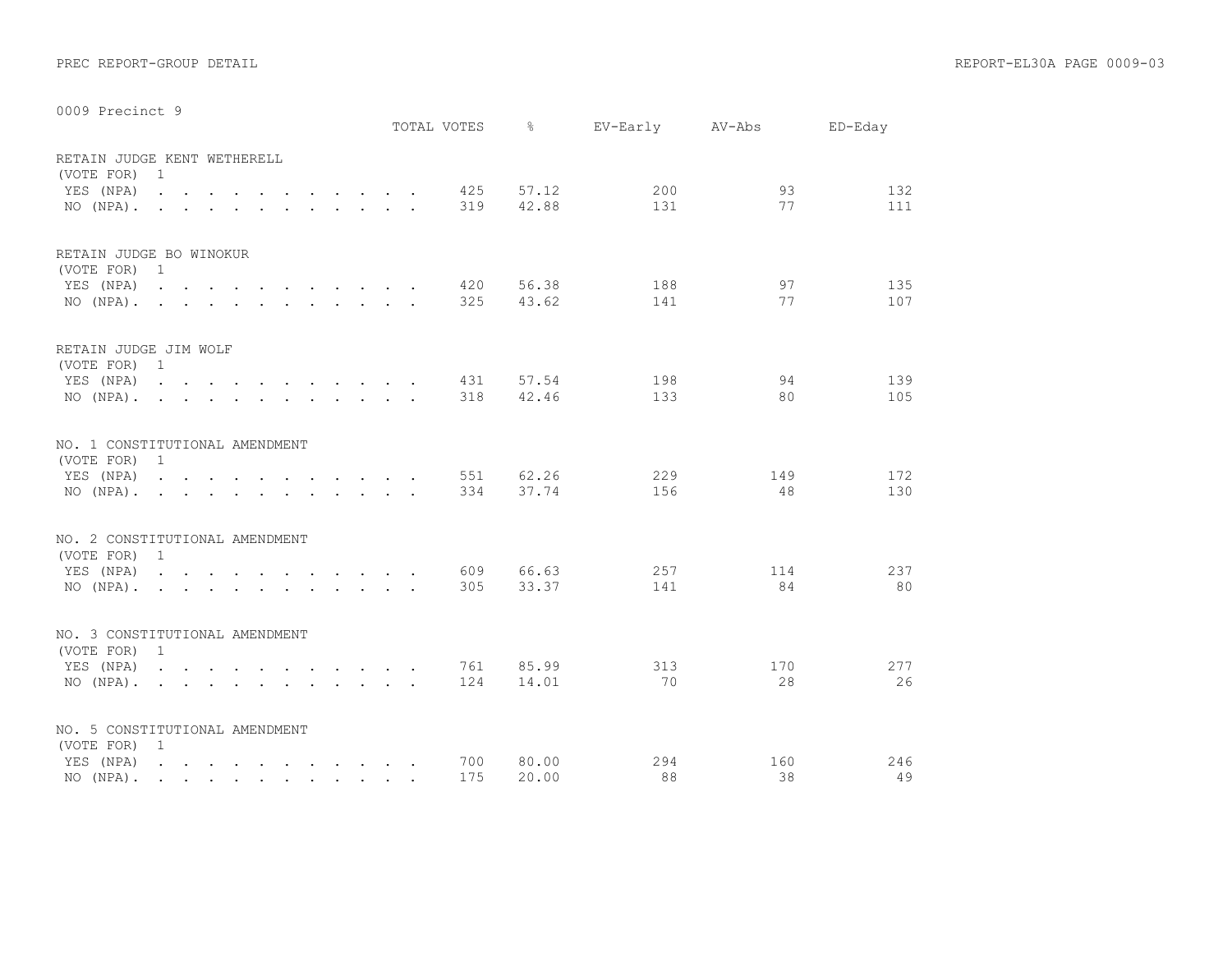|                                                                                                                                                                                                                                                                  |                      | TOTAL VOTES    | ⊱     | EV-Early       | AV-Abs         | ED-Eday         |
|------------------------------------------------------------------------------------------------------------------------------------------------------------------------------------------------------------------------------------------------------------------|----------------------|----------------|-------|----------------|----------------|-----------------|
| REGISTERED VOTERS - TOTAL .<br>$\mathbf{r}$ . The set of the set of the set of the set of the set of the set of the set of the set of the set of the set of the set of the set of the set of the set of the set of the set of the set of the set of the set of t |                      | 947            |       |                |                |                 |
| BALLOTS CAST - TOTAL.<br>$\mathbf{r}$ , $\mathbf{r}$ , $\mathbf{r}$ , $\mathbf{r}$ , $\mathbf{r}$ , $\mathbf{r}$ , $\mathbf{r}$                                                                                                                                  | $\mathbf{r}$         | 739            |       | 252            | 146            | 341             |
| BALLOTS CAST - BLANK.<br>$\mathbf{r}$ , and $\mathbf{r}$ , and $\mathbf{r}$ , and $\mathbf{r}$                                                                                                                                                                   | $\ddot{\phantom{a}}$ | $\mathbf{0}$   |       | $\Omega$       | $\Omega$       | $\Omega$        |
| VOTER TURNOUT - TOTAL<br>$\sim$ $\sim$ $\sim$<br>and a strategic con-<br>$\ddot{\phantom{a}}$                                                                                                                                                                    |                      |                | 78.04 |                |                |                 |
| VOTER TURNOUT - BLANK<br><b>Contract</b><br>$\sim$<br>$\mathbf{r}$ and $\mathbf{r}$ and $\mathbf{r}$<br>$\sim$                                                                                                                                                   |                      |                |       |                |                |                 |
|                                                                                                                                                                                                                                                                  |                      |                |       |                |                |                 |
| PRESIDENT AND VICE PRESIDENT<br>(VOTE FOR)<br>1                                                                                                                                                                                                                  |                      |                |       |                |                |                 |
|                                                                                                                                                                                                                                                                  |                      |                | 85.23 |                |                |                 |
| Donald J. Trump (REP)                                                                                                                                                                                                                                            |                      | 629            |       | 218            | 113            | 298             |
| Hillary Rodham Clinton (DEM)                                                                                                                                                                                                                                     |                      | 96             | 13.01 | 32             | 27             | 37              |
| Gary Johnson (LPF)                                                                                                                                                                                                                                               |                      | 3              | .41   | $\Omega$       | 3              | $\circ$         |
| Darrell L. Castle (CPF).                                                                                                                                                                                                                                         |                      | $\overline{2}$ | .27   | $\Omega$       | $\Omega$       | 2               |
| Jill Stein (GRE)                                                                                                                                                                                                                                                 |                      | 5              | .68   | $\mathbf{1}$   | $\overline{2}$ | $\overline{2}$  |
| Roque (Rocky) De La Fuente (REF).                                                                                                                                                                                                                                |                      | $\Omega$       |       | $\Omega$       | $\Omega$       | $\circ$         |
| WRITE-IN (NPA).                                                                                                                                                                                                                                                  |                      | 3              | .41   | $\Omega$       | $\mathbf{1}$   | $\overline{2}$  |
| UNITED STATES SENATOR                                                                                                                                                                                                                                            |                      |                |       |                |                |                 |
| (VOTE FOR) 1                                                                                                                                                                                                                                                     |                      |                |       |                |                |                 |
| Marco Rubio (REP).<br>$\mathbf{r}$ , and $\mathbf{r}$ , and $\mathbf{r}$ , and $\mathbf{r}$                                                                                                                                                                      |                      | 601            | 83.82 | 211            | 105            | 285             |
| Patrick Murphy (DEM).                                                                                                                                                                                                                                            |                      | 88             | 12.27 | 28             | 27             | 33              |
| Paul Stanton (LPF)<br>the contract of the contract of the contract of                                                                                                                                                                                            |                      | 12             | 1.67  | 3              | 3              | 6               |
| Tony Khoury (NPA).                                                                                                                                                                                                                                               |                      | 5              | .70   | $\Omega$       | $\mathbf{1}$   | $\overline{4}$  |
| Bruce Nathan (NPA)<br>$\mathbf{r}$ , $\mathbf{r}$ , $\mathbf{r}$ , $\mathbf{r}$ , $\mathbf{r}$ , $\mathbf{r}$ , $\mathbf{r}$                                                                                                                                     |                      | 8              | 1.12  | 3              | $\overline{4}$ | $\mathbf{1}$    |
| Steven Machat (NPA)                                                                                                                                                                                                                                              |                      | $\mathbf{1}$   | .14   | $\Omega$       | $\mathbf{1}$   | $\Omega$        |
| Basil E. Dalack (NPA)                                                                                                                                                                                                                                            |                      | $\overline{2}$ | .28   | $\Omega$       | $\Omega$       | $\mathbf{2}$    |
| WRITE-IN (NPA).                                                                                                                                                                                                                                                  |                      | $\Omega$       |       | $\Omega$       | $\Omega$       | $\Omega$        |
|                                                                                                                                                                                                                                                                  |                      |                |       |                |                |                 |
| REPRESENTATIVE IN CONGRESS, DISTRICT 3                                                                                                                                                                                                                           |                      |                |       |                |                |                 |
| (VOTE FOR)<br>1                                                                                                                                                                                                                                                  |                      |                |       |                |                |                 |
| $\mathcal{A}$ . The set of the set of the set of the set of $\mathcal{A}$<br>Ted Yoho (REP).                                                                                                                                                                     |                      | 612            | 84.30 | 213            | 112            | 287             |
| Kenneth "Ken" McGurn (DEM).                                                                                                                                                                                                                                      |                      | 96             | 13.22 | 31             | 24             | 41              |
| Tom Wells (NPA)                                                                                                                                                                                                                                                  |                      | 18             | 2.48  | $\overline{4}$ | 7              | $7\phantom{.0}$ |
|                                                                                                                                                                                                                                                                  |                      |                |       |                |                |                 |
| STATE REPRESENTATIVE, DISTRICT 19                                                                                                                                                                                                                                |                      |                |       |                |                |                 |
| (VOTE FOR) 1                                                                                                                                                                                                                                                     |                      |                |       |                |                |                 |
| Bobby Payne (REP).                                                                                                                                                                                                                                               |                      | 593            | 85.94 | 199            | 108            | 286             |
| Hubert "Joe" Snodgrass (DEM)                                                                                                                                                                                                                                     |                      | 97             | 14.06 | 28             | 29             | 40              |
| WRITE-IN (NPA).                                                                                                                                                                                                                                                  |                      | $\Omega$       |       | $\Omega$       | $\Omega$       | $\Omega$        |
| <b>SHERIFF</b>                                                                                                                                                                                                                                                   |                      |                |       |                |                |                 |
| (VOTE FOR)<br>1                                                                                                                                                                                                                                                  |                      |                |       |                |                |                 |
| Gordon Smith (REP)<br>the contract of the contract of the contract of the contract of the contract of the contract of the contract of                                                                                                                            |                      | 653            | 89.33 | 231            | 125            | 297             |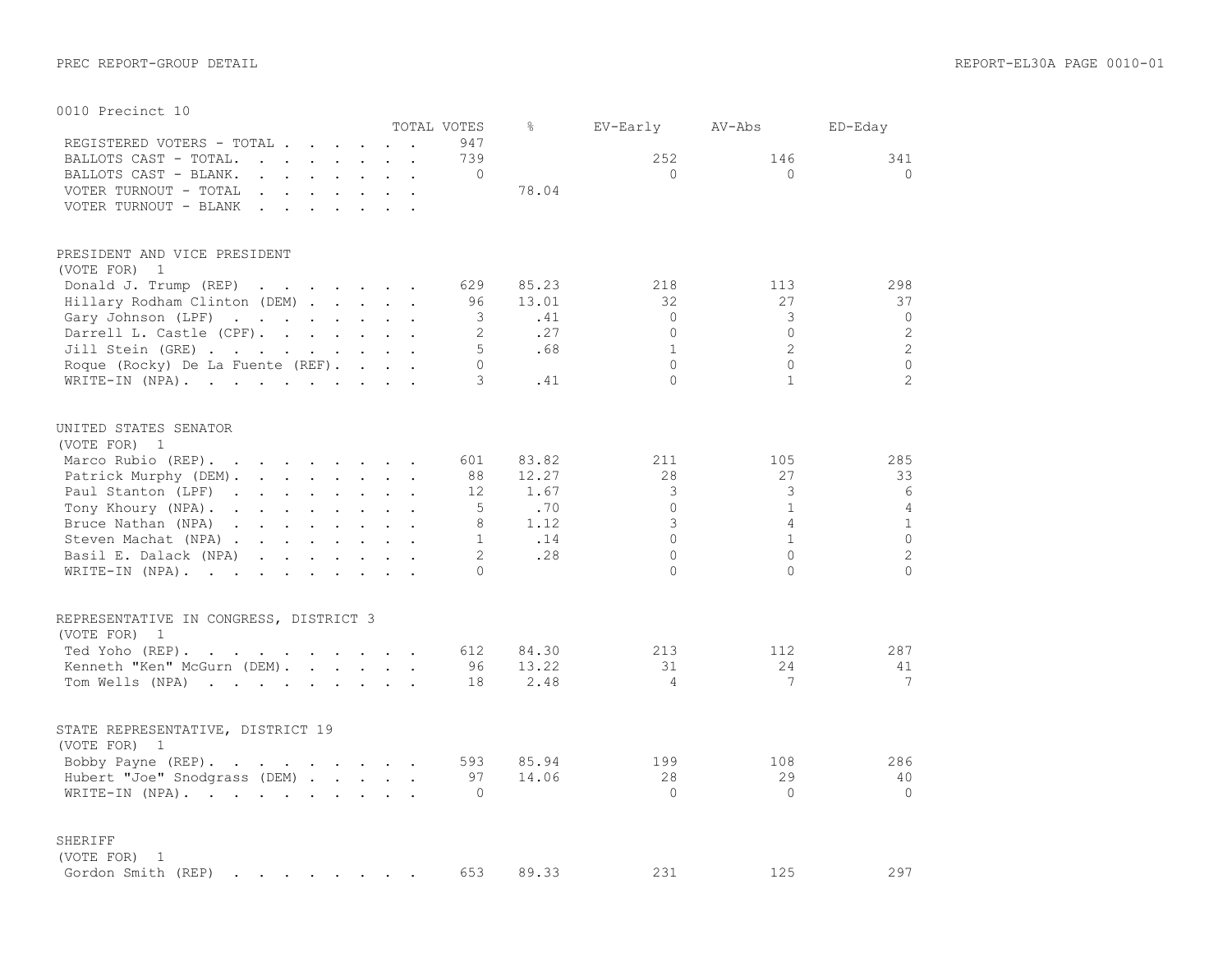| John Hodges (NPA). 78 10.67    |  |  |     |       | 18  |    | 39  |
|--------------------------------|--|--|-----|-------|-----|----|-----|
| TAX COLLECTOR<br>(VOTE FOR) 1  |  |  |     |       |     |    |     |
| Linda Lee (NPA)                |  |  | 226 | 31.52 | 65  | 46 | 115 |
| Teresa Gaskins Phillips (NPA). |  |  | 491 | 68.48 | 176 | 95 | 220 |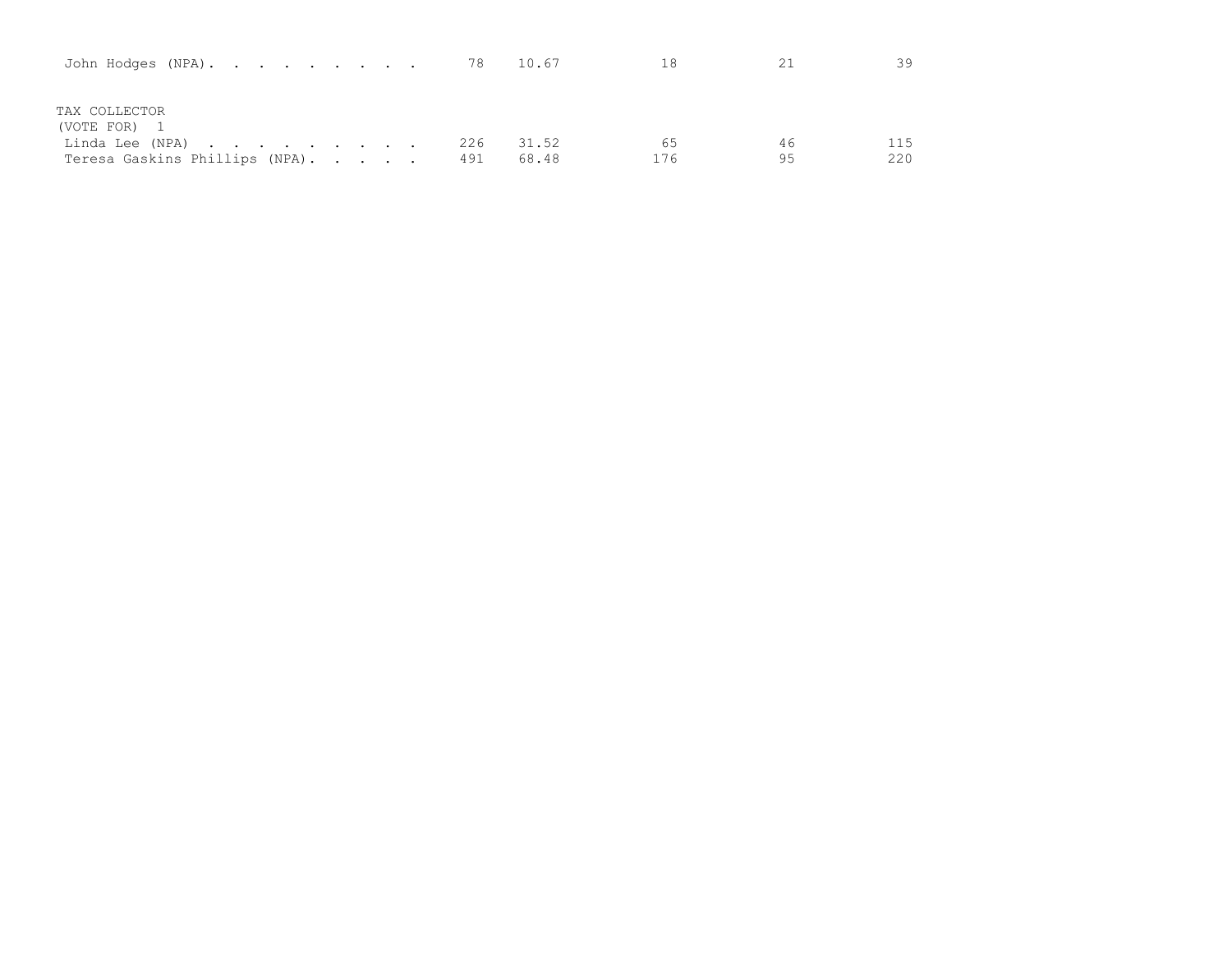| ANTA LIECTHCL TA                                                                                                                                                                                                   | TOTAL VOTES |                  | $\frac{6}{6}$          | EV-Early                                  | AV-Abs                      | ED-Eday          |
|--------------------------------------------------------------------------------------------------------------------------------------------------------------------------------------------------------------------|-------------|------------------|------------------------|-------------------------------------------|-----------------------------|------------------|
| SUPERINTENDENT OF SCHOOLS<br>(VOTE FOR) 1<br>Stacey Shuford Creighton (REP)<br>Teddy W. Key (DEM)<br>Chad Farnsworth (NPA)                                                                                         |             | 435<br>39<br>238 | 61.10<br>5.48<br>33.43 | 135<br>$7\phantom{.0}\phantom{.0}7$<br>98 | 93<br>12 <sup>°</sup><br>35 | 207<br>20<br>105 |
| COUNTY JUDGE<br>(VOTE FOR) 1<br>Tatum Davis (NPA).<br>Dan Sikes (NPA)                                                                                                                                              |             | 383<br>325       | 54.10<br>45.90         | 129<br>111                                | 74<br>67                    | 180<br>147       |
| RETAIN JUSTICE CHARLES T. CANADY<br>(VOTE FOR)<br>1<br>YES (NPA)<br>$\mathbf{r}$ , and $\mathbf{r}$ , and $\mathbf{r}$ , and $\mathbf{r}$ , and $\mathbf{r}$<br>$NO (NPA)$ .                                       |             | 315<br>330       | 48.84<br>51.16         | 123<br>94                                 | 50<br>72                    | 142<br>164       |
| RETAIN JUSTICE JORGE LABARGA<br>(VOTE FOR)<br>$\overline{1}$<br>YES (NPA)<br>the contract of the contract of the contract of<br>$NO (NPA)$ , , , , , , , , , , , ,                                                 |             | 260<br>380       | 40.63<br>59.38         | 101<br>113                                | 40<br>80                    | 119<br>187       |
| RETAIN JUSTICE RICKY L. POLSTON<br>(VOTE FOR)<br>$\overline{1}$<br>YES (NPA)<br><b>Contract Contract Contract</b><br>$\mathbf{r}$ and $\mathbf{r}$ and $\mathbf{r}$ and $\mathbf{r}$ and $\mathbf{r}$<br>NO (NPA). |             | 291<br>345       | 45.75<br>54.25         | 108<br>106                                | 47<br>72                    | 136<br>167       |
| RETAIN JUDGE ROSS BILBREY<br>(VOTE FOR) 1<br>YES (NPA)<br>the contract of the contract of the contract of the contract of the contract of the contract of the contract of<br>NO $(NPA)$                            |             | 303<br>327       | 48.10<br>51.90         | 110<br>100                                | 50<br>70                    | 143<br>157       |
| RETAIN JUDGE SUSAN KELSEY<br>(VOTE FOR)<br>$\mathbf{1}$<br>YES (NPA)<br>NO (NPA).                                                                                                                                  |             | 305<br>324       | 48.49<br>51.51         | 120<br>91                                 | 57<br>64                    | 128<br>169       |
| RETAIN JUDGE LORI S. ROWE<br>(VOTE FOR) 1<br>YES (NPA)<br>the contract of the contract of the contract of the contract of the contract of the contract of the contract of                                          |             | 289              | 46.17                  | 109                                       | 51                          | 129              |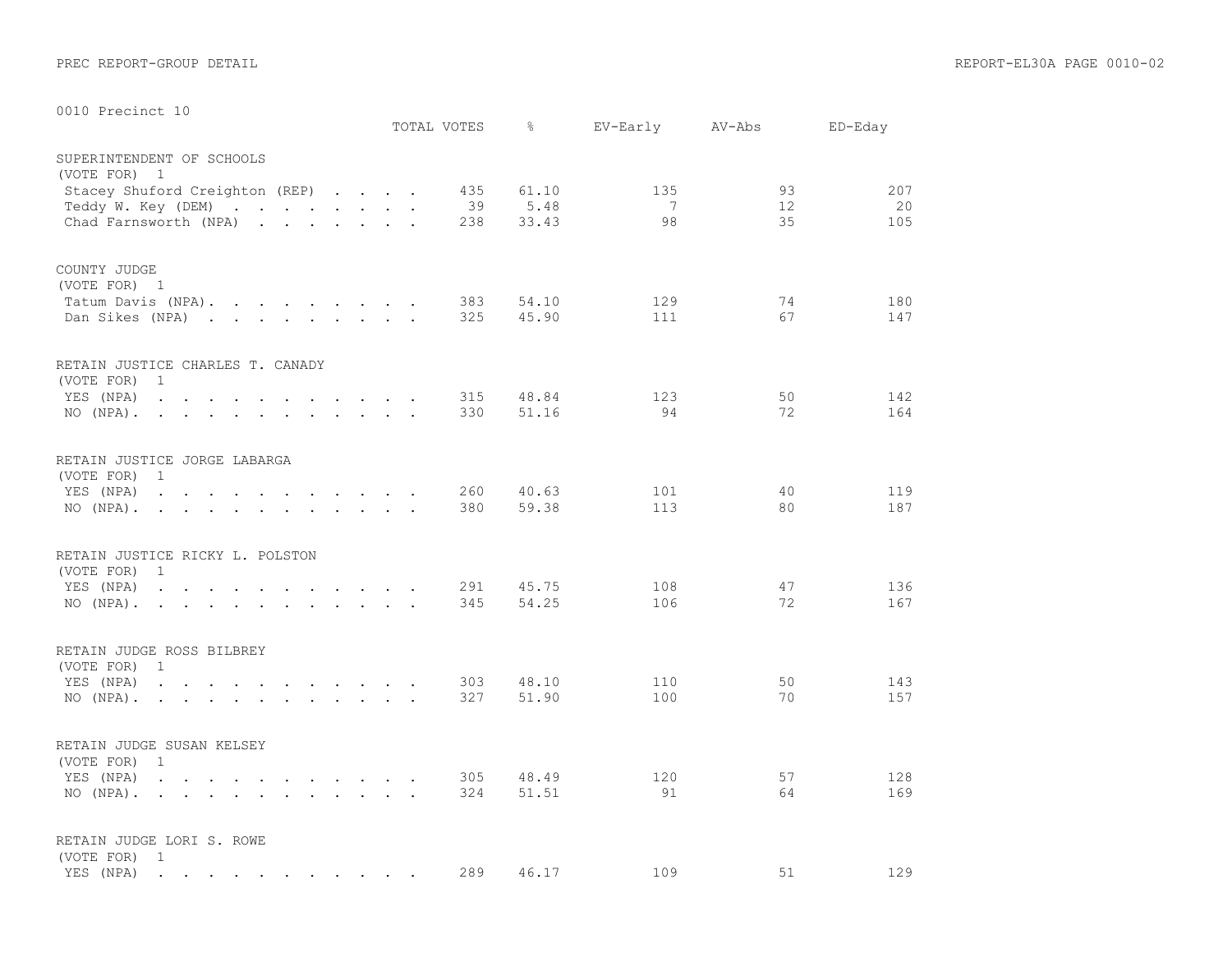| NO (NPA). 337                 |  |  |  |  |  |  | 53.83 | 100 | 68 | 169 |
|-------------------------------|--|--|--|--|--|--|-------|-----|----|-----|
| RETAIN JUDGE KENT WETHERELL   |  |  |  |  |  |  |       |     |    |     |
| (VOTE FOR) 1<br>YES (NPA) 277 |  |  |  |  |  |  | 44.32 | 99  | 48 | 130 |
| NO (NPA). 348                 |  |  |  |  |  |  | 55.68 | 109 |    | 168 |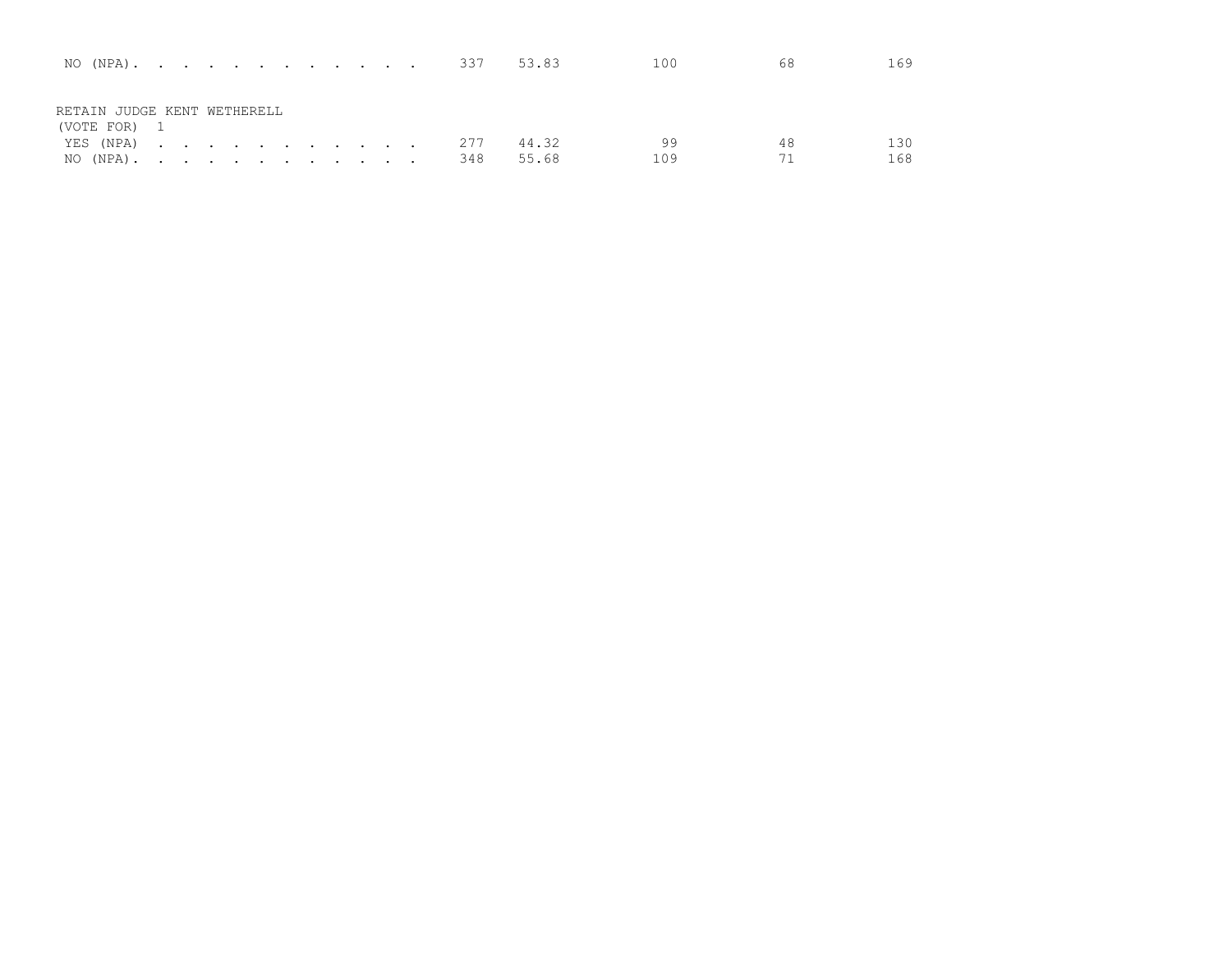|                                                                                                   |  |  |  |                                                                                                                          |  | TOTAL VOTES | $\frac{6}{6}$  | EV-Early AV-Abs |                       | ED-Eday    |
|---------------------------------------------------------------------------------------------------|--|--|--|--------------------------------------------------------------------------------------------------------------------------|--|-------------|----------------|-----------------|-----------------------|------------|
| RETAIN JUDGE BO WINOKUR<br>(VOTE FOR) 1<br>YES (NPA)<br>$NO (NPA)$ , , , , , , , , , , ,          |  |  |  |                                                                                                                          |  | 296<br>331  | 47.21<br>52.79 | 114<br>96       | 50 <sup>°</sup><br>69 | 132<br>166 |
| RETAIN JUDGE JIM WOLF<br>(VOTE FOR) 1<br>YES (NPA)<br>NO (NPA). .                                 |  |  |  | $\mathbf{r}$ , $\mathbf{r}$ , $\mathbf{r}$ , $\mathbf{r}$ , $\mathbf{r}$ , $\mathbf{r}$ , $\mathbf{r}$ , $\mathbf{r}$    |  | 305<br>323  | 48.57<br>51.43 | 116<br>94       | 54<br>66              | 135<br>163 |
| NO. 1 CONSTITUTIONAL AMENDMENT<br>(VOTE FOR) 1<br>YES (NPA)<br>$NO (NPA)$ , , , , , , , , , , , , |  |  |  |                                                                                                                          |  | 393<br>326  | 54.66<br>45.34 | 135<br>109      | 95<br>47              | 163<br>170 |
| NO. 2 CONSTITUTIONAL AMENDMENT<br>(VOTE FOR) 1<br>YES (NPA)<br>NO (NPA). .                        |  |  |  | $\mathbf{r} = \mathbf{r} - \mathbf{r}$ , $\mathbf{r} = \mathbf{r} - \mathbf{r}$ , $\mathbf{r} = \mathbf{r} - \mathbf{r}$ |  | 424<br>308  | 57.92<br>42.08 | 154<br>96       | 80<br>62              | 190<br>150 |
| NO. 3 CONSTITUTIONAL AMENDMENT<br>(VOTE FOR) 1<br>YES (NPA)<br>$NO (NPA)$ , , , , , , , , , , , , |  |  |  |                                                                                                                          |  | 586<br>134  | 81.39<br>18.61 | 207<br>39       | 113<br>31             | 266<br>64  |
| NO. 5 CONSTITUTIONAL AMENDMENT<br>(VOTE FOR) 1<br>YES (NPA)<br>NO (NPA).                          |  |  |  |                                                                                                                          |  | 515<br>196  | 72.43<br>27.57 | 186<br>55       | 99<br>43              | 230<br>98  |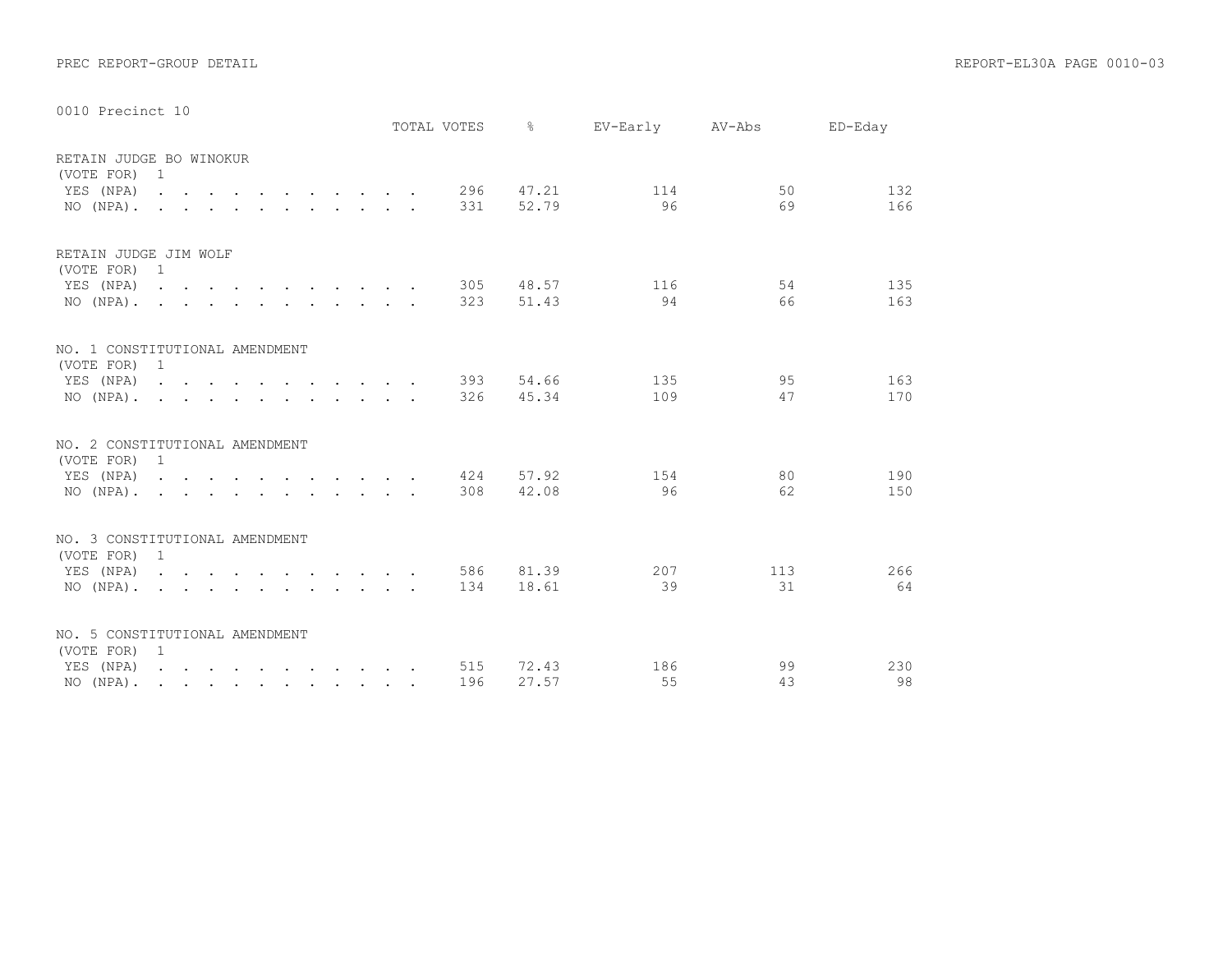|                                                                                                                                       |                                                                                                                                                                                                                                   |                                            |                                                                          | TOTAL VOTES    | ⊱     | EV-Early        | AV-Abs         | ED-Eday        |
|---------------------------------------------------------------------------------------------------------------------------------------|-----------------------------------------------------------------------------------------------------------------------------------------------------------------------------------------------------------------------------------|--------------------------------------------|--------------------------------------------------------------------------|----------------|-------|-----------------|----------------|----------------|
| REGISTERED VOTERS - TOTAL .                                                                                                           |                                                                                                                                                                                                                                   |                                            | $\mathbf{r}$ , $\mathbf{r}$ , $\mathbf{r}$ , $\mathbf{r}$ , $\mathbf{r}$ | 1,191          |       |                 |                |                |
| BALLOTS CAST - TOTAL.                                                                                                                 | $\mathbf{r}$ . The set of the set of the set of the set of the set of the set of the set of the set of the set of the set of the set of the set of the set of the set of the set of the set of the set of the set of the set of t |                                            |                                                                          | 882            |       | 308             | 176            | 396            |
| BALLOTS CAST - BLANK.                                                                                                                 | $\mathbf{r} = \mathbf{r} + \mathbf{r} + \mathbf{r} + \mathbf{r} + \mathbf{r} + \mathbf{r}$                                                                                                                                        |                                            | $\ddot{\phantom{a}}$                                                     | $\mathbf{0}$   |       | $\Omega$        | $\Omega$       | $\Omega$       |
| VOTER TURNOUT - TOTAL<br>$\ddot{\phantom{a}}$                                                                                         | <b>Contract Contract</b>                                                                                                                                                                                                          | $\mathbf{r}$ , $\mathbf{r}$ , $\mathbf{r}$ |                                                                          |                | 74.06 |                 |                |                |
| VOTER TURNOUT - BLANK<br>$\sim$<br>$\sim$                                                                                             | $\sim$ $\sim$ $\sim$ $\sim$ $\sim$ $\sim$                                                                                                                                                                                         |                                            |                                                                          |                |       |                 |                |                |
|                                                                                                                                       |                                                                                                                                                                                                                                   |                                            |                                                                          |                |       |                 |                |                |
| PRESIDENT AND VICE PRESIDENT                                                                                                          |                                                                                                                                                                                                                                   |                                            |                                                                          |                |       |                 |                |                |
| (VOTE FOR)<br>1                                                                                                                       |                                                                                                                                                                                                                                   |                                            |                                                                          |                |       |                 |                |                |
| Donald J. Trump (REP)                                                                                                                 |                                                                                                                                                                                                                                   |                                            |                                                                          | 673            | 76.65 | 246             | 122            | 303            |
| Hillary Rodham Clinton (DEM)                                                                                                          |                                                                                                                                                                                                                                   |                                            |                                                                          | 175            | 19.93 | 51              | 48             | 76             |
| Gary Johnson (LPF)                                                                                                                    |                                                                                                                                                                                                                                   |                                            |                                                                          | 19             | 2.16  | 9               | $\overline{4}$ | 6              |
| Darrell L. Castle (CPF).                                                                                                              |                                                                                                                                                                                                                                   |                                            |                                                                          | $\overline{4}$ | .46   | $\mathbf{1}$    | $\mathbf{1}$   | 2              |
| Jill Stein (GRE)                                                                                                                      |                                                                                                                                                                                                                                   |                                            |                                                                          | 3              | .34   | $\Omega$        | $\bigcap$      | 3              |
| Roque (Rocky) De La Fuente (REF).                                                                                                     |                                                                                                                                                                                                                                   |                                            |                                                                          | $\Omega$       |       | $\Omega$        | $\Omega$       | $\Omega$       |
| WRITE-IN (NPA).                                                                                                                       |                                                                                                                                                                                                                                   |                                            |                                                                          | $\overline{4}$ | .46   | $\mathbf{1}$    | $\Omega$       | 3              |
| UNITED STATES SENATOR                                                                                                                 |                                                                                                                                                                                                                                   |                                            |                                                                          |                |       |                 |                |                |
| (VOTE FOR) 1                                                                                                                          |                                                                                                                                                                                                                                   |                                            |                                                                          |                |       |                 |                |                |
| Marco Rubio (REP).                                                                                                                    |                                                                                                                                                                                                                                   |                                            |                                                                          | 624            | 73.50 | 239             | 111            | 273            |
| Patrick Murphy (DEM).                                                                                                                 |                                                                                                                                                                                                                                   |                                            |                                                                          | 176            | 20.73 | 52              | 46             | 78             |
| Paul Stanton (LPF)<br>and the contract of the contract of the                                                                         |                                                                                                                                                                                                                                   |                                            |                                                                          | 27             | 3.18  | $7\phantom{.0}$ | 10             | 10             |
| Tony Khoury (NPA).                                                                                                                    |                                                                                                                                                                                                                                   |                                            |                                                                          | $\overline{4}$ | .47   | $\overline{2}$  | $\mathbf{1}$   | $\mathbf{1}$   |
| Bruce Nathan (NPA)<br>$\mathbf{r}$ , and $\mathbf{r}$ , and $\mathbf{r}$ , and $\mathbf{r}$                                           |                                                                                                                                                                                                                                   |                                            |                                                                          | 8              | .94   | 3               | $\bigcap$      | 5              |
| Steven Machat (NPA)                                                                                                                   |                                                                                                                                                                                                                                   |                                            |                                                                          | $\overline{4}$ | .47   | $\Omega$        | $\mathbf{1}$   | 3              |
| Basil E. Dalack (NPA)                                                                                                                 | and the contract of the contract of the                                                                                                                                                                                           |                                            |                                                                          | $\overline{4}$ | .47   | $\Omega$        | $\Omega$       | $\overline{4}$ |
| WRITE-IN $(NPA)$ .                                                                                                                    |                                                                                                                                                                                                                                   |                                            |                                                                          | $\overline{2}$ | .24   | $\Omega$        | $\Omega$       | $\mathfrak{D}$ |
|                                                                                                                                       |                                                                                                                                                                                                                                   |                                            |                                                                          |                |       |                 |                |                |
| REPRESENTATIVE IN CONGRESS, DISTRICT 3                                                                                                |                                                                                                                                                                                                                                   |                                            |                                                                          |                |       |                 |                |                |
| (VOTE FOR)<br>1                                                                                                                       |                                                                                                                                                                                                                                   |                                            |                                                                          |                |       |                 |                |                |
| $\mathcal{A}$ . The set of the set of the set of the set of $\mathcal{A}$<br>Ted Yoho (REP).                                          |                                                                                                                                                                                                                                   |                                            |                                                                          | 581            | 68.76 | 215             | 115            | 250            |
| Kenneth "Ken" McGurn (DEM).                                                                                                           |                                                                                                                                                                                                                                   |                                            |                                                                          | 229            | 27.10 | 76              | 52             | 101            |
| Tom Wells (NPA)                                                                                                                       |                                                                                                                                                                                                                                   |                                            |                                                                          | 35             | 4.14  | 11              | 5              | 18             |
| STATE REPRESENTATIVE, DISTRICT 19                                                                                                     |                                                                                                                                                                                                                                   |                                            |                                                                          |                |       |                 |                |                |
| (VOTE FOR) 1                                                                                                                          |                                                                                                                                                                                                                                   |                                            |                                                                          |                |       |                 |                |                |
| Bobby Payne (REP).                                                                                                                    |                                                                                                                                                                                                                                   |                                            |                                                                          | 587            | 74.59 | 219             | 110            | 257            |
| Hubert "Joe" Snodgrass (DEM)                                                                                                          |                                                                                                                                                                                                                                   |                                            |                                                                          | 195            | 24.78 | 62              | 41             | 92             |
| WRITE-IN (NPA).                                                                                                                       |                                                                                                                                                                                                                                   |                                            |                                                                          | 5              | .64   | $\mathfrak{D}$  | $\Omega$       | 3              |
|                                                                                                                                       |                                                                                                                                                                                                                                   |                                            |                                                                          |                |       |                 |                |                |
| <b>SHERIFF</b>                                                                                                                        |                                                                                                                                                                                                                                   |                                            |                                                                          |                |       |                 |                |                |
| (VOTE FOR)<br>1                                                                                                                       |                                                                                                                                                                                                                                   |                                            |                                                                          |                |       |                 |                |                |
| Gordon Smith (REP)<br>the contract of the contract of the contract of the contract of the contract of the contract of the contract of |                                                                                                                                                                                                                                   |                                            |                                                                          | 702            | 81.53 | 254             | 141            | 305            |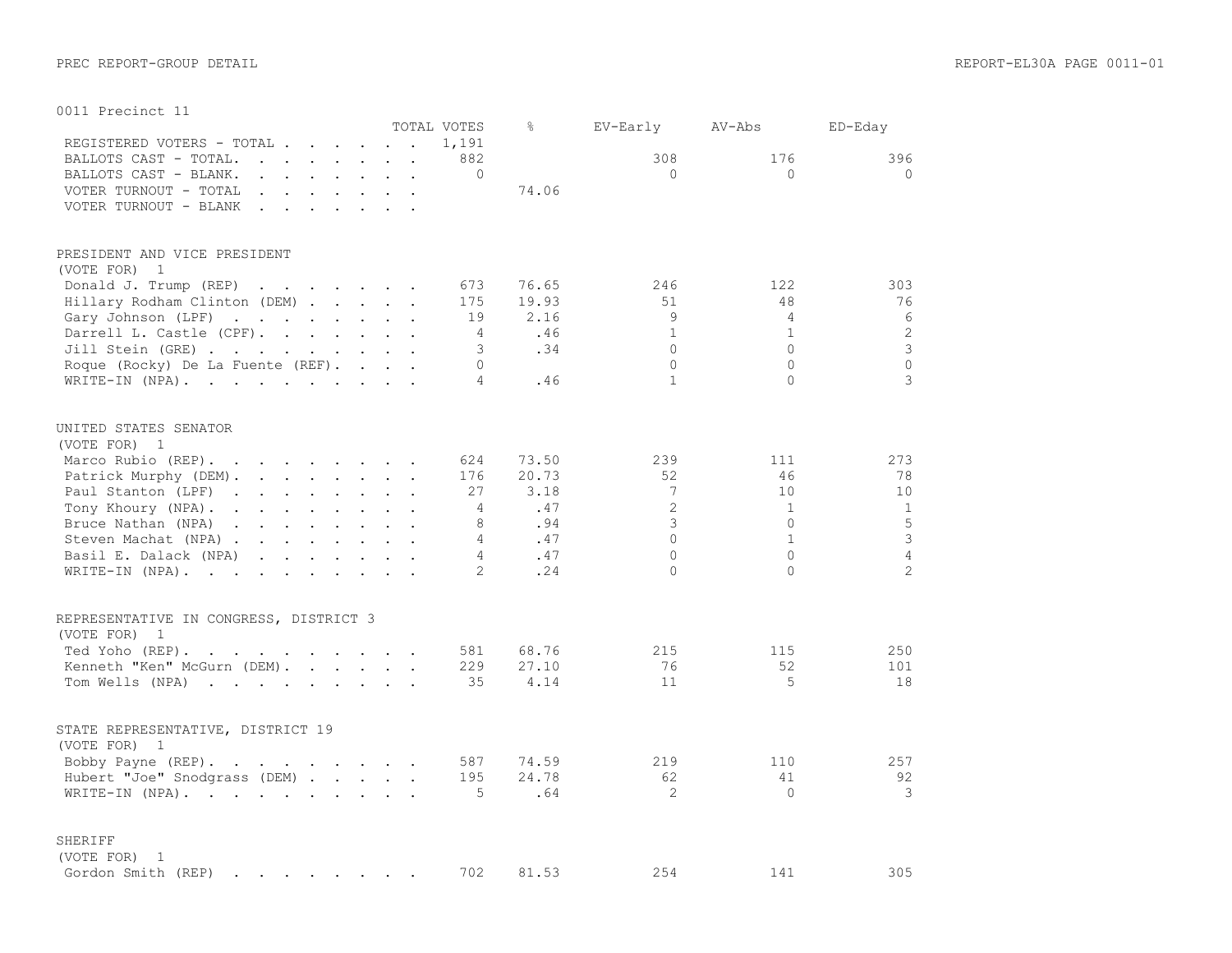| John Hodges (NPA). 159         |  |  |     | 18.47 | 50  | 30 | 79  |
|--------------------------------|--|--|-----|-------|-----|----|-----|
| TAX COLLECTOR<br>(VOTE FOR) 1  |  |  |     |       |     |    |     |
| Linda Lee (NPA)                |  |  | 283 | 33.89 | 96  |    | 115 |
| Teresa Gaskins Phillips (NPA). |  |  | 552 | 66.11 | 194 | 98 | 258 |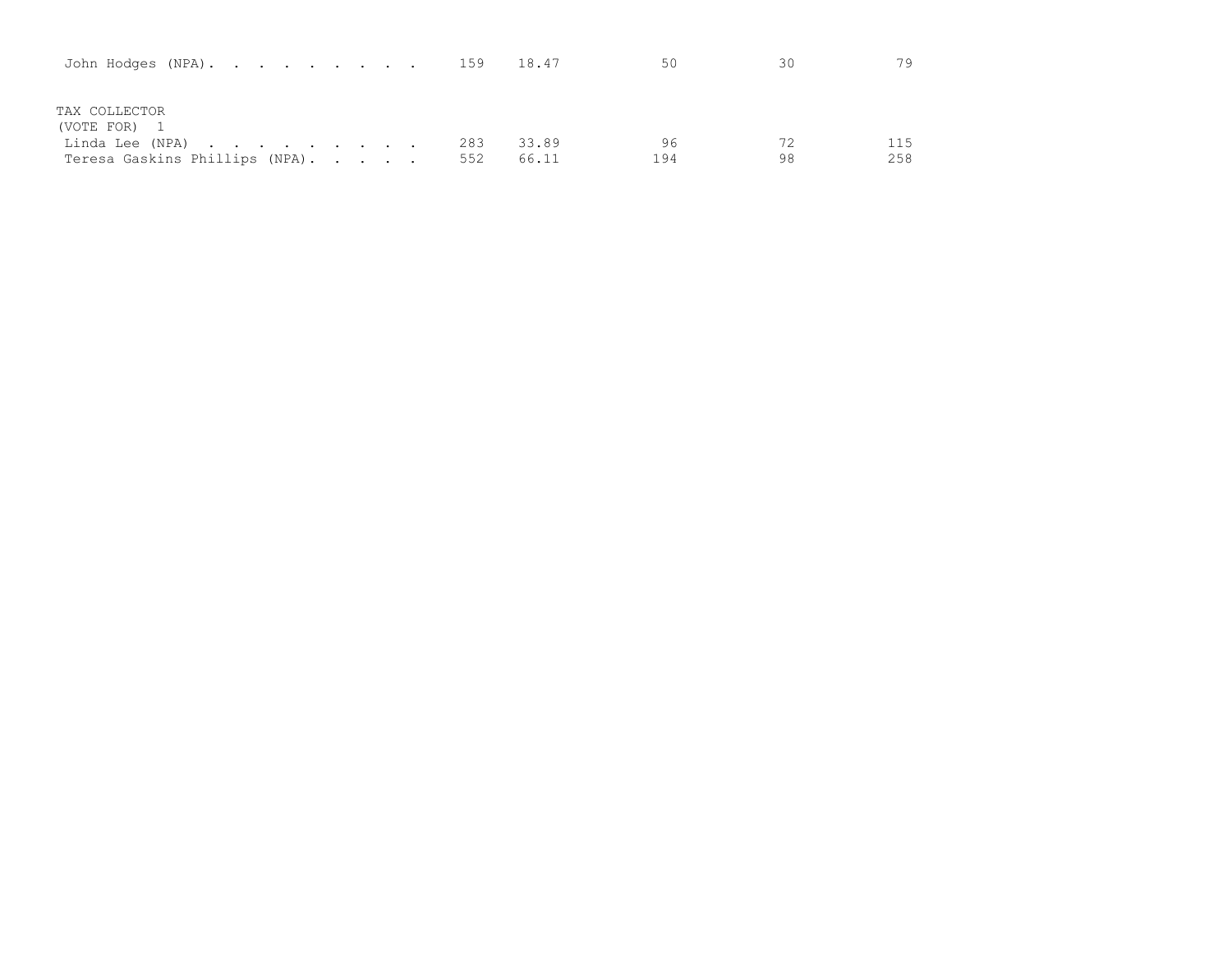| OOTT REGIUGE IT                                                                                                                                                                                                                                                                                                                                                                                                                                                                      | TOTAL VOTES | $\frac{6}{6}$  | EV-Early   | AV-Abs   | ED-Eday    |
|--------------------------------------------------------------------------------------------------------------------------------------------------------------------------------------------------------------------------------------------------------------------------------------------------------------------------------------------------------------------------------------------------------------------------------------------------------------------------------------|-------------|----------------|------------|----------|------------|
| SUPERINTENDENT OF SCHOOLS<br>(VOTE FOR) 1<br>Stacey Shuford Creighton (REP)<br>Teddy W. Key (DEM)                                                                                                                                                                                                                                                                                                                                                                                    | 433<br>65   | 51.00<br>7.66  | 156<br>26  | 92<br>16 | 185<br>23  |
| Chad Farnsworth (NPA)                                                                                                                                                                                                                                                                                                                                                                                                                                                                | 351         | 41.34          | 116        | 63       | 171        |
| COUNTY JUDGE<br>(VOTE FOR) 1<br>Tatum Davis (NPA).                                                                                                                                                                                                                                                                                                                                                                                                                                   | 499         | 60.19          | 176        | 94       | 227        |
| Dan Sikes (NPA)                                                                                                                                                                                                                                                                                                                                                                                                                                                                      | 330         | 39.81          | 112        | 70       | 148        |
| RETAIN JUSTICE CHARLES T. CANADY<br>(VOTE FOR)<br>$\mathbf{1}$<br>YES (NPA)<br>$\mathbf{r}$ , and $\mathbf{r}$ , and $\mathbf{r}$ , and $\mathbf{r}$ , and $\mathbf{r}$                                                                                                                                                                                                                                                                                                              | 390         | 52.63          | 125        | 85       | 179        |
| NO $(NPA)$ .                                                                                                                                                                                                                                                                                                                                                                                                                                                                         | 351         | 47.37          | 132        | 69       | 150        |
| RETAIN JUSTICE JORGE LABARGA<br>(VOTE FOR)<br>$\overline{1}$                                                                                                                                                                                                                                                                                                                                                                                                                         |             |                |            |          |            |
| YES (NPA)<br>. The contract of the contract of the contract of the contract of the contract of the contract of the contract of the contract of the contract of the contract of the contract of the contract of the contract of the contrac<br>$NO (NPA)$ , , , , , , , , , , , ,                                                                                                                                                                                                     | 340<br>386  | 46.83<br>53.17 | 113<br>138 | 76<br>78 | 150<br>170 |
| RETAIN JUSTICE RICKY L. POLSTON<br>(VOTE FOR)<br>$\mathbf{1}$                                                                                                                                                                                                                                                                                                                                                                                                                        |             |                |            |          |            |
| YES (NPA)<br>$\mathbf{r}$ . The set of the set of the set of the set of the set of the set of the set of the set of the set of the set of the set of the set of the set of the set of the set of the set of the set of the set of the set of t<br>$\mathcal{L}^{\text{max}}$ , and $\mathcal{L}^{\text{max}}$ , and $\mathcal{L}^{\text{max}}$<br>NO $(NPA)$ .                                                                                                                       | 383<br>344  | 52.68<br>47.32 | 128<br>127 | 84<br>69 | 170<br>148 |
| RETAIN JUDGE ROSS BILBREY<br>(VOTE FOR)<br>$\mathbf{1}$                                                                                                                                                                                                                                                                                                                                                                                                                              |             |                |            |          |            |
| YES (NPA)<br>$\mathbf{1} \qquad \mathbf{1} \qquad \mathbf{1} \qquad \mathbf{1} \qquad \mathbf{1} \qquad \mathbf{1} \qquad \mathbf{1} \qquad \mathbf{1} \qquad \mathbf{1} \qquad \mathbf{1} \qquad \mathbf{1} \qquad \mathbf{1} \qquad \mathbf{1} \qquad \mathbf{1} \qquad \mathbf{1} \qquad \mathbf{1} \qquad \mathbf{1} \qquad \mathbf{1} \qquad \mathbf{1} \qquad \mathbf{1} \qquad \mathbf{1} \qquad \mathbf{1} \qquad \mathbf{1} \qquad \mathbf{1} \qquad \mathbf{$<br>NO (NPA). | 369<br>348  | 51.46<br>48.54 | 129<br>123 | 80<br>72 | 159<br>153 |
| RETAIN JUDGE SUSAN KELSEY<br>(VOTE FOR)<br>$\mathbf{1}$                                                                                                                                                                                                                                                                                                                                                                                                                              |             |                |            |          |            |
| YES (NPA)<br>$\mathbf{r}$ , $\mathbf{r}$ , $\mathbf{r}$ , $\mathbf{r}$ , $\mathbf{r}$ , $\mathbf{r}$ , $\mathbf{r}$ , $\mathbf{r}$<br>and the contract of the contract of the<br>NO (NPA).                                                                                                                                                                                                                                                                                           | 375<br>332  | 53.04<br>46.96 | 128<br>122 | 87<br>65 | 159<br>145 |
| RETAIN JUDGE LORI S. ROWE<br>(VOTE FOR)<br>$\mathbf{1}$                                                                                                                                                                                                                                                                                                                                                                                                                              |             |                |            |          |            |
| YES (NPA)<br>and a series of the series of the series of the series of the series of the series of the series of the series                                                                                                                                                                                                                                                                                                                                                          | 369         | 52.19          | 131        | 83       | 154        |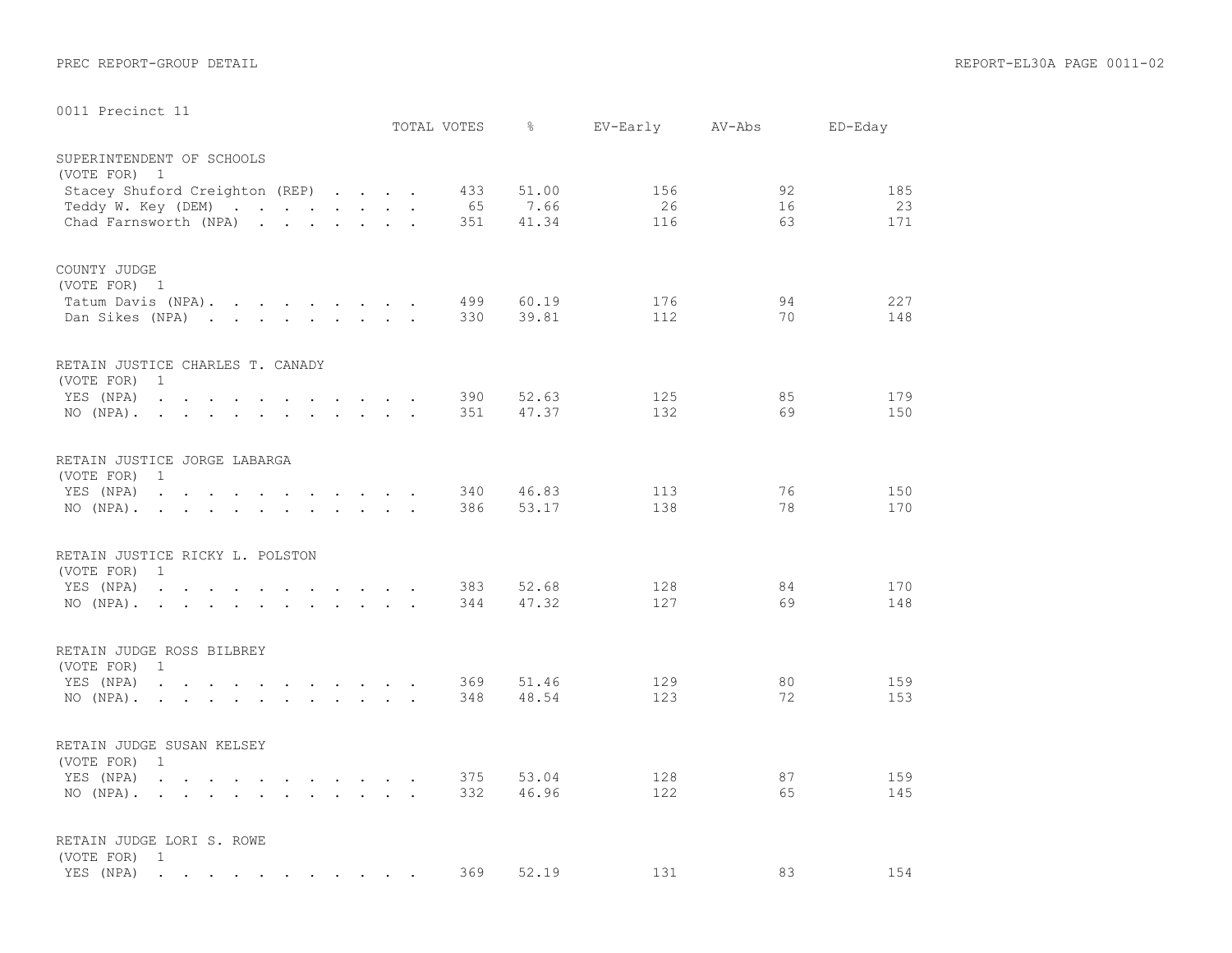| NO (NPA). 338 47.81         |  |  |  |  |  |     |       | 119 |    | 150 |
|-----------------------------|--|--|--|--|--|-----|-------|-----|----|-----|
| RETAIN JUDGE KENT WETHERELL |  |  |  |  |  |     |       |     |    |     |
| (VOTE FOR) 1                |  |  |  |  |  |     |       |     |    |     |
| YES (NPA)                   |  |  |  |  |  | 352 | 50.29 | 126 | 76 | 149 |
|                             |  |  |  |  |  | 348 | 49.71 | 122 | 76 | 150 |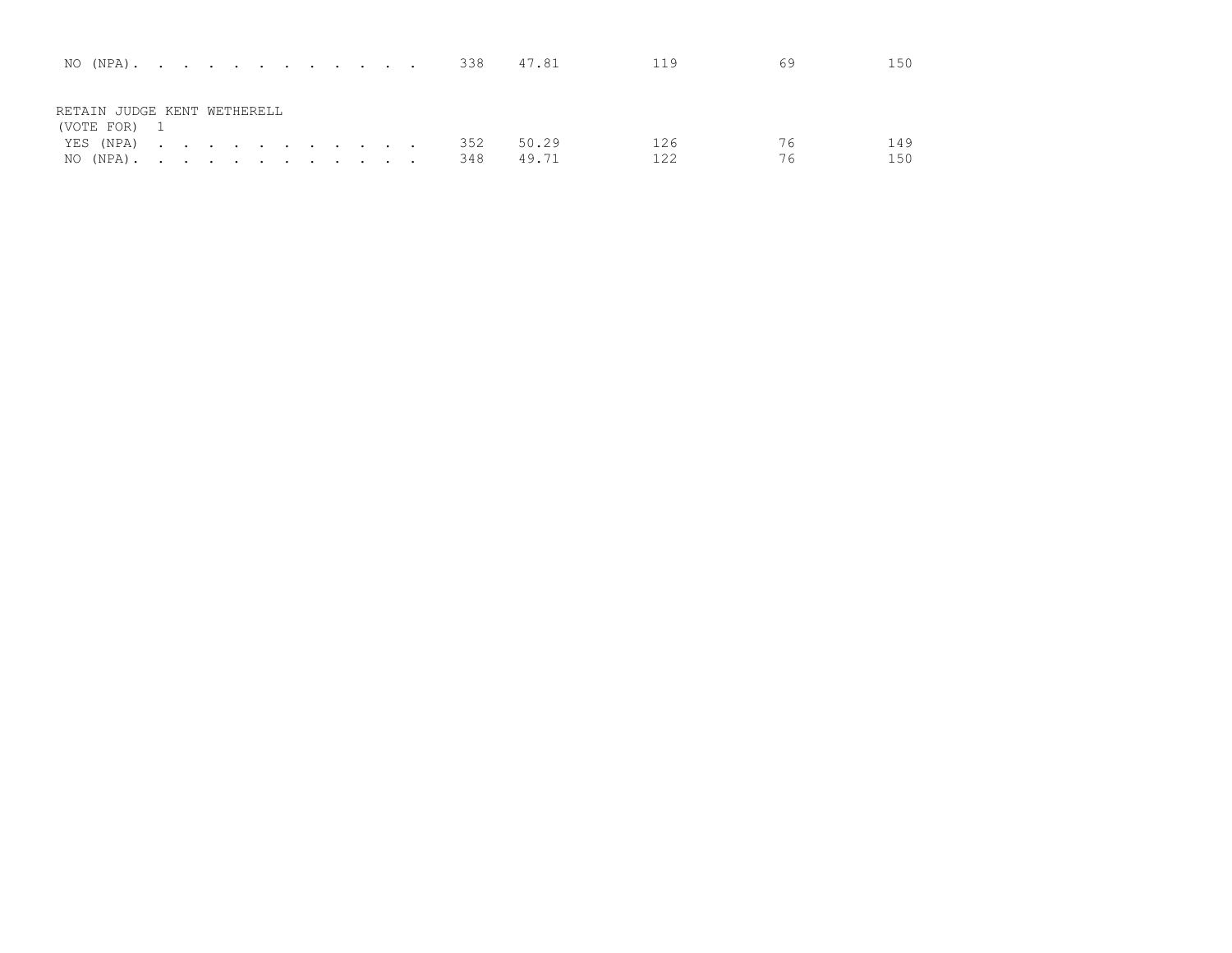|                                                      |  |  |  |                                                                                                                          |  | TOTAL VOTES | $\frac{6}{6}$  | EV-Early   | AV-Abs    | ED-Eday    |
|------------------------------------------------------|--|--|--|--------------------------------------------------------------------------------------------------------------------------|--|-------------|----------------|------------|-----------|------------|
| RETAIN JUDGE BO WINOKUR<br>(VOTE FOR) 1<br>YES (NPA) |  |  |  |                                                                                                                          |  | 351         | 50.21          | 121        | 80        | 149        |
| $NO (NPA)$ , , , , , , , , , , , ,                   |  |  |  |                                                                                                                          |  | 348         | 49.79          | 125        | 72        | 151        |
| RETAIN JUDGE JIM WOLF<br>(VOTE FOR) 1                |  |  |  |                                                                                                                          |  |             |                |            |           |            |
| YES (NPA)<br>NO (NPA). .                             |  |  |  | $\mathbf{r}$ , $\mathbf{r}$ , $\mathbf{r}$ , $\mathbf{r}$ , $\mathbf{r}$ , $\mathbf{r}$ , $\mathbf{r}$ , $\mathbf{r}$    |  | 365<br>336  | 52.07<br>47.93 | 124<br>123 | 80<br>72  | 160<br>141 |
| NO. 1 CONSTITUTIONAL AMENDMENT<br>(VOTE FOR) 1       |  |  |  |                                                                                                                          |  |             |                |            |           |            |
| YES (NPA)<br>$NO (NPA)$ , , , , , , , , , , , ,      |  |  |  |                                                                                                                          |  | 466<br>389  | 54.50<br>45.50 | 160<br>140 | 115<br>54 | 191<br>193 |
| NO. 2 CONSTITUTIONAL AMENDMENT<br>(VOTE FOR) 1       |  |  |  |                                                                                                                          |  |             |                |            |           |            |
| YES (NPA)<br>NO (NPA). .                             |  |  |  | $\mathbf{r} = \mathbf{r} - \mathbf{r}$ , $\mathbf{r} = \mathbf{r} - \mathbf{r}$ , $\mathbf{r} = \mathbf{r} - \mathbf{r}$ |  | 601<br>262  | 69.64<br>30.36 | 211<br>92  | 120<br>53 | 268<br>117 |
| NO. 3 CONSTITUTIONAL AMENDMENT<br>(VOTE FOR) 1       |  |  |  |                                                                                                                          |  |             |                |            |           |            |
| YES (NPA)<br>$NO (NPA)$ , , , , , , , , , , , ,      |  |  |  |                                                                                                                          |  | 689<br>153  | 81.83<br>18.17 | 247<br>49  | 139<br>32 | 302<br>71  |
| NO. 5 CONSTITUTIONAL AMENDMENT<br>(VOTE FOR) 1       |  |  |  |                                                                                                                          |  |             |                |            |           |            |
| YES (NPA)<br>NO (NPA).                               |  |  |  |                                                                                                                          |  | 645<br>184  | 77.80<br>22.20 | 223<br>64  | 143<br>27 | 278<br>93  |
|                                                      |  |  |  |                                                                                                                          |  |             |                |            |           |            |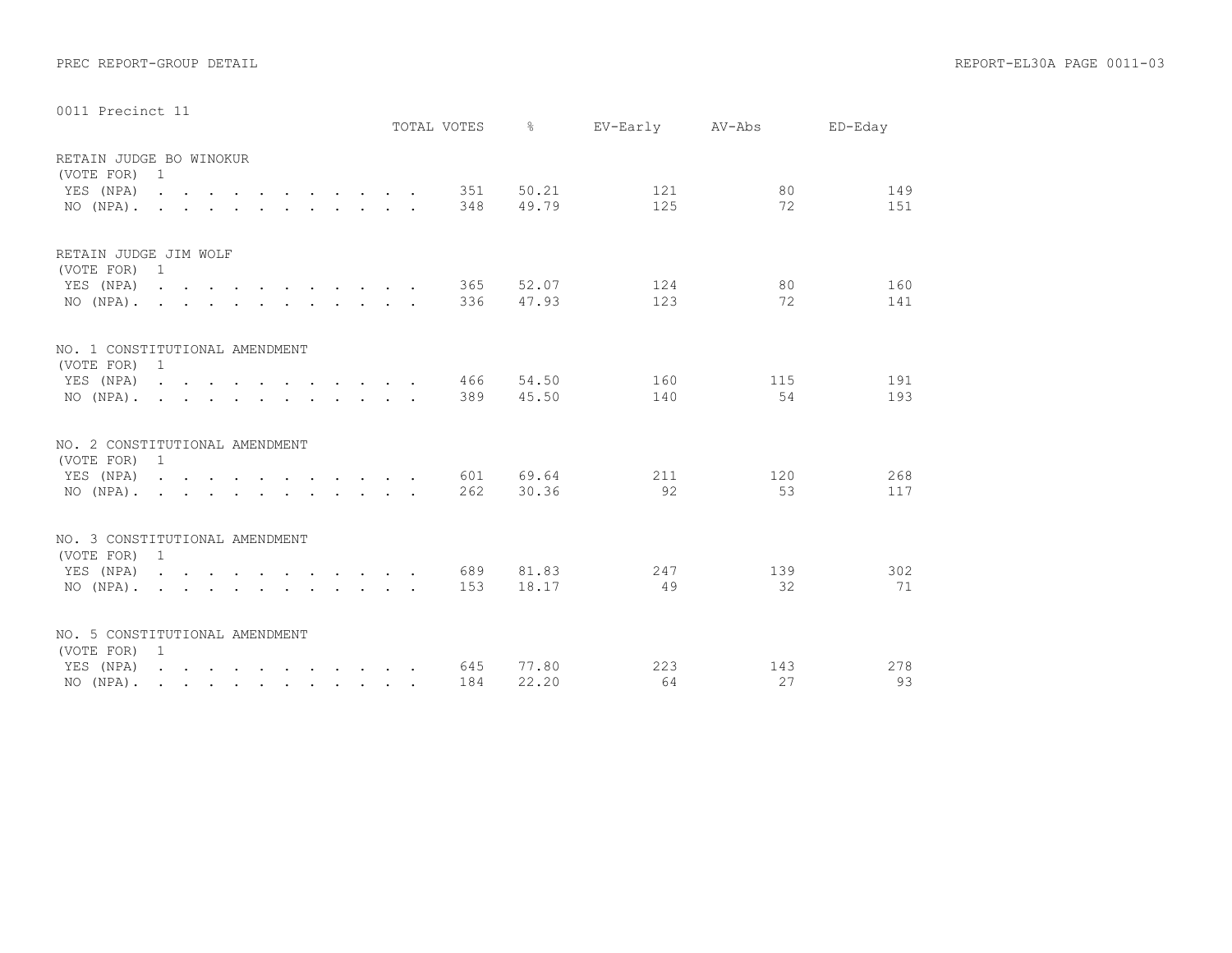|                                                                                                     |                                                                                                                                                                                                                                |                                                                                                                                                                                                                                   |  | TOTAL VOTES    | $\approx$ | EV-Early       | AV-Abs         | ED-Eday        |
|-----------------------------------------------------------------------------------------------------|--------------------------------------------------------------------------------------------------------------------------------------------------------------------------------------------------------------------------------|-----------------------------------------------------------------------------------------------------------------------------------------------------------------------------------------------------------------------------------|--|----------------|-----------|----------------|----------------|----------------|
| REGISTERED VOTERS - TOTAL .                                                                         |                                                                                                                                                                                                                                | $\mathbf{r}$ . The contract of the contract of the contract of the contract of the contract of the contract of the contract of the contract of the contract of the contract of the contract of the contract of the contract of th |  | 1,702          |           |                |                |                |
| BALLOTS CAST - TOTAL.                                                                               | $\mathbf{r}$ , $\mathbf{r}$ , $\mathbf{r}$ , $\mathbf{r}$ , $\mathbf{r}$ , $\mathbf{r}$                                                                                                                                        |                                                                                                                                                                                                                                   |  | 1,380          |           | 336            | 338            | 704            |
| BALLOTS CAST - BLANK.                                                                               | $\ddot{\phantom{a}}$                                                                                                                                                                                                           | $\mathbf{r}$ . The contract of the contract of the contract of the contract of the contract of the contract of the contract of the contract of the contract of the contract of the contract of the contract of the contract of th |  | $\Omega$       |           | $\Omega$       | $\Omega$       | $\Omega$       |
| VOTER TURNOUT - TOTAL                                                                               | $\mathbf{r}$ , $\mathbf{r}$ , $\mathbf{r}$<br>$\sim$                                                                                                                                                                           |                                                                                                                                                                                                                                   |  |                | 81.08     |                |                |                |
| VOTER TURNOUT - BLANK                                                                               | $\sim$<br>$\sim 10$                                                                                                                                                                                                            | and the contract of the contract of                                                                                                                                                                                               |  |                |           |                |                |                |
| PRESIDENT AND VICE PRESIDENT<br>(VOTE FOR)<br>$\overline{1}$                                        |                                                                                                                                                                                                                                |                                                                                                                                                                                                                                   |  |                |           |                |                |                |
| Donald J. Trump (REP)                                                                               | and the contract of the contract of the contract of the contract of the contract of the contract of the contract of the contract of the contract of the contract of the contract of the contract of the contract of the contra |                                                                                                                                                                                                                                   |  | 966            | 70.51     | 225            | 226            | 514            |
| Hillary Rodham Clinton (DEM)                                                                        |                                                                                                                                                                                                                                |                                                                                                                                                                                                                                   |  | 359            | 26.20     | 100            | 91             | 168            |
| Gary Johnson (LPF)                                                                                  |                                                                                                                                                                                                                                |                                                                                                                                                                                                                                   |  | 31             | 2.26      | 6              | 13             | 12             |
| Darrell L. Castle (CPF).                                                                            |                                                                                                                                                                                                                                |                                                                                                                                                                                                                                   |  | 6              | .44       | $\mathbf{1}$   | 2              | 3              |
| Jill Stein (GRE)                                                                                    |                                                                                                                                                                                                                                |                                                                                                                                                                                                                                   |  | $\overline{4}$ | .29       | $\mathbf{1}$   | $\overline{2}$ | $\mathbf{1}$   |
| Roque (Rocky) De La Fuente (REF).                                                                   |                                                                                                                                                                                                                                |                                                                                                                                                                                                                                   |  | $\circ$        |           | $\Omega$       | $\mathbf{0}$   | $\circ$        |
|                                                                                                     |                                                                                                                                                                                                                                |                                                                                                                                                                                                                                   |  | $\overline{4}$ |           | $\Omega$       | $\mathbf{1}$   | 3              |
| WRITE-IN (NPA).                                                                                     |                                                                                                                                                                                                                                |                                                                                                                                                                                                                                   |  |                | .29       |                |                |                |
| UNITED STATES SENATOR                                                                               |                                                                                                                                                                                                                                |                                                                                                                                                                                                                                   |  |                |           |                |                |                |
| (VOTE FOR) 1                                                                                        |                                                                                                                                                                                                                                |                                                                                                                                                                                                                                   |  |                |           |                |                |                |
| Marco Rubio (REP).                                                                                  | $\mathbf{r}$ , and $\mathbf{r}$ , and $\mathbf{r}$ , and $\mathbf{r}$                                                                                                                                                          |                                                                                                                                                                                                                                   |  | 964            | 72.05     | 221            | 240            | 503            |
| Patrick Murphy (DEM).                                                                               | $\mathbf{r}$ , and $\mathbf{r}$ , and $\mathbf{r}$ , and $\mathbf{r}$                                                                                                                                                          |                                                                                                                                                                                                                                   |  | 317            | 23.69     | 85             | 78             | 154            |
| Paul Stanton (LPF)                                                                                  | the contract of the contract of the contract of                                                                                                                                                                                |                                                                                                                                                                                                                                   |  | 32             | 2.39      | 6              | 9              | 17             |
| Tony Khoury (NPA).                                                                                  | the contract of the contract of the contract of the contract of the contract of the contract of the contract of                                                                                                                |                                                                                                                                                                                                                                   |  | 4              | .30       | $\mathbf{2}$   | $\Omega$       | $\sqrt{2}$     |
| Bruce Nathan (NPA)                                                                                  | $\mathbf{r}$ , $\mathbf{r}$ , $\mathbf{r}$ , $\mathbf{r}$ , $\mathbf{r}$ , $\mathbf{r}$                                                                                                                                        |                                                                                                                                                                                                                                   |  | 10             | .75       | 3              | $\mathbf{1}$   | $\epsilon$     |
| Steven Machat (NPA)                                                                                 |                                                                                                                                                                                                                                |                                                                                                                                                                                                                                   |  | 9              | .67       | 3              | $\overline{2}$ | $\overline{4}$ |
| Basil E. Dalack (NPA)                                                                               | and the contract of the contract of the contract of the contract of the contract of the contract of the contract of the contract of the contract of the contract of the contract of the contract of the contract of the contra |                                                                                                                                                                                                                                   |  | $\overline{2}$ | .15       | $\mathbf{1}$   | $\Omega$       | $\mathbf{1}$   |
| WRITE-IN (NPA).                                                                                     |                                                                                                                                                                                                                                |                                                                                                                                                                                                                                   |  | $\cap$         |           | $\cap$         | $\cap$         | $\Omega$       |
| REPRESENTATIVE IN CONGRESS, DISTRICT 3                                                              |                                                                                                                                                                                                                                |                                                                                                                                                                                                                                   |  |                |           |                |                |                |
| (VOTE FOR)<br>$\overline{\phantom{0}}$                                                              |                                                                                                                                                                                                                                |                                                                                                                                                                                                                                   |  |                |           |                |                |                |
| $\mathcal{A}$ . The second contribution of the second contribution $\mathcal{A}$<br>Ted Yoho (REP). |                                                                                                                                                                                                                                |                                                                                                                                                                                                                                   |  | 917            | 68.13     | 211            | 235            | 471            |
| Kenneth "Ken" McGurn (DEM).                                                                         |                                                                                                                                                                                                                                |                                                                                                                                                                                                                                   |  | 397            | 29.49     | 115            | 85             | 197            |
| Tom Wells (NPA)                                                                                     |                                                                                                                                                                                                                                |                                                                                                                                                                                                                                   |  | 32             | 2.38      | $\overline{4}$ | 12             | 16             |
| STATE REPRESENTATIVE, DISTRICT 19                                                                   |                                                                                                                                                                                                                                |                                                                                                                                                                                                                                   |  |                |           |                |                |                |
| (VOTE FOR) 1                                                                                        |                                                                                                                                                                                                                                |                                                                                                                                                                                                                                   |  |                |           |                |                |                |
| Bobby Payne (REP).                                                                                  |                                                                                                                                                                                                                                |                                                                                                                                                                                                                                   |  | 908            | 71.44     | 211            | 226            | 471            |
| Hubert "Joe" Snodgrass (DEM)                                                                        |                                                                                                                                                                                                                                |                                                                                                                                                                                                                                   |  | 362            | 28.48     | 99             | 88             | 175            |
| WRITE-IN (NPA).                                                                                     |                                                                                                                                                                                                                                |                                                                                                                                                                                                                                   |  | $\mathbf{1}$   | .08       | $\mathbf{1}$   | $\Omega$       | $\Omega$       |
|                                                                                                     |                                                                                                                                                                                                                                |                                                                                                                                                                                                                                   |  |                |           |                |                |                |
| SHERIFF                                                                                             |                                                                                                                                                                                                                                |                                                                                                                                                                                                                                   |  |                |           |                |                |                |
| (VOTE FOR)<br>$\overline{1}$                                                                        |                                                                                                                                                                                                                                |                                                                                                                                                                                                                                   |  |                |           |                |                |                |
| Gordon Smith (REP)                                                                                  | $\mathcal{A}=\mathcal{A}=\mathcal{A}=\mathcal{A}=\mathcal{A}=\mathcal{A}=\mathcal{A}=\mathcal{A}=\mathcal{A}$                                                                                                                  |                                                                                                                                                                                                                                   |  | 1,116          | 85.26     | 279            | 266            | 571            |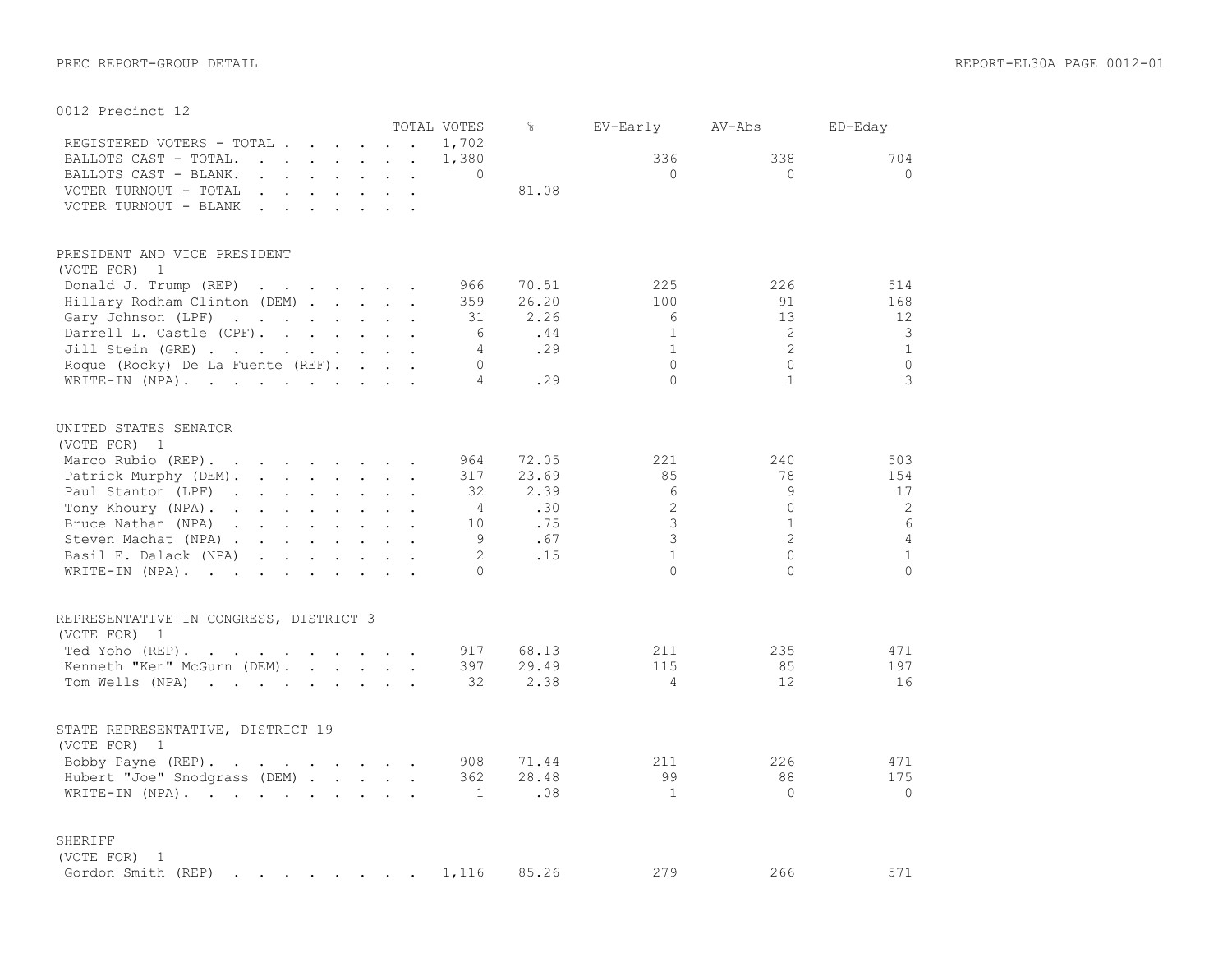| John Hodges (NPA). 193 14.74   |  |  |     |       | 37  | 54  | 102 |
|--------------------------------|--|--|-----|-------|-----|-----|-----|
| TAX COLLECTOR<br>(VOTE FOR) 1  |  |  |     |       |     |     |     |
| Linda Lee (NPA)                |  |  | 419 | 33.57 | 87  | 137 | 194 |
| Teresa Gaskins Phillips (NPA). |  |  | 829 | 66.43 | 205 | 182 | 442 |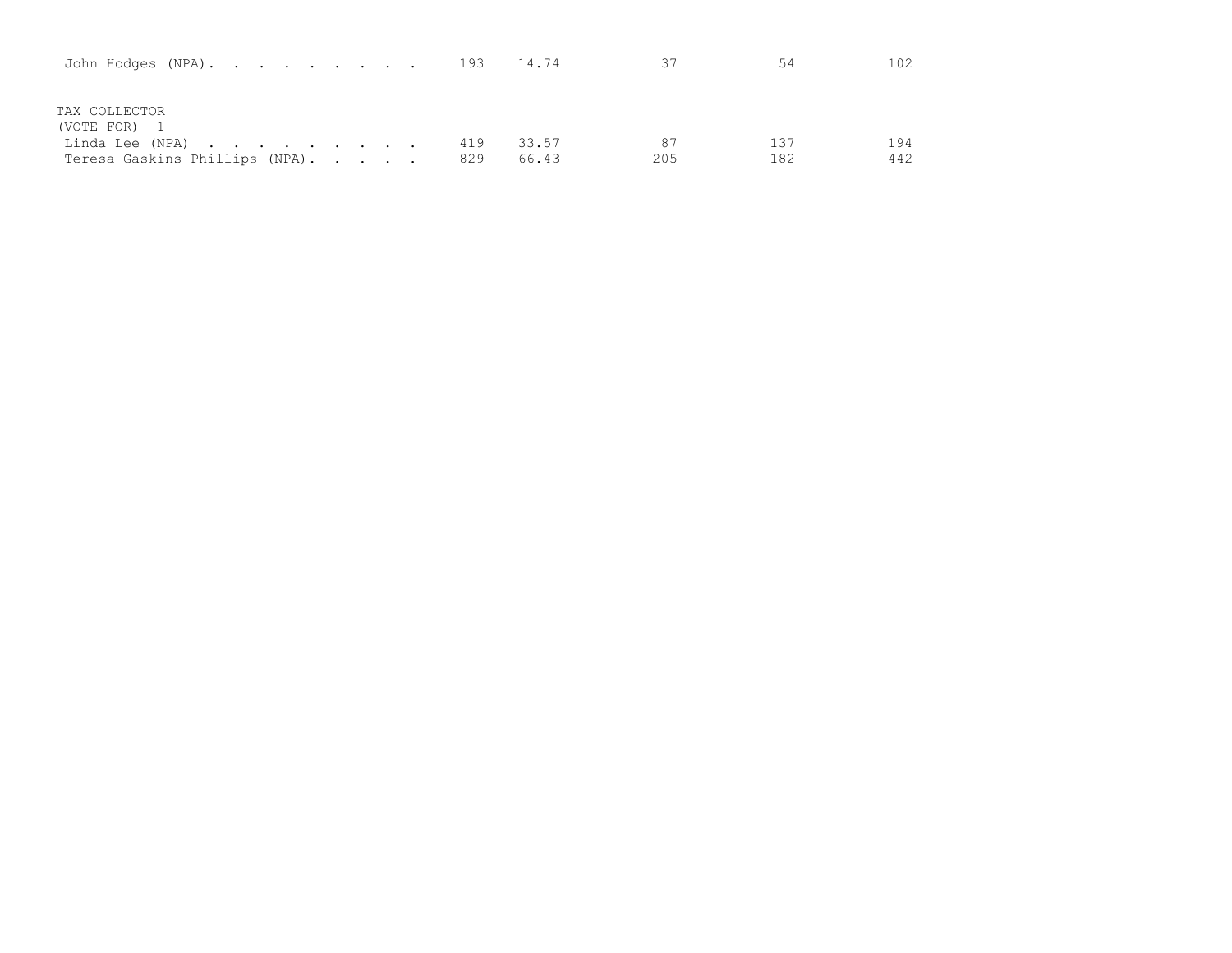| UUIZ Precinct IZ                                                                                                                                                                                                                                                                                                                                                               | TOTAL VOTES | $\frac{6}{6}$                                | EV-Early         | AV-Abs           | ED-Eday          |
|--------------------------------------------------------------------------------------------------------------------------------------------------------------------------------------------------------------------------------------------------------------------------------------------------------------------------------------------------------------------------------|-------------|----------------------------------------------|------------------|------------------|------------------|
| SUPERINTENDENT OF SCHOOLS<br>(VOTE FOR) 1<br>Stacey Shuford Creighton (REP)<br>Teddy W. Key (DEM)<br>Chad Farnsworth (NPA)                                                                                                                                                                                                                                                     |             | 50.47<br>645<br>13.54<br>173<br>460<br>35.99 | 147<br>40<br>120 | 159<br>46<br>110 | 338<br>87<br>230 |
| COUNTY JUDGE<br>(VOTE FOR) 1<br>Tatum Davis (NPA).<br>Dan Sikes (NPA)                                                                                                                                                                                                                                                                                                          |             | 665<br>54.73<br>45.27<br>550                 | 173<br>122       | 163<br>139       | 328<br>289       |
| RETAIN JUSTICE CHARLES T. CANADY<br>(VOTE FOR)<br>$\mathbf{1}$<br>YES (NPA)<br>$\mathbf{r}$ , and $\mathbf{r}$ , and $\mathbf{r}$ , and $\mathbf{r}$ , and $\mathbf{r}$<br>NO $(NPA)$                                                                                                                                                                                          |             | 54.60<br>617<br>45.40<br>513                 | 132<br>138       | 168<br>116       | 317<br>259       |
| RETAIN JUSTICE JORGE LABARGA<br>(VOTE FOR) 1<br>YES (NPA)<br>$NO (NPA)$ , , , , , , , , , , , ,                                                                                                                                                                                                                                                                                |             | 49.55<br>553<br>50.45<br>563                 | 127<br>140       | 143<br>138       | 283<br>285       |
| RETAIN JUSTICE RICKY L. POLSTON<br>(VOTE FOR)<br>$\mathbf{1}$<br>YES (NPA)<br>$\mathbf{r}$ and $\mathbf{r}$ and $\mathbf{r}$<br>$\mathbf{r}$ . The set of the set of the set of the set of the set of the set of the set of the set of the set of the set of the set of the set of the set of the set of the set of the set of the set of the set of the set of t<br>NO (NPA). |             | 575<br>52.13<br>47.87<br>528                 | 129<br>132       | 156<br>124       | 290<br>272       |
| RETAIN JUDGE ROSS BILBREY<br>(VOTE FOR) 1<br>YES (NPA)<br>$\mathbf{r}$ , $\mathbf{r}$ , $\mathbf{r}$ , $\mathbf{r}$<br>and the contract of the contract of the<br>$\sim$<br>NO (NPA).                                                                                                                                                                                          |             | 558<br>51.81<br>48.19<br>519                 | 122<br>130       | 152<br>120       | 284<br>269       |
| RETAIN JUDGE SUSAN KELSEY<br>$\mathbf{1}$<br>(VOTE FOR)<br>YES (NPA)<br>$\mathbf{r}$ , and $\mathbf{r}$ , and $\mathbf{r}$ , and $\mathbf{r}$ , and $\mathbf{r}$<br>NO (NPA).                                                                                                                                                                                                  |             | 53.26<br>572<br>46.74<br>502                 | 127<br>122       | 153<br>122       | 292<br>258       |
| RETAIN JUDGE LORI S. ROWE<br>(VOTE FOR) 1<br>YES (NPA)<br>and a series of the contract of the contract of the contract of the contract of the contract of the contract of                                                                                                                                                                                                      |             | 548<br>51.31                                 | 118              | 142              | 288              |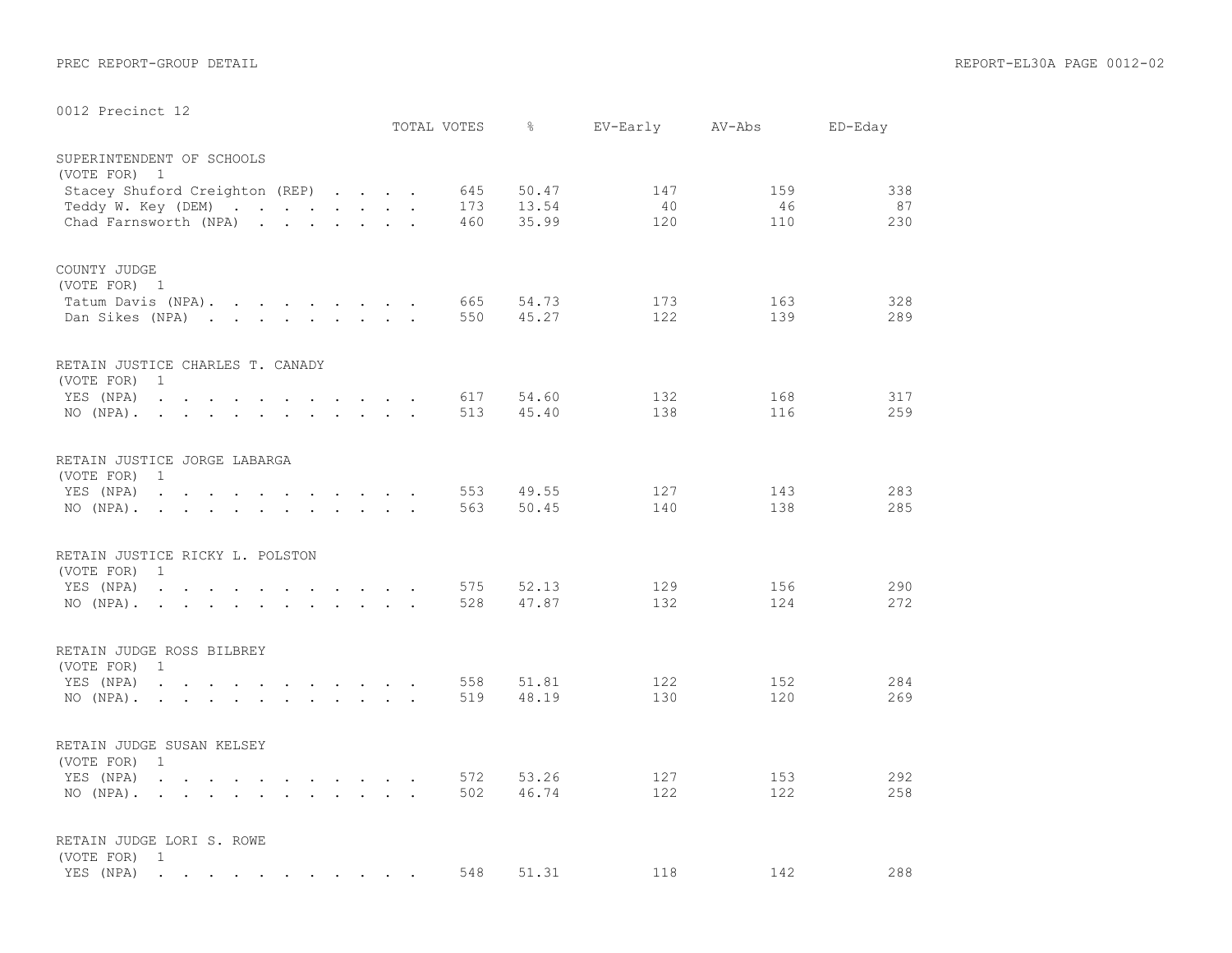| NO (NPA). 520 48.69                        |  |  |  |  |  |     |                | 130        | 130        | 260        |
|--------------------------------------------|--|--|--|--|--|-----|----------------|------------|------------|------------|
| RETAIN JUDGE KENT WETHERELL                |  |  |  |  |  |     |                |            |            |            |
| (VOTE FOR) 1<br>YES (NPA)<br>NO (NPA). 538 |  |  |  |  |  | 524 | 49.34<br>50.66 | 115<br>136 | 139<br>131 | 270<br>271 |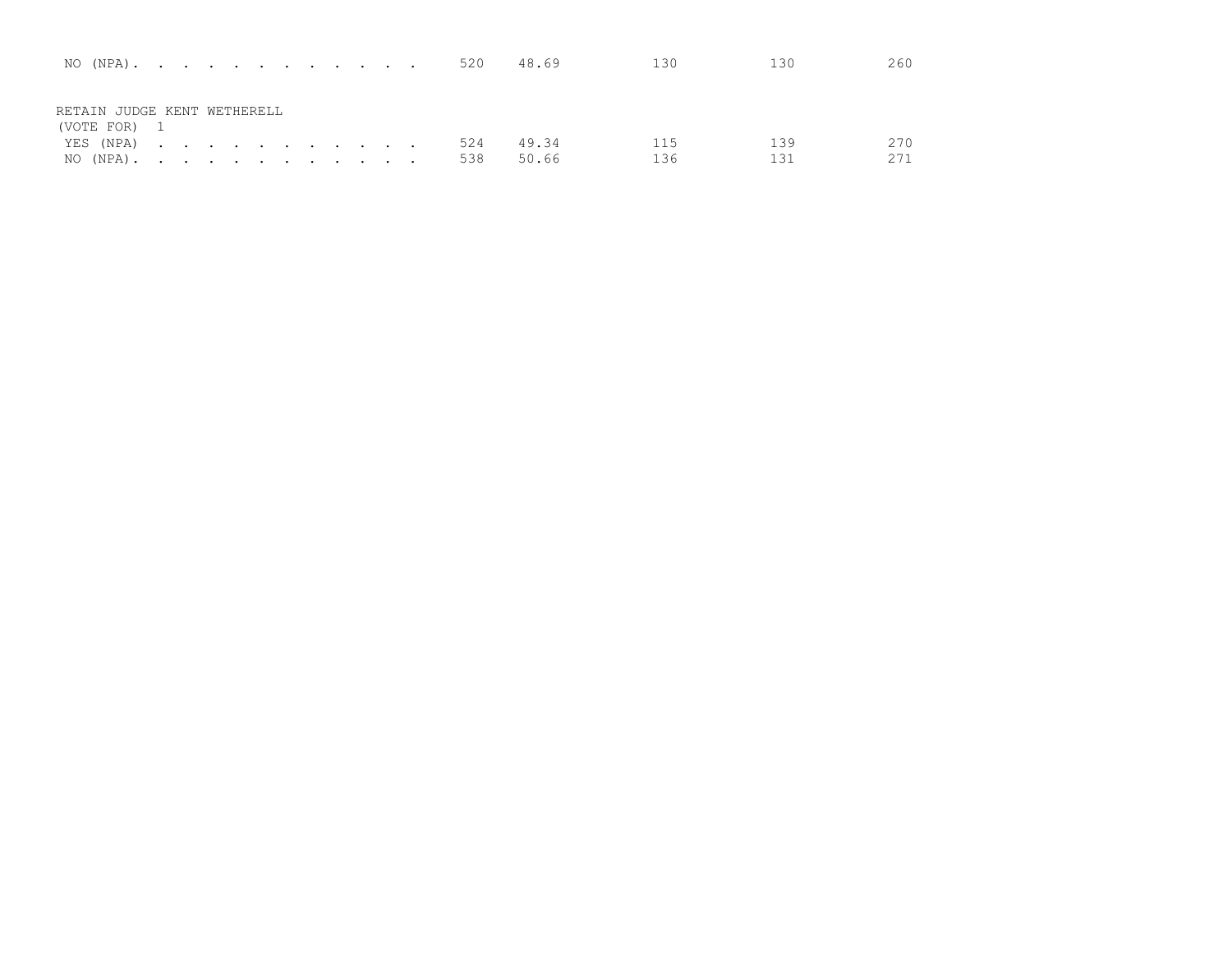|                                                |  |  |                                                                                                                                                 |  |  | TOTAL VOTES | $\approx$ | EV-Early AV-Abs |     | ED-Eday |
|------------------------------------------------|--|--|-------------------------------------------------------------------------------------------------------------------------------------------------|--|--|-------------|-----------|-----------------|-----|---------|
| RETAIN JUDGE BO WINOKUR<br>(VOTE FOR) 1        |  |  |                                                                                                                                                 |  |  |             |           |                 |     |         |
| YES (NPA)                                      |  |  |                                                                                                                                                 |  |  | 541         | 50.75     | 120             | 152 | 269     |
| $NO (NPA)$ , , , , , , , , , , , ,             |  |  |                                                                                                                                                 |  |  | 525         | 49.25     | 131             | 119 | 275     |
| RETAIN JUDGE JIM WOLF<br>(VOTE FOR) 1          |  |  |                                                                                                                                                 |  |  |             |           |                 |     |         |
| YES (NPA)                                      |  |  |                                                                                                                                                 |  |  | 544         | 50.98     | 124             | 149 | 271     |
| NO (NPA). .                                    |  |  | $\mathbf{r} = \mathbf{r} - \mathbf{r}$ , $\mathbf{r} = \mathbf{r} - \mathbf{r}$ , $\mathbf{r} = \mathbf{r} - \mathbf{r}$                        |  |  | 523         | 49.02     | 128             | 123 | 272     |
| NO. 1 CONSTITUTIONAL AMENDMENT<br>(VOTE FOR) 1 |  |  |                                                                                                                                                 |  |  |             |           |                 |     |         |
| YES (NPA)                                      |  |  |                                                                                                                                                 |  |  | 628         | 47.08     | 136             | 213 | 277     |
| $NO (NPA)$ , , , , , , , , , , , ,             |  |  |                                                                                                                                                 |  |  | 706         | 52.92     | 187             | 115 | 404     |
| NO. 2 CONSTITUTIONAL AMENDMENT<br>(VOTE FOR) 1 |  |  |                                                                                                                                                 |  |  |             |           |                 |     |         |
| YES (NPA)                                      |  |  |                                                                                                                                                 |  |  | 868         | 63.87     | 206             | 212 | 449     |
| NO (NPA). .                                    |  |  | $\mathbf{r} = \mathbf{r} \times \mathbf{r}$ , and $\mathbf{r} = \mathbf{r} \times \mathbf{r}$ , and $\mathbf{r} = \mathbf{r} \times \mathbf{r}$ |  |  | 491         | 36.13     | 124             | 122 | 244     |
| NO. 3 CONSTITUTIONAL AMENDMENT                 |  |  |                                                                                                                                                 |  |  |             |           |                 |     |         |
| (VOTE FOR) 1<br>YES (NPA) 1,096                |  |  |                                                                                                                                                 |  |  |             | 81.85     | 267             | 266 | 561     |
| NO $(NPA)$                                     |  |  |                                                                                                                                                 |  |  | 243         | 18.15     | 56              | 64  | 123     |
| NO. 5 CONSTITUTIONAL AMENDMENT                 |  |  |                                                                                                                                                 |  |  |             |           |                 |     |         |
| (VOTE FOR) 1<br>YES (NPA)                      |  |  |                                                                                                                                                 |  |  | 973         | 74.22     | 226             | 240 | 506     |
| NO $(NPA)$ .                                   |  |  |                                                                                                                                                 |  |  | 338         | 25.78     | 93              | 87  | 157     |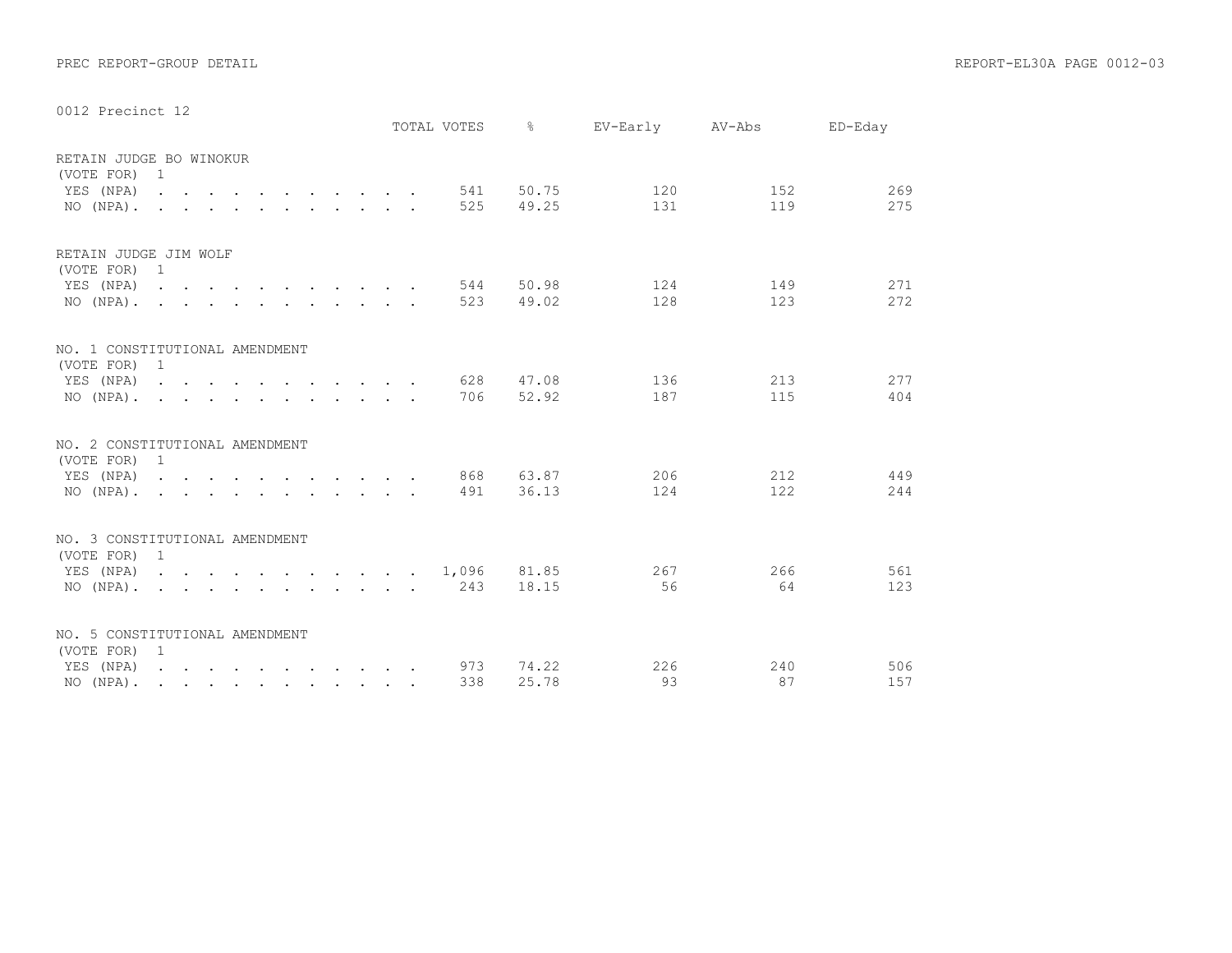|                                                                                                                                                                                                                                                                      |                |                      | TOTAL VOTES    | ⊱     | EV-Early       | AV-Abs         | ED-Eday      |
|----------------------------------------------------------------------------------------------------------------------------------------------------------------------------------------------------------------------------------------------------------------------|----------------|----------------------|----------------|-------|----------------|----------------|--------------|
| REGISTERED VOTERS - TOTAL                                                                                                                                                                                                                                            |                |                      | 558            |       |                |                |              |
| BALLOTS CAST - TOTAL.<br>$\mathbf{r}$ , $\mathbf{r}$ , $\mathbf{r}$ , $\mathbf{r}$ , $\mathbf{r}$ , $\mathbf{r}$                                                                                                                                                     |                | $\mathbf{r}$         | 411            |       | 98             | 80             | 233          |
| BALLOTS CAST - BLANK.<br>$\mathbf{r}$ , and $\mathbf{r}$ , and $\mathbf{r}$ , and $\mathbf{r}$                                                                                                                                                                       |                | $\ddot{\phantom{a}}$ | $\Omega$       |       | $\Omega$       | $\Omega$       | $\Omega$     |
| VOTER TURNOUT - TOTAL<br>$\mathbf{L} = \mathbf{L} \mathbf{L} + \mathbf{L} \mathbf{L}$                                                                                                                                                                                | and a state of |                      |                | 73.66 |                |                |              |
| VOTER TURNOUT - BLANK<br>$\mathbf{r}$ . The set of the set of the set of the set of the set of the set of the set of the set of the set of the set of the set of the set of the set of the set of the set of the set of the set of the set of the set of t<br>$\sim$ |                |                      |                |       |                |                |              |
|                                                                                                                                                                                                                                                                      |                |                      |                |       |                |                |              |
| PRESIDENT AND VICE PRESIDENT<br>(VOTE FOR)<br>1                                                                                                                                                                                                                      |                |                      |                |       |                |                |              |
| Donald J. Trump (REP)                                                                                                                                                                                                                                                |                |                      | 361            | 88.05 | 82             | 70             | 209          |
| Hillary Rodham Clinton (DEM)                                                                                                                                                                                                                                         |                |                      | 42             | 10.24 | 16             | 8              | 18           |
| Gary Johnson (LPF)                                                                                                                                                                                                                                                   |                |                      | 5              | 1.22  | $\circ$        | $\overline{2}$ | 3            |
| Darrell L. Castle (CPF).                                                                                                                                                                                                                                             |                |                      | $\Omega$       |       | $\Omega$       | $\Omega$       | $\Omega$     |
| Jill Stein (GRE)                                                                                                                                                                                                                                                     |                |                      | $\mathbf{1}$   | .24   | $\Omega$       | $\Omega$       | $\mathbf{1}$ |
| Roque (Rocky) De La Fuente (REF).                                                                                                                                                                                                                                    |                |                      | $\circ$        |       | $\Omega$       | $\Omega$       | $\circ$      |
| WRITE-IN (NPA).                                                                                                                                                                                                                                                      |                |                      | $\mathbf{1}$   | .24   | $\Omega$       | $\Omega$       | $\mathbf{1}$ |
|                                                                                                                                                                                                                                                                      |                |                      |                |       |                |                |              |
| UNITED STATES SENATOR                                                                                                                                                                                                                                                |                |                      |                |       |                |                |              |
| (VOTE FOR) 1                                                                                                                                                                                                                                                         |                |                      |                |       |                |                |              |
| Marco Rubio (REP).<br>and the contract of the contract of the contract of the contract of the contract of the contract of the contract of the contract of the contract of the contract of the contract of the contract of the contract of the contra                 |                |                      | 328            | 81.80 | 81             | 62             | 185          |
| Patrick Murphy (DEM).<br>$\mathbf{r}$ . The set of the set of the set of the set of the set of the set of the set of the set of the set of the set of the set of the set of the set of the set of the set of the set of the set of the set of the set of t           |                |                      | 58             | 14.46 | 12             | 11             | 35           |
| Paul Stanton (LPF)<br>and the contract of the contract of the contract of the contract of the contract of the contract of the contract of the contract of the contract of the contract of the contract of the contract of the contract of the contra                 |                |                      | 5              | 1.25  | 0              | $\mathbf{1}$   | 4            |
| Tony Khoury (NPA).                                                                                                                                                                                                                                                   |                |                      | $\mathbf{1}$   | .25   | $\Omega$       | $\Omega$       | $\mathbf{1}$ |
| Bruce Nathan (NPA)                                                                                                                                                                                                                                                   |                |                      | $\overline{4}$ | 1.00  | $\Omega$       | $\mathbf{1}$   | 3            |
| Steven Machat (NPA)                                                                                                                                                                                                                                                  |                |                      | $\Omega$       |       | $\Omega$       | $\Omega$       | $\Omega$     |
| Basil E. Dalack (NPA)<br>$\mathbf{r}$ , $\mathbf{r}$ , $\mathbf{r}$ , $\mathbf{r}$ , $\mathbf{r}$ , $\mathbf{r}$                                                                                                                                                     |                |                      | 3              | .75   | $\overline{2}$ | $\Omega$       | $\mathbf{1}$ |
| WRITE-IN (NPA).                                                                                                                                                                                                                                                      |                |                      | $\overline{2}$ | .50   | $\Omega$       | $\overline{2}$ | $\Omega$     |
| REPRESENTATIVE IN CONGRESS, DISTRICT 3                                                                                                                                                                                                                               |                |                      |                |       |                |                |              |
| (VOTE FOR) 1                                                                                                                                                                                                                                                         |                |                      |                |       |                |                |              |
| the contract of the contract of the contract of the contract of the contract of the contract of the contract of<br>Ted Yoho (REP).                                                                                                                                   |                |                      | 333            | 82.63 | 80             | 65             | 188          |
| Kenneth "Ken" McGurn (DEM).                                                                                                                                                                                                                                          |                |                      | 59             | 14.64 | 13             | 12             | 34           |
| Tom Wells (NPA)                                                                                                                                                                                                                                                      |                |                      | 11             | 2.73  | $\mathfrak{D}$ | 3              | 6            |
|                                                                                                                                                                                                                                                                      |                |                      |                |       |                |                |              |
| STATE REPRESENTATIVE, DISTRICT 19                                                                                                                                                                                                                                    |                |                      |                |       |                |                |              |
| (VOTE FOR) 1                                                                                                                                                                                                                                                         |                |                      |                |       |                |                |              |
| Bobby Payne (REP).<br>$\mathcal{A}$ . The set of the set of the set of the set of $\mathcal{A}$                                                                                                                                                                      |                |                      | 331            | 83.38 | 82             | 64             | 185          |
| Hubert "Joe" Snodgrass (DEM)                                                                                                                                                                                                                                         |                |                      | 64             | 16.12 | 15             | 14             | 35           |
| WRITE-IN (NPA).                                                                                                                                                                                                                                                      |                |                      | 2              | .50   | $\Omega$       | $\overline{2}$ | $\Omega$     |
| SHERIFF                                                                                                                                                                                                                                                              |                |                      |                |       |                |                |              |
| (VOTE FOR)<br>1                                                                                                                                                                                                                                                      |                |                      |                |       |                |                |              |
| Gordon Smith (REP)                                                                                                                                                                                                                                                   |                |                      | 337            | 82.80 | 84             | 65             | 188          |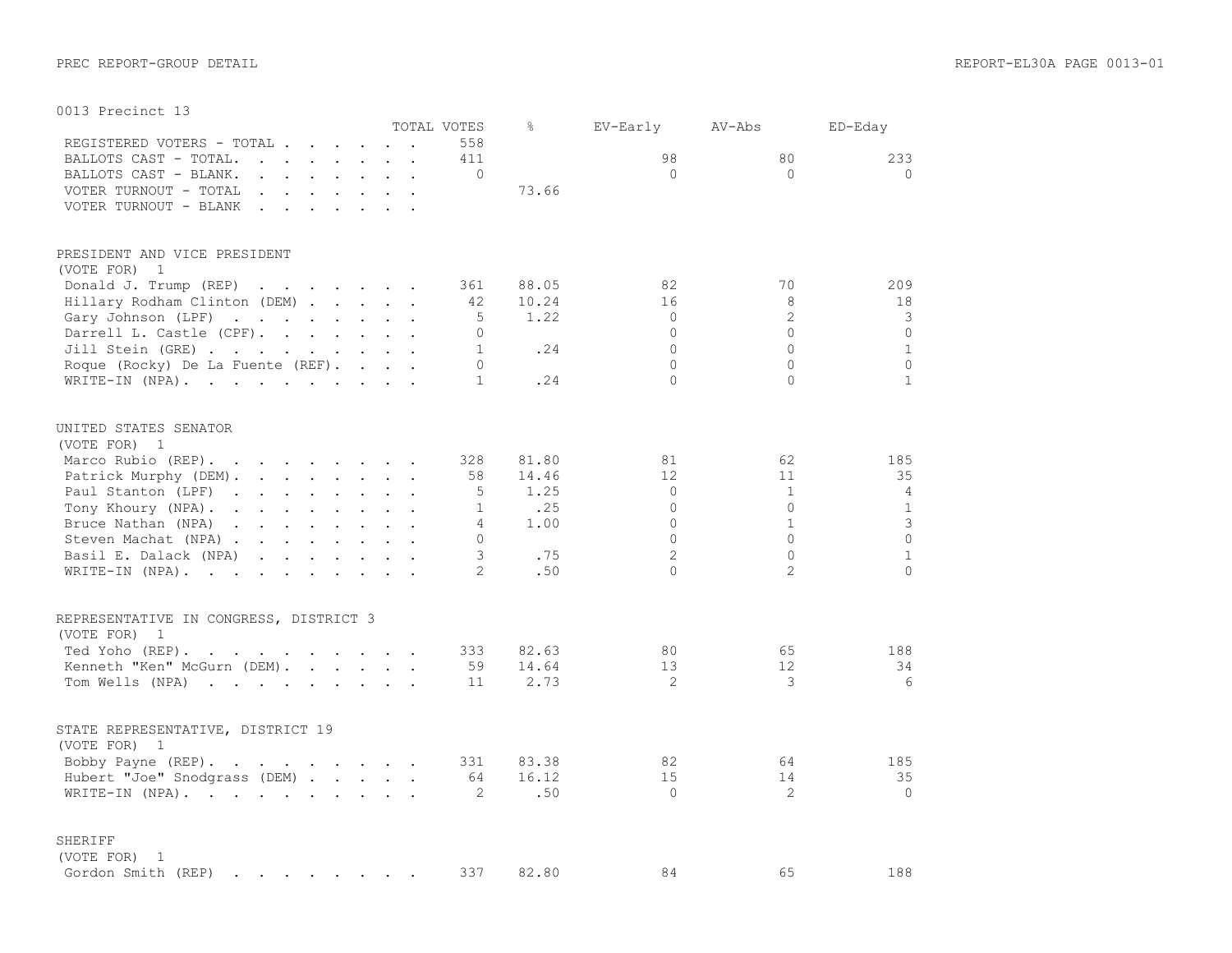| John Hodges (NPA). 70 17.20                                                           |  |  |     |                | 12 |          | 43        |
|---------------------------------------------------------------------------------------|--|--|-----|----------------|----|----------|-----------|
| TAX COLLECTOR<br>(VOTE FOR) 1<br>Linda Lee (NPA)<br>Teresa Gaskins Phillips (NPA) 271 |  |  | 127 | 31.91<br>68.09 | 24 | 32<br>44 | 71<br>156 |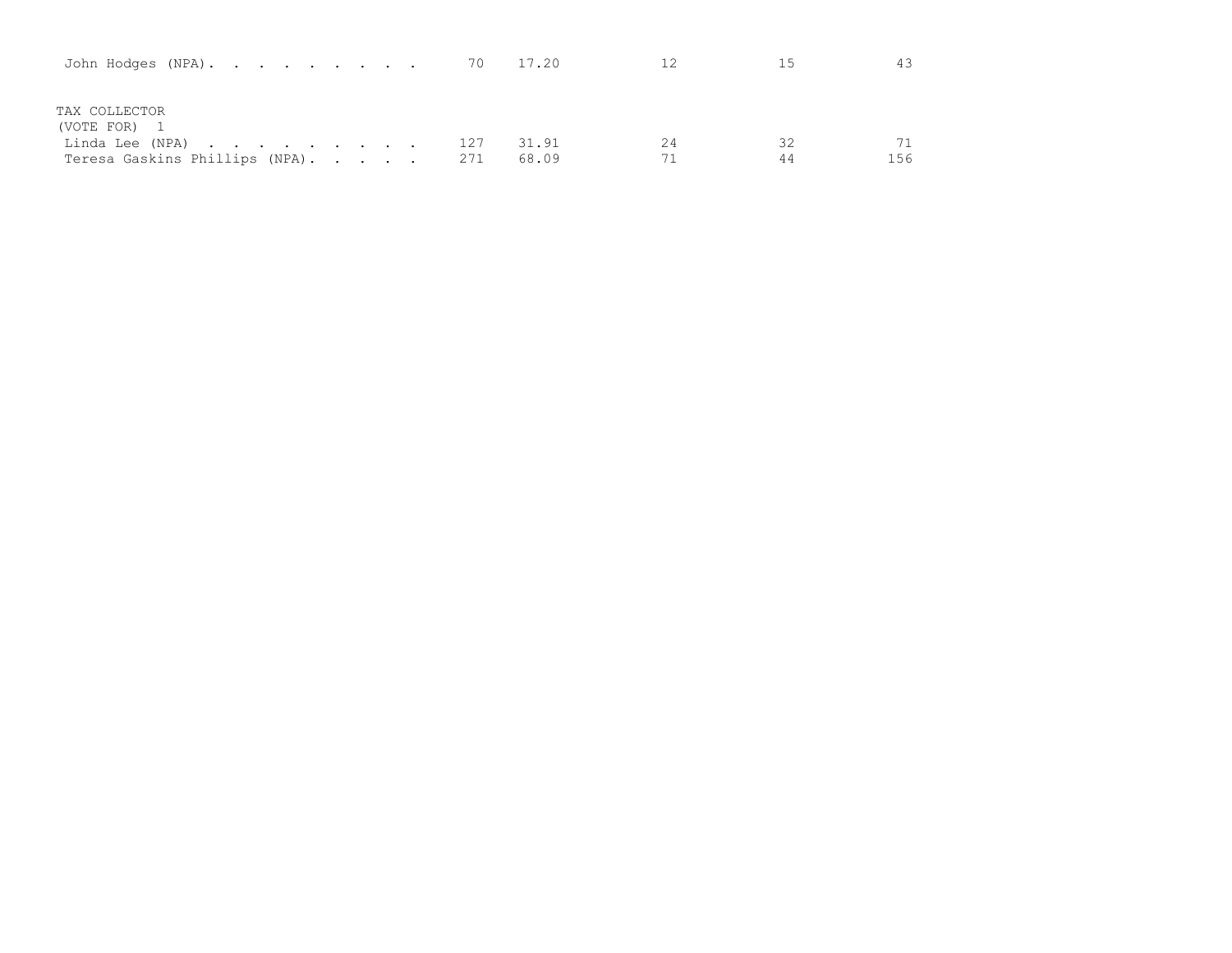| UULS Precinct 13                                                                                                                                                                                                                                  | TOTAL VOTES |     | $\frac{6}{6}$ | EV-Early | AV-Abs | ED-Eday |
|---------------------------------------------------------------------------------------------------------------------------------------------------------------------------------------------------------------------------------------------------|-------------|-----|---------------|----------|--------|---------|
| SUPERINTENDENT OF SCHOOLS<br>(VOTE FOR) 1                                                                                                                                                                                                         |             |     |               |          |        |         |
| Stacey Shuford Creighton (REP)                                                                                                                                                                                                                    |             | 243 | 60.75         | 57       | 52     | 134     |
| Teddy W. Key (DEM)                                                                                                                                                                                                                                |             | 21  | 5.25          | 3        | -5     | 13      |
| Chad Farnsworth (NPA)                                                                                                                                                                                                                             |             | 136 | 34.00         | 35       | 20     | 81      |
|                                                                                                                                                                                                                                                   |             |     |               |          |        |         |
| COUNTY COMMISSIONER DISTRICT 5<br>(VOTE FOR) 1                                                                                                                                                                                                    |             |     |               |          |        |         |
| Frank Durrance (REP).<br>$\mathbf{r}$ , $\mathbf{r}$ , $\mathbf{r}$ , $\mathbf{r}$ , $\mathbf{r}$ , $\mathbf{r}$                                                                                                                                  |             | 228 | 57.14         | 61       | 47     | 120     |
| Eddie J. Lewis (DEM).                                                                                                                                                                                                                             |             | 171 | 42.86         | 36       | 30     | 105     |
|                                                                                                                                                                                                                                                   |             |     |               |          |        |         |
| COUNTY JUDGE<br>(VOTE FOR) 1                                                                                                                                                                                                                      |             |     |               |          |        |         |
| Tatum Davis (NPA).                                                                                                                                                                                                                                |             | 255 | 64.39         | 58       | 41     | 156     |
| Dan Sikes (NPA)                                                                                                                                                                                                                                   |             | 141 | 35.61         | 36       | 34     | 71      |
|                                                                                                                                                                                                                                                   |             |     |               |          |        |         |
| RETAIN JUSTICE CHARLES T. CANADY<br>(VOTE FOR)<br>1                                                                                                                                                                                               |             |     |               |          |        |         |
| YES (NPA)<br>the contract of the contract of the contract of the contract of the contract of the contract of the contract of                                                                                                                      |             | 190 | 53.82         | 43       | 39     | 108     |
| $\mathbf{r}$ and $\mathbf{r}$ are the set of the set of the set of the set of the set of the set of the set of the set of the set of the set of the set of the set of the set of the set of the set of the set of the set of the set<br>NO (NPA). |             | 163 | 46.18         | 37       | 29     | 97      |
| RETAIN JUSTICE JORGE LABARGA                                                                                                                                                                                                                      |             |     |               |          |        |         |
| (VOTE FOR)<br>1                                                                                                                                                                                                                                   |             |     |               |          |        |         |
| YES (NPA)<br>$\mathbf{r} = \mathbf{r} + \mathbf{r} + \mathbf{r} + \mathbf{r}$<br>$\ddot{\phantom{a}}$<br>$\sim$                                                                                                                                   |             | 159 | 45.69         | 37       | 39     | 83      |
| NO (NPA).<br>the contract of the contract of the contract of the contract of the contract of the contract of the contract of                                                                                                                      |             | 189 | 54.31         | 42       | 29     | 118     |
| RETAIN JUSTICE RICKY L. POLSTON                                                                                                                                                                                                                   |             |     |               |          |        |         |
| (VOTE FOR)<br>1                                                                                                                                                                                                                                   |             | 169 | 48.84         | 36       | 36     | 97      |
| YES (NPA)<br>and a series of the contract of the contract of the contract of the contract of the contract of the contract of                                                                                                                      |             | 177 | 51.16         | 43       | 32     | 102     |
| NO (NPA).                                                                                                                                                                                                                                         |             |     |               |          |        |         |
| RETAIN JUDGE ROSS BILBREY<br>(VOTE FOR)<br>$\mathbf{1}$                                                                                                                                                                                           |             |     |               |          |        |         |
| YES (NPA)                                                                                                                                                                                                                                         |             | 171 | 50.15         | 33       | 37     | 101     |
| and the contract of the contract of the contract of the contract of the contract of the contract of the contract of the contract of the contract of the contract of the contract of the contract of the contract of the contra<br>NO (NPA).       |             | 170 | 49.85         | 43       | 31     | 96      |
|                                                                                                                                                                                                                                                   |             |     |               |          |        |         |
| RETAIN JUDGE SUSAN KELSEY<br>(VOTE FOR)<br>$\mathbf{1}$                                                                                                                                                                                           |             |     |               |          |        |         |
| YES (NPA)<br>and a series of the contract and a series of the contract of the contract of the contract of the contract of the contract of the contract of the contract of the contract of the contract of the contract of the contract of t       |             | 179 | 52.65         | 36       | 41     | 102     |
|                                                                                                                                                                                                                                                   |             |     |               |          |        |         |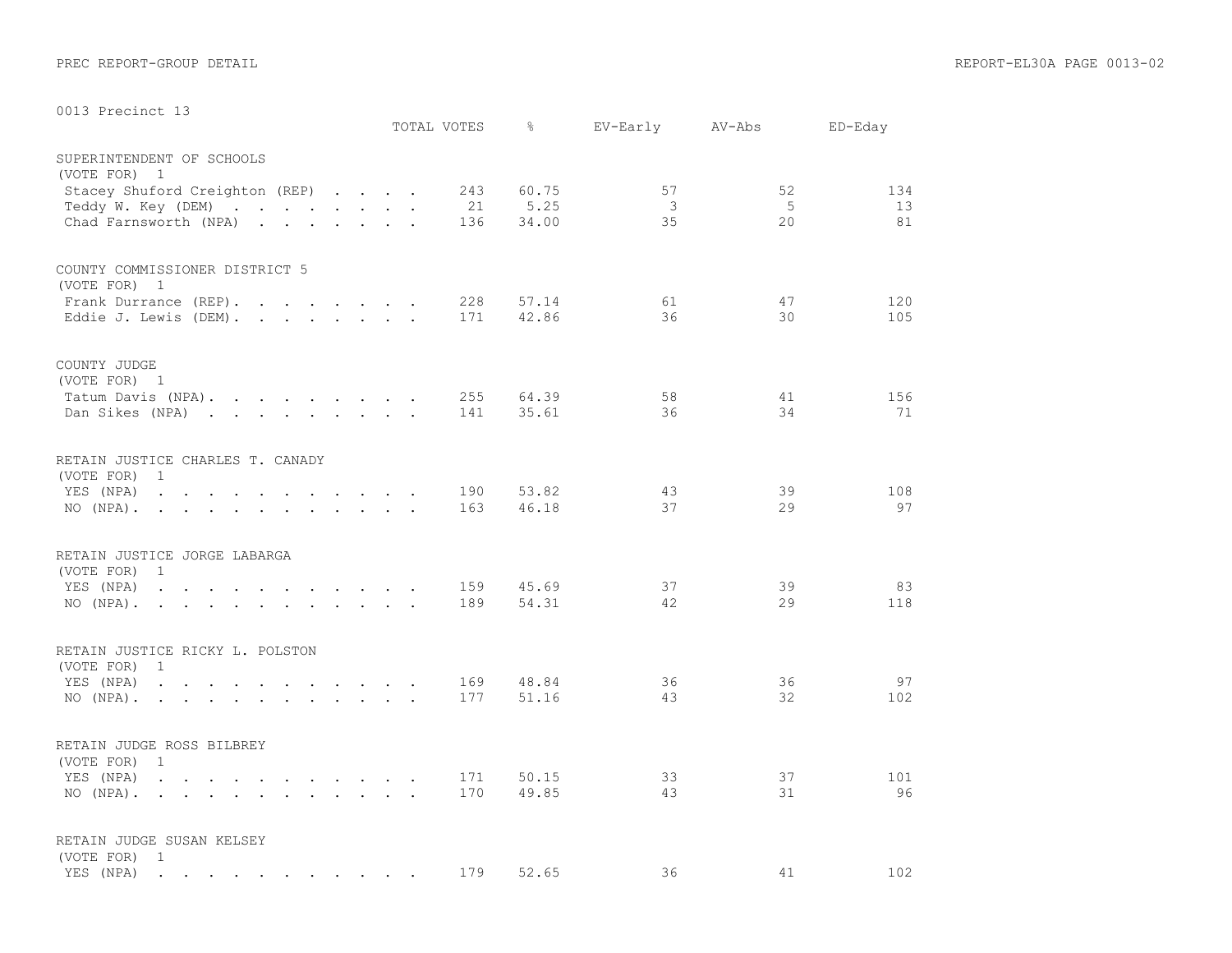|                           |  |  |  |  |  |               | NO (NPA). 161 47.35 | 41 | 26 |  |
|---------------------------|--|--|--|--|--|---------------|---------------------|----|----|--|
|                           |  |  |  |  |  |               |                     |    |    |  |
| RETAIN JUDGE LORI S. ROWE |  |  |  |  |  |               |                     |    |    |  |
| (VOTE FOR) 1              |  |  |  |  |  |               |                     |    |    |  |
|                           |  |  |  |  |  | YES (NPA) 175 | 52.08               | 38 | 39 |  |
| NO (NPA). 161             |  |  |  |  |  |               | 47.92               | スフ |    |  |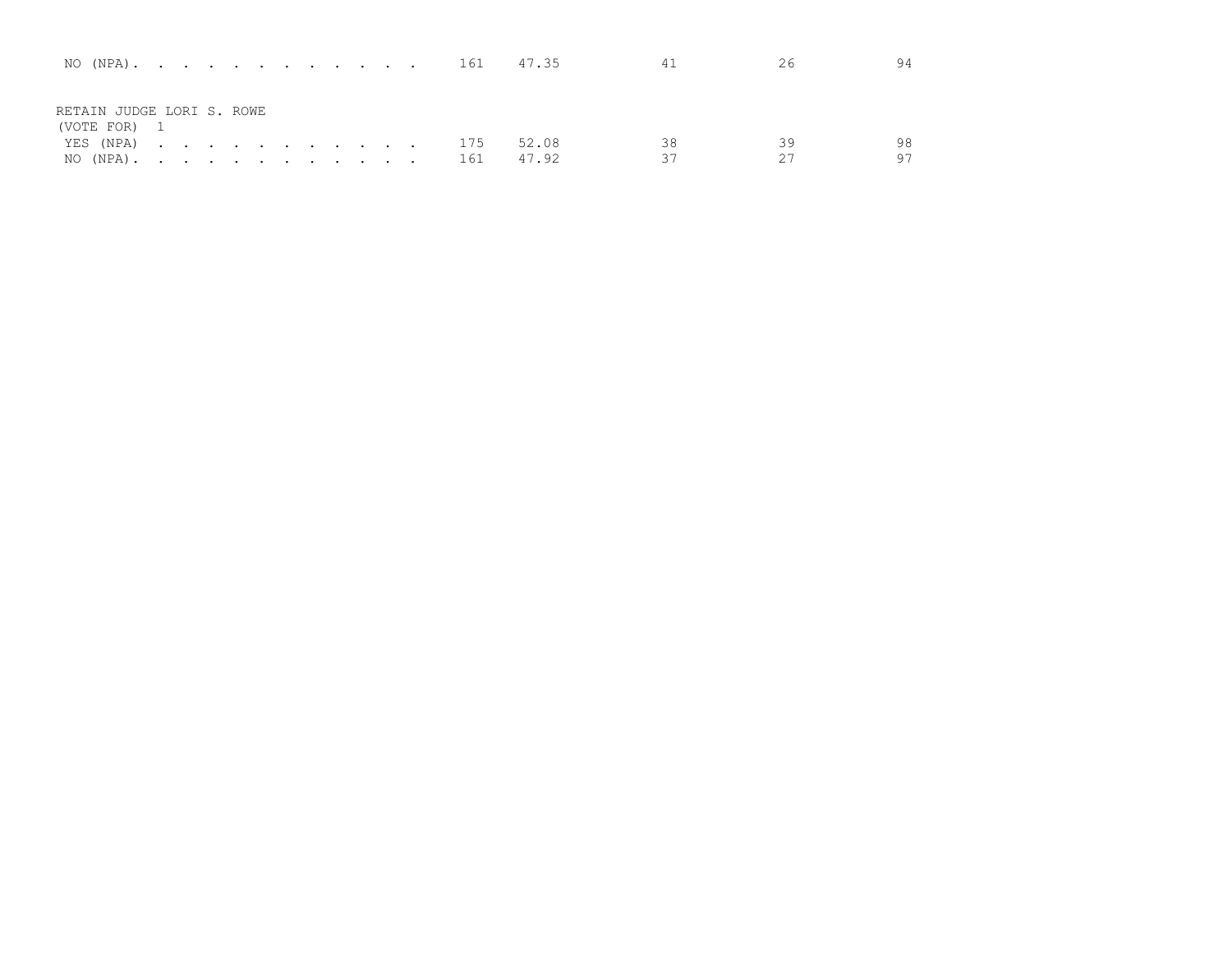| UUIS Precinct IS                               |                                                                                                                 |  |  |  |  |  | TOTAL VOTES | 아이는 아이들이 아이들이 아이들이 없었다. | EV-Early AV-Abs |          | $ED$ – $Eday$ |
|------------------------------------------------|-----------------------------------------------------------------------------------------------------------------|--|--|--|--|--|-------------|-------------------------|-----------------|----------|---------------|
| RETAIN JUDGE KENT WETHERELL<br>(VOTE FOR)      | $\overline{1}$                                                                                                  |  |  |  |  |  |             |                         |                 |          |               |
| YES (NPA)                                      | $\mathbf{r}$ , and $\mathbf{r}$ , and $\mathbf{r}$ , and $\mathbf{r}$ , and $\mathbf{r}$                        |  |  |  |  |  | 171         | 50.44                   | 38              | 34       | 99            |
| $NO (NPA)$ , , , , , , , , , , , ,             |                                                                                                                 |  |  |  |  |  | 168         | 49.56                   | 38              | 32       | 98            |
| RETAIN JUDGE BO WINOKUR                        |                                                                                                                 |  |  |  |  |  |             |                         |                 |          |               |
| (VOTE FOR)<br>YES (NPA)                        | $\overline{1}$                                                                                                  |  |  |  |  |  | 167         | 48.97                   | 35              | 39       | 93            |
| $NO (NPA)$ , , , , , , , , , , , ,             |                                                                                                                 |  |  |  |  |  | 174         | 51.03                   | 41              | 29       | 104           |
| RETAIN JUDGE JIM WOLF                          |                                                                                                                 |  |  |  |  |  |             |                         |                 |          |               |
| (VOTE FOR)<br>YES (NPA)                        | $\overline{1}$                                                                                                  |  |  |  |  |  | 167         | 49.41                   | 35              | 35       | 97            |
| $NO (NPA)$ , , , , , , , , , , ,               |                                                                                                                 |  |  |  |  |  | 171         | 50.59                   | 41              | 31       | 99            |
| NO. 1 CONSTITUTIONAL AMENDMENT                 |                                                                                                                 |  |  |  |  |  |             |                         |                 |          |               |
| (VOTE FOR) 1                                   |                                                                                                                 |  |  |  |  |  |             |                         |                 |          |               |
| YES (NPA)<br>NO (NPA).                         |                                                                                                                 |  |  |  |  |  | 228<br>172  | 57.00<br>43.00          | 54<br>41        | 50<br>25 | 124<br>106    |
| NO. 2 CONSTITUTIONAL AMENDMENT                 |                                                                                                                 |  |  |  |  |  |             |                         |                 |          |               |
| (VOTE FOR)                                     | $\overline{1}$                                                                                                  |  |  |  |  |  |             |                         |                 |          |               |
| YES (NPA)                                      | the contract of the contract of the contract of the contract of the contract of the contract of the contract of |  |  |  |  |  | 266         | 65.36                   | 65              | 44       | 157           |
| $NO (NPA)$ , , , , , , , , , ,                 |                                                                                                                 |  |  |  |  |  | 141         | 34.64                   | 32              | 36       | 73            |
| NO. 3 CONSTITUTIONAL AMENDMENT<br>(VOTE FOR) 1 |                                                                                                                 |  |  |  |  |  |             |                         |                 |          |               |
| YES (NPA)                                      |                                                                                                                 |  |  |  |  |  | 344         | 86.22                   | 83              | 69       | 192           |
|                                                |                                                                                                                 |  |  |  |  |  | 55          | 13.78                   | 10              | 10       | 35            |
| NO. 5 CONSTITUTIONAL AMENDMENT                 |                                                                                                                 |  |  |  |  |  |             |                         |                 |          |               |
| (VOTE FOR) 1                                   |                                                                                                                 |  |  |  |  |  |             |                         |                 |          |               |
| YES (NPA)<br>NO (NPA).                         | the contract of the contract of the contract of the contract of the contract of the contract of the contract of |  |  |  |  |  | 324<br>72   | 81.82<br>18.18          | 74<br>17        | 67<br>11 | 183<br>44     |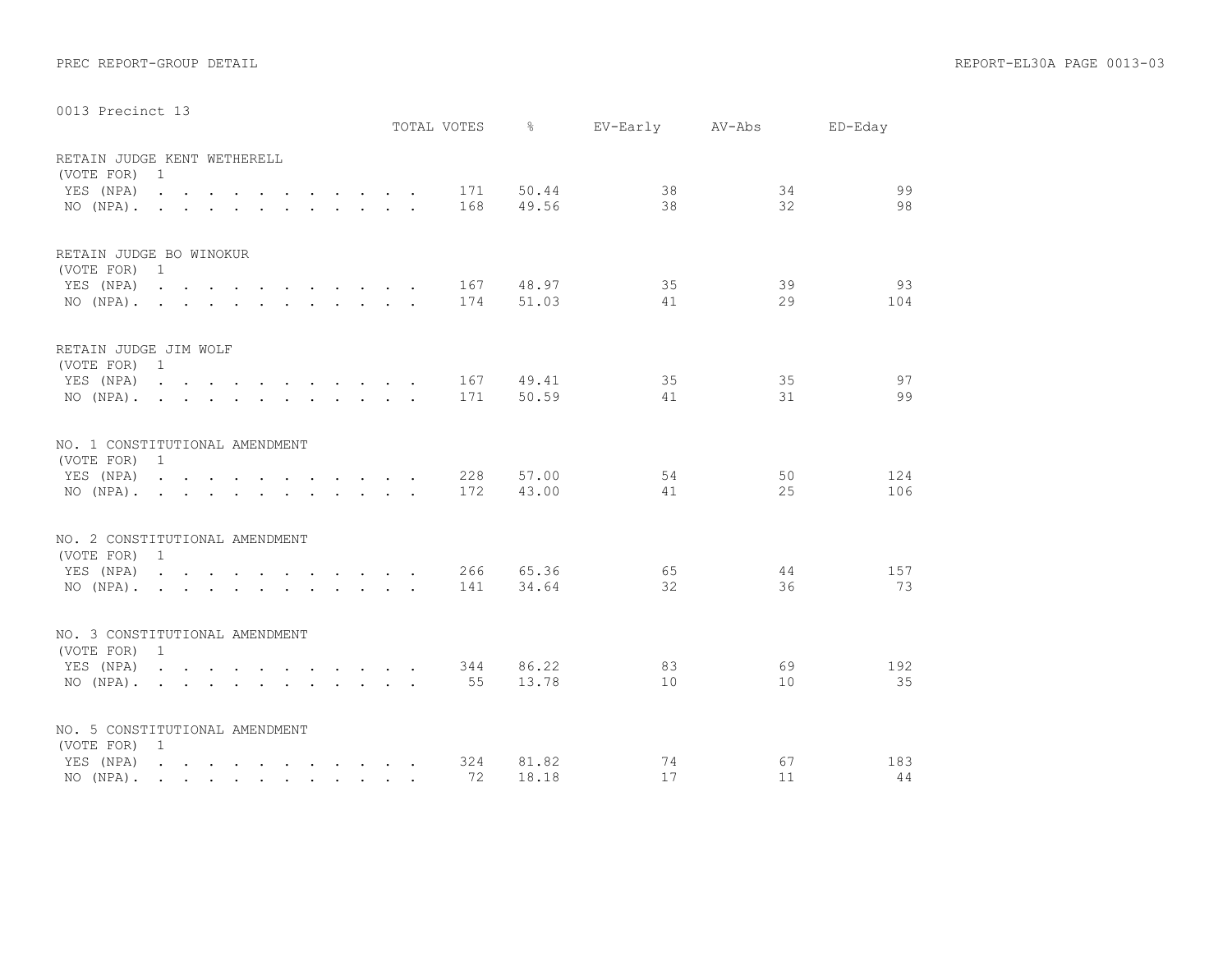|                                                                                                                                                                                                                                                      |  | TOTAL VOTES       | 옹     | EV-Early     | AV-Abs         | ED-Eday        |
|------------------------------------------------------------------------------------------------------------------------------------------------------------------------------------------------------------------------------------------------------|--|-------------------|-------|--------------|----------------|----------------|
| REGISTERED VOTERS - TOTAL .<br>$\sim$ $\sim$ $\sim$ $\sim$ $\sim$ $\sim$                                                                                                                                                                             |  | 684               |       |              |                |                |
| BALLOTS CAST - TOTAL.<br>$\mathbf{r}$ , and $\mathbf{r}$ , and $\mathbf{r}$ , and $\mathbf{r}$                                                                                                                                                       |  | 560               |       | 114          | 103            | 343            |
| BALLOTS CAST - BLANK.<br>$\mathbf{r}$ , and $\mathbf{r}$ , and $\mathbf{r}$ , and $\mathbf{r}$                                                                                                                                                       |  | $\circ$           |       | $\Omega$     | $\Omega$       | $\Omega$       |
| VOTER TURNOUT - TOTAL<br>$\cdot$ $\cdot$ $\cdot$ $\cdot$<br>$\mathbf{L} = \mathbf{L}$                                                                                                                                                                |  |                   | 81.87 |              |                |                |
| VOTER TURNOUT - BLANK<br>$\mathbf{r}$ , $\mathbf{r}$ , $\mathbf{r}$ , $\mathbf{r}$ , $\mathbf{r}$ , $\mathbf{r}$<br>$\sim$                                                                                                                           |  |                   |       |              |                |                |
|                                                                                                                                                                                                                                                      |  |                   |       |              |                |                |
| PRESIDENT AND VICE PRESIDENT<br>(VOTE FOR)<br>1                                                                                                                                                                                                      |  |                   |       |              |                |                |
| Donald J. Trump (REP)                                                                                                                                                                                                                                |  | 438               | 78.49 | 94           | 76             | 268            |
| Hillary Rodham Clinton (DEM)                                                                                                                                                                                                                         |  | 106               | 19.00 | 19           | 25             | 62             |
| Gary Johnson (LPF)                                                                                                                                                                                                                                   |  | 5                 | .90   | $\Omega$     | $\Omega$       | 5              |
|                                                                                                                                                                                                                                                      |  | 4                 | .72   | $\Omega$     | $\overline{2}$ | $\overline{c}$ |
| Darrell L. Castle (CPF).                                                                                                                                                                                                                             |  |                   |       | $\Omega$     | $\Omega$       | $\overline{4}$ |
| Jill Stein (GRE)                                                                                                                                                                                                                                     |  | $\overline{4}$    | .72   |              |                |                |
| Roque (Rocky) De La Fuente (REF).                                                                                                                                                                                                                    |  | $\circ$           |       | $\Omega$     | $\Omega$       | $\circ$        |
| WRITE-IN (NPA).                                                                                                                                                                                                                                      |  | $\mathbf{1}$      | .18   | $\Omega$     | $\Omega$       | $\mathbf{1}$   |
| UNITED STATES SENATOR                                                                                                                                                                                                                                |  |                   |       |              |                |                |
| (VOTE FOR) 1                                                                                                                                                                                                                                         |  |                   |       |              |                |                |
| Marco Rubio (REP).<br>and the contract of the contract of the contract of the contract of the contract of the contract of the contract of the contract of the contract of the contract of the contract of the contract of the contract of the contra |  | 414               | 76.24 | 89           | 73             | 252            |
| Patrick Murphy (DEM).                                                                                                                                                                                                                                |  | 109               | 20.07 | 20           | 24             | 65             |
| Paul Stanton (LPF)<br>the contract of the contract of                                                                                                                                                                                                |  | $12 \overline{ }$ | 2.21  | $\mathbf{1}$ | $\circ$        | 11             |
| Tony Khoury (NPA).                                                                                                                                                                                                                                   |  | 3                 | .55   | $\mathbf{1}$ | $\mathbf{1}$   | $\mathbf{1}$   |
| Bruce Nathan (NPA)<br>$\mathbf{r}$ , $\mathbf{r}$ , $\mathbf{r}$ , $\mathbf{r}$ , $\mathbf{r}$ , $\mathbf{r}$ , $\mathbf{r}$                                                                                                                         |  | 2                 | .37   | $\Omega$     | $\mathbf{1}$   | $\mathbf{1}$   |
| Steven Machat (NPA)                                                                                                                                                                                                                                  |  | $\overline{2}$    | .37   | $\Omega$     | $\mathbf{1}$   | $\mathbf{1}$   |
| Basil E. Dalack (NPA)<br>the contract of the contract of the                                                                                                                                                                                         |  | $\mathbf{1}$      | .18   | $\Omega$     | $\Omega$       | $\mathbf{1}$   |
| WRITE-IN (NPA).                                                                                                                                                                                                                                      |  | $\bigcap$         |       | $\Omega$     | $\Omega$       | $\Omega$       |
| REPRESENTATIVE IN CONGRESS, DISTRICT 3                                                                                                                                                                                                               |  |                   |       |              |                |                |
| (VOTE FOR)<br>$\overline{\phantom{0}}$                                                                                                                                                                                                               |  |                   |       |              |                |                |
| Ted Yoho (REP).<br>$\mathcal{A}$ . The second contribution of the second contribution $\mathcal{A}$                                                                                                                                                  |  | 409               | 75.32 | 88           | 73             | 248            |
| Kenneth "Ken" McGurn (DEM).                                                                                                                                                                                                                          |  | 122               | 22.47 | 24           | 26             | 72             |
|                                                                                                                                                                                                                                                      |  | 12                | 2.21  | $\mathbf{1}$ | 2              | 9              |
| Tom Wells (NPA)                                                                                                                                                                                                                                      |  |                   |       |              |                |                |
| STATE REPRESENTATIVE, DISTRICT 19                                                                                                                                                                                                                    |  |                   |       |              |                |                |
| (VOTE FOR) 1                                                                                                                                                                                                                                         |  |                   |       |              |                |                |
| Bobby Payne (REP).                                                                                                                                                                                                                                   |  | 391               | 77.43 | 84           | 65             | 242            |
| Hubert "Joe" Snodgrass (DEM)                                                                                                                                                                                                                         |  | 114               | 22.57 | 22           | 23             | 69             |
| WRITE-IN (NPA).                                                                                                                                                                                                                                      |  | $\Omega$          |       | $\bigcap$    | $\Omega$       | $\Omega$       |
| SHERIFF                                                                                                                                                                                                                                              |  |                   |       |              |                |                |
| (VOTE FOR)<br>1                                                                                                                                                                                                                                      |  |                   |       |              |                |                |
| Gordon Smith (REP)<br>the contract of the contract of the contract of                                                                                                                                                                                |  | 489               | 89.23 | 105          | 89             | 295            |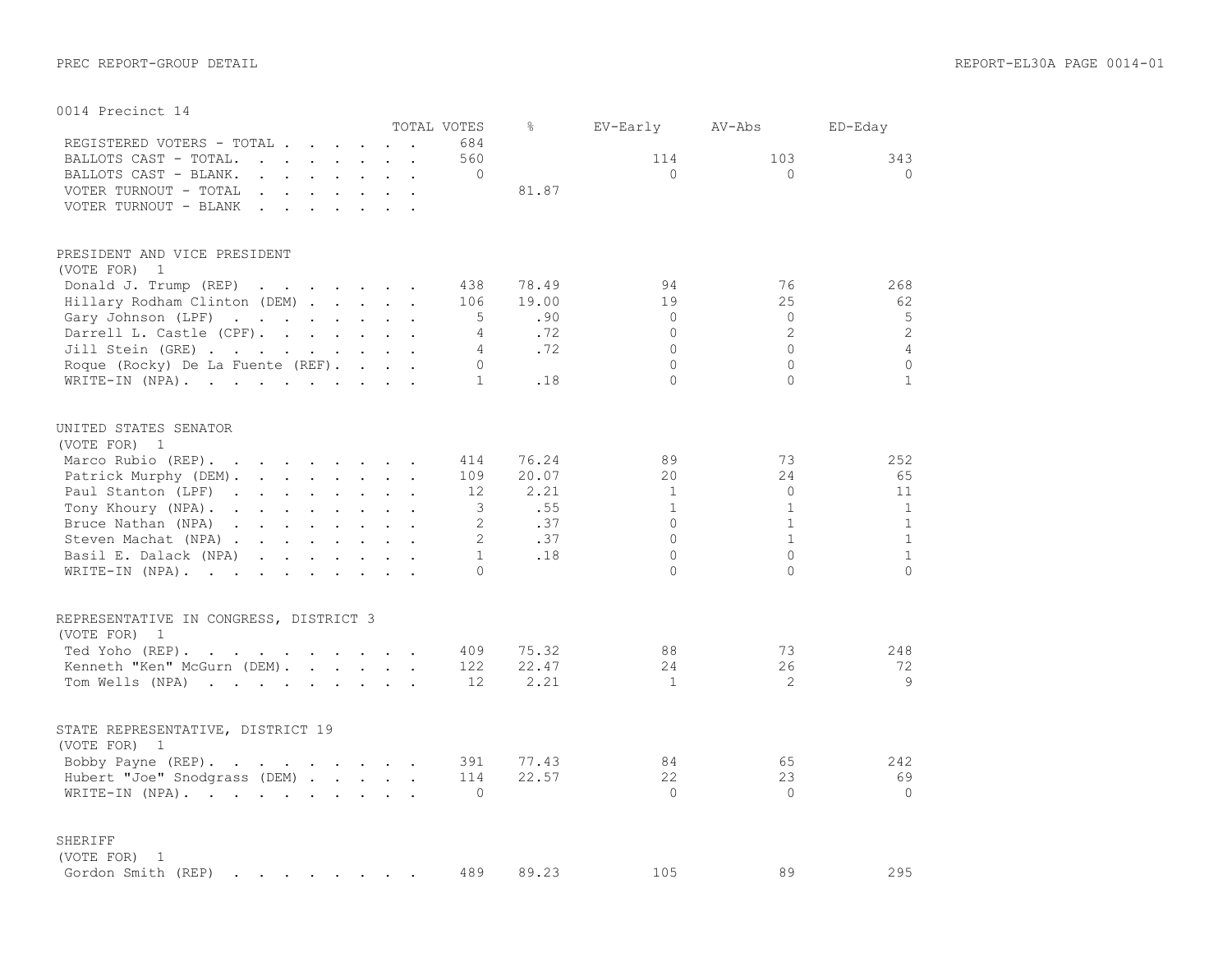| John Hodges (NPA). 59             |  |  |     | 10.77 |    |    | 30  |
|-----------------------------------|--|--|-----|-------|----|----|-----|
| TAX COLLECTOR<br>(VOTE FOR)       |  |  |     |       |    |    |     |
| Linda Lee (NPA)                   |  |  | 150 | 28.46 | 33 | 33 | 84  |
| Teresa Gaskins Phillips (NPA) 377 |  |  |     | 71.54 | 73 | 66 | 238 |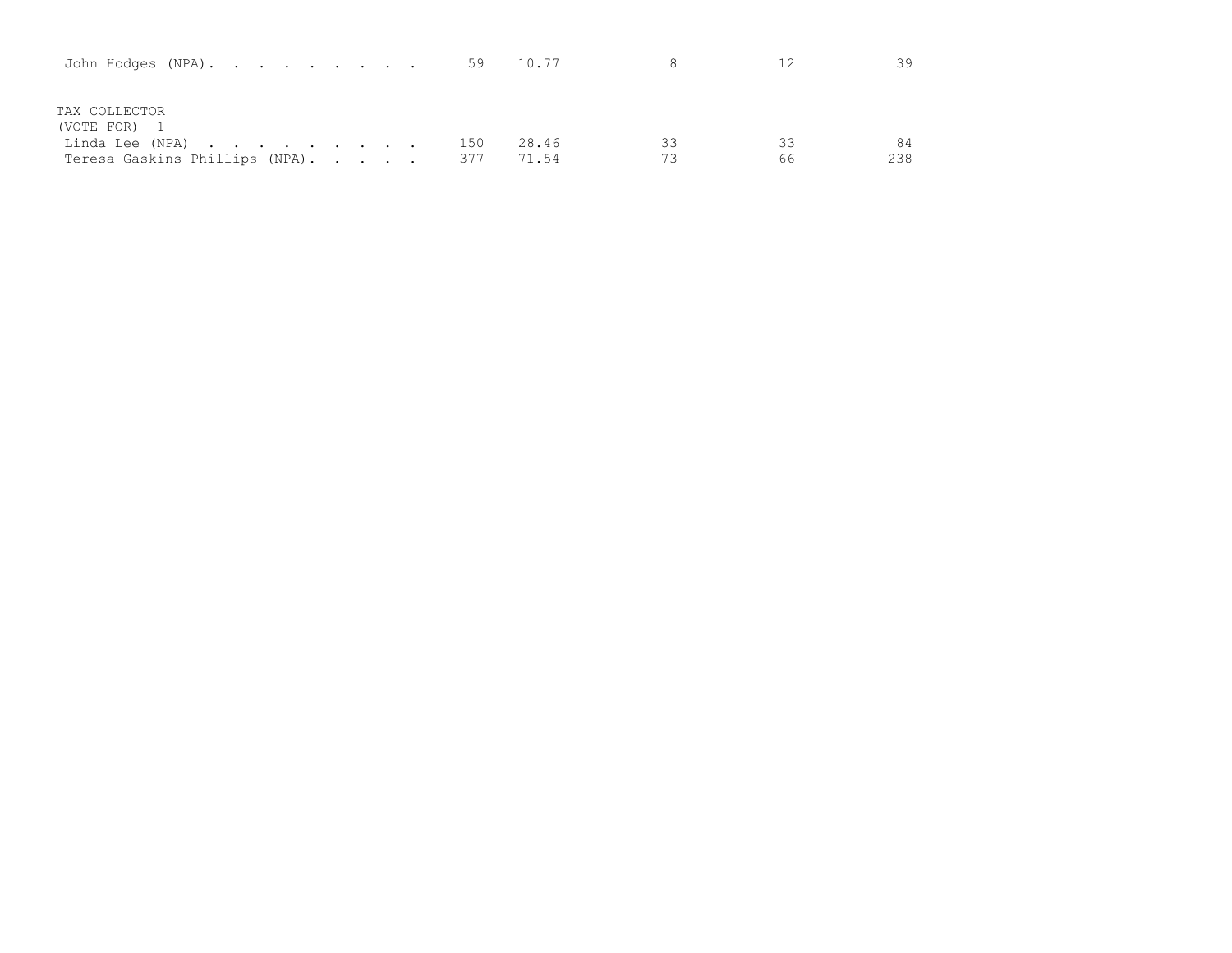| UUL4 Precinct 14                                                                                                                             | TOTAL VOTES |     | $\frac{1}{6}$ | EV-Early AV-Abs |    | ED-Eday |
|----------------------------------------------------------------------------------------------------------------------------------------------|-------------|-----|---------------|-----------------|----|---------|
| SUPERINTENDENT OF SCHOOLS<br>(VOTE FOR) 1                                                                                                    |             |     |               |                 |    |         |
| Stacey Shuford Creighton (REP)                                                                                                               |             | 372 | 68.26         | 87              | 67 | 218     |
| Teddy W. Key (DEM)                                                                                                                           |             | 31  | 5.69          | - 5             | 10 | 16      |
| Chad Farnsworth (NPA)                                                                                                                        |             | 142 | 26.06         | 16              | 23 | 103     |
| COUNTY COMMISSIONER DISTRICT 5<br>(VOTE FOR) 1                                                                                               |             |     |               |                 |    |         |
| Frank Durrance (REP).                                                                                                                        |             | 254 | 46.61         | 67              | 34 | 153     |
| Eddie J. Lewis (DEM).                                                                                                                        |             | 291 | 53.39         | 46              | 67 | 178     |
| COUNTY JUDGE<br>(VOTE FOR) 1                                                                                                                 |             |     |               |                 |    |         |
| Tatum Davis (NPA).                                                                                                                           |             | 378 | 70.65         | 87              | 68 | 223     |
| Dan Sikes (NPA)                                                                                                                              |             | 157 | 29.35         | 22              | 29 | 106     |
| RETAIN JUSTICE CHARLES T. CANADY<br>(VOTE FOR) 1                                                                                             |             |     |               |                 |    |         |
| YES (NPA)                                                                                                                                    |             | 230 | 49.68         | 54              | 46 | 130     |
| $NO (NPA)$ .                                                                                                                                 |             | 233 | 50.32         | 46              | 37 | 150     |
| RETAIN JUSTICE JORGE LABARGA<br>(VOTE FOR)<br>1                                                                                              |             |     |               |                 |    |         |
| YES (NPA)<br>the contract of the contract of the contract of the contract of the contract of the contract of the contract of                 |             | 176 | 39.02         | 37              | 34 | 105     |
| NO (NPA).                                                                                                                                    |             | 275 | 60.98         | 61              | 48 | 166     |
| RETAIN JUSTICE RICKY L. POLSTON<br>(VOTE FOR)<br>1                                                                                           |             |     |               |                 |    |         |
| YES (NPA)<br>the contract of the contract of the contract of the contract of the contract of the contract of the contract of                 |             | 207 | 46.52         | 50              | 42 | 115     |
| NO (NPA).                                                                                                                                    |             | 238 | 53.48         | 48              | 38 | 152     |
| RETAIN JUDGE ROSS BILBREY<br>$\mathbf{1}$<br>(VOTE FOR)                                                                                      |             |     |               |                 |    |         |
| YES (NPA)<br>$\mathbf{r}$ , and $\mathbf{r}$ , and $\mathbf{r}$ , and $\mathbf{r}$ , and $\mathbf{r}$                                        |             | 209 | 47.07         | 52              | 40 | 117     |
| NO (NPA).                                                                                                                                    |             | 235 | 52.93         | 43              | 41 | 151     |
| RETAIN JUDGE SUSAN KELSEY                                                                                                                    |             |     |               |                 |    |         |
| (VOTE FOR) 1<br>YES (NPA)<br>the contract of the contract of the contract of the contract of the contract of the contract of the contract of |             | 214 | 48.53         | 53              | 45 | 116     |
|                                                                                                                                              |             |     |               |                 |    |         |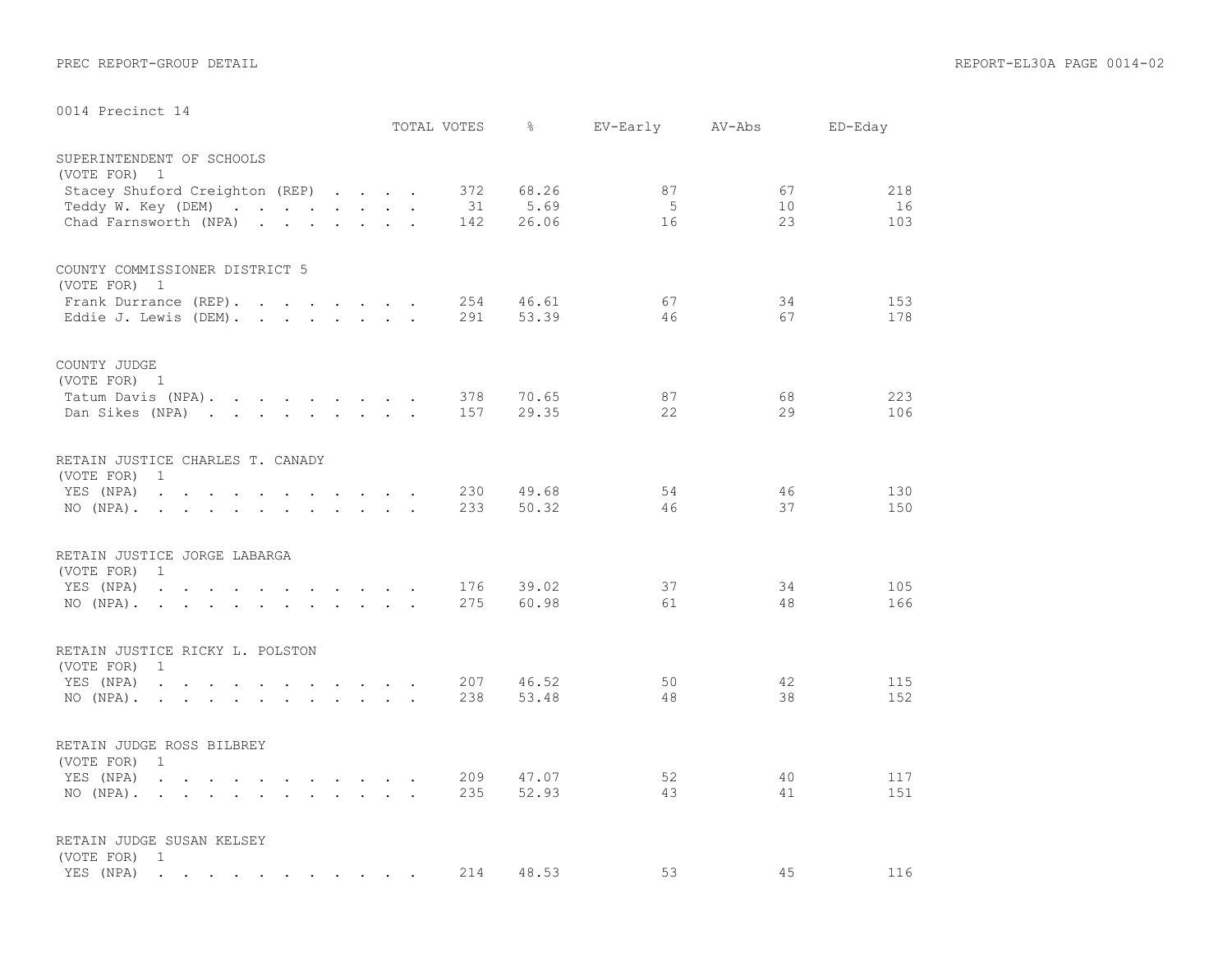| NO (NPA). 227             |  |  |  |  |  |     | 51.47 | 41 |    | 149 |
|---------------------------|--|--|--|--|--|-----|-------|----|----|-----|
|                           |  |  |  |  |  |     |       |    |    |     |
| RETAIN JUDGE LORI S. ROWE |  |  |  |  |  |     |       |    |    |     |
| (VOTE FOR) 1              |  |  |  |  |  |     |       |    |    |     |
| YES (NPA)                 |  |  |  |  |  | 205 | 46.70 | 46 | 41 | 118 |
| NO (NPA). 234             |  |  |  |  |  |     | 53.30 | 49 | 39 | 146 |